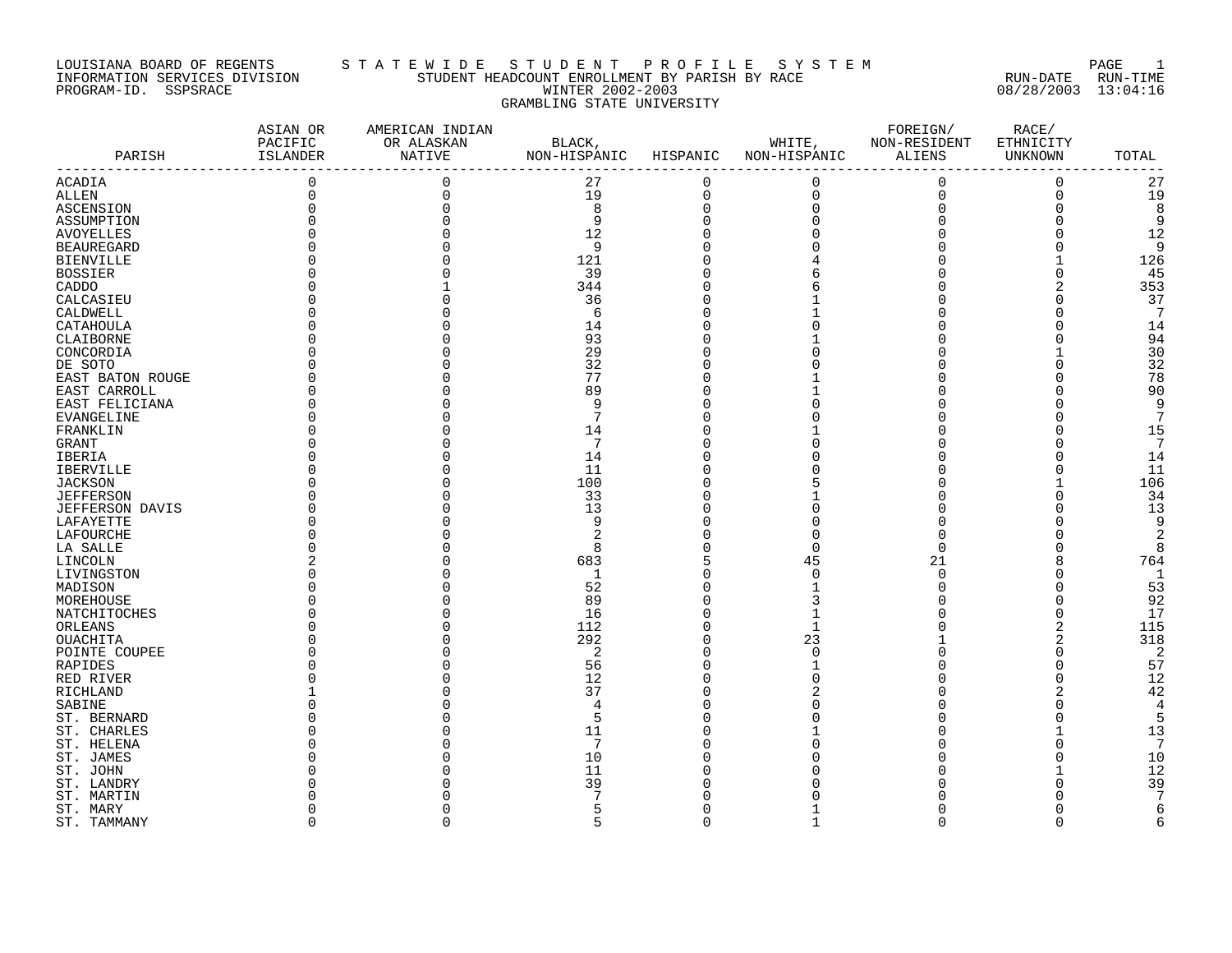#### LOUISIANA BOARD OF REGENTS S T A T E W I D E S T U D E N T P R O F I L E S Y S T E M PAGE 2 INFORMATION SERVICES DIVISION STUDENT HEADCOUNT ENROLLMENT BY PARISH BY RACE RUN-DATE RUN-TIME PROGRAM-ID. SSPSRACE WINTER 2002-2003 08/28/2003 13:04:16 GRAMBLING STATE UNIVERSITY

| PARISH             | ASIAN OR<br>PACIFIC<br>ISLANDER | AMERICAN INDIAN<br>OR ALASKAN<br>NATIVE | BLACK,<br>NON-HISPANIC | HISPANIC | WHITE,<br>NON-HISPANIC | FOREIGN/<br>NON-RESIDENT<br>ALIENS | RACE/<br>ETHNICITY<br>UNKNOWN | TOTAL |
|--------------------|---------------------------------|-----------------------------------------|------------------------|----------|------------------------|------------------------------------|-------------------------------|-------|
| TANGIPAHOA         |                                 |                                         | 21                     |          |                        |                                    |                               | 21    |
| TENSAS             |                                 |                                         | 12                     |          |                        |                                    |                               | 12    |
| TERREBONNE         |                                 |                                         | 20                     |          |                        |                                    |                               | 20    |
| UNION              |                                 |                                         | 60                     |          |                        |                                    |                               | 65    |
| VERMILLION         |                                 |                                         |                        |          |                        |                                    |                               |       |
| <b>VERNON</b>      |                                 |                                         |                        |          |                        |                                    |                               |       |
| WASHINGTON         |                                 |                                         |                        |          |                        |                                    |                               | 10    |
| WEBSTER            |                                 |                                         | 86                     |          |                        |                                    |                               | 87    |
| WEST BATON ROUGE   |                                 |                                         |                        |          |                        |                                    |                               |       |
| WEST CARROLL       |                                 |                                         |                        |          |                        |                                    |                               |       |
| WEST FELICIANA     |                                 |                                         |                        |          |                        |                                    |                               |       |
| WINN               |                                 |                                         | 33                     |          |                        |                                    |                               | 34    |
| LOUISIANA TOTAL    |                                 |                                         | 2,914                  |          | 113                    | 22                                 | 23                            | 3,082 |
| OUT-OF-STATE TOTAL |                                 |                                         | 1,169                  |          | 10                     |                                    | 13                            | 1,201 |
| FOREIGN TOTAL      |                                 |                                         |                        |          |                        | 49                                 |                               | 60    |
| TOTAL STUDENTS     |                                 |                                         | 4,089                  | 12       | 123                    | 74                                 | 38                            | 4,343 |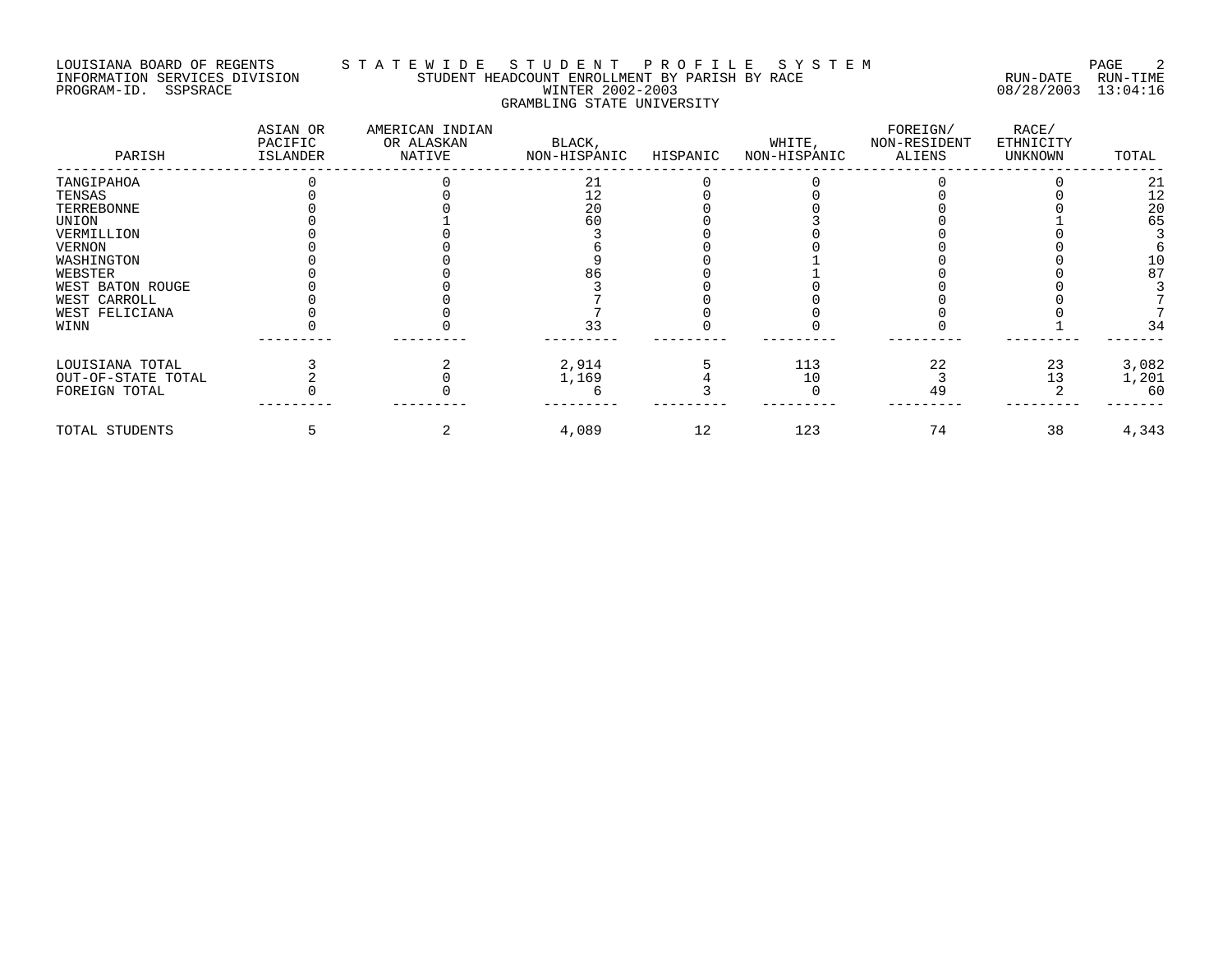#### LOUISIANA BOARD OF REGENTS S T A T E W I D E S T U D E N T P R O F I L E S Y S T E M PAGE 3 INFORMATION SERVICES DIVISION STUDENT HEADCOUNT ENROLLMENT BY PARISH BY RACE RUN-DATE RUN-TIME PROGRAM-ID. SSPSRACE WINTER 2002-2003 08/28/2003 13:04:16 LOUISIANA TECH UNIVERSITY

|                        | ASIAN OR<br>PACIFIC | AMERICAN INDIAN<br>OR ALASKAN | BLACK,         |                         | WHITE,         | FOREIGN/<br>NON-RESIDENT | RACE/<br>ETHNICITY |                |
|------------------------|---------------------|-------------------------------|----------------|-------------------------|----------------|--------------------------|--------------------|----------------|
| PARISH                 | ISLANDER            | <b>NATIVE</b>                 | NON-HISPANIC   | HISPANIC                | NON-HISPANIC   | ALIENS                   | UNKNOWN            | TOTAL          |
| ACADIA                 | 0                   | 0                             | 6              | 0                       | 20             | $\mathbf 0$              |                    | 27             |
|                        | 0                   | $\Omega$                      |                | $\mathbf 0$             | 17             | $\mathbf 0$              | 1<br>$\mathbf 0$   | 19             |
| ALLEN                  |                     |                               | 2              |                         |                |                          |                    |                |
| ASCENSION              |                     |                               | 5              | $\mathbf 0$<br>$\Omega$ | 26             | $\mathbf 0$              | 1                  | 33             |
| ASSUMPTION             |                     |                               |                |                         | 8              | $\Omega$                 | $\mathbf 0$        | 13             |
| <b>AVOYELLES</b>       |                     |                               |                |                         | 16             |                          | $\overline{2}$     | 22             |
| <b>BEAUREGARD</b>      |                     |                               | 5              |                         | 49             | 0                        | 4                  | 62             |
| <b>BIENVILLE</b>       |                     |                               | 33             | $\mathbf 1$             | 107            | $\Omega$                 | 14                 | 155            |
| <b>BOSSIER</b>         | 17                  |                               | 98             | 29                      | 604            | $\Omega$                 | 73                 | 830            |
| CADDO                  | 8                   |                               | 310            | 20                      | 808            |                          | 70                 | 1,218          |
| CALCASIEU              |                     |                               | 12             | $\mathbf 0$             | 103            | $\Omega$                 | 7                  | 122            |
| CALDWELL               |                     |                               | 7              | $\mathbf{1}$            | 31             |                          | 1                  | 41             |
| CATAHOULA              |                     |                               | 6              | $\mathbf 0$             | 36             | 0                        | 2                  | 44             |
| CLAIBORNE              |                     |                               | 35             | $\Omega$                | 133            |                          | 6                  | 175            |
| CONCORDIA              |                     |                               | 12             | $\Omega$                | 56             | $\Omega$                 | $\overline{2}$     | 70             |
| DE SOTO                |                     |                               | 18             | $\Omega$                | 44             | 0                        | 3                  | 65             |
| EAST BATON ROUGE       |                     |                               | 39             | $\mathbf{1}$            | 225            | $\Omega$                 | 14                 | 279            |
| EAST CARROLL           |                     |                               | 5              | $\Omega$                | 10             | $\Omega$                 | $\mathbf 0$        | 15             |
| EAST FELICIANA         |                     |                               |                | $\Omega$                | 8              |                          | 1                  | 10             |
| EVANGELINE             |                     |                               |                | $\Omega$                | 14             | $\Omega$                 | 0                  | 17             |
| FRANKLIN               |                     |                               |                | $\Omega$                | 57             |                          |                    | 68             |
| GRANT                  |                     |                               |                | $\Omega$                | 32             |                          |                    | 37             |
| IBERIA                 |                     |                               | 12             |                         | 22             |                          | $\Omega$           | 34             |
| <b>IBERVILLE</b>       |                     |                               | 5              |                         | 8              |                          | $\Omega$           | 13             |
| <b>JACKSON</b>         |                     |                               | 26             |                         | 174            |                          | 6                  | 208            |
| <b>JEFFERSON</b>       | 2                   |                               | 25             | 9                       | 108            | $\Omega$                 | 7                  | 154            |
|                        |                     |                               | $\Omega$       | $\Omega$                |                |                          | 0                  | 12             |
| <b>JEFFERSON DAVIS</b> |                     |                               |                | $\Omega$                | 12             |                          |                    |                |
| LAFAYETTE              |                     |                               | 2              |                         | 43             |                          | 2                  | 49             |
| LAFOURCHE              |                     |                               |                |                         | 49             |                          | $\overline{2}$     | 54             |
| LA SALLE               |                     |                               | 0              | $\mathbf 1$             | 30             | $\Omega$                 | 2                  | 34             |
| LINCOLN                |                     |                               | 136            | 11                      | 997            |                          | 94                 | 1,246          |
| LIVINGSTON             |                     |                               | 1              | $\Omega$                | 45             |                          | $\mathbf 0$        | 46             |
| MADISON                |                     |                               | 18             | $\Omega$                | 26             | $\Omega$                 | $\mathbf 0$        | 45             |
| MOREHOUSE              |                     |                               | 40             | $\mathbf{1}$            | 108            | $\Omega$                 | 4                  | 157            |
| NATCHITOCHES           |                     |                               | 2              | $\Omega$                | 47             | $\Omega$                 | $\overline{2}$     | 52             |
| ORLEANS                |                     |                               | 57             |                         | 62             | $\Omega$                 | 10                 | 135            |
| <b>OUACHITA</b>        |                     |                               | 114            | 7                       | 772            | $\Omega$                 | 32                 | 938            |
| PLAQUEMINES            |                     |                               | 13             | $\Omega$                | 38             | $\Omega$                 | $\mathbf{1}$       | 54             |
| POINTE COUPEE          |                     |                               | 3              | $\Omega$                | 13             | $\Omega$                 | $\mathbf 0$        | 16             |
| RAPIDES                |                     |                               | 45             | 5                       | 297            | $\Omega$                 | 12                 | 364            |
| RED RIVER              |                     |                               | 13             | $\Omega$                | 15             | $\Omega$                 | 1                  | 29             |
| RICHLAND               |                     |                               | 18             | $\Omega$                | 48             | $\Omega$                 | 3                  | 69             |
| SABINE                 |                     |                               | 4              | $\Omega$                | 13             | O                        | $\mathbf{1}$       | 20             |
| ST. BERNARD            |                     |                               |                |                         | 10             | $\Omega$                 | 2                  | 14             |
| ST. CHARLES            |                     |                               |                |                         | 36             |                          | 3                  | 47             |
| ST. HELENA             |                     |                               |                |                         | $\overline{3}$ |                          | 0                  | 3              |
| ST. JAMES              |                     |                               |                |                         | 10             |                          | 2                  | 21             |
|                        |                     |                               |                |                         |                |                          | 0                  |                |
| ST. JOHN               |                     |                               |                |                         | 18             |                          |                    | 21             |
| ST. LANDRY             |                     |                               |                |                         | 22             |                          | $\overline{2}$     | 30             |
| ST. MARTIN             |                     |                               |                |                         | $\overline{3}$ |                          | $\Omega$           | $\overline{4}$ |
| ST. MARY               | $\Omega$            | ∩                             | $\overline{2}$ | $\Omega$                | 16             | $\Omega$                 | $\Omega$           | 18             |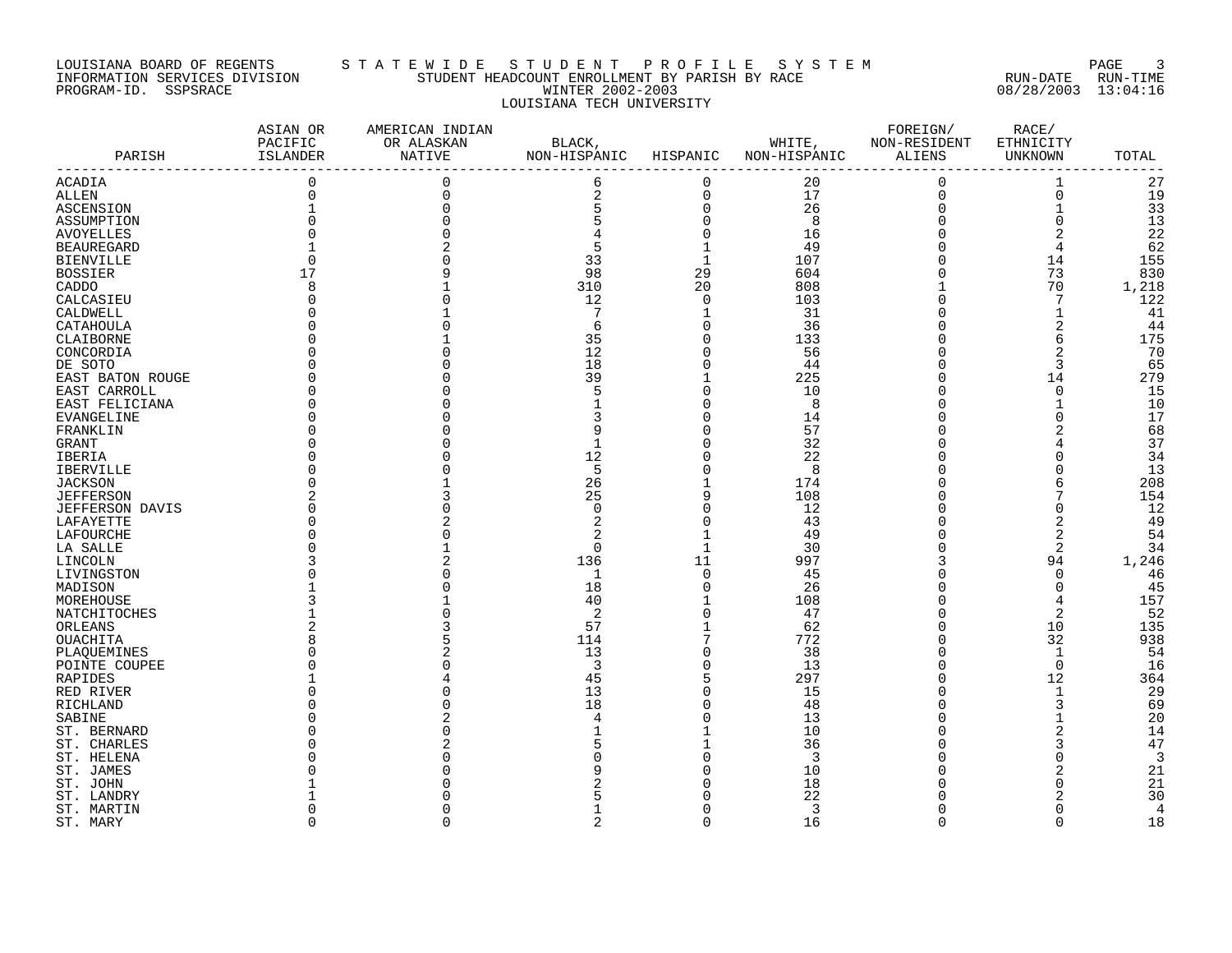#### LOUISIANA BOARD OF REGENTS S T A T E W I D E S T U D E N T P R O F I L E S Y S T E M PAGE 4 INFORMATION SERVICES DIVISION STUDENT HEADCOUNT ENROLLMENT BY PARISH BY RACE RUN-DATE RUN-TIME PROGRAM-ID. SSPSRACE WINTER 2002-2003 08/28/2003 13:04:16 LOUISIANA TECH UNIVERSITY

| PARISH             | ASIAN OR<br>PACIFIC<br>ISLANDER | AMERICAN INDIAN<br>OR ALASKAN<br>NATIVE | BLACK,<br>NON-HISPANIC | HISPANIC | WHITE,<br>NON-HISPANIC | FOREIGN/<br>NON-RESIDENT<br>ALIENS | RACE/<br>ETHNICITY<br>UNKNOWN | TOTAL  |
|--------------------|---------------------------------|-----------------------------------------|------------------------|----------|------------------------|------------------------------------|-------------------------------|--------|
| ST. TAMMANY        |                                 |                                         |                        |          | 196                    |                                    |                               | 213    |
| TANGIPAHOA         |                                 |                                         |                        |          |                        |                                    |                               | 36     |
| TENSAS             |                                 |                                         |                        |          | 21                     |                                    |                               | 22     |
| TERREBONNE         |                                 |                                         |                        |          | 31                     |                                    |                               | 37     |
| UNION              |                                 |                                         |                        |          | 241                    |                                    |                               | 285    |
| VERMILLION         |                                 |                                         |                        |          | 12                     |                                    |                               | 13     |
| VERNON             |                                 |                                         |                        |          | 50                     |                                    |                               | 69     |
| WASHINGTON         |                                 |                                         |                        |          | 32                     |                                    |                               | 32     |
| WEBSTER            |                                 |                                         |                        |          | 239                    |                                    |                               | 301    |
| WEST BATON ROUGE   |                                 |                                         |                        |          |                        |                                    |                               |        |
| WEST CARROLL       |                                 |                                         |                        |          |                        |                                    |                               | 59     |
| WEST FELICIANA     |                                 |                                         |                        |          |                        |                                    |                               |        |
| WINN               |                                 |                                         |                        |          | 68                     |                                    |                               | 80     |
| LOUISIANA TOTAL    | 53                              | 54                                      | 1,289                  | 100      | 6,430                  |                                    | 444                           | 8,374  |
| OUT-OF-STATE TOTAL |                                 |                                         | 247                    | 40       | 892                    |                                    | 112                           | 1,307  |
| FOREIGN TOTAL      |                                 |                                         |                        |          |                        | 515                                | 14                            | 540    |
| TOTAL STUDENTS     | 66                              | 61                                      | 1,537                  | 142      | 7,326                  | 519                                | 570                           | 10,221 |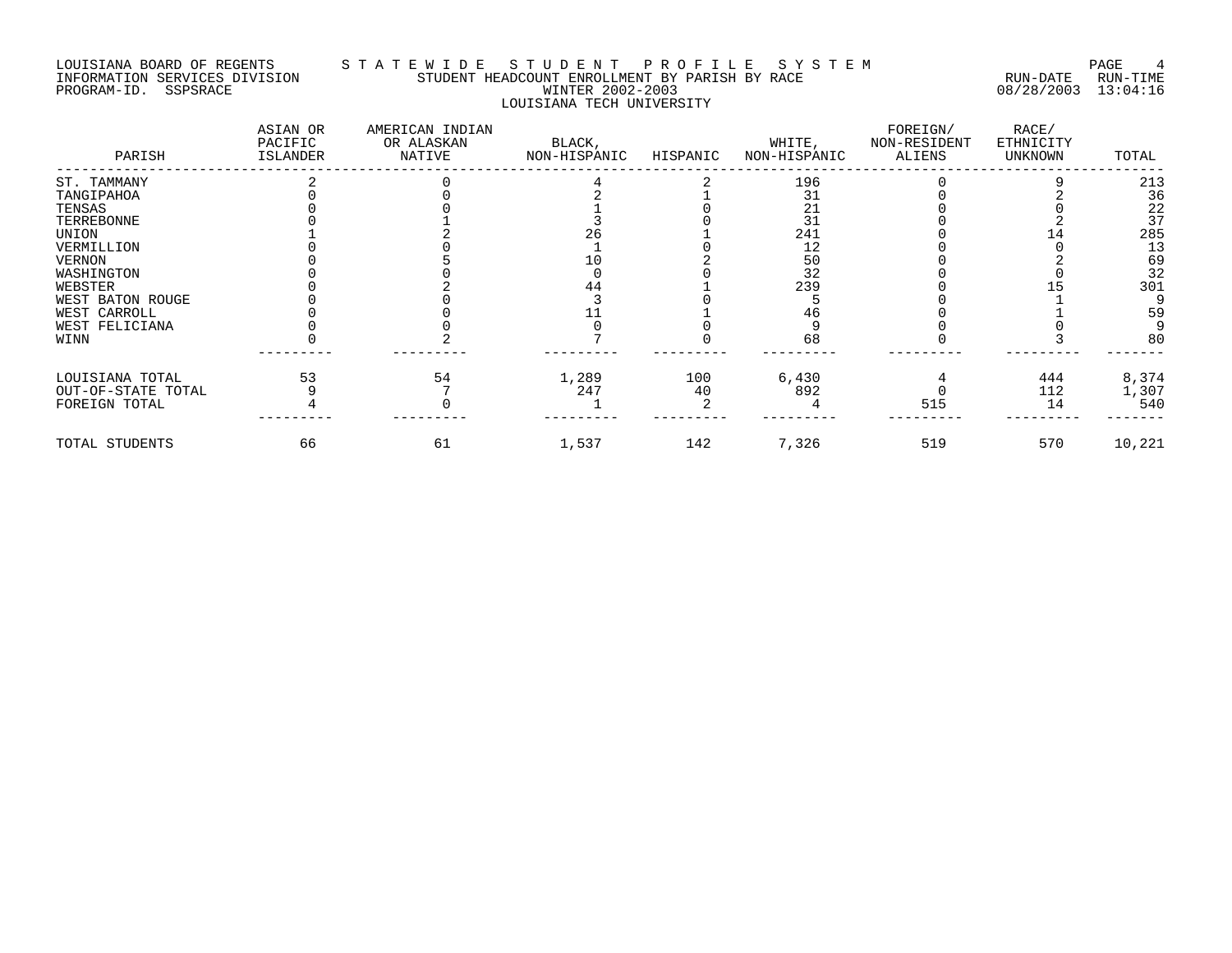#### LOUISIANA BOARD OF REGENTS S T A T E W I D E S T U D E N T P R O F I L E S Y S T E M PAGE 5 INFORMATION SERVICES DIVISION STUDENT HEADCOUNT ENROLLMENT BY PARISH BY RACE RUN-DATE RUN-TIME PROGRAM-ID. SSPSRACE WINTER 2002-2003 08/28/2003 13:04:16 MCNEESE STATE UNIVERSITY

| PARISH                         | ASIAN OR<br>PACIFIC<br>ISLANDER | AMERICAN INDIAN<br>OR ALASKAN<br>NATIVE | BLACK,<br>NON-HISPANIC HISPANIC |             | WHITE,<br>NON-HISPANIC ALIENS | FOREIGN/<br>NON-RESIDENT | RACE/<br>ETHNICITY<br>UNKNOWN | TOTAL          |
|--------------------------------|---------------------------------|-----------------------------------------|---------------------------------|-------------|-------------------------------|--------------------------|-------------------------------|----------------|
| ACADIA                         | -------------<br>$\mathbf 0$    |                                         | 43                              |             | 138                           | 0                        | 0                             | 183            |
| ALLEN                          | $\mathbf 0$                     |                                         | 33                              | $\mathbf 1$ | 192                           | $\mathsf 0$              | $\mathsf 0$                   | 235            |
| ASCENSION                      |                                 |                                         | 3                               | $\Omega$    | 5                             | $\Omega$                 | $\Omega$                      | 8              |
| ASSUMPTION                     |                                 |                                         |                                 |             | 3                             |                          | $\Omega$                      | 4              |
|                                |                                 |                                         | 2                               |             | 1                             |                          | $\Omega$                      | 3              |
| AVOYELLES<br><b>BEAUREGARD</b> |                                 |                                         | 42                              | 6           | 391                           |                          | 2                             | 445            |
| <b>BOSSIER</b>                 |                                 |                                         | $\overline{3}$                  | $\Omega$    | 8                             |                          | $\Omega$                      | 11             |
|                                |                                 |                                         |                                 | $\mathbf 0$ |                               |                          |                               |                |
| CADDO                          |                                 |                                         | 12<br>799                       | 47          | 18                            |                          | $\mathbf 1$                   | 31             |
| CALCASIEU                      | 37                              | 17                                      |                                 |             | 3,378                         |                          | 11                            | 4,289          |
| CALDWELL                       |                                 |                                         | $\mathbf 0$                     | $\Omega$    | 1                             |                          | $\mathbf 0$                   |                |
| CAMERON                        |                                 |                                         | 6                               | 2           | 206                           |                          | $\Omega$                      | 215            |
| CATAHOULA                      |                                 |                                         |                                 | $\Omega$    | 1                             |                          | $\Omega$                      | 4              |
| CLAIBORNE                      |                                 |                                         |                                 |             | $\overline{2}$                |                          | O                             |                |
| CONCORDIA                      |                                 |                                         |                                 |             |                               |                          |                               |                |
| DE SOTO                        |                                 |                                         | 6                               |             | 3                             |                          |                               | 9              |
| EAST BATON ROUGE               |                                 |                                         | 26                              |             | 41                            |                          |                               | 68             |
| EAST FELICIANA                 |                                 |                                         | 3                               |             | 3                             |                          | O                             | 6              |
| <b>EVANGELINE</b>              |                                 |                                         | 25                              |             | 78                            |                          | U                             | 104            |
| FRANKLIN                       |                                 |                                         | 2                               |             | $\mathbf 0$                   |                          | $\Omega$                      | $\overline{2}$ |
| GRANT                          |                                 |                                         | $\mathbf 0$                     |             | 4                             |                          | $\Omega$                      | 4              |
| IBERIA                         |                                 |                                         | 32                              |             | 20                            |                          | O                             | 52             |
| <b>IBERVILLE</b>               |                                 |                                         | 3                               |             | 1                             |                          | $\Omega$                      | 4              |
| <b>JACKSON</b>                 |                                 |                                         |                                 |             | 2                             |                          |                               | 3              |
| <b>JEFFERSON</b>               |                                 |                                         | 9                               |             | 16                            |                          | U                             | 27             |
| JEFFERSON DAVIS                |                                 |                                         | 57                              |             | 437                           |                          |                               | 504            |
| LAFAYETTE                      |                                 |                                         | 27                              |             | 36                            |                          | $\Omega$                      | 65             |
| LAFOURCHE                      |                                 |                                         | 6                               |             | $\overline{4}$                |                          | $\Omega$                      | 10             |
| LA SALLE                       |                                 |                                         | N                               |             | 6                             |                          |                               | 6              |
| LINCOLN                        |                                 |                                         |                                 |             |                               |                          |                               |                |
| LIVINGSTON                     |                                 |                                         |                                 |             | 5                             |                          |                               |                |
| MADISON                        |                                 |                                         |                                 |             |                               |                          |                               |                |
| MOREHOUSE                      |                                 |                                         |                                 |             | 1                             |                          |                               |                |
| NATCHITOCHES                   |                                 |                                         | 3                               |             | 11                            |                          |                               | 14             |
|                                |                                 |                                         | 30                              |             | 10                            |                          | $\Omega$                      | 41             |
| ORLEANS                        |                                 |                                         |                                 |             |                               |                          | $\Omega$                      |                |
| OUACHITA                       |                                 |                                         | 5                               |             | 9                             |                          |                               | 14             |
| PLAQUEMINES                    |                                 |                                         |                                 |             | $\mathbf{1}$                  |                          | O                             | $\overline{2}$ |
| POINTE COUPEE                  |                                 |                                         |                                 |             | 4                             |                          |                               | 5              |
| RAPIDES                        |                                 |                                         | 19                              |             | 43                            |                          | $\Omega$                      | 64             |
| RICHLAND                       |                                 |                                         | $\Omega$                        |             | $\mathbf{1}$                  |                          | $\Omega$                      | -1             |
| SABINE                         |                                 |                                         |                                 |             | 5                             |                          |                               | 8              |
| ST. BERNARD                    |                                 |                                         |                                 |             | 5                             |                          |                               | 5              |
| ST. CHARLES                    |                                 |                                         |                                 |             | 10                            |                          | $\Omega$                      | 16             |
| ST. JAMES                      |                                 |                                         |                                 |             | $\overline{2}$                |                          | $\Omega$                      |                |
| ST. JOHN                       |                                 |                                         | 4                               |             | 4                             |                          | O                             | 8              |
| ST. LANDRY                     |                                 |                                         | 43                              |             | 75                            |                          | $\Omega$                      | 120            |
| ST. MARTIN                     |                                 |                                         | 24                              |             | 5                             |                          | $\Omega$                      | 29             |
| ST. MARY                       |                                 |                                         | 6                               |             | 7                             |                          | $\Omega$                      | 14             |
| ST. TAMMANY                    |                                 |                                         | 13                              |             | 19                            |                          | O                             | 32             |
| TANGIPAHOA                     |                                 |                                         | 4                               |             | 2                             |                          | O                             | 6              |
| TENSAS                         | $\Omega$                        | ∩                                       | $\mathbf 0$                     | $\Omega$    | $\overline{a}$                | $\Omega$                 | $\Omega$                      | $\overline{2}$ |
|                                |                                 |                                         |                                 |             |                               |                          |                               |                |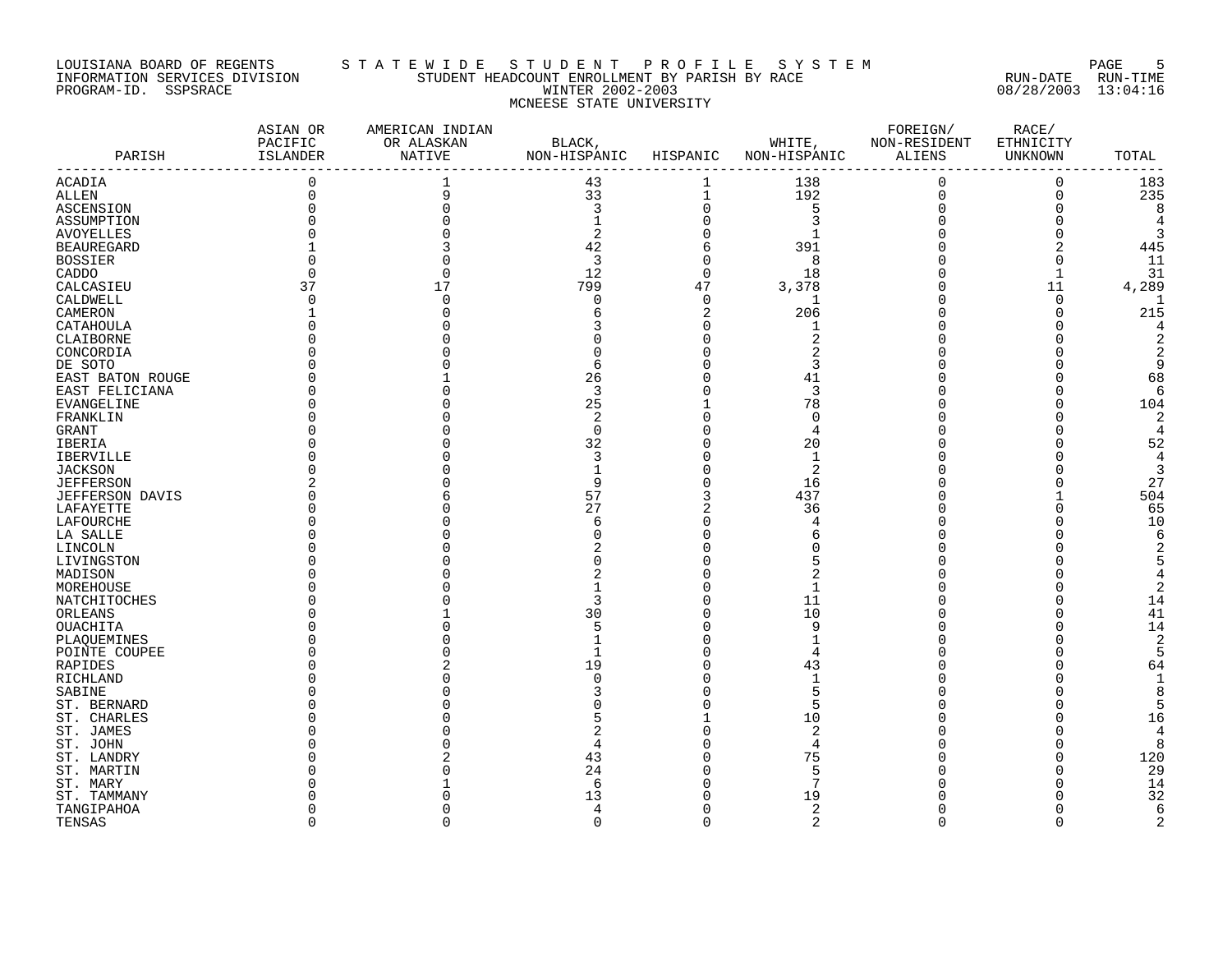#### LOUISIANA BOARD OF REGENTS S T A T E W I D E S T U D E N T P R O F I L E S Y S T E M PAGE 6 INFORMATION SERVICES DIVISION STUDENT HEADCOUNT ENROLLMENT BY PARISH BY RACE RUN-DATE RUN-TIME PROGRAM-ID. SSPSRACE WINTER 2002-2003 08/28/2003 13:04:16 MCNEESE STATE UNIVERSITY

| PARISH             | ASIAN OR<br>PACIFIC<br>ISLANDER | AMERICAN INDIAN<br>OR ALASKAN<br>NATIVE | BLACK,<br>NON-HISPANIC | HISPANIC | WHITE,<br>NON-HISPANIC | FOREIGN/<br>NON-RESIDENT<br>ALIENS | RACE/<br>ETHNICITY<br>UNKNOWN | TOTAL |
|--------------------|---------------------------------|-----------------------------------------|------------------------|----------|------------------------|------------------------------------|-------------------------------|-------|
| TERREBONNE         |                                 |                                         |                        |          |                        |                                    |                               | 15    |
| UNION              |                                 |                                         |                        |          |                        |                                    |                               |       |
| VERMILLION         |                                 |                                         |                        |          | 108                    |                                    |                               | 120   |
| VERNON             |                                 |                                         |                        |          | 80                     |                                    |                               | 107   |
| WASHINGTON         |                                 |                                         |                        |          |                        |                                    |                               |       |
| WEBSTER            |                                 |                                         |                        |          |                        |                                    |                               |       |
| WEST FELICIANA     |                                 |                                         |                        |          |                        |                                    |                               |       |
| WINN               |                                 |                                         |                        |          |                        |                                    |                               |       |
| LOUISIANA TOTAL    |                                 | 49                                      | 1,350                  | 67       | 5,424                  |                                    | 16                            | 6,953 |
| OUT-OF-STATE TOTAL |                                 |                                         | 96                     | 16       | 329                    |                                    |                               | 451   |
| FOREIGN TOTAL      |                                 |                                         |                        |          |                        | 187                                |                               | 191   |
| TOTAL STUDENTS     | 50                              | 51                                      | 1,448                  | 85       | 5,753                  | 187                                | 21                            | 7,595 |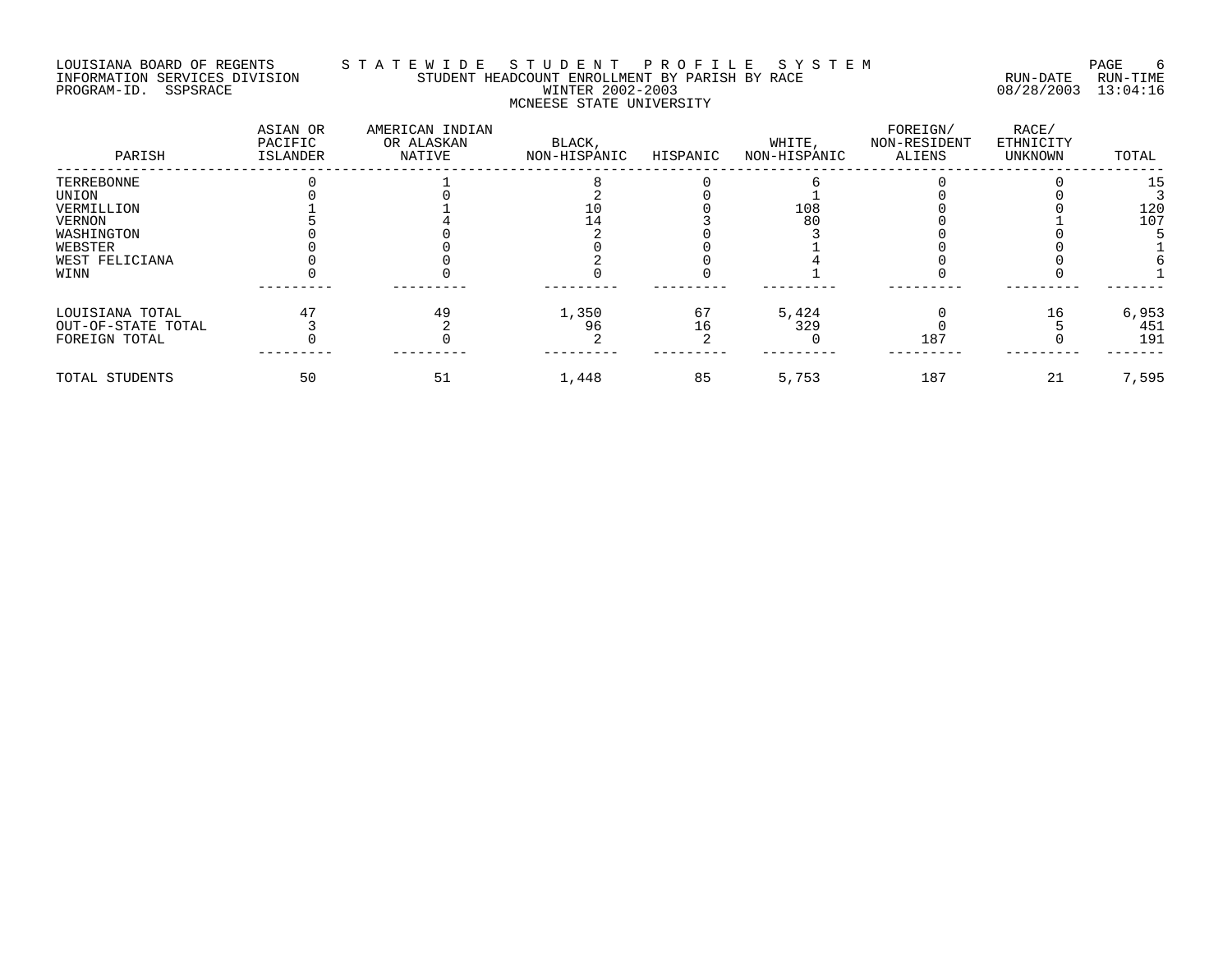#### LOUISIANA BOARD OF REGENTS S T A T E W I D E S T U D E N T P R O F I L E S Y S T E M PAGE 7 INFORMATION SERVICES DIVISION STUDENT HEADCOUNT ENROLLMENT BY PARISH BY RACE RUN-DATE RUN-TIME PROGRAM-ID. SSPSRACE WINTER 2002-2003 08/28/2003 13:04:16 NICHOLLS STATE UNIVERSITY

| PARISH            | ASIAN OR<br>PACIFIC<br>ISLANDER | AMERICAN INDIAN<br>OR ALASKAN<br>NATIVE | BLACK,<br>NON-HISPANIC | HISPANIC       | WHITE,<br>NON-HISPANIC | FOREIGN/<br>NON-RESIDENT<br>ALIENS | RACE/<br>ETHNICITY<br>UNKNOWN | TOTAL |
|-------------------|---------------------------------|-----------------------------------------|------------------------|----------------|------------------------|------------------------------------|-------------------------------|-------|
| ACADIA            | 0                               |                                         | 1                      | 0              | 2                      |                                    | $\Omega$                      |       |
| ALLEN             |                                 |                                         | $\mathbf 0$            | $\mathbf 0$    | 3                      |                                    | $\mathbf{1}$                  |       |
| <b>ASCENSION</b>  |                                 |                                         | 24                     | 2              | 62                     |                                    |                               | 89    |
| ASSUMPTION        |                                 |                                         | 50                     | $\overline{2}$ | 202                    |                                    |                               | 257   |
| AVOYELLES         |                                 |                                         | $\Omega$               | $\Omega$       |                        |                                    |                               |       |
| <b>BEAUREGARD</b> |                                 |                                         |                        | U              |                        |                                    |                               |       |
| <b>BOSSIER</b>    |                                 |                                         |                        |                |                        |                                    |                               |       |
| CADDO             |                                 |                                         |                        | U              |                        |                                    |                               |       |
| CALCASIEU         |                                 |                                         |                        |                | 10                     |                                    |                               | 13    |
| CAMERON           |                                 |                                         |                        |                |                        |                                    |                               |       |
| CATAHOULA         |                                 |                                         |                        |                |                        |                                    |                               |       |
| CONCORDIA         |                                 |                                         |                        |                |                        |                                    |                               |       |
| EAST BATON ROUGE  |                                 |                                         | 16                     |                | 54                     |                                    |                               | 74    |
| EAST FELICIANA    |                                 |                                         | 0                      | O              |                        |                                    |                               |       |
| EVANGELINE        |                                 |                                         | $\Omega$               | $\Omega$       | 9                      |                                    |                               |       |
| IBERIA            |                                 |                                         | 34                     | $\Omega$       | 23                     |                                    |                               | 59    |
| IBERVILLE         |                                 |                                         | 12                     | $\mathbf{1}$   | 34                     |                                    |                               | 49    |
| <b>JEFFERSON</b>  |                                 |                                         | 117                    | 12             | 179                    |                                    | 10                            | 320   |
| JEFFERSON DAVIS   |                                 |                                         | 0                      | $\mathbf 0$    | 1                      |                                    | $\Omega$                      |       |
| LAFAYETTE         |                                 |                                         | 9                      | 0              | 7                      |                                    | -1                            | 17    |
| LAFOURCHE         | 13                              | 27                                      | 182                    | 26             | 1,752                  |                                    | 39                            | 2,039 |
| LINCOLN           | <sup>0</sup>                    |                                         | 1                      | 0              | 0                      |                                    | $\Omega$                      |       |
| LIVINGSTON        |                                 |                                         |                        | $\Omega$       |                        |                                    |                               |       |
| MOREHOUSE         |                                 |                                         |                        | O              |                        |                                    |                               |       |
| NATCHITOCHES      |                                 |                                         |                        | O              |                        |                                    |                               |       |
| ORLEANS           |                                 |                                         | 145                    |                | 29                     |                                    |                               | 183   |
| <b>OUACHITA</b>   |                                 |                                         | $\Omega$               | O              | 4                      |                                    |                               |       |
| PLAQUEMINES       |                                 |                                         | 11                     | O              | 12                     |                                    |                               | 24    |
| POINTE COUPEE     |                                 |                                         |                        |                | 2                      |                                    |                               |       |
| RAPIDES           |                                 |                                         |                        |                | 9                      |                                    |                               | 13    |
| ST. BERNARD       |                                 |                                         |                        |                | 10                     |                                    |                               | 17    |
| ST. CHARLES       |                                 |                                         | 28                     |                | 195                    |                                    |                               | 233   |
| ST. JAMES         |                                 |                                         | 47                     |                | 96                     |                                    |                               | 145   |
| ST. JOHN          |                                 |                                         | 31                     | $\overline{2}$ | 53                     |                                    |                               | 88    |
| ST. LANDRY        |                                 |                                         | 2                      | $\Omega$       | 5                      |                                    |                               |       |
| ST. MARTIN        |                                 |                                         | 2                      | $\Omega$       | 8                      |                                    | ∩                             | 10    |
| ST. MARY          |                                 |                                         | 100                    | 14             | 427                    |                                    | 12                            | 571   |
|                   |                                 |                                         | 3                      | $\mathbf 0$    | 39                     |                                    | $\mathbf{1}$                  | 43    |
| ST. TAMMANY       |                                 |                                         | 2                      | $\Omega$       |                        |                                    | $\mathbf{1}$                  | 10    |
| TANGIPAHOA        |                                 |                                         |                        |                |                        |                                    |                               |       |
| TENSAS            |                                 |                                         | $\Omega$               | $\Omega$       | 3                      |                                    | $\Omega$                      |       |
| TERREBONNE        | 11                              | 77                                      | 199                    | 22             | 1,728                  |                                    | 33                            | 2,070 |
| VERMILLION        | O                               |                                         |                        | 0              |                        |                                    |                               |       |
| VERNON            |                                 |                                         |                        | $\Omega$       |                        |                                    |                               |       |
| WASHINGTON        |                                 |                                         |                        | ∩              |                        |                                    |                               |       |
| WEBSTER           |                                 |                                         |                        |                |                        |                                    |                               |       |
| WEST BATON ROUGE  |                                 |                                         |                        |                |                        |                                    |                               |       |
| WEST FELICIANA    |                                 |                                         |                        |                |                        |                                    |                               |       |
| WINN              | $\Omega$                        |                                         | $\overline{a}$         | $\Omega$       |                        |                                    | ∩                             |       |

--------- --------- --------- --------- --------- --------- --------- -------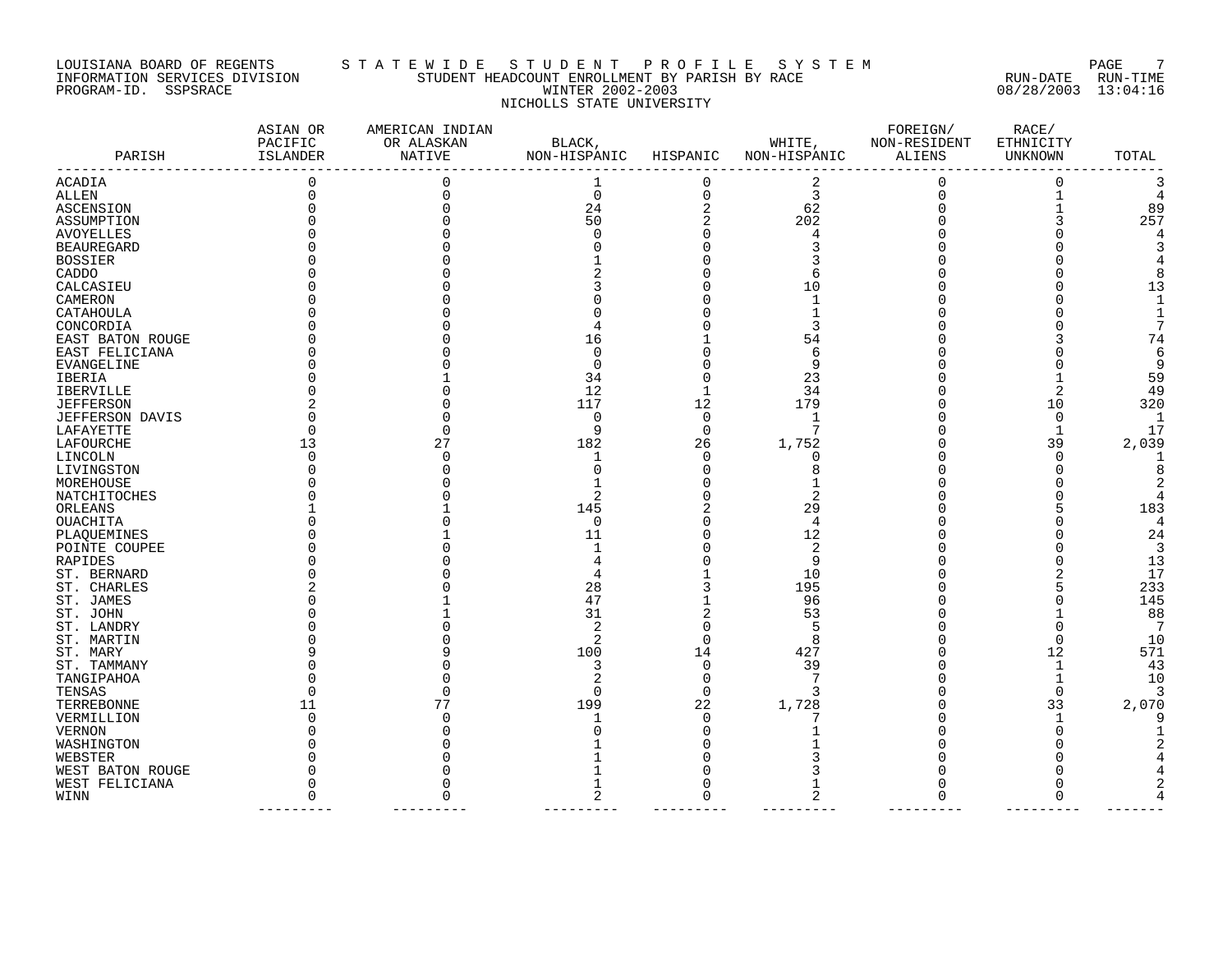#### LOUISIANA BOARD OF REGENTS S T A T E W I D E S T U D E N T P R O F I L E S Y S T E M PAGE 8 INFORMATION SERVICES DIVISION STUDENT HEADCOUNT ENROLLMENT BY PARISH BY RACE RUN-DATE RUN-TIME PROGRAM-ID. SSPSRACE WINTER 2002-2003 08/28/2003 13:04:16 NICHOLLS STATE UNIVERSITY

| PARISH             | ASIAN OR<br>PACIFIC<br>ISLANDER | AMERICAN INDIAN<br>OR ALASKAN<br>NATIVE | BLACK,<br>NON-HISPANIC | HISPANIC | WHITE,<br>NON-HISPANIC | FOREIGN/<br>NON-RESIDENT<br>ALIENS | RACE/<br>ETHNICITY<br>UNKNOWN | TOTAL |
|--------------------|---------------------------------|-----------------------------------------|------------------------|----------|------------------------|------------------------------------|-------------------------------|-------|
| LOUISIANA TOTAL    | 38                              | 118                                     | 1,045                  | 89       | 5,021                  |                                    | 122                           | 6,433 |
| OUT-OF-STATE TOTAL |                                 |                                         | 41                     | 18       | 98                     |                                    |                               | 170   |
| FOREIGN TOTAL      |                                 |                                         |                        |          |                        | 74                                 |                               | 74    |
|                    |                                 |                                         |                        |          |                        |                                    |                               |       |
| TOTAL STUDENTS     |                                 | 123                                     | ⊥,086                  | 107      | 5,119                  | 74                                 |                               | 6,677 |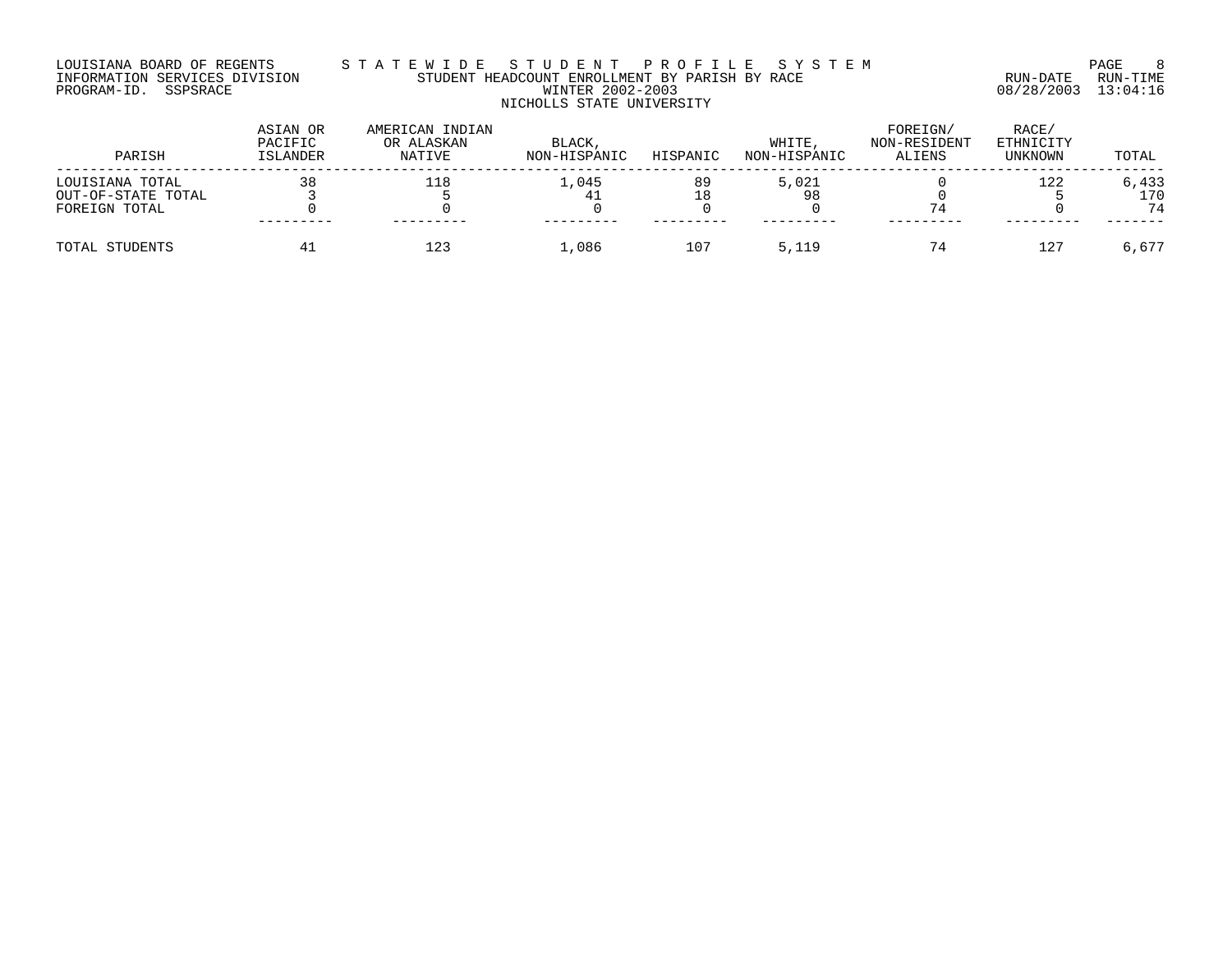#### LOUISIANA BOARD OF REGENTS S T A T E W I D E S T U D E N T P R O F I L E S Y S T E M PAGE 9 INFORMATION SERVICES DIVISION STUDENT HEADCOUNT ENROLLMENT BY PARISH BY RACE RUN-DATE RUN-TIME PROGRAM-ID. SSPSRACE WINTER 2002-2003 08/28/2003 13:04:16 UNIVERSITY OF LA. IN MONROE

| PARISH                 | ASIAN OR<br>PACIFIC<br>ISLANDER<br>------------------- | AMERICAN INDIAN<br>OR ALASKAN<br>NATIVE | BLACK,<br>NON-HISPANIC<br>------------------------- | HISPANIC       | WHITE,<br>NON-HISPANIC | FOREIGN/<br>NON-RESIDENT<br>ALIENS | RACE/<br>ETHNICITY<br>UNKNOWN | TOTAL           |
|------------------------|--------------------------------------------------------|-----------------------------------------|-----------------------------------------------------|----------------|------------------------|------------------------------------|-------------------------------|-----------------|
| ACADIA                 | $\mathbf 0$                                            | 0                                       | 2                                                   | 1              | 21                     | $\mathbf 0$                        | $\mathsf{O}\xspace$           | 24              |
| ALLEN                  | 0                                                      | 0                                       | $\mathbf 1$                                         | 0              | 10                     | $\mathbf 0$                        | 0                             | 11              |
| <b>ASCENSION</b>       |                                                        |                                         | $\frac{2}{3}$                                       | $\mathbf 0$    | 9                      | $\overline{0}$                     | 0                             | 12              |
| ASSUMPTION             |                                                        |                                         |                                                     | $\Omega$       | 5                      | $\Omega$                           | 0                             | 8               |
| <b>AVOYELLES</b>       |                                                        |                                         | 5                                                   |                | 24                     |                                    | $\Omega$                      | 29              |
| <b>BEAUREGARD</b>      |                                                        |                                         | 3                                                   | 0              | 10                     | $\Omega$                           | 0                             | 13              |
| <b>BIENVILLE</b>       |                                                        |                                         | 10                                                  | U              | 9                      |                                    | 0                             | 19              |
| <b>BOSSIER</b>         |                                                        |                                         | 50                                                  | $\Omega$       | 66                     |                                    | $\Omega$                      | 121             |
| CADDO                  |                                                        |                                         | 110                                                 |                | 66                     |                                    | $\Omega$                      | 184             |
| CALCASIEU              |                                                        |                                         | 22                                                  |                | 48                     |                                    | 0                             | 75              |
| CALDWELL               |                                                        |                                         | 13                                                  | 1              | 103                    |                                    | 0                             | 117             |
| CAMERON                |                                                        |                                         | $\overline{0}$                                      | $\Omega$       | 3                      |                                    | $\Omega$                      | 4               |
| CATAHOULA              |                                                        |                                         | 21                                                  | $\Omega$       | 53                     | $\Omega$                           | 0                             | 74              |
| CLAIBORNE              |                                                        |                                         | 13                                                  | $\Omega$       | 11                     | $\Omega$                           | $\Omega$                      | 24              |
| CONCORDIA              |                                                        |                                         | 50                                                  |                | 69                     |                                    | 0                             | 120             |
| DE SOTO                |                                                        |                                         | 13                                                  | U              | 5                      | $\Omega$                           | 0                             | 18              |
| EAST BATON ROUGE       | 28                                                     |                                         | 33                                                  | $\Omega$       | 64                     | $\Omega$                           | $\Omega$                      | 126             |
| EAST CARROLL           | $\Omega$                                               |                                         | 50                                                  |                | 34                     |                                    | 0                             | 86              |
| EAST FELICIANA         |                                                        |                                         | 2                                                   | $\Omega$       | $\overline{3}$         |                                    | 0                             | 5               |
| EVANGELINE             |                                                        |                                         | 3                                                   |                | 18                     |                                    | 0                             | 21              |
| FRANKLIN               |                                                        |                                         | 92                                                  |                | 253                    |                                    | O                             | 352             |
| GRANT                  |                                                        |                                         | 3                                                   | $\Omega$       | 24                     | $\Omega$                           | 0                             | 27              |
| IBERIA                 |                                                        |                                         | 5                                                   |                | 11                     |                                    | O                             | 20              |
| IBERVILLE              |                                                        |                                         |                                                     |                | 5                      |                                    | 0                             | 6               |
| <b>JACKSON</b>         |                                                        |                                         | 17                                                  |                | 49                     |                                    | 0                             | 67              |
| <b>JEFFERSON</b>       | 33                                                     |                                         | 24                                                  |                | 42                     | $\Omega$                           | 0                             | 103             |
| <b>JEFFERSON DAVIS</b> |                                                        |                                         | 11                                                  |                | 8                      |                                    | 0                             | 19              |
| LAFAYETTE              |                                                        |                                         | 8                                                   |                | 26                     |                                    | 0                             | 34              |
| LAFOURCHE              |                                                        |                                         | 0                                                   |                | 29                     |                                    | 0                             | 30              |
| LA SALLE               |                                                        |                                         | 5                                                   |                | 75                     |                                    | $\Omega$                      | 82              |
| LINCOLN                |                                                        |                                         | 22                                                  |                | 68                     |                                    | 0                             | 91              |
| LIVINGSTON             |                                                        |                                         | 1                                                   |                | 15                     |                                    | 0                             | 16              |
| MADISON                |                                                        |                                         | 74                                                  | $\Omega$       | 61                     |                                    | 0                             | 135             |
| MOREHOUSE              |                                                        |                                         | 151                                                 |                | 284                    | $\Omega$                           | $\Omega$                      | 440             |
| NATCHITOCHES           |                                                        |                                         | 16                                                  | $\mathbf 0$    | 25                     | $\Omega$                           | 0                             | 41              |
| ORLEANS                |                                                        |                                         | 27                                                  | $\overline{2}$ | 17                     |                                    | 0                             | 56              |
| OUACHITA               | 39                                                     |                                         | 903                                                 | 20             | 2,232                  |                                    | 0                             | 3,208           |
| PLAQUEMINES            |                                                        |                                         | 0                                                   | $\Omega$       |                        |                                    | 0                             | 7               |
| POINTE COUPEE          |                                                        |                                         | 0                                                   | $\mathbf 0$    | 6                      | $\Omega$                           | 0                             | 6               |
| RAPIDES                |                                                        |                                         | 50                                                  |                | 132                    |                                    | 0                             | 192             |
| RED RIVER              |                                                        |                                         | $\mathbf{1}$                                        | $\Omega$       | 7                      |                                    | $\Omega$                      | 8               |
| RICHLAND               |                                                        |                                         | 80                                                  | 3              | 252                    |                                    | 0                             | 338             |
| SABINE                 |                                                        |                                         | 2                                                   |                | 8                      |                                    | $\Omega$                      | 12              |
| ST. BERNARD            |                                                        |                                         | O                                                   |                | 13                     |                                    | 0                             | 17              |
| ST. CHARLES            |                                                        |                                         |                                                     |                | 11                     |                                    | 0                             | 18              |
| ST. HELENA             |                                                        |                                         |                                                     |                | $\overline{c}$         |                                    | 0                             | 2               |
| ST. JAMES              |                                                        |                                         |                                                     |                | 2                      |                                    | O                             | 3               |
| ST. JOHN               |                                                        |                                         |                                                     |                | 19                     |                                    | O                             | 21              |
| ST. LANDRY             |                                                        |                                         |                                                     | U              | 33                     | $\Omega$                           | 0                             | 42              |
| ST. MARTIN             | $\mathbf{1}$                                           | $\Omega$                                | 3                                                   | $\Omega$       | 3                      | $\Omega$                           | 0                             | $7\phantom{.0}$ |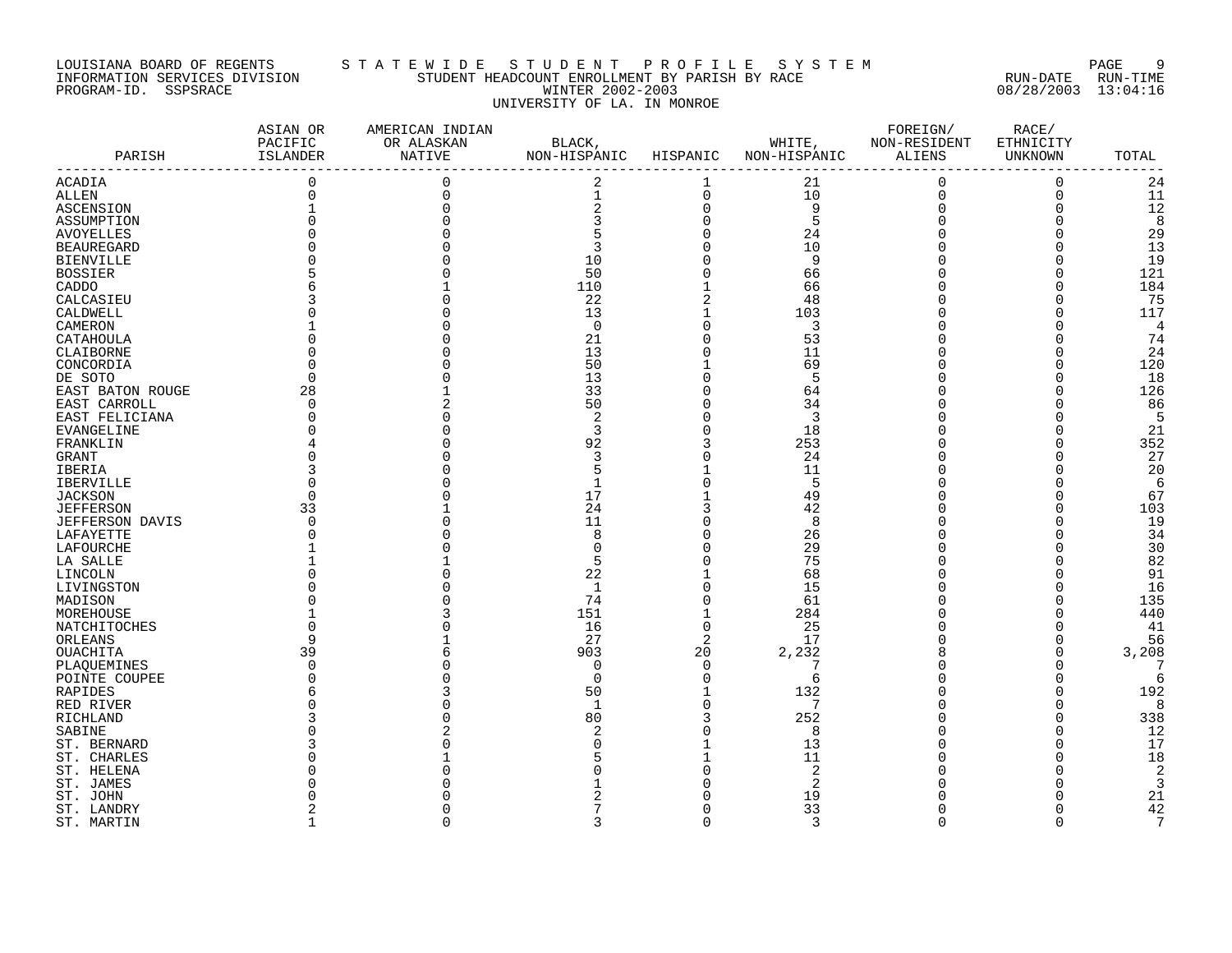# LOUISIANA BOARD OF REGENTS STATEWIDE STUDE STUDENT PROFILE SYSTEM PAGE 10<br>INFORMATION SERVICES DIVISION STUDENT HEADCOUNT ENROLLMENT BY PARISH BY RACE STUDENT HEADCOUNT ENROLLMENT BY PARISH BY RACE **ENROLLMENT BY STUDENT BY AUTOBER BY AUTOBER BY AUTOBER BY AUTOBER** PROGRAM-ID. SSPSRACE WINTER 2002-2003 08/28/2003 13:04:16 UNIVERSITY OF LA. IN MONROE

| PARISH             | ASIAN OR<br>PACIFIC<br>ISLANDER | AMERICAN INDIAN<br>OR ALASKAN<br>NATIVE | BLACK,<br>NON-HISPANIC | HISPANIC | WHITE,<br>NON-HISPANIC | FOREIGN/<br>NON-RESIDENT<br>ALIENS | RACE/<br>ETHNICITY<br>UNKNOWN | TOTAL |
|--------------------|---------------------------------|-----------------------------------------|------------------------|----------|------------------------|------------------------------------|-------------------------------|-------|
| ST. MARY           |                                 |                                         |                        |          |                        |                                    |                               | 18    |
| ST. TAMMANY        |                                 |                                         |                        |          | 28                     |                                    |                               | 34    |
| TANGIPAHOA         |                                 |                                         |                        |          | 22                     |                                    |                               | 39    |
| TENSAS             |                                 |                                         | 20                     |          | 27                     |                                    |                               | 47    |
| TERREBONNE         |                                 |                                         |                        |          | 19                     |                                    |                               | 21    |
| UNION              |                                 |                                         |                        |          | 118                    |                                    |                               | 135   |
| VERMILLION         |                                 |                                         |                        |          | 27                     |                                    |                               | 30    |
| <b>VERNON</b>      |                                 |                                         |                        |          | 27                     |                                    |                               | 41    |
| WASHINGTON         |                                 |                                         |                        |          | 21                     |                                    |                               | 24    |
| WEBSTER            |                                 |                                         |                        |          | 29                     |                                    |                               | 48    |
| WEST BATON ROUGE   |                                 |                                         |                        |          |                        |                                    |                               |       |
| WEST CARROLL       |                                 |                                         | 26                     |          | 210                    |                                    |                               | 236   |
| WEST FELICIANA     |                                 |                                         |                        |          |                        |                                    |                               |       |
| WINN               |                                 |                                         | 10                     |          | 26                     |                                    |                               | 36    |
| LOUISIANA TOTAL    | 161                             | 24                                      | 2,053                  | 46       | 4,916                  |                                    |                               | 7,208 |
| OUT-OF-STATE TOTAL | 13                              |                                         | 112                    | 16       | 371                    |                                    |                               | 513   |
| FOREIGN TOTAL      |                                 |                                         |                        |          |                        | 210                                |                               | 210   |
| TOTAL STUDENTS     | 174                             | 25                                      | 2,165                  | 62       | 5,287                  | 218                                |                               | 7,931 |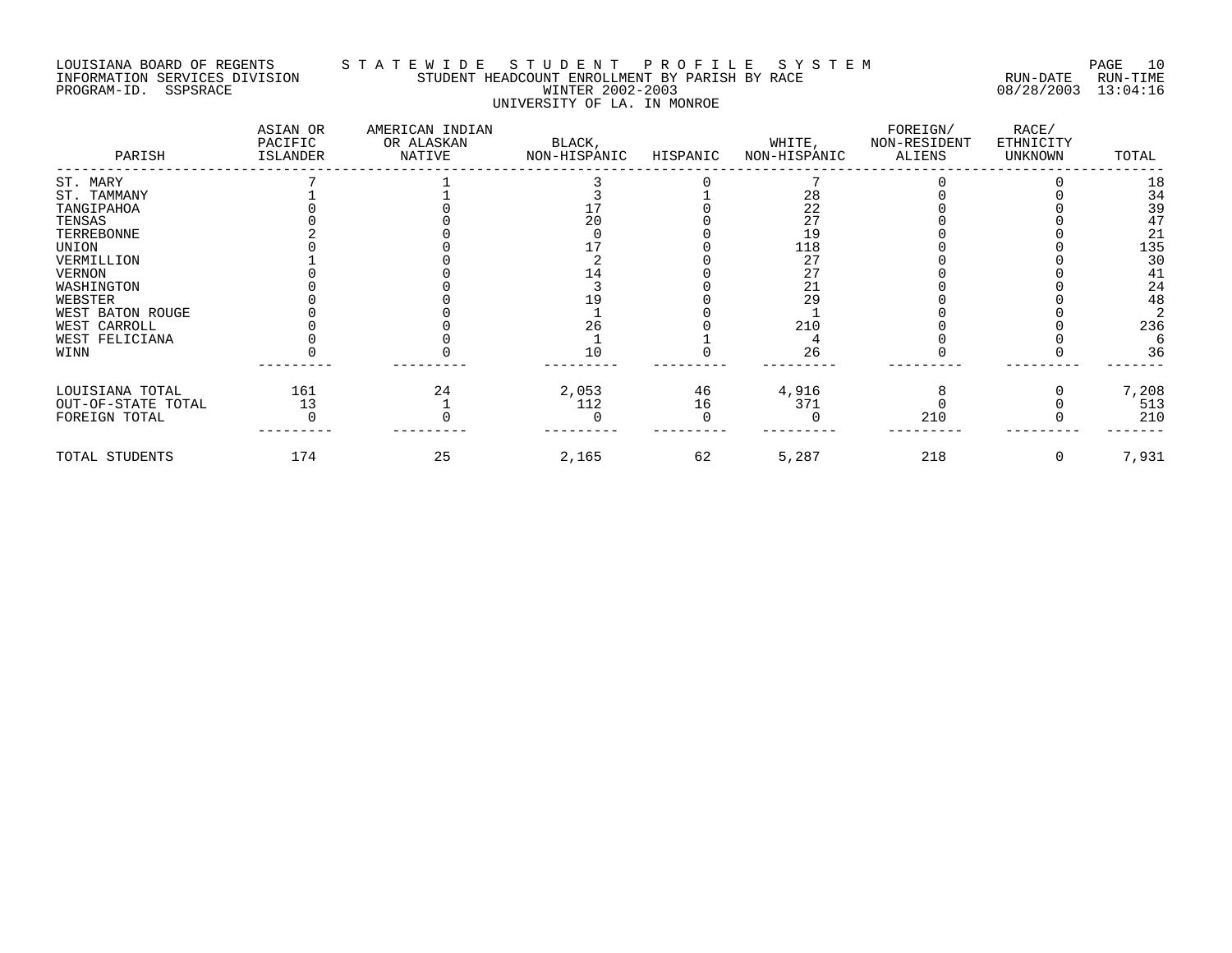#### LOUISIANA BOARD OF REGENTS S T A T E W I D E S T U D E N T P R O F I L E S Y S T E M PAGE 11 INFORMATION SERVICES DIVISION STUDENT HEADCOUNT ENROLLMENT BY PARISH BY RACE RUN-DATE RUN-TIME PROGRAM-ID. SSPSRACE WINTER 2002-2003 08/28/2003 13:04:16 NORTHWESTERN STATE UNIVERSITY

|                   | ASIAN OR<br>PACIFIC | AMERICAN INDIAN<br>OR ALASKAN | BLACK,                |                     | WHITE,              | FOREIGN/<br>NON-RESIDENT | RACE/<br>ETHNICITY      |       |
|-------------------|---------------------|-------------------------------|-----------------------|---------------------|---------------------|--------------------------|-------------------------|-------|
| PARISH            | ISLANDER            | <b>NATIVE</b>                 | NON-HISPANIC HISPANIC |                     | NON-HISPANIC ALIENS |                          | UNKNOWN                 | TOTAL |
|                   |                     |                               |                       |                     |                     |                          |                         |       |
| <b>ACADIA</b>     | $\overline{0}$      |                               | 7                     |                     | 17                  | $\mathbf 0$              | $\mathbf 0$             | 26    |
| ALLEN             | 0                   |                               | 9                     | $\mathsf{O}\xspace$ | 43                  | $\mathsf 0$              | $\overline{\mathbf{c}}$ | 54    |
| ASCENSION         |                     |                               | 5                     | $\mathbf 0$         | 28                  | $\overline{0}$           | $\mathbf 1$             | 34    |
| ASSUMPTION        |                     |                               | $\mathbf 1$           | $\mathbf 0$         | $\overline{2}$      | $\Omega$                 | $\mathsf{O}\xspace$     | 3     |
| <b>AVOYELLES</b>  |                     |                               | 26                    |                     | 68                  |                          |                         | 98    |
| <b>BEAUREGARD</b> |                     |                               | 26                    | 5                   | 151                 | $\Omega$                 |                         | 194   |
| <b>BIENVILLE</b>  |                     |                               | 17                    | $\Omega$            | 42                  |                          | $\mathbf 1$             | 60    |
| <b>BOSSIER</b>    |                     |                               | 76                    | 6                   | 381                 |                          | 24                      | 500   |
| CADDO             |                     |                               | 449                   | 14                  | 583                 | 3                        | 37                      | 1,110 |
| CALCASIEU         |                     |                               | 54                    | $\Omega$            | 101                 |                          | 6                       | 165   |
| CALDWELL          |                     |                               | 0                     | $\mathbf 0$         | 11                  |                          | $\mathbf 0$             | 11    |
| CAMERON           |                     |                               | $\Omega$              | $\Omega$            | $\overline{3}$      |                          | 0                       | 3     |
| CATAHOULA         |                     |                               | 27                    | $\Omega$            | 91                  |                          | $\Omega$                | 118   |
| CLAIBORNE         |                     |                               | 11                    | $\Omega$            | 26                  |                          |                         | 38    |
| CONCORDIA         |                     |                               | 64                    | $\Omega$            | 65                  |                          | $\overline{2}$          | 132   |
| DE SOTO           |                     |                               | 111                   |                     | 133                 |                          | 11                      | 260   |
| EAST BATON ROUGE  |                     |                               | 93                    | $\mathbf 0$         | 129                 | $\Omega$                 | 10                      | 233   |
| EAST CARROLL      |                     |                               | $\Omega$              |                     | 2                   |                          | $\overline{0}$          | 3     |
| EAST FELICIANA    |                     |                               |                       |                     | $7\phantom{.0}$     |                          | $\mathbf 0$             | 10    |
| EVANGELINE        |                     |                               |                       |                     | 29                  |                          |                         | 36    |
| FRANKLIN          |                     |                               |                       |                     | 13                  |                          |                         | 22    |
| GRANT             |                     |                               | 19                    |                     | 155                 |                          |                         | 191   |
| IBERIA            |                     |                               | 24                    |                     | 33                  |                          |                         | 61    |
| <b>IBERVILLE</b>  |                     |                               | 2                     |                     | 11                  |                          | $\mathbf{1}$            | 14    |
| <b>JACKSON</b>    |                     |                               | 17                    |                     | 19                  |                          |                         | 40    |
| <b>JEFFERSON</b>  |                     |                               | 37                    |                     | 98                  |                          | 6                       | 148   |
| JEFFERSON DAVIS   |                     |                               | 2                     |                     | 18                  |                          | 1                       | 22    |
| LAFAYETTE         |                     |                               | 31                    | 3                   | 66                  |                          | 11                      | 111   |
| LAFOURCHE         |                     |                               | 4                     | $\Omega$            | 23                  |                          | $\mathbf{1}$            | 28    |
| LA SALLE          |                     |                               | 14                    | $\Omega$            | 136                 |                          | 9                       | 161   |
| LINCOLN           |                     |                               | 12                    | $\Omega$            | 27                  |                          | $\overline{a}$          | 42    |
| LIVINGSTON        |                     |                               | 3                     |                     | 26                  |                          | 1                       | 32    |
| MADISON           |                     |                               | $\Omega$              |                     | $\overline{3}$      |                          | $\mathbf 0$             | 3     |
| MOREHOUSE         |                     |                               | 14                    | $\Omega$            | 3                   |                          | $\mathbf 1$             | 18    |
| NATCHITOCHES      |                     | 17                            | 457                   | 14                  | 702                 |                          | 50                      | 1,254 |
| ORLEANS           |                     |                               | 108                   | $\mathbf{1}$        | 22                  |                          | 3                       | 137   |
| OUACHITA          |                     |                               | 34                    | $\Omega$            | 48                  |                          |                         | 87    |
| PLAQUEMINES       |                     |                               | 8                     |                     | 5                   |                          |                         | 16    |
| POINTE COUPEE     |                     |                               | 2                     | $\Omega$            | 13                  |                          | $\mathbf 1$             | 16    |
| RAPIDES           |                     | 13                            | 349                   |                     | 610                 |                          | 40                      | 1,027 |
| RED RIVER         |                     |                               | 103                   |                     | 89                  |                          | 7                       | 202   |
| RICHLAND          |                     |                               | 5                     |                     | 10                  |                          | $\mathbf 0$             | 18    |
| SABINE            |                     | 54                            | 71                    |                     | 301                 |                          | 16                      | 448   |
| ST. BERNARD       |                     |                               |                       |                     | 9                   |                          | $\mathbf 0$             | 11    |
|                   |                     |                               |                       |                     |                     |                          | $\Omega$                | 22    |
| ST. CHARLES       |                     |                               | $\Omega$              |                     | 14<br>3             |                          |                         | 3     |
| ST. HELENA        |                     |                               |                       |                     | C                   |                          |                         |       |
| ST. JAMES         |                     |                               | 12                    |                     |                     |                          |                         | 13    |
| ST. JOHN          |                     |                               | 9                     |                     | 5                   |                          | 2                       | 16    |
| ST. LANDRY        |                     |                               | 30                    |                     | 50                  |                          | 4                       | 86    |
| ST. MARTIN        | $\Omega$            | $\cap$                        | 19                    | $\Omega$            | 6                   | $\Omega$                 | $\Omega$                | 25    |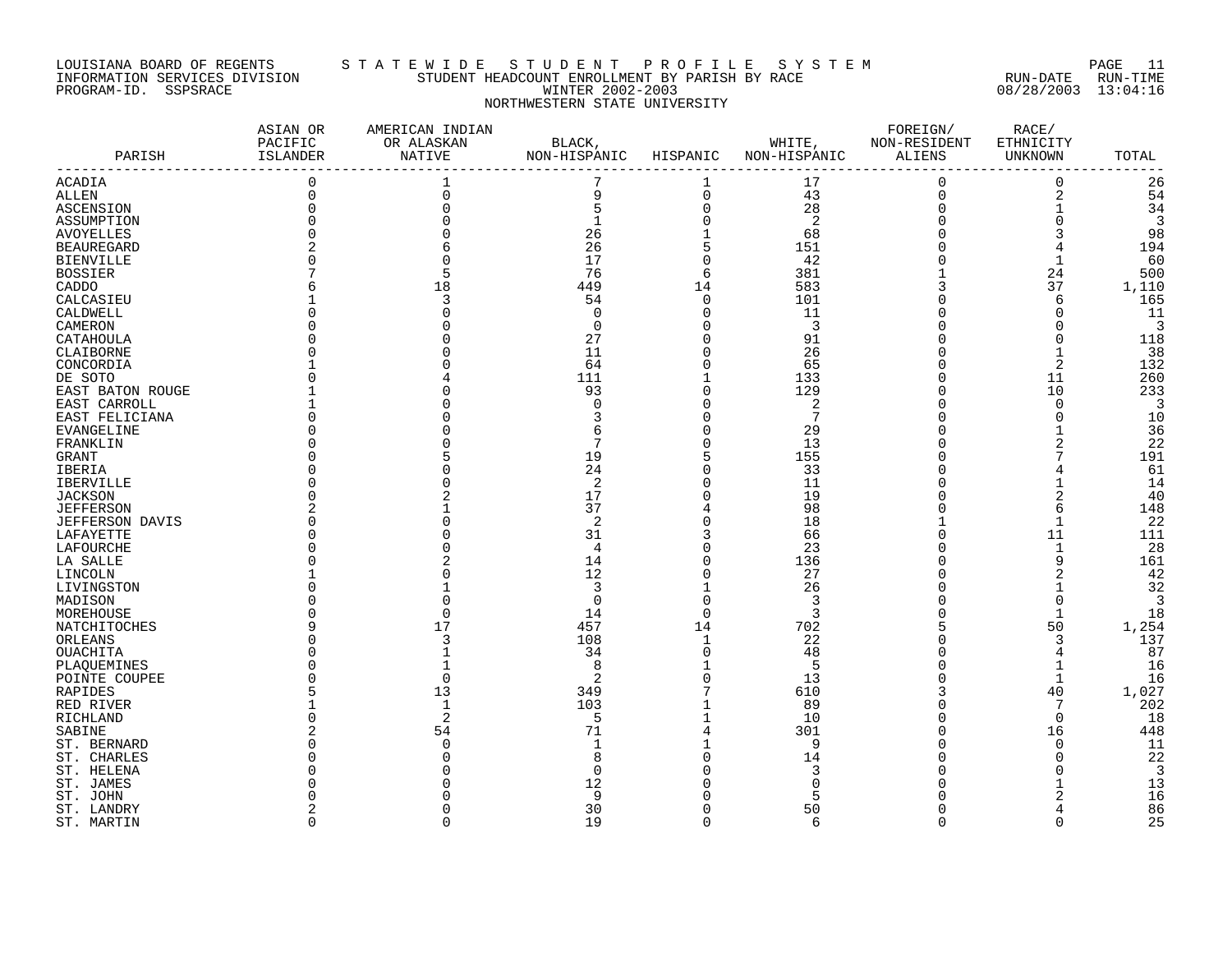#### LOUISIANA BOARD OF REGENTS S T A T E W I D E S T U D E N T P R O F I L E S Y S T E M PAGE 12 INFORMATION SERVICES DIVISION STUDENT HEADCOUNT ENROLLMENT BY PARISH BY RACE RUN-DATE RUN-TIME PROGRAM-ID. SSPSRACE WINTER 2002-2003 08/28/2003 13:04:16 NORTHWESTERN STATE UNIVERSITY

| PARISH             | ASIAN OR<br>PACIFIC<br>ISLANDER | AMERICAN INDIAN<br>OR ALASKAN<br>NATIVE | BLACK,<br>NON-HISPANIC | HISPANIC | WHITE,<br>NON-HISPANIC | FOREIGN/<br>NON-RESIDENT<br>ALIENS | RACE/<br>ETHNICITY<br>UNKNOWN | TOTAL |
|--------------------|---------------------------------|-----------------------------------------|------------------------|----------|------------------------|------------------------------------|-------------------------------|-------|
| ST. MARY           |                                 |                                         |                        |          | 34                     |                                    |                               | 45    |
| ST. TAMMANY        |                                 |                                         |                        |          | 87                     |                                    |                               | 108   |
| TANGIPAHOA         |                                 |                                         |                        |          |                        |                                    |                               | 16    |
| TENSAS             |                                 |                                         |                        |          |                        |                                    |                               | 13    |
| TERREBONNE         |                                 |                                         |                        |          | 29                     |                                    |                               | 47    |
| UNION              |                                 |                                         |                        |          |                        |                                    |                               | 13    |
| VERMILLION         |                                 |                                         | 10                     |          | 31                     |                                    |                               | 41    |
| <b>VERNON</b>      |                                 |                                         | 189                    |          | 725                    |                                    |                               | 1,080 |
| WASHINGTON         |                                 |                                         |                        |          | 10                     |                                    |                               | 14    |
| WEBSTER            |                                 |                                         | 33                     |          | 86                     |                                    |                               | 122   |
| WEST BATON ROUGE   |                                 |                                         |                        |          |                        |                                    |                               | 17    |
| WEST CARROLL       |                                 |                                         |                        |          |                        |                                    |                               |       |
| WEST FELICIANA     |                                 |                                         |                        |          |                        |                                    |                               | 14    |
| WINN               |                                 |                                         | 62                     |          | 221                    |                                    | 12                            | 299   |
| LOUISIANA TOTAL    | 72                              | 169                                     | 2,747                  | 131      | 5,702                  | 16                                 | 360                           | 9,197 |
| OUT-OF-STATE TOTAL |                                 |                                         | 100                    | 29       | 342                    |                                    | 16                            | 498   |
| FOREIGN TOTAL      |                                 |                                         |                        |          |                        | 32                                 |                               | 32    |
| TOTAL STUDENTS     | 80                              | 172                                     | 2,847                  | 160      | 6,044                  | 48                                 | 376                           | 9,727 |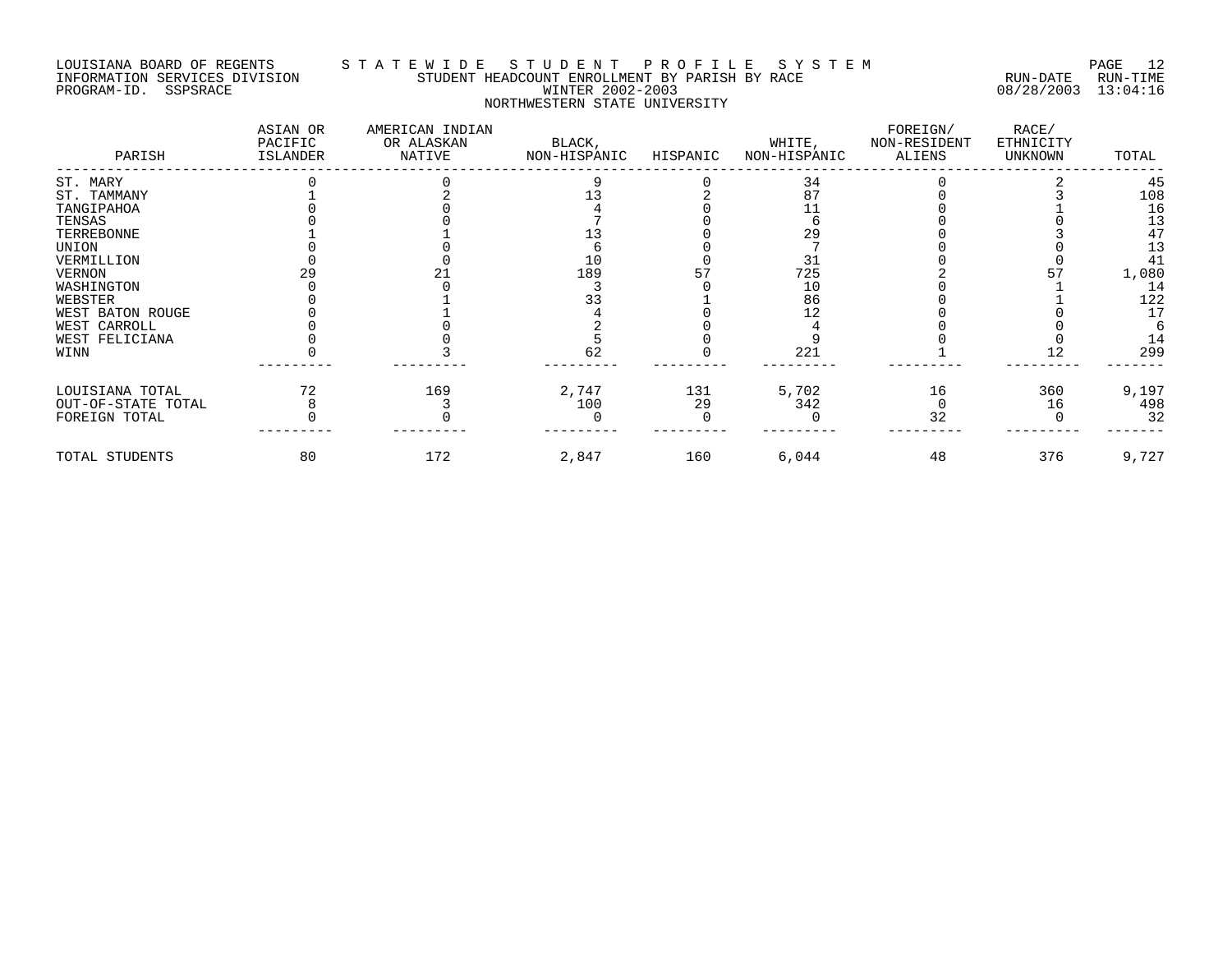#### LOUISIANA BOARD OF REGENTS S T A T E W I D E S T U D E N T P R O F I L E S Y S T E M PAGE 13 INFORMATION SERVICES DIVISION STUDENT HEADCOUNT ENROLLMENT BY PARISH BY RACE RUN-DATE RUN-TIME PROGRAM-ID. SSPSRACE WINTER 2002-2003 08/28/2003 13:04:16 SOUTHEASTERN LA. UNIVERSITY

| PARISH            | ASIAN OR<br>PACIFIC<br>ISLANDER | AMERICAN INDIAN<br>OR ALASKAN<br>NATIVE | BLACK,<br>NON-HISPANIC | HISPANIC       | WHITE,<br>NON-HISPANIC | FOREIGN/<br>NON-RESIDENT<br>ALIENS | RACE/<br>ETHNICITY<br><b>UNKNOWN</b> | TOTAL          |
|-------------------|---------------------------------|-----------------------------------------|------------------------|----------------|------------------------|------------------------------------|--------------------------------------|----------------|
| ACADIA            | 0                               | 0                                       | 1                      | $\mathbf 0$    | 10                     | $\mathbf 0$                        | 0                                    | 11             |
| ALLEN             | $\Omega$                        |                                         | $\mathbf 1$            | 0              | $\overline{3}$         | $\mathbf 0$                        | 0                                    | $\overline{4}$ |
| ASCENSION         |                                 |                                         | 51                     | $\overline{2}$ | 505                    | $\Omega$                           | 5                                    | 571            |
| ASSUMPTION        |                                 |                                         | $\Omega$               |                | 1                      |                                    | O                                    |                |
| <b>AVOYELLES</b>  |                                 |                                         |                        |                |                        |                                    |                                      |                |
| <b>BEAUREGARD</b> |                                 |                                         |                        |                |                        |                                    |                                      | д              |
| <b>BIENVILLE</b>  |                                 |                                         |                        |                |                        |                                    |                                      |                |
| <b>BOSSIER</b>    |                                 |                                         |                        |                |                        |                                    |                                      | 7              |
|                   |                                 |                                         |                        |                |                        |                                    | O                                    | 9              |
| CADDO             |                                 |                                         |                        |                |                        |                                    | Λ                                    |                |
| CALCASIEU         |                                 |                                         |                        |                |                        |                                    |                                      | 13             |
| CATAHOULA         |                                 |                                         |                        |                |                        |                                    | Ω                                    | $\mathbf{1}$   |
| CONCORDIA         |                                 |                                         | 3                      |                | 3                      |                                    | 0                                    | 6              |
| DE SOTO           |                                 |                                         | $\Omega$               | $\cap$         |                        |                                    | $\Omega$                             |                |
| EAST BATON ROUGE  | 19                              |                                         | 354                    | 27             | 1,584                  |                                    | 30                                   | 2,023          |
| EAST FELICIANA    | ∩                               |                                         | 31                     | $\Omega$       | 88                     |                                    | $\Omega$                             | 120            |
| EVANGELINE        |                                 |                                         | 1                      | $\mathbf 0$    | $\overline{2}$         | $\Omega$                           | $\Omega$                             | 3              |
| GRANT             |                                 |                                         |                        |                | $\Omega$               |                                    | 0                                    |                |
| IBERIA            |                                 |                                         | 0                      | $\Omega$       | 4                      |                                    | 0                                    | 4              |
| <b>IBERVILLE</b>  |                                 |                                         | 21                     | $\Omega$       | 65                     |                                    | 2                                    | 88             |
| <b>JEFFERSON</b>  |                                 |                                         | 141                    | 26             | 562                    |                                    | 12                                   | 751            |
| JEFFERSON DAVIS   |                                 |                                         | 1                      | $\mathbf{1}$   | $\mathbf 0$            |                                    | 0                                    | $\sqrt{2}$     |
| LAFAYETTE         |                                 |                                         | 3                      | 2              | 27                     |                                    | 0                                    | 32             |
|                   |                                 |                                         |                        |                |                        |                                    | $\Omega$                             |                |
| LAFOURCHE         |                                 |                                         |                        |                | 25                     |                                    |                                      | 27             |
| LA SALLE          |                                 |                                         |                        |                | $\mathbf{1}$           |                                    | O                                    | 1              |
| LINCOLN           |                                 |                                         | O                      |                | $\overline{2}$         |                                    | $\Omega$                             | $\overline{a}$ |
| LIVINGSTON        |                                 |                                         | 74                     |                | 1,635                  |                                    | 14                                   | 1,743          |
| MADISON           |                                 |                                         | 0                      |                | 1                      |                                    | 0                                    | 1              |
| MOREHOUSE         |                                 |                                         |                        |                |                        |                                    | 0                                    | 2              |
| NATCHITOCHES      |                                 |                                         | $\Omega$               |                | 7                      |                                    | O                                    | 7              |
| ORLEANS           |                                 |                                         | 102                    |                | 85                     |                                    | 8                                    | 200            |
| OUACHITA          |                                 |                                         | 3                      |                | 15                     |                                    | 0                                    | 18             |
| PLAQUEMINES       |                                 |                                         | 14                     |                | 53                     |                                    | 1                                    | 71             |
| POINTE COUPEE     |                                 |                                         | 8                      |                | 36                     |                                    | $\Omega$                             | 44             |
| RAPIDES           |                                 |                                         | U                      |                | 10                     |                                    | O                                    | 10             |
| RICHLAND          |                                 |                                         |                        |                | $\mathbf{1}$           |                                    | 0                                    | $\mathbf{1}$   |
| SABINE            |                                 |                                         |                        |                | $\mathbf{1}$           |                                    | 0                                    | $\mathbf{1}$   |
| ST. BERNARD       |                                 |                                         | 8                      |                | 151                    |                                    | 4                                    | 171            |
|                   |                                 |                                         |                        |                |                        |                                    |                                      |                |
| ST. CHARLES       |                                 |                                         | 29                     |                | 165                    | $\Omega$                           | 3                                    | 200            |
| ST. HELENA        |                                 |                                         | 54                     |                | 57                     |                                    | $\Omega$                             | 112            |
| ST. JAMES         |                                 |                                         | 18                     | $\Omega$       | 61                     |                                    | 0                                    | 79             |
| ST. JOHN          |                                 |                                         | 85                     | 13             | 321                    |                                    | 5                                    | 426            |
| ST. LANDRY        |                                 |                                         | 3                      | $\mathbf 0$    | 11                     | <sup>0</sup>                       | 0                                    | 14             |
| ST. MARTIN        |                                 |                                         | $\overline{2}$         | $\mathbf 0$    | $\Omega$               |                                    | 0                                    | 2              |
| ST. MARY          |                                 |                                         | б                      | $\Omega$       | $\overline{2}$         |                                    | $\mathbf 0$                          | 10             |
| ST. TAMMANY       | 15                              | 12                                      | 186                    | 64             | 2,798                  | $\Omega$                           | 41                                   | 3,116          |
| TANGIPAHOA        | 20                              | 11                                      | 846                    | 43             | 2,643                  | $\Omega$                           | 39                                   | 3,602          |
| TENSAS            | ∩                               | ∩                                       |                        | $\Omega$       | 0                      | <sup>0</sup>                       | 0                                    | -1             |
| TERREBONNE        |                                 |                                         | 5                      |                | 31                     |                                    | 0                                    | 38             |
| VERMILLION        |                                 |                                         | 0                      | $\Omega$       | 8                      | $\Omega$                           | O                                    | 8              |
| <b>VERNON</b>     | $\Omega$                        | $\mathbf{1}$                            | 1                      | $\Omega$       | $\overline{2}$         | $\Omega$                           | 0                                    | 4              |
|                   |                                 |                                         |                        |                |                        |                                    |                                      |                |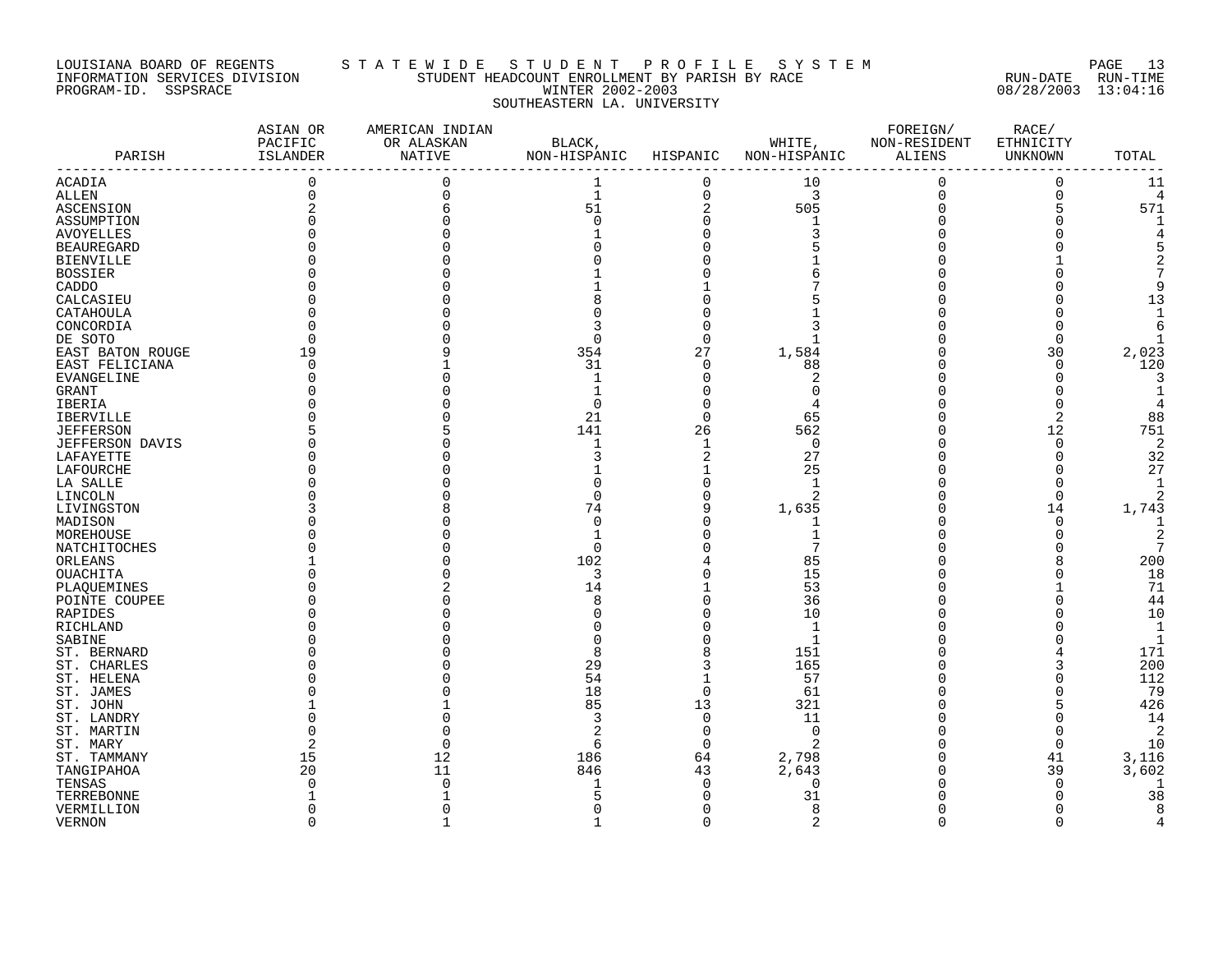#### LOUISIANA BOARD OF REGENTS S T A T E W I D E S T U D E N T P R O F I L E S Y S T E M PAGE 14 INFORMATION SERVICES DIVISION STUDENT HEADCOUNT ENROLLMENT BY PARISH BY RACE RUN-DATE RUN-TIME PROGRAM-ID. SSPSRACE WINTER 2002-2003 08/28/2003 13:04:16 SOUTHEASTERN LA. UNIVERSITY

| PARISH             | ASIAN OR<br>PACIFIC<br>ISLANDER | AMERICAN INDIAN<br>OR ALASKAN<br>NATIVE | BLACK,<br>NON-HISPANIC | HISPANIC | WHITE.<br>NON-HISPANIC | FOREIGN/<br>NON-RESIDENT<br>ALIENS | RACE/<br>ETHNICITY<br>UNKNOWN | TOTAL  |
|--------------------|---------------------------------|-----------------------------------------|------------------------|----------|------------------------|------------------------------------|-------------------------------|--------|
| WASHINGTON         |                                 |                                         | 159                    |          | 461                    |                                    |                               | 629    |
| WEBSTER            |                                 |                                         |                        |          |                        |                                    |                               |        |
| WEST BATON ROUGE   |                                 |                                         |                        |          |                        |                                    |                               | 75     |
| WEST CARROLL       |                                 |                                         |                        |          |                        |                                    |                               |        |
| WEST FELICIANA     |                                 |                                         |                        |          |                        |                                    |                               | 22     |
| WINN               |                                 |                                         |                        |          |                        |                                    |                               |        |
| LOUISIANA TOTAL    | 69                              | 59                                      | 2,237                  | 209      | 11,557                 |                                    | 169                           | 14,300 |
| OUT-OF-STATE TOTAL |                                 |                                         | 68                     |          | 250                    |                                    |                               | 337    |
| FOREIGN TOTAL      |                                 |                                         |                        |          |                        | 160                                |                               | 162    |
| TOTAL STUDENTS     | 74                              | 59                                      | 2,305                  | 219      | 11,807                 | 160                                | 175                           | 14,799 |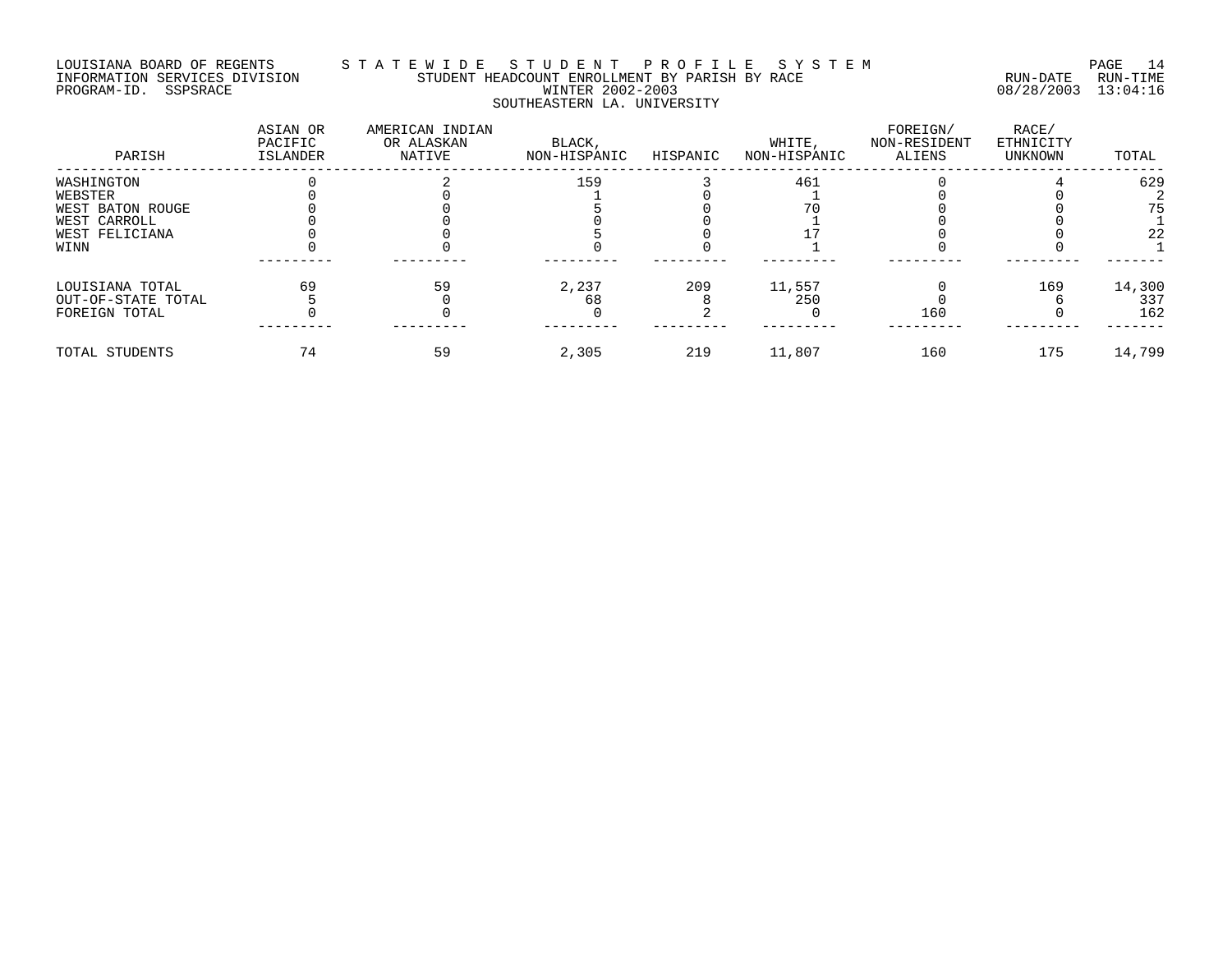#### LOUISIANA BOARD OF REGENTS S T A T E W I D E S T U D E N T P R O F I L E S Y S T E M PAGE 15 INFORMATION SERVICES DIVISION STUDENT HEADCOUNT ENROLLMENT BY PARISH BY RACE RUN-DATE RUN-TIME PROGRAM-ID. SSPSRACE WINTER 2002-2003 08/28/2003 13:04:16 UNIVERSITY OF LA. IN LAFAYETTE

|                        | ASIAN OR<br>PACIFIC | AMERICAN INDIAN<br>OR ALASKAN | BLACK,       |              | WHITE,         | FOREIGN/<br>NON-RESIDENT |                             |                |
|------------------------|---------------------|-------------------------------|--------------|--------------|----------------|--------------------------|-----------------------------|----------------|
| PARISH                 | ISLANDER            | NATIVE                        | NON-HISPANIC | HISPANIC     | NON-HISPANIC   | ALIENS                   | ETHNICITY<br><b>UNKNOWN</b> | TOTAL          |
| <b>ACADIA</b>          | 2                   | 2                             | 56           | 5            | 527            | $\mathbf 0$              | 7                           | 599            |
| <b>ALLEN</b>           | 0                   | $\Omega$                      | 4            | 1            | 13             | $\mathbf 0$              | 1                           | 19             |
| ASCENSION              |                     |                               | 20           | $\mathbf 0$  | 51             | $\Omega$                 | 0                           | 72             |
| ASSUMPTION             |                     |                               | 9            | $\Omega$     | 14             | $\Omega$                 | $\Omega$                    | 23             |
| <b>AVOYELLES</b>       |                     |                               | 30           |              | 135            |                          |                             | 170            |
| <b>BEAUREGARD</b>      |                     |                               | 5            | $\Omega$     | 11             | $\Omega$                 | 0                           | 17             |
| <b>BIENVILLE</b>       |                     |                               | 2            | $\Omega$     | 2              | $\Omega$                 | O                           | 4              |
| <b>BOSSIER</b>         |                     |                               | 3            |              | 28             |                          |                             | 34             |
| CADDO                  |                     |                               | 42           |              | 41             |                          | 2                           | 85             |
| CALCASIEU              |                     |                               | 58           |              | 93             |                          | 3                           | 157            |
| CALDWELL               |                     |                               | $\mathbf{1}$ |              | 3              |                          | O                           | 4              |
| CAMERON                |                     |                               | U            |              |                |                          | O                           | 5              |
|                        |                     |                               |              |              |                |                          | O                           | 3              |
| CATAHOULA              |                     |                               |              |              |                |                          | U                           | 2              |
| CLAIBORNE              |                     |                               |              |              |                |                          |                             |                |
| CONCORDIA              |                     |                               |              |              |                |                          | O                           | 6              |
| DE SOTO                |                     |                               | 4            |              | 4              |                          | 0                           | 8              |
| EAST BATON ROUGE       |                     |                               | 111          |              | 180            |                          | 6                           | 309            |
| EAST FELICIANA         |                     |                               | 8            | O            | 11             |                          | $\Omega$                    | 19             |
| EVANGELINE             |                     |                               | 28           | 2            | 169            |                          | 3                           | 203            |
| FRANKLIN               |                     |                               | $\Omega$     | U            | 5              |                          | $\Omega$                    | 5              |
| GRANT                  |                     |                               | 2            |              | 5              |                          | 0                           | 8              |
| IBERIA                 | 35                  |                               | 267          | 6            | 946            |                          | 15                          | 1,276          |
| <b>IBERVILLE</b>       | ∩                   |                               | 11           | $\Omega$     | 31             | $\Omega$                 | $\Omega$                    | 42             |
| <b>JACKSON</b>         |                     |                               | 3            | $\Omega$     | 2              | <sup>0</sup>             | $\Omega$                    | 5              |
| <b>JEFFERSON</b>       |                     |                               | 47           | 17           | 282            | $\Omega$                 | 4                           | 354            |
| <b>JEFFERSON DAVIS</b> | $\Omega$            | ∩                             | 16           | $\Omega$     | 67             | $\Omega$                 | 3                           | 86             |
| LAFAYETTE              | 80                  | 22                            | 743          | 90           | 4,481          | $\Omega$                 | 101                         | 5,517          |
| LAFOURCHE              |                     |                               | 10           | $\mathbf{1}$ | 106            | $\Omega$                 | 1                           | 120            |
| LA SALLE               |                     |                               | $\Omega$     | $\Omega$     | 3              | $\Omega$                 | 0                           | 3              |
| LINCOLN                |                     |                               |              | O            | 4              | $\Omega$                 | O                           | 8              |
| LIVINGSTON             |                     |                               |              |              | 29             |                          | O                           | 34             |
| MADISON                |                     |                               |              |              | $\overline{2}$ |                          | $\Omega$                    | 3              |
| MOREHOUSE              |                     |                               | O            |              | $\overline{2}$ |                          | O                           | $\overline{2}$ |
| NATCHITOCHES           |                     |                               | 5            |              | 17             |                          | 0                           | 22             |
| ORLEANS                |                     |                               | 142          |              | 74             |                          | 3                           | 227            |
| <b>OUACHITA</b>        |                     |                               | 11           |              | 29             |                          | $\overline{2}$              | 42             |
|                        |                     |                               | 6            |              | 35             |                          | 1                           | 48             |
| PLAQUEMINES            |                     |                               | 17           |              | 70             | $\Omega$                 | $\mathbf{1}$                | 89             |
| POINTE COUPEE          |                     |                               |              |              | 125            |                          | 5                           |                |
| RAPIDES                |                     |                               | 48           |              |                |                          |                             | 187            |
| RED RIVER              |                     |                               |              |              | $\mathbf{1}$   |                          | O                           | $\overline{2}$ |
| RICHLAND               |                     |                               |              |              | $\overline{2}$ |                          | Ω                           | 3              |
| SABINE                 |                     |                               |              |              | 13             |                          | Ω                           | 14             |
| ST. BERNARD            |                     |                               |              |              | 39             | <sup>0</sup>             | Ω                           | 44             |
| ST. CHARLES            |                     |                               | 18           |              | 67             |                          |                             | 87             |
| ST. HELENA             |                     |                               | 1            |              | $\mathbf{1}$   |                          | $\Omega$                    | $\overline{2}$ |
| ST. JAMES              |                     |                               | 12           |              | 12             |                          |                             | 25             |
| ST. JOHN               |                     |                               | 9            |              | 30             | <sup>0</sup>             | 2                           | 43             |
| ST. LANDRY             |                     |                               | 258          |              | 728            |                          | 15                          | 1,012          |
| ST. MARTIN             | 11                  | 3                             | 211          |              | 664            | $\Omega$                 | 16                          | 910            |
| ST. MARY               | 15                  | 23                            | 143          | 7            | 283            | $\Omega$                 | 6                           | 477            |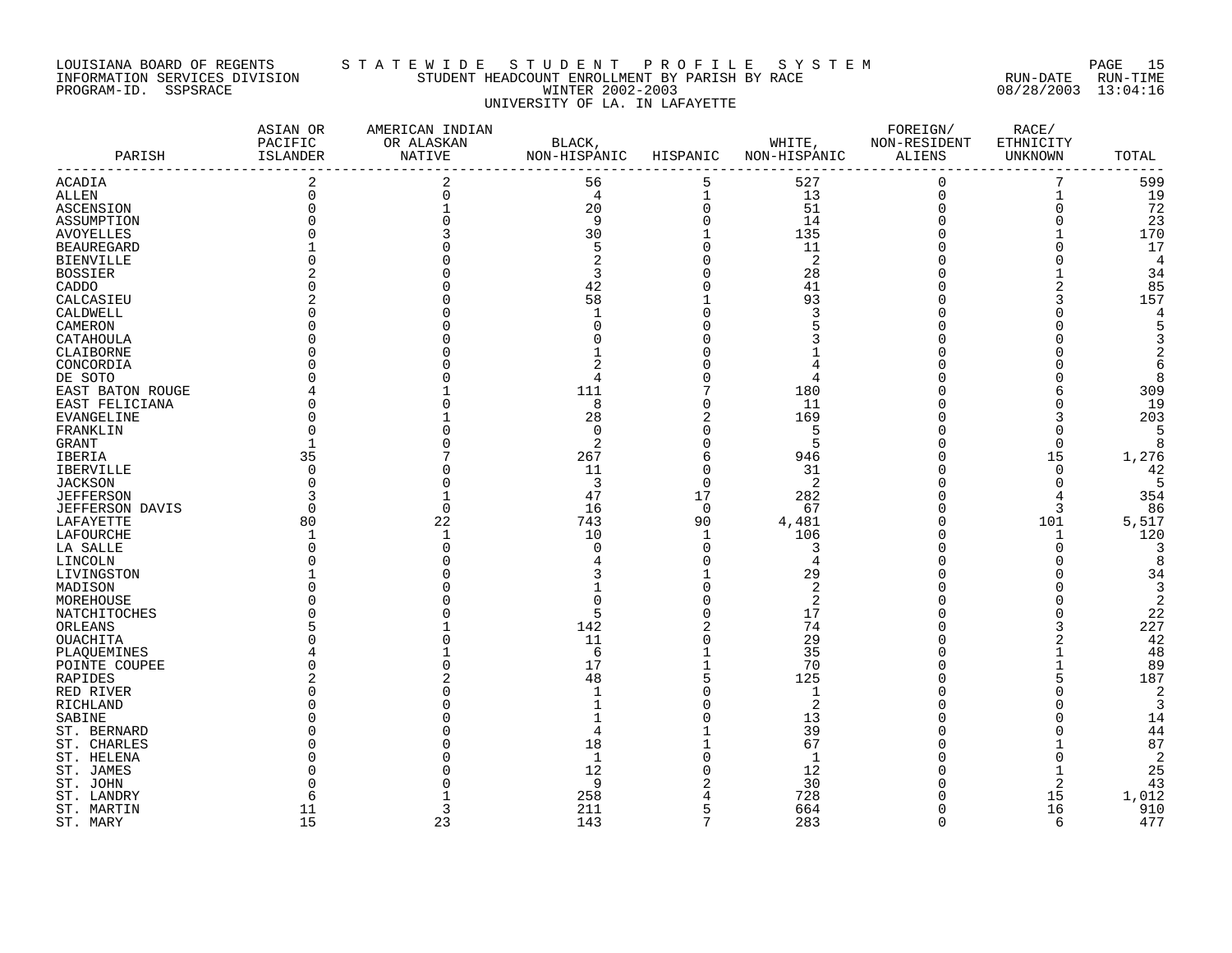#### LOUISIANA BOARD OF REGENTS S T A T E W I D E S T U D E N T P R O F I L E S Y S T E M PAGE 16 INFORMATION SERVICES DIVISION STUDENT HEADCOUNT ENROLLMENT BY PARISH BY RACE RUN-DATE RUN-TIME PROGRAM-ID. SSPSRACE WINTER 2002-2003 08/28/2003 13:04:16 UNIVERSITY OF LA. IN LAFAYETTE

| PARISH             | ASIAN OR<br>PACIFIC<br>ISLANDER | AMERICAN INDIAN<br>OR ALASKAN<br>NATIVE | BLACK,<br>NON-HISPANIC | HISPANIC | WHITE,<br>NON-HISPANIC | FOREIGN/<br>NON-RESIDENT<br>ALIENS | RACE/<br>ETHNICITY<br>UNKNOWN | TOTAL  |
|--------------------|---------------------------------|-----------------------------------------|------------------------|----------|------------------------|------------------------------------|-------------------------------|--------|
| ST. TAMMANY        |                                 |                                         | 22                     |          | 189                    |                                    |                               | 220    |
| TANGIPAHOA         |                                 |                                         | 20                     |          | 22                     |                                    |                               | 46     |
| TERREBONNE         |                                 |                                         | 40                     |          | 124                    |                                    |                               | 173    |
| UNION              |                                 |                                         |                        |          |                        |                                    |                               |        |
| VERMILLION         |                                 |                                         |                        |          | 805                    |                                    |                               | 932    |
| <b>VERNON</b>      |                                 |                                         |                        |          |                        |                                    |                               | 24     |
| WASHINGTON         |                                 |                                         |                        |          |                        |                                    |                               | 14     |
| WEBSTER            |                                 |                                         |                        |          |                        |                                    |                               |        |
| WEST BATON ROUGE   |                                 |                                         |                        |          |                        |                                    |                               | 22     |
| WEST CARROLL       |                                 |                                         |                        |          |                        |                                    |                               |        |
| WEST FELICIANA     |                                 |                                         |                        |          |                        |                                    |                               | 24     |
| WINN               |                                 |                                         |                        |          |                        |                                    |                               |        |
| LOUISIANA TOTAL    | 218                             | 81                                      | 2,572                  | 179      | 10,645                 |                                    | 212                           | 13,907 |
| OUT-OF-STATE TOTAL | 16                              |                                         | 111                    | 38       | 380                    |                                    | 21                            | 568    |
| FOREIGN TOTAL      |                                 |                                         |                        |          |                        | 675                                |                               | 675    |
| TOTAL STUDENTS     | 234                             | 83                                      | 2,683                  | 217      | 11,025                 | 675                                | 233                           | 15,150 |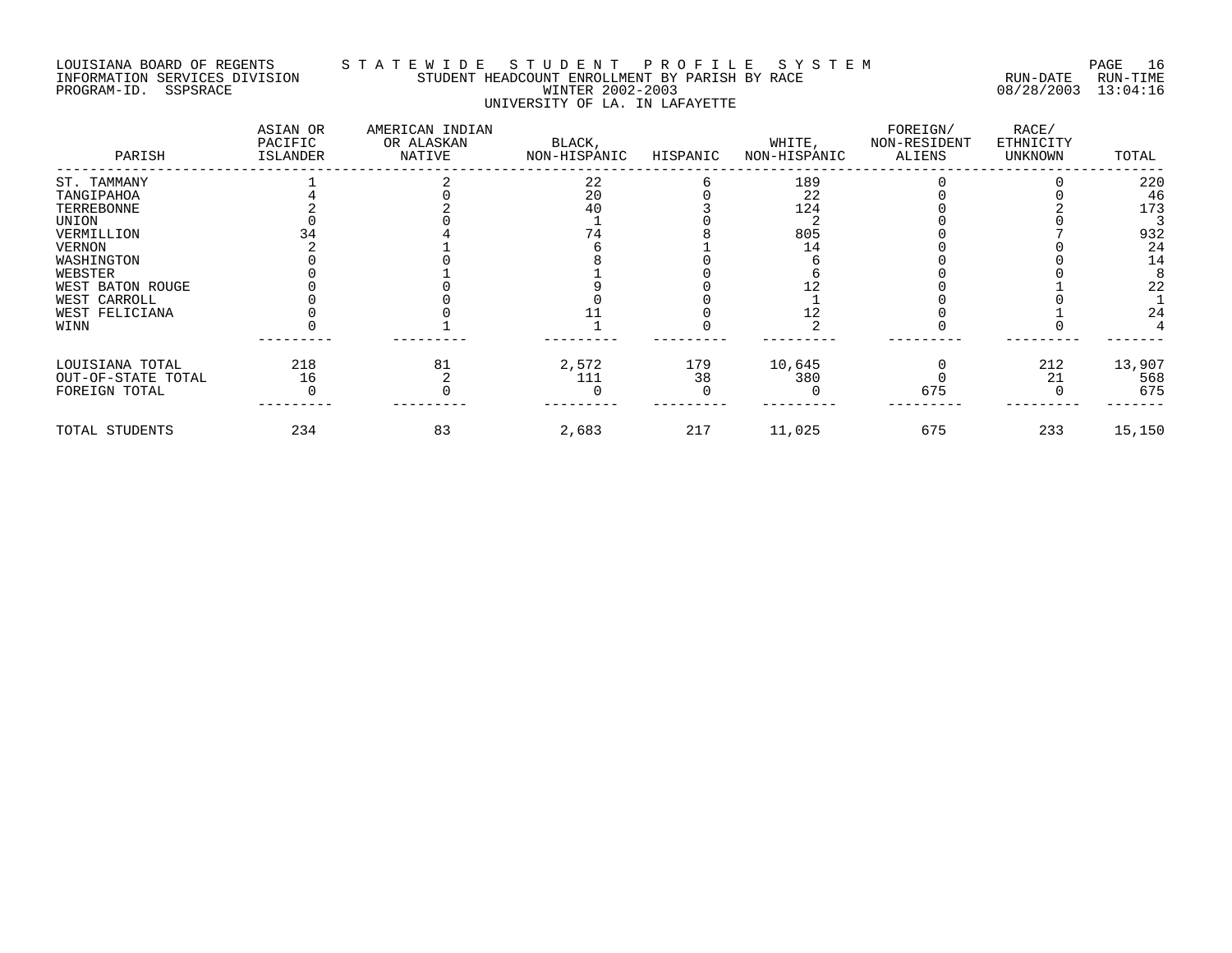#### LOUISIANA BOARD OF REGENTS S T A T E W I D E S T U D E N T P R O F I L E S Y S T E M PAGE 17 INFORMATION SERVICES DIVISION STUDENT HEADCOUNT ENROLLMENT BY PARISH BY RACE RUN-DATE RUN-TIME PROGRAM-ID. SSPSRACE WINTER 2002-2003 08/28/2003 13:04:16 L.S.U. AT ALEXANDRIA

|                           | ASIAN OR<br>PACIFIC | AMERICAN INDIAN<br>OR ALASKAN | BLACK,                |             |                     | FOREIGN/<br>WHITE, NON-RESIDENT |                      |              |
|---------------------------|---------------------|-------------------------------|-----------------------|-------------|---------------------|---------------------------------|----------------------|--------------|
| PARISH                    | ISLANDER            | NATIVE                        | NON-HISPANIC HISPANIC |             | NON-HISPANIC ALIENS |                                 | ETHNICITY<br>UNKNOWN | TOTAL        |
| <b>ACADIA</b>             |                     | $\Omega$                      | 0                     | $\mathbf 0$ | 2                   | $\mathbf 0$                     | $\mathbf 0$          | 3            |
| <b>ALLEN</b>              | $\mathbf 0$         |                               | 8                     | $\sqrt{2}$  | 44                  | $\mathsf 0$                     | $1\,$                | 56           |
| ASCENSION                 |                     |                               | 0                     | $\mathbf 0$ | $\overline{a}$      |                                 | 0                    | 2            |
| ASSUMPTION                |                     |                               | $\Omega$              | $\Omega$    | $\mathbf{1}$        |                                 | $\Omega$             | 1            |
| <b>AVOYELLES</b>          |                     | 10                            | 63                    |             | 358                 |                                 |                      | 442          |
| <b>BEAUREGARD</b>         |                     |                               | $\Omega$              | $\Omega$    | 8                   |                                 | O                    | 8            |
| <b>BOSSIER</b>            |                     |                               |                       | $\Omega$    | $7\phantom{.0}$     |                                 |                      |              |
| CADDO                     |                     |                               |                       |             | 11                  |                                 |                      | 13           |
| CALCASIEU                 |                     |                               |                       |             | 3                   |                                 |                      | 3            |
| CALDWELL                  |                     |                               |                       |             | 7                   |                                 |                      | 7            |
| CATAHOULA                 |                     |                               |                       |             | 24                  |                                 |                      | 30           |
| CONCORDIA                 |                     |                               |                       |             | 25                  |                                 |                      | 31           |
| EAST BATON ROUGE          |                     |                               |                       |             | 17                  |                                 |                      | 17           |
| EAST FELICIANA            |                     |                               |                       |             | $\mathbf{1}$        |                                 | $\cap$               | -1           |
| EVANGELINE                |                     |                               |                       |             | 111                 |                                 |                      | 123          |
| FRANKLIN                  |                     |                               |                       | $\Omega$    | 3                   |                                 | U                    | Δ            |
| GRANT                     |                     |                               | 11                    | $\Omega$    | 134                 |                                 | $\Omega$             | 149          |
| IBERIA                    |                     |                               | U                     |             | 4                   |                                 |                      | 4            |
| <b>IBERVILLE</b>          |                     |                               |                       |             |                     |                                 |                      |              |
| <b>JACKSON</b>            |                     |                               |                       |             |                     |                                 |                      |              |
| <b>JEFFERSON</b>          |                     |                               |                       |             |                     |                                 |                      |              |
| LAFAYETTE                 |                     |                               |                       |             | 8                   |                                 |                      | 11           |
| LAFOURCHE                 |                     |                               |                       |             |                     |                                 |                      | -1           |
| LA SALLE                  |                     |                               |                       | 2           | 92                  |                                 |                      | 96           |
| LINCOLN                   |                     |                               |                       |             | 3                   |                                 |                      |              |
| LIVINGSTON                |                     |                               |                       |             | $\overline{c}$      |                                 |                      |              |
|                           |                     |                               |                       |             |                     |                                 |                      |              |
| MADISON                   |                     |                               |                       |             | $\mathbf 0$         |                                 |                      |              |
| MOREHOUSE<br>NATCHITOCHES |                     |                               |                       |             | 17                  |                                 |                      | 24           |
|                           |                     |                               |                       |             | $\Omega$            |                                 |                      | Δ            |
| ORLEANS<br>OUACHITA       |                     |                               |                       | $\Omega$    | 13                  |                                 |                      | 17           |
| PLAQUEMINES               |                     |                               |                       | $\Omega$    | 3                   |                                 | $\Omega$             |              |
|                           |                     |                               | $\Omega$              | $\Omega$    | 7                   | $\Omega$                        | $\Omega$             |              |
| POINTE COUPEE             | 13                  | 24                            | 451                   | 17          | 1,234               | 13                              | 13                   | 1,765        |
| RAPIDES                   |                     |                               | $\Omega$              | $\Omega$    | 1                   | $\Omega$                        | $\Omega$             |              |
| RED RIVER<br>RICHLAND     |                     |                               |                       | $\Omega$    | $\mathbf 1$         | $\Omega$                        | $\Omega$             |              |
| SABINE                    |                     |                               |                       |             | 11                  |                                 |                      | 14           |
| ST. CHARLES               |                     |                               |                       |             |                     |                                 |                      |              |
| ST. HELENA                |                     |                               |                       |             | $\Omega$            |                                 |                      |              |
|                           |                     |                               |                       |             | O                   |                                 |                      |              |
| ST. JOHN<br>ST. LANDRY    |                     |                               |                       |             | 10                  |                                 |                      | 17           |
| ST. MARTIN                |                     |                               |                       |             | $\Omega$            |                                 |                      |              |
| ST. MARY                  |                     |                               |                       |             |                     |                                 |                      |              |
| ST. TAMMANY               |                     |                               |                       |             |                     |                                 |                      |              |
|                           |                     |                               |                       |             |                     |                                 |                      |              |
| TANGIPAHOA                |                     |                               |                       |             |                     |                                 |                      |              |
| TENSAS                    |                     |                               |                       |             |                     |                                 |                      |              |
| TERREBONNE                |                     |                               |                       |             | O                   |                                 |                      |              |
| UNION<br><b>VERNON</b>    |                     |                               |                       |             | 45                  |                                 |                      | 53           |
|                           |                     |                               | $\Omega$              | $\Omega$    | $\overline{1}$      | $\Omega$                        | $\Omega$             | $\mathbf{1}$ |
| WASHINGTON                |                     |                               |                       |             |                     |                                 |                      |              |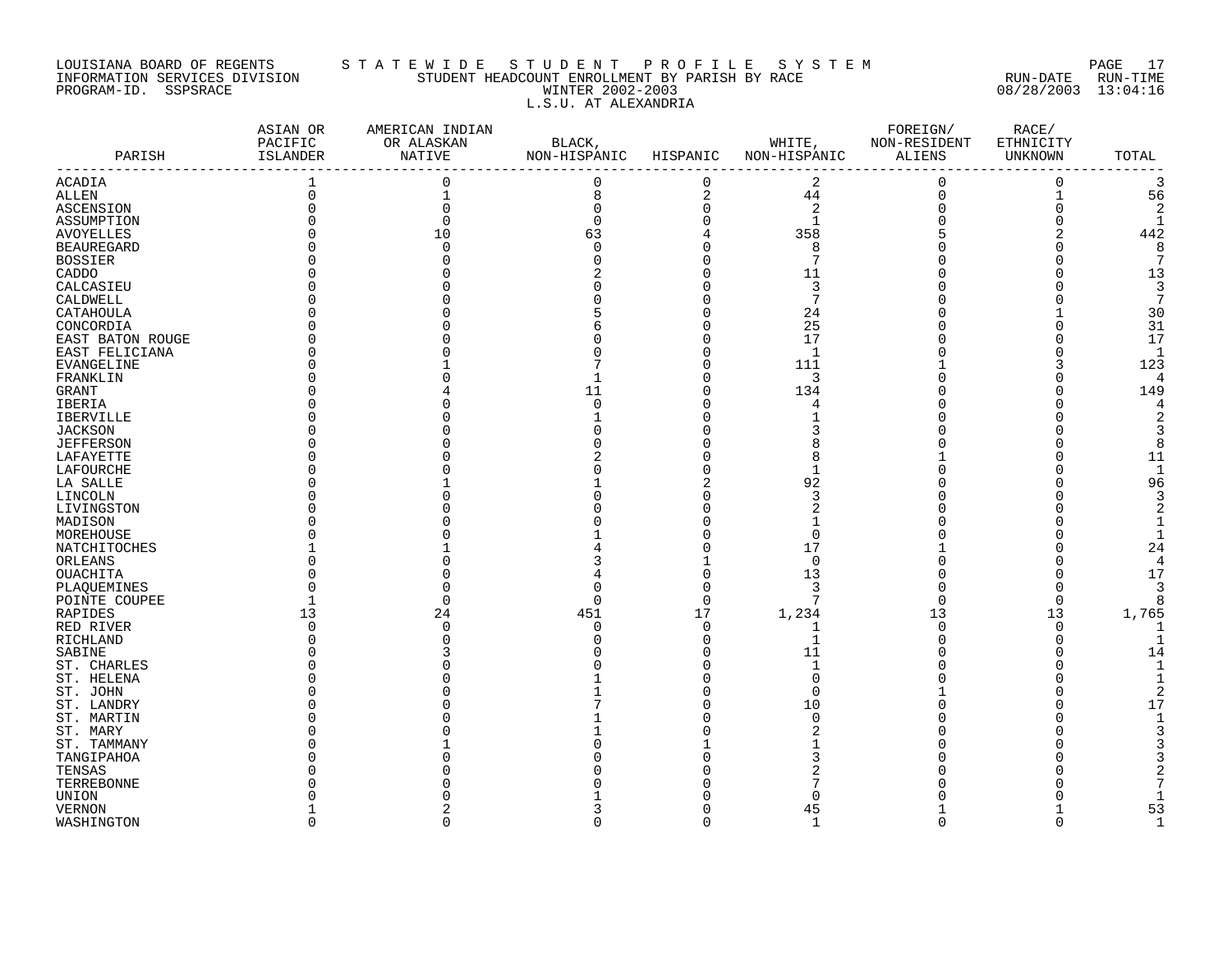### LOUISIANA BOARD OF REGENTS S T A T E W I D E S T U D E N T P R O F I L E S Y S T E M PAGE 18 INFORMATION SERVICES DIVISION STUDENT HEADCOUNT ENROLLMENT BY PARISH BY RACE RUN-DATE RUN-TIME PROGRAM-ID. SSPSRACE WINTER 2002-2003 08/28/2003 13:04:16 L.S.U. AT ALEXANDRIA

| PARISH             | ASIAN OR<br>PACIFIC<br>ISLANDER | AMERICAN INDIAN<br>OR ALASKAN<br>NATIVE | BLACK,<br>NON-HISPANIC | HISPANIC | WHITE,<br>NON-HISPANIC | FOREIGN/<br>NON-RESIDENT<br>ALIENS | RACE/<br>ETHNICITY<br>UNKNOWN | TOTAL |
|--------------------|---------------------------------|-----------------------------------------|------------------------|----------|------------------------|------------------------------------|-------------------------------|-------|
| WEBSTER            |                                 |                                         |                        |          |                        |                                    |                               |       |
| WEST BATON ROUGE   |                                 |                                         |                        |          |                        |                                    |                               |       |
| WEST CARROLL       |                                 |                                         |                        |          |                        |                                    |                               |       |
| WEST FELICIANA     |                                 |                                         |                        |          |                        |                                    |                               |       |
| WINN               |                                 |                                         |                        |          |                        |                                    |                               | 16    |
| LOUISIANA TOTAL    |                                 | 49                                      | 586                    | 27       | 2,258                  | 23                                 |                               | 2,981 |
| OUT-OF-STATE TOTAL |                                 |                                         |                        |          |                        |                                    |                               | 21    |
| FOREIGN TOTAL      |                                 |                                         |                        |          |                        |                                    |                               | 10    |
| TOTAL STUDENTS     |                                 | 50                                      | 594                    | 27       | 2,277                  | 25                                 | 22                            | 3,012 |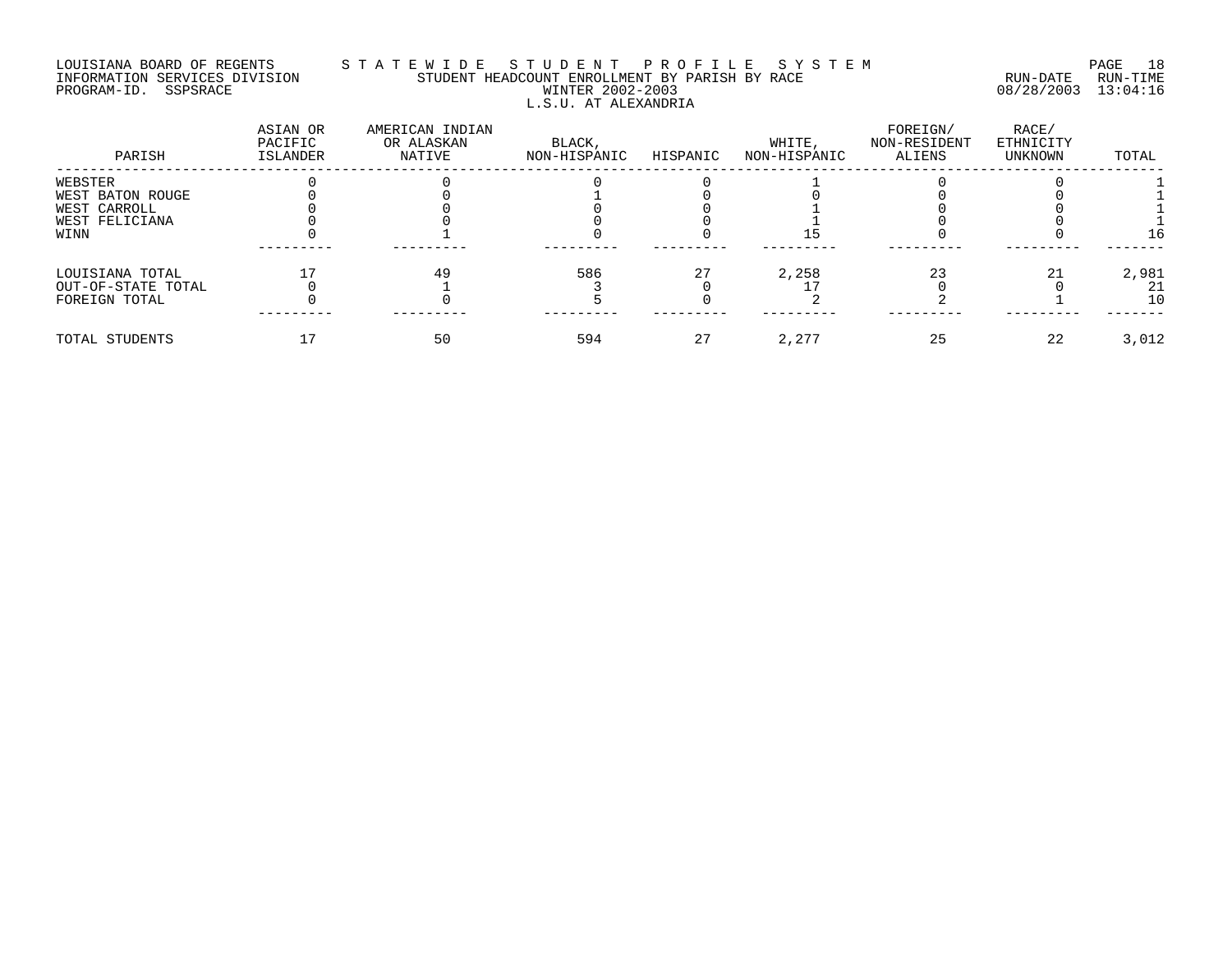#### LOUISIANA BOARD OF REGENTS S T A T E W I D E S T U D E N T P R O F I L E S Y S T E M PAGE 19 INFORMATION SERVICES DIVISION STUDENT HEADCOUNT ENROLLMENT BY PARISH BY RACE RUN-DATE RUN-TIME PROGRAM-ID. SSPSRACE WINTER 2002-2003 08/28/2003 13:04:16 L.S.U. IN BATON ROUGE

| PARISH                 | ASIAN OR<br>PACIFIC<br>ISLANDER | AMERICAN INDIAN<br>OR ALASKAN<br>NATIVE | BLACK,<br>NON-HISPANIC | HISPANIC       | WHITE,<br>NON-HISPANIC | FOREIGN/<br>NON-RESIDENT<br>ALIENS | RACE/<br>ETHNICITY<br>UNKNOWN | TOTAL |
|------------------------|---------------------------------|-----------------------------------------|------------------------|----------------|------------------------|------------------------------------|-------------------------------|-------|
| ACADIA                 | 1                               | 0                                       | 12                     | 2              | 150                    | 0                                  | $\overline{2}$                | 167   |
| <b>ALLEN</b>           | $\mathbf 1$                     |                                         | 4                      | $\mathbf 0$    | 36                     | $\mathbf 0$                        | $\Omega$                      | 41    |
| ASCENSION              |                                 |                                         | 68                     | 14             | 771                    | $\Omega$                           | 23                            | 886   |
| ASSUMPTION             |                                 |                                         | 9                      | $\Omega$       | 73                     | $\Omega$                           | $\overline{2}$                | 84    |
| <b>AVOYELLES</b>       |                                 |                                         | 7                      | 2              | 171                    |                                    | 4                             | 187   |
| <b>BEAUREGARD</b>      |                                 |                                         | 12                     | 6              | 79                     | U                                  | 5                             | 106   |
| <b>BIENVILLE</b>       |                                 |                                         | 3                      | $\Omega$       | $7\phantom{.0}$        |                                    | $\cap$                        | 10    |
| <b>BOSSIER</b>         |                                 |                                         | 13                     | 2              | 149                    |                                    |                               | 170   |
| CADDO                  |                                 |                                         | 63                     | 6              | 397                    |                                    |                               | 479   |
| CALCASIEU              | 13                              |                                         | 83                     | 9              | 581                    |                                    | 13                            | 703   |
| CALDWELL               | $\Omega$                        |                                         | $\mathbf{1}$           | $\Omega$       | 12                     |                                    | $\Omega$                      | 13    |
| CAMERON                |                                 |                                         |                        |                | 20                     |                                    | $\Omega$                      | 23    |
|                        |                                 |                                         |                        | $\Omega$       | 24                     |                                    |                               | 28    |
| CATAHOULA              |                                 |                                         | 3                      | $\mathbf 0$    | 10                     |                                    |                               | 13    |
| CLAIBORNE              |                                 |                                         |                        |                |                        |                                    |                               |       |
| CONCORDIA              |                                 |                                         | 10                     | $\Omega$       | 71                     |                                    |                               | 84    |
| DE SOTO                |                                 |                                         | $\mathbf 1$            | $\Omega$       | 13                     |                                    | $\Omega$                      | 14    |
| EAST BATON ROUGE       | 338                             | 23                                      | 963                    | 200            | 6,486                  |                                    | 267                           | 8,277 |
| EAST CARROLL           | 1                               |                                         | $\mathbf 1$            | $\mathbf 0$    | 12                     |                                    | $\cap$                        | 14    |
| EAST FELICIANA         | 3                               |                                         | 24                     | $\mathbf 0$    | 114                    |                                    | 2                             | 144   |
| <b>EVANGELINE</b>      |                                 |                                         | 12                     | $\mathbf{1}$   | 122                    |                                    |                               | 136   |
| FRANKLIN               |                                 |                                         | 6                      | $\mathbf 0$    | 23                     |                                    |                               | 29    |
| GRANT                  |                                 |                                         | 3                      | $\Omega$       | 21                     |                                    |                               | 28    |
| IBERIA                 |                                 |                                         | 54                     | 4              | 249                    |                                    |                               | 320   |
| <b>IBERVILLE</b>       |                                 |                                         | 28                     | $\overline{2}$ | 169                    |                                    |                               | 209   |
| <b>JACKSON</b>         | ∩                               |                                         | $\overline{2}$         | $\Omega$       | 5                      |                                    | $\Omega$                      | 7     |
| <b>JEFFERSON</b>       | 118                             |                                         | 113                    | 90             | 1,091                  |                                    | 30                            | 1,448 |
| <b>JEFFERSON DAVIS</b> | $\Omega$                        |                                         | 5                      | 1              | 55                     |                                    | 2                             | 64    |
| LAFAYETTE              | 17                              |                                         | 76                     | 11             | 773                    |                                    | 16                            | 894   |
| LAFOURCHE              | 17                              |                                         | 11                     | $\overline{2}$ | 369                    | U                                  | 12                            | 414   |
| LA SALLE               |                                 |                                         | $\Omega$               | $\Omega$       | 15                     |                                    | $\Omega$                      | 16    |
| LINCOLN                |                                 |                                         | 6                      | $\mathbf 0$    | 62                     |                                    | 1                             | 71    |
| LIVINGSTON             |                                 |                                         | 10                     | 5              | 722                    |                                    | 17                            | 766   |
| MADISON                |                                 |                                         | 5                      | $\Omega$       | 19                     |                                    | $\Omega$                      | 25    |
| MOREHOUSE              |                                 |                                         | 7                      | $\Omega$       | 10                     |                                    | $\mathbf{1}$                  | 19    |
| NATCHITOCHES           | 31                              |                                         | 34                     | 10             | 243                    |                                    | 11                            | 334   |
| ORLEANS                | 96                              |                                         | 409                    | 82             | 1,809                  |                                    | 67                            | 2,470 |
| OUACHITA               |                                 |                                         | 44                     | 5              | 283                    |                                    | 2                             | 334   |
| PLAQUEMINES            |                                 |                                         | 7                      | 1              | 46                     |                                    | 2                             | 60    |
| POINTE COUPEE          |                                 |                                         | 21                     | 2              | 228                    |                                    | 3                             | 258   |
|                        |                                 |                                         | 44                     | 7              | 399                    |                                    | 12                            | 471   |
| <b>RAPIDES</b>         |                                 |                                         | $\Omega$               |                |                        |                                    |                               | 9     |
| RED RIVER              |                                 |                                         |                        | $\mathbf 0$    | 8                      |                                    | 1<br>$\cap$                   |       |
| RICHLAND               |                                 |                                         |                        | $\Omega$       | 36                     |                                    |                               | 41    |
| SABINE                 |                                 |                                         |                        | $\Omega$       | 19                     |                                    |                               | 23    |
| ST. BERNARD            |                                 |                                         | 4                      | 5              | 131                    |                                    |                               | 150   |
| ST. CHARLES            |                                 |                                         | 34                     | 11             | 275                    |                                    |                               | 329   |
| ST. HELENA             |                                 |                                         | $\Omega$               | $\Omega$       | 6                      |                                    |                               | 6     |
| ST. JAMES              |                                 |                                         | 13                     | $\Omega$       | 80                     |                                    |                               | 93    |
| ST. JOHN               |                                 |                                         | 27                     | 11             | 170                    |                                    | Q                             | 220   |
| ST. LANDRY             |                                 |                                         | 70                     | 2              | 262                    | U                                  | 10                            | 345   |
| ST. MARTIN             | $\mathfrak{D}$                  | $\overline{a}$                          | 15                     | $\Omega$       | 92                     | $\cap$                             | 6                             | 117   |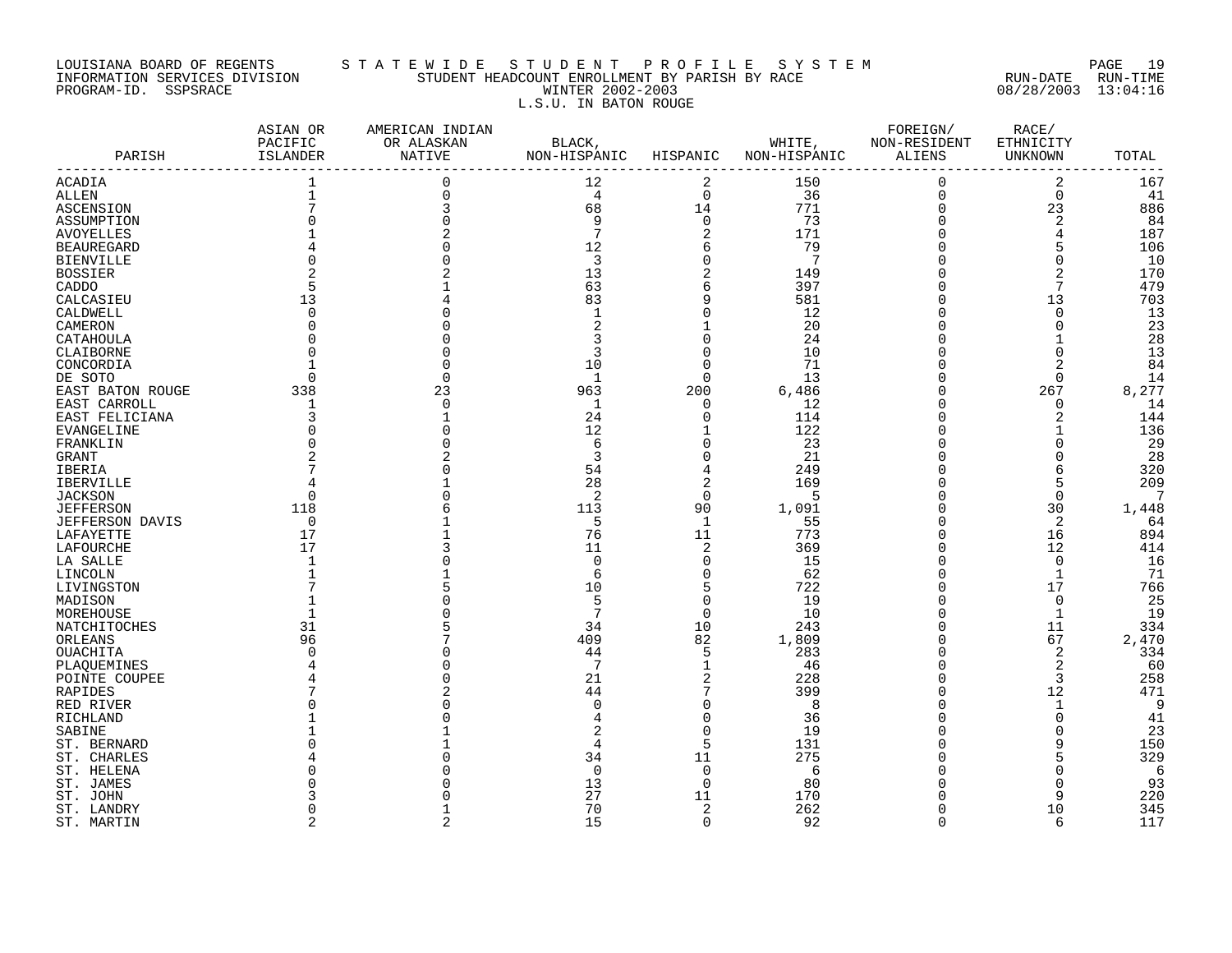#### LOUISIANA BOARD OF REGENTS S T A T E W I D E S T U D E N T P R O F I L E S Y S T E M PAGE 20 INFORMATION SERVICES DIVISION STUDENT HEADCOUNT ENROLLMENT BY PARISH BY RACE RUN-DATE RUN-TIME PROGRAM-ID. SSPSRACE WINTER 2002-2003 08/28/2003 13:04:16 L.S.U. IN BATON ROUGE

| PARISH             | ASIAN OR<br>PACIFIC<br>ISLANDER | AMERICAN INDIAN<br>OR ALASKAN<br>NATIVE | BLACK,<br>NON-HISPANIC | HISPANIC | WHITE,<br>NON-HISPANIC | FOREIGN/<br>NON-RESIDENT<br>ALIENS | RACE/<br>ETHNICITY<br>UNKNOWN | TOTAL  |
|--------------------|---------------------------------|-----------------------------------------|------------------------|----------|------------------------|------------------------------------|-------------------------------|--------|
| ST. MARY           | 23                              |                                         | 31                     | 10       | 213                    |                                    |                               | 286    |
| ST. TAMMANY        | 27                              |                                         | 43                     | 45       | 1,609                  |                                    | 38                            | 1,771  |
| TANGIPAHOA         |                                 |                                         | 39                     |          | 305                    |                                    |                               | 359    |
| TENSAS             |                                 |                                         |                        |          | 20                     |                                    |                               | 21     |
| TERREBONNE         |                                 |                                         |                        |          | 301                    |                                    |                               | 352    |
| UNION              |                                 |                                         |                        |          |                        |                                    |                               |        |
| VERMILLION         |                                 |                                         |                        |          | 142                    |                                    |                               | 172    |
| <b>VERNON</b>      |                                 |                                         |                        |          | 73                     |                                    |                               | 94     |
| WASHINGTON         |                                 |                                         | 20                     |          | 85                     |                                    |                               | 109    |
| WEBSTER            |                                 |                                         |                        |          | 39                     |                                    |                               | 43     |
| WEST BATON ROUGE   |                                 |                                         | 28                     |          | 203                    |                                    |                               | 237    |
| WEST CARROLL       |                                 |                                         |                        |          |                        |                                    |                               |        |
| WEST FELICIANA     |                                 |                                         |                        |          | 100                    |                                    |                               | 109    |
| WINN               |                                 |                                         |                        |          |                        |                                    |                               | 10     |
| LOUISIANA TOTAL    | 808                             | 99                                      | 2,550                  | 566      | 20,080                 |                                    | 624                           | 24,727 |
| OUT-OF-STATE TOTAL | 52                              | 13                                      | 285                    | 104      | 2,270                  |                                    | 106                           | 2,830  |
| FOREIGN TOTAL      |                                 |                                         |                        |          |                        | 1,752                              |                               | 1,752  |
| TOTAL STUDENTS     | 860                             | 112                                     | 2,835                  | 670      | 22,350                 | 1,752                              | 730                           | 29,309 |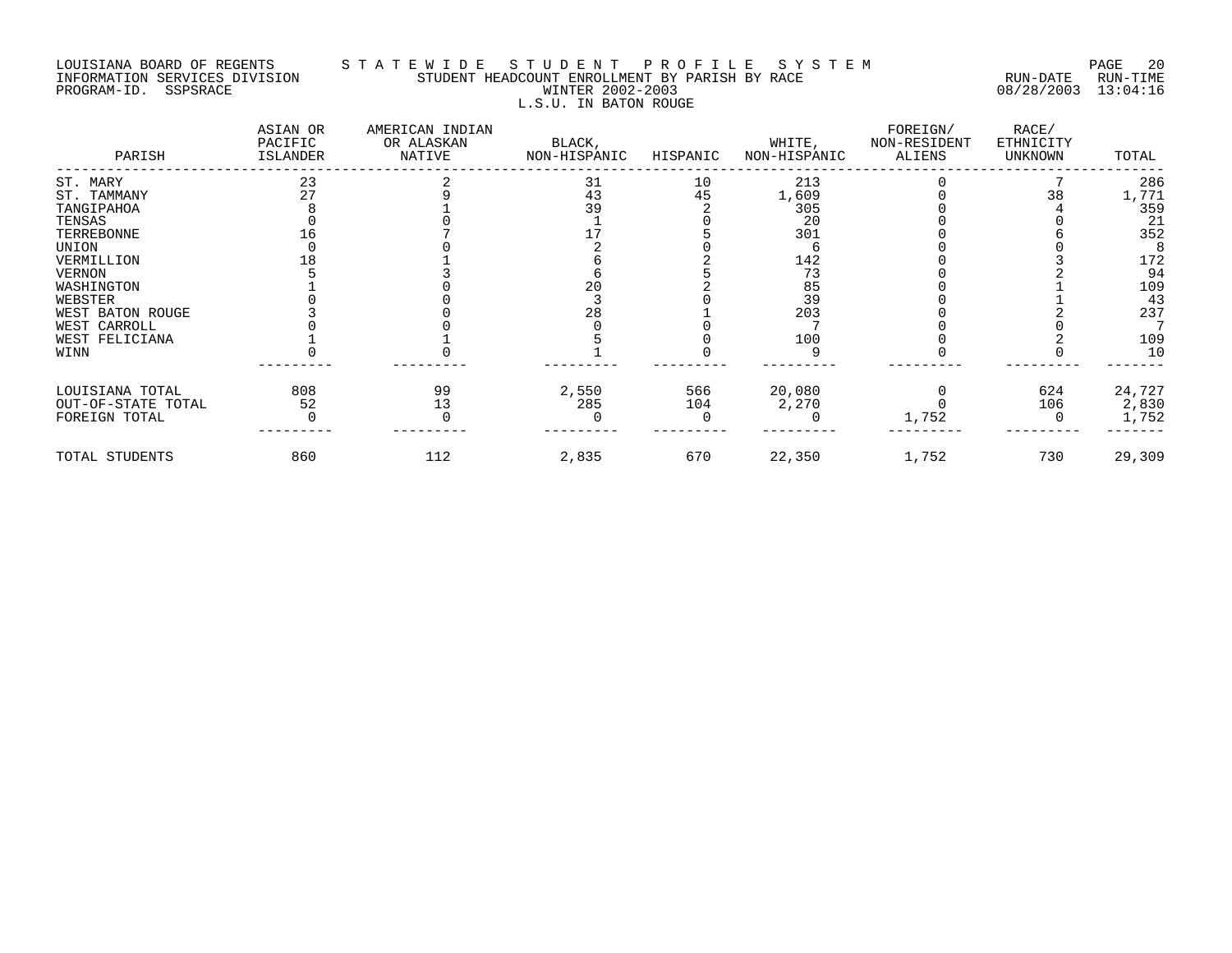#### LOUISIANA BOARD OF REGENTS S T A T E W I D E S T U D E N T P R O F I L E S Y S T E M PAGE 21 INFORMATION SERVICES DIVISION STUDENT HEADCOUNT ENROLLMENT BY PARISH BY RACE RUN-DATE RUN-TIME PROGRAM-ID. SSPSRACE WINTER 2002-2003 08/28/2003 13:04:16 L.S.U. AT EUNICE

| PARISH<br><b>ISLANDER</b><br><b>NATIVE</b><br>NON-HISPANIC<br>HISPANIC<br>NON-HISPANIC<br>TOTAL<br>ALIENS<br>UNKNOWN<br>662<br>ACADIA<br>3<br>117<br>541<br>0<br>$\Omega$<br>0<br>ALLEN<br>0<br>23<br>$\mathbf 1$<br>48<br>0<br>72<br>O<br>$\Omega$<br>3<br>$\Omega$<br>$\Omega$<br>4<br>ASCENSION<br>1<br>17<br>19<br><b>AVOYELLES</b><br>$10$<br><b>BEAUREGARD</b><br>10<br>$\mathbf{1}$<br>1<br><b>BOSSIER</b><br>3<br>3<br>CADDO<br>38<br>27<br>CALCASIEU<br>CALDWELL<br>$\mathbf 1$<br>1<br>$\overline{2}$<br>CAMERON<br>-1<br>32<br>37<br>EAST BATON ROUGE<br>2<br>2<br>$\Omega$<br>EAST CARROLL<br>88<br>323<br>414<br><b>EVANGELINE</b><br>GRANT<br>$\Omega$<br>1<br>1<br>58<br>IBERIA<br>26<br>31<br>$\overline{2}$<br>3<br>IBERVILLE<br>0<br>7<br>7<br><b>JEFFERSON</b><br>$\Omega$<br>30<br>97<br>130<br>JEFFERSON DAVIS<br>265<br>LAFAYETTE<br>66<br>2<br>197<br>LAFOURCHE<br>8<br>9<br>$\mathbf{3}$<br>LINCOLN<br>LIVINGSTON<br>MADISON<br>$\mathbf{1}$<br>NATCHITOCHES<br>$\overline{4}$<br>3<br>ORLEANS<br>17<br><b>OUACHITA</b><br>16<br>$\overline{2}$<br>2<br>PLAQUEMINES<br>15<br>POINTE COUPEE<br>15<br>15<br>15<br>RAPIDES<br>$\mathbf{1}$<br>RED RIVER<br>$\cap$<br>$\overline{2}$<br>RICHLAND<br>SABINE<br>$\overline{4}$<br>$\mathbf{1}$<br>ST. JAMES<br>3<br>ST. JOHN<br>$\Omega$<br>3<br>311<br>576<br>898<br>ST. LANDRY<br>36<br>67<br>31<br>ST. MARTIN<br>12<br>12<br>24<br>ST. MARY<br>18<br>17<br>ST. TAMMANY<br>4<br>TANGIPAHOA<br>4<br>5<br>TERREBONNE<br>UNION<br>3<br>4<br>92<br>101<br>VERMILLION<br>7<br>8<br><b>VERNON</b><br>8<br>6<br>WEBSTER<br>$\Omega$<br>$\overline{2}$<br>2<br>WEST BATON ROUGE<br>$\Omega$<br>U<br>$\Omega$<br>$\Omega$<br>WEST FELICIANA<br>0<br>$\Omega$<br>$\Omega$<br>U<br>$\Omega$<br>U<br>1<br>9<br>0<br>745<br>19<br>2,175<br>0<br>2,951<br>LOUISIANA TOTAL<br>3<br>$\Omega$<br>0<br>$\mathbf 0$<br>$\Omega$<br>15<br>$\Omega$<br>$\Omega$<br>15<br>OUT-OF-STATE TOTAL | ASIAN OR<br>PACIFIC | AMERICAN INDIAN<br>OR ALASKAN | BLACK, | WHITE, | FOREIGN/<br>NON-RESIDENT | RACE/<br>ETHNICITY |  |
|--------------------------------------------------------------------------------------------------------------------------------------------------------------------------------------------------------------------------------------------------------------------------------------------------------------------------------------------------------------------------------------------------------------------------------------------------------------------------------------------------------------------------------------------------------------------------------------------------------------------------------------------------------------------------------------------------------------------------------------------------------------------------------------------------------------------------------------------------------------------------------------------------------------------------------------------------------------------------------------------------------------------------------------------------------------------------------------------------------------------------------------------------------------------------------------------------------------------------------------------------------------------------------------------------------------------------------------------------------------------------------------------------------------------------------------------------------------------------------------------------------------------------------------------------------------------------------------------------------------------------------------------------------------------------------------------------------------------------------------------------------------------------------------------------------------------------------------------------------------------------------------------------------------------------------------------|---------------------|-------------------------------|--------|--------|--------------------------|--------------------|--|
|                                                                                                                                                                                                                                                                                                                                                                                                                                                                                                                                                                                                                                                                                                                                                                                                                                                                                                                                                                                                                                                                                                                                                                                                                                                                                                                                                                                                                                                                                                                                                                                                                                                                                                                                                                                                                                                                                                                                            |                     |                               |        |        |                          |                    |  |
|                                                                                                                                                                                                                                                                                                                                                                                                                                                                                                                                                                                                                                                                                                                                                                                                                                                                                                                                                                                                                                                                                                                                                                                                                                                                                                                                                                                                                                                                                                                                                                                                                                                                                                                                                                                                                                                                                                                                            |                     |                               |        |        |                          |                    |  |
|                                                                                                                                                                                                                                                                                                                                                                                                                                                                                                                                                                                                                                                                                                                                                                                                                                                                                                                                                                                                                                                                                                                                                                                                                                                                                                                                                                                                                                                                                                                                                                                                                                                                                                                                                                                                                                                                                                                                            |                     |                               |        |        |                          |                    |  |
|                                                                                                                                                                                                                                                                                                                                                                                                                                                                                                                                                                                                                                                                                                                                                                                                                                                                                                                                                                                                                                                                                                                                                                                                                                                                                                                                                                                                                                                                                                                                                                                                                                                                                                                                                                                                                                                                                                                                            |                     |                               |        |        |                          |                    |  |
|                                                                                                                                                                                                                                                                                                                                                                                                                                                                                                                                                                                                                                                                                                                                                                                                                                                                                                                                                                                                                                                                                                                                                                                                                                                                                                                                                                                                                                                                                                                                                                                                                                                                                                                                                                                                                                                                                                                                            |                     |                               |        |        |                          |                    |  |
|                                                                                                                                                                                                                                                                                                                                                                                                                                                                                                                                                                                                                                                                                                                                                                                                                                                                                                                                                                                                                                                                                                                                                                                                                                                                                                                                                                                                                                                                                                                                                                                                                                                                                                                                                                                                                                                                                                                                            |                     |                               |        |        |                          |                    |  |
|                                                                                                                                                                                                                                                                                                                                                                                                                                                                                                                                                                                                                                                                                                                                                                                                                                                                                                                                                                                                                                                                                                                                                                                                                                                                                                                                                                                                                                                                                                                                                                                                                                                                                                                                                                                                                                                                                                                                            |                     |                               |        |        |                          |                    |  |
|                                                                                                                                                                                                                                                                                                                                                                                                                                                                                                                                                                                                                                                                                                                                                                                                                                                                                                                                                                                                                                                                                                                                                                                                                                                                                                                                                                                                                                                                                                                                                                                                                                                                                                                                                                                                                                                                                                                                            |                     |                               |        |        |                          |                    |  |
|                                                                                                                                                                                                                                                                                                                                                                                                                                                                                                                                                                                                                                                                                                                                                                                                                                                                                                                                                                                                                                                                                                                                                                                                                                                                                                                                                                                                                                                                                                                                                                                                                                                                                                                                                                                                                                                                                                                                            |                     |                               |        |        |                          |                    |  |
|                                                                                                                                                                                                                                                                                                                                                                                                                                                                                                                                                                                                                                                                                                                                                                                                                                                                                                                                                                                                                                                                                                                                                                                                                                                                                                                                                                                                                                                                                                                                                                                                                                                                                                                                                                                                                                                                                                                                            |                     |                               |        |        |                          |                    |  |
|                                                                                                                                                                                                                                                                                                                                                                                                                                                                                                                                                                                                                                                                                                                                                                                                                                                                                                                                                                                                                                                                                                                                                                                                                                                                                                                                                                                                                                                                                                                                                                                                                                                                                                                                                                                                                                                                                                                                            |                     |                               |        |        |                          |                    |  |
|                                                                                                                                                                                                                                                                                                                                                                                                                                                                                                                                                                                                                                                                                                                                                                                                                                                                                                                                                                                                                                                                                                                                                                                                                                                                                                                                                                                                                                                                                                                                                                                                                                                                                                                                                                                                                                                                                                                                            |                     |                               |        |        |                          |                    |  |
|                                                                                                                                                                                                                                                                                                                                                                                                                                                                                                                                                                                                                                                                                                                                                                                                                                                                                                                                                                                                                                                                                                                                                                                                                                                                                                                                                                                                                                                                                                                                                                                                                                                                                                                                                                                                                                                                                                                                            |                     |                               |        |        |                          |                    |  |
|                                                                                                                                                                                                                                                                                                                                                                                                                                                                                                                                                                                                                                                                                                                                                                                                                                                                                                                                                                                                                                                                                                                                                                                                                                                                                                                                                                                                                                                                                                                                                                                                                                                                                                                                                                                                                                                                                                                                            |                     |                               |        |        |                          |                    |  |
|                                                                                                                                                                                                                                                                                                                                                                                                                                                                                                                                                                                                                                                                                                                                                                                                                                                                                                                                                                                                                                                                                                                                                                                                                                                                                                                                                                                                                                                                                                                                                                                                                                                                                                                                                                                                                                                                                                                                            |                     |                               |        |        |                          |                    |  |
|                                                                                                                                                                                                                                                                                                                                                                                                                                                                                                                                                                                                                                                                                                                                                                                                                                                                                                                                                                                                                                                                                                                                                                                                                                                                                                                                                                                                                                                                                                                                                                                                                                                                                                                                                                                                                                                                                                                                            |                     |                               |        |        |                          |                    |  |
|                                                                                                                                                                                                                                                                                                                                                                                                                                                                                                                                                                                                                                                                                                                                                                                                                                                                                                                                                                                                                                                                                                                                                                                                                                                                                                                                                                                                                                                                                                                                                                                                                                                                                                                                                                                                                                                                                                                                            |                     |                               |        |        |                          |                    |  |
|                                                                                                                                                                                                                                                                                                                                                                                                                                                                                                                                                                                                                                                                                                                                                                                                                                                                                                                                                                                                                                                                                                                                                                                                                                                                                                                                                                                                                                                                                                                                                                                                                                                                                                                                                                                                                                                                                                                                            |                     |                               |        |        |                          |                    |  |
|                                                                                                                                                                                                                                                                                                                                                                                                                                                                                                                                                                                                                                                                                                                                                                                                                                                                                                                                                                                                                                                                                                                                                                                                                                                                                                                                                                                                                                                                                                                                                                                                                                                                                                                                                                                                                                                                                                                                            |                     |                               |        |        |                          |                    |  |
|                                                                                                                                                                                                                                                                                                                                                                                                                                                                                                                                                                                                                                                                                                                                                                                                                                                                                                                                                                                                                                                                                                                                                                                                                                                                                                                                                                                                                                                                                                                                                                                                                                                                                                                                                                                                                                                                                                                                            |                     |                               |        |        |                          |                    |  |
|                                                                                                                                                                                                                                                                                                                                                                                                                                                                                                                                                                                                                                                                                                                                                                                                                                                                                                                                                                                                                                                                                                                                                                                                                                                                                                                                                                                                                                                                                                                                                                                                                                                                                                                                                                                                                                                                                                                                            |                     |                               |        |        |                          |                    |  |
|                                                                                                                                                                                                                                                                                                                                                                                                                                                                                                                                                                                                                                                                                                                                                                                                                                                                                                                                                                                                                                                                                                                                                                                                                                                                                                                                                                                                                                                                                                                                                                                                                                                                                                                                                                                                                                                                                                                                            |                     |                               |        |        |                          |                    |  |
|                                                                                                                                                                                                                                                                                                                                                                                                                                                                                                                                                                                                                                                                                                                                                                                                                                                                                                                                                                                                                                                                                                                                                                                                                                                                                                                                                                                                                                                                                                                                                                                                                                                                                                                                                                                                                                                                                                                                            |                     |                               |        |        |                          |                    |  |
|                                                                                                                                                                                                                                                                                                                                                                                                                                                                                                                                                                                                                                                                                                                                                                                                                                                                                                                                                                                                                                                                                                                                                                                                                                                                                                                                                                                                                                                                                                                                                                                                                                                                                                                                                                                                                                                                                                                                            |                     |                               |        |        |                          |                    |  |
|                                                                                                                                                                                                                                                                                                                                                                                                                                                                                                                                                                                                                                                                                                                                                                                                                                                                                                                                                                                                                                                                                                                                                                                                                                                                                                                                                                                                                                                                                                                                                                                                                                                                                                                                                                                                                                                                                                                                            |                     |                               |        |        |                          |                    |  |
|                                                                                                                                                                                                                                                                                                                                                                                                                                                                                                                                                                                                                                                                                                                                                                                                                                                                                                                                                                                                                                                                                                                                                                                                                                                                                                                                                                                                                                                                                                                                                                                                                                                                                                                                                                                                                                                                                                                                            |                     |                               |        |        |                          |                    |  |
|                                                                                                                                                                                                                                                                                                                                                                                                                                                                                                                                                                                                                                                                                                                                                                                                                                                                                                                                                                                                                                                                                                                                                                                                                                                                                                                                                                                                                                                                                                                                                                                                                                                                                                                                                                                                                                                                                                                                            |                     |                               |        |        |                          |                    |  |
|                                                                                                                                                                                                                                                                                                                                                                                                                                                                                                                                                                                                                                                                                                                                                                                                                                                                                                                                                                                                                                                                                                                                                                                                                                                                                                                                                                                                                                                                                                                                                                                                                                                                                                                                                                                                                                                                                                                                            |                     |                               |        |        |                          |                    |  |
|                                                                                                                                                                                                                                                                                                                                                                                                                                                                                                                                                                                                                                                                                                                                                                                                                                                                                                                                                                                                                                                                                                                                                                                                                                                                                                                                                                                                                                                                                                                                                                                                                                                                                                                                                                                                                                                                                                                                            |                     |                               |        |        |                          |                    |  |
|                                                                                                                                                                                                                                                                                                                                                                                                                                                                                                                                                                                                                                                                                                                                                                                                                                                                                                                                                                                                                                                                                                                                                                                                                                                                                                                                                                                                                                                                                                                                                                                                                                                                                                                                                                                                                                                                                                                                            |                     |                               |        |        |                          |                    |  |
|                                                                                                                                                                                                                                                                                                                                                                                                                                                                                                                                                                                                                                                                                                                                                                                                                                                                                                                                                                                                                                                                                                                                                                                                                                                                                                                                                                                                                                                                                                                                                                                                                                                                                                                                                                                                                                                                                                                                            |                     |                               |        |        |                          |                    |  |
|                                                                                                                                                                                                                                                                                                                                                                                                                                                                                                                                                                                                                                                                                                                                                                                                                                                                                                                                                                                                                                                                                                                                                                                                                                                                                                                                                                                                                                                                                                                                                                                                                                                                                                                                                                                                                                                                                                                                            |                     |                               |        |        |                          |                    |  |
|                                                                                                                                                                                                                                                                                                                                                                                                                                                                                                                                                                                                                                                                                                                                                                                                                                                                                                                                                                                                                                                                                                                                                                                                                                                                                                                                                                                                                                                                                                                                                                                                                                                                                                                                                                                                                                                                                                                                            |                     |                               |        |        |                          |                    |  |
|                                                                                                                                                                                                                                                                                                                                                                                                                                                                                                                                                                                                                                                                                                                                                                                                                                                                                                                                                                                                                                                                                                                                                                                                                                                                                                                                                                                                                                                                                                                                                                                                                                                                                                                                                                                                                                                                                                                                            |                     |                               |        |        |                          |                    |  |
|                                                                                                                                                                                                                                                                                                                                                                                                                                                                                                                                                                                                                                                                                                                                                                                                                                                                                                                                                                                                                                                                                                                                                                                                                                                                                                                                                                                                                                                                                                                                                                                                                                                                                                                                                                                                                                                                                                                                            |                     |                               |        |        |                          |                    |  |
|                                                                                                                                                                                                                                                                                                                                                                                                                                                                                                                                                                                                                                                                                                                                                                                                                                                                                                                                                                                                                                                                                                                                                                                                                                                                                                                                                                                                                                                                                                                                                                                                                                                                                                                                                                                                                                                                                                                                            |                     |                               |        |        |                          |                    |  |
|                                                                                                                                                                                                                                                                                                                                                                                                                                                                                                                                                                                                                                                                                                                                                                                                                                                                                                                                                                                                                                                                                                                                                                                                                                                                                                                                                                                                                                                                                                                                                                                                                                                                                                                                                                                                                                                                                                                                            |                     |                               |        |        |                          |                    |  |
|                                                                                                                                                                                                                                                                                                                                                                                                                                                                                                                                                                                                                                                                                                                                                                                                                                                                                                                                                                                                                                                                                                                                                                                                                                                                                                                                                                                                                                                                                                                                                                                                                                                                                                                                                                                                                                                                                                                                            |                     |                               |        |        |                          |                    |  |
|                                                                                                                                                                                                                                                                                                                                                                                                                                                                                                                                                                                                                                                                                                                                                                                                                                                                                                                                                                                                                                                                                                                                                                                                                                                                                                                                                                                                                                                                                                                                                                                                                                                                                                                                                                                                                                                                                                                                            |                     |                               |        |        |                          |                    |  |
|                                                                                                                                                                                                                                                                                                                                                                                                                                                                                                                                                                                                                                                                                                                                                                                                                                                                                                                                                                                                                                                                                                                                                                                                                                                                                                                                                                                                                                                                                                                                                                                                                                                                                                                                                                                                                                                                                                                                            |                     |                               |        |        |                          |                    |  |
|                                                                                                                                                                                                                                                                                                                                                                                                                                                                                                                                                                                                                                                                                                                                                                                                                                                                                                                                                                                                                                                                                                                                                                                                                                                                                                                                                                                                                                                                                                                                                                                                                                                                                                                                                                                                                                                                                                                                            |                     |                               |        |        |                          |                    |  |
|                                                                                                                                                                                                                                                                                                                                                                                                                                                                                                                                                                                                                                                                                                                                                                                                                                                                                                                                                                                                                                                                                                                                                                                                                                                                                                                                                                                                                                                                                                                                                                                                                                                                                                                                                                                                                                                                                                                                            |                     |                               |        |        |                          |                    |  |
|                                                                                                                                                                                                                                                                                                                                                                                                                                                                                                                                                                                                                                                                                                                                                                                                                                                                                                                                                                                                                                                                                                                                                                                                                                                                                                                                                                                                                                                                                                                                                                                                                                                                                                                                                                                                                                                                                                                                            |                     |                               |        |        |                          |                    |  |
|                                                                                                                                                                                                                                                                                                                                                                                                                                                                                                                                                                                                                                                                                                                                                                                                                                                                                                                                                                                                                                                                                                                                                                                                                                                                                                                                                                                                                                                                                                                                                                                                                                                                                                                                                                                                                                                                                                                                            |                     |                               |        |        |                          |                    |  |
|                                                                                                                                                                                                                                                                                                                                                                                                                                                                                                                                                                                                                                                                                                                                                                                                                                                                                                                                                                                                                                                                                                                                                                                                                                                                                                                                                                                                                                                                                                                                                                                                                                                                                                                                                                                                                                                                                                                                            |                     |                               |        |        |                          |                    |  |
|                                                                                                                                                                                                                                                                                                                                                                                                                                                                                                                                                                                                                                                                                                                                                                                                                                                                                                                                                                                                                                                                                                                                                                                                                                                                                                                                                                                                                                                                                                                                                                                                                                                                                                                                                                                                                                                                                                                                            |                     |                               |        |        |                          |                    |  |
|                                                                                                                                                                                                                                                                                                                                                                                                                                                                                                                                                                                                                                                                                                                                                                                                                                                                                                                                                                                                                                                                                                                                                                                                                                                                                                                                                                                                                                                                                                                                                                                                                                                                                                                                                                                                                                                                                                                                            |                     |                               |        |        |                          |                    |  |
|                                                                                                                                                                                                                                                                                                                                                                                                                                                                                                                                                                                                                                                                                                                                                                                                                                                                                                                                                                                                                                                                                                                                                                                                                                                                                                                                                                                                                                                                                                                                                                                                                                                                                                                                                                                                                                                                                                                                            |                     |                               |        |        |                          |                    |  |
|                                                                                                                                                                                                                                                                                                                                                                                                                                                                                                                                                                                                                                                                                                                                                                                                                                                                                                                                                                                                                                                                                                                                                                                                                                                                                                                                                                                                                                                                                                                                                                                                                                                                                                                                                                                                                                                                                                                                            |                     |                               |        |        |                          |                    |  |
|                                                                                                                                                                                                                                                                                                                                                                                                                                                                                                                                                                                                                                                                                                                                                                                                                                                                                                                                                                                                                                                                                                                                                                                                                                                                                                                                                                                                                                                                                                                                                                                                                                                                                                                                                                                                                                                                                                                                            |                     |                               |        |        |                          |                    |  |
|                                                                                                                                                                                                                                                                                                                                                                                                                                                                                                                                                                                                                                                                                                                                                                                                                                                                                                                                                                                                                                                                                                                                                                                                                                                                                                                                                                                                                                                                                                                                                                                                                                                                                                                                                                                                                                                                                                                                            |                     |                               |        |        |                          |                    |  |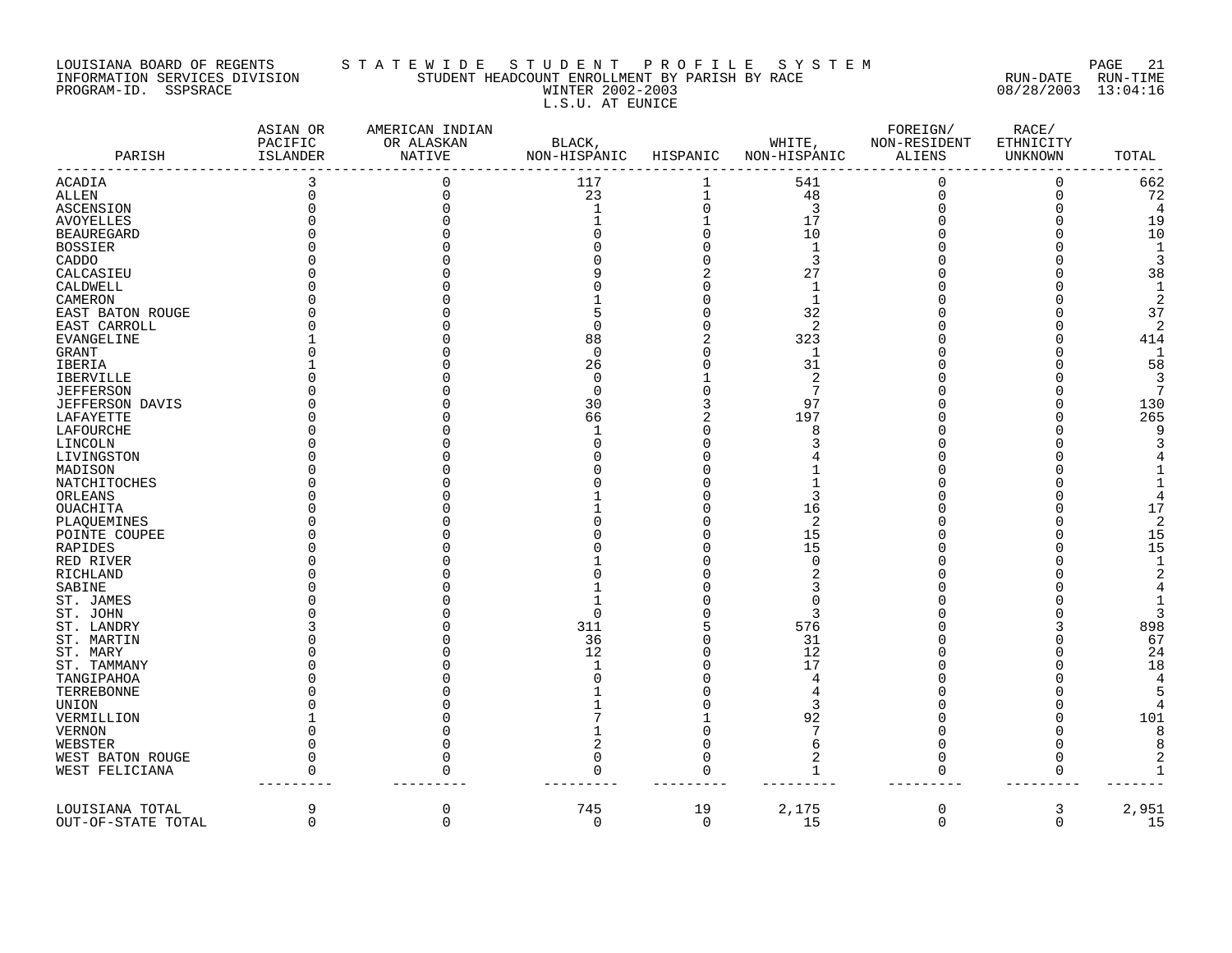### LOUISIANA BOARD OF REGENTS S T A T E W I D E S T U D E N T P R O F I L E S Y S T E M PAGE 22 INFORMATION SERVICES DIVISION STUDENT HEADCOUNT ENROLLMENT BY PARISH BY RACE RUN-DATE RUN-TIME PROGRAM-ID. SSPSRACE WINTER 2002-2003 08/28/2003 13:04:16 L.S.U. AT EUNICE

| PARISH         | ASIAN OR<br>PACIFIC<br>ISLANDER | AMERICAN INDIAN<br>OR ALASKAN<br>NATIVE | BLACK,<br>NON-HISPANIC | HISPANIC | WHITE<br>NON-HISPANIC | FOREIGN/<br>NON-RESIDENT<br>ALIENS | RACE/<br>ETHNICITY<br>UNKNOWN | TOTAL |
|----------------|---------------------------------|-----------------------------------------|------------------------|----------|-----------------------|------------------------------------|-------------------------------|-------|
| FOREIGN TOTAL  |                                 |                                         |                        |          |                       |                                    |                               |       |
|                |                                 |                                         |                        |          |                       |                                    |                               |       |
| TOTAL STUDENTS |                                 |                                         | 745                    | 19       | 2,190                 |                                    |                               | 2,966 |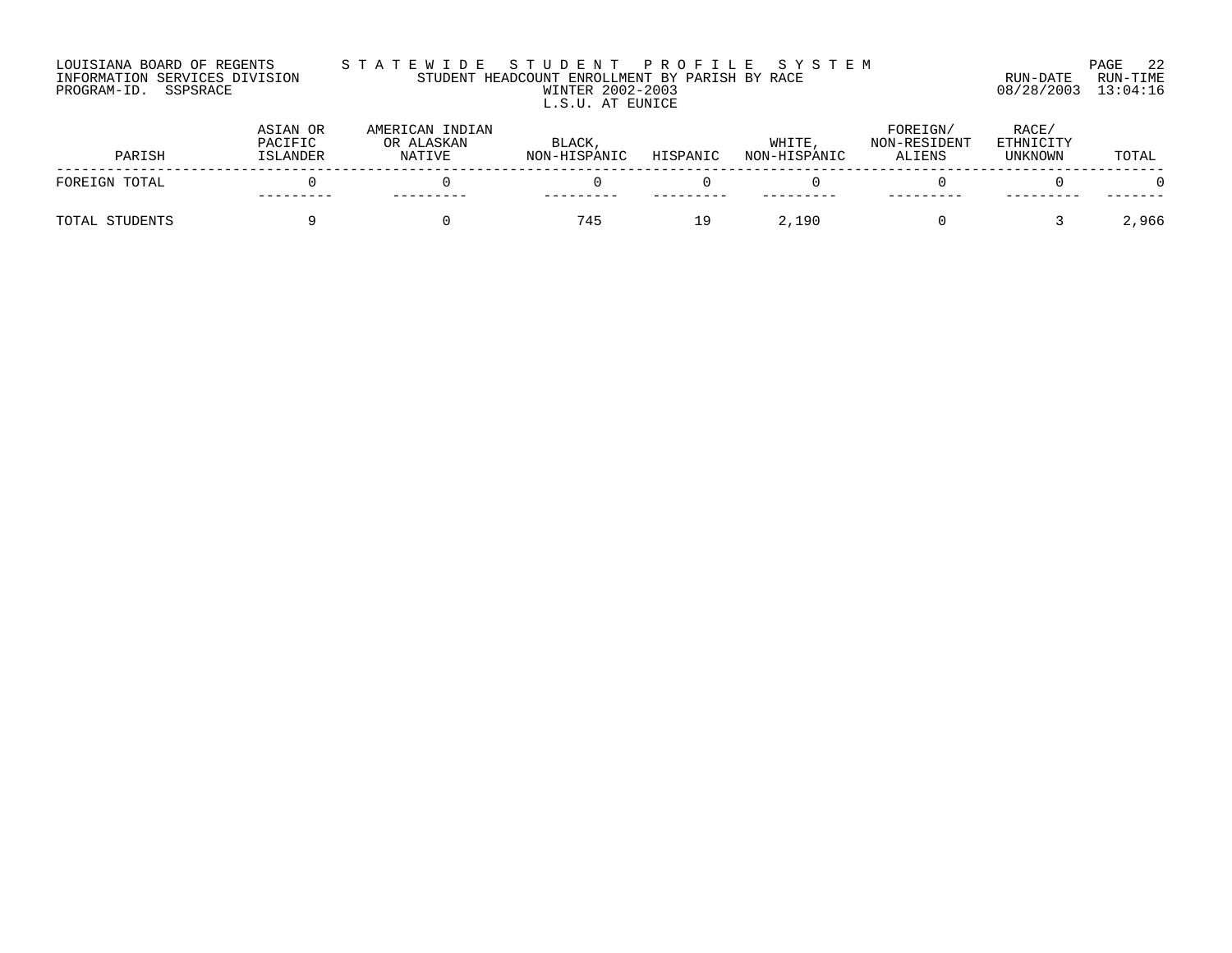# LOUISIANA BOARD OF REGENTS STATEWIDE STUDENT PROFILE SYSTEM NAGE 23 INFORMATION SERVICES DIVISION STUDENT HEADCOUNT ENROLLMENT BY PARISH BY RACE RUN-DATE RUN-TIME PROGRAM-ID. SSPSRACE WINTER 2002-2003 08/28/2003 13:04:16 L.S.U. IN SHREVEPORT

| PARISH                 | ASIAN OR<br>PACIFIC<br>ISLANDER<br>--------------------- | AMERICAN INDIAN<br>OR ALASKAN<br>NATIVE | BLACK,<br>NON-HISPANIC HISPANIC |             | WHITE, NON-RESIDENT<br>NON-HISPANIC ALIENS   | FOREIGN/    | RACE/<br>ETHNICITY<br>UNKNOWN | TOTAL          |
|------------------------|----------------------------------------------------------|-----------------------------------------|---------------------------------|-------------|----------------------------------------------|-------------|-------------------------------|----------------|
| ACADIA                 | $\overline{0}$                                           | $\mathbf 0$                             | 0                               | $\mathbf 0$ | 2                                            | $\mathbf 0$ | 1                             |                |
| <b>ALLEN</b>           | 0                                                        | $\Omega$                                | 1                               | $\mathbf 0$ |                                              | $\mathbf 0$ | $\mathbf 0$                   |                |
| <b>ASCENSION</b>       | $\mathbf 0$                                              |                                         | 0                               | $\mathbf 0$ | $\begin{array}{c}\n1 \\ 3 \\ 5\n\end{array}$ | $\mathbf 0$ | $\Omega$                      |                |
| <b>AVOYELLES</b>       |                                                          |                                         |                                 | $\mathbf 0$ |                                              |             |                               | 8              |
| <b>BEAUREGARD</b>      |                                                          |                                         |                                 | $\mathbf 0$ | $\sqrt{2}$                                   |             | 0                             | 2              |
| <b>BIENVILLE</b>       |                                                          |                                         |                                 | $\mathbf 0$ | 17                                           |             | $\mathbf{1}$                  | 21             |
| <b>BOSSIER</b>         | 30                                                       |                                         | 80                              | 26          | 626                                          | $\Omega$    | 67                            | 834            |
| CADDO                  | 29                                                       | 16                                      | 588                             | 33          | 1,441                                        | $\mathbf 0$ | 171                           | 2,278          |
| CALCASIEU              | $\Omega$                                                 |                                         | $\mathbf{1}$                    | $\mathbf 0$ | 12                                           | $\mathbf 0$ | $\mathbf 0$                   | 13             |
| CALDWELL               |                                                          |                                         | 0                               |             | $\mathbf{1}$                                 | $\Omega$    | $\mathbf 0$                   | 2              |
| CATAHOULA              |                                                          |                                         |                                 | $\Omega$    | $\mathbf{1}$                                 |             | $\Omega$                      |                |
| CLAIBORNE              |                                                          |                                         |                                 |             | 17                                           |             |                               | 24             |
| CONCORDIA              |                                                          |                                         |                                 |             | $\mathbf{1}$                                 |             |                               | 3              |
| DE SOTO                |                                                          |                                         | 33                              |             | 89                                           | $\Omega$    | 8                             | 135            |
| EAST BATON ROUGE       |                                                          |                                         |                                 |             | 13                                           |             |                               | 18             |
| EAST CARROLL           |                                                          |                                         |                                 |             | $\mathbf{1}$                                 |             | $\Omega$                      | $\overline{1}$ |
| <b>EVANGELINE</b>      |                                                          |                                         |                                 |             |                                              |             | U                             | 2              |
| FRANKLIN               |                                                          |                                         |                                 |             |                                              |             |                               | 11             |
| GRANT                  |                                                          |                                         |                                 |             |                                              |             |                               | 10             |
| IBERIA                 |                                                          |                                         |                                 |             |                                              |             | O                             |                |
| <b>IBERVILLE</b>       |                                                          |                                         |                                 |             |                                              |             |                               |                |
| <b>JACKSON</b>         |                                                          |                                         |                                 |             |                                              |             |                               |                |
| <b>JEFFERSON</b>       |                                                          |                                         |                                 |             |                                              |             |                               |                |
| <b>JEFFERSON DAVIS</b> |                                                          |                                         |                                 |             |                                              |             |                               |                |
| LAFAYETTE              |                                                          |                                         |                                 |             |                                              |             |                               |                |
| LAFOURCHE              |                                                          |                                         |                                 |             | 4                                            |             | U                             |                |
| LINCOLN                |                                                          |                                         |                                 |             | 11                                           |             | $\Omega$                      | 16             |
| LIVINGSTON             |                                                          |                                         |                                 |             | $\mathbf 1$                                  |             |                               |                |
| MADISON                |                                                          |                                         |                                 |             | $\mathbf{1}$                                 |             |                               |                |
| MOREHOUSE              |                                                          |                                         |                                 |             | 3                                            |             |                               | 8              |
| NATCHITOCHES           |                                                          |                                         |                                 |             | 22                                           |             |                               | 38             |
| ORLEANS                |                                                          |                                         |                                 |             | $\overline{4}$                               |             | O                             | 10             |
| <b>OUACHITA</b>        |                                                          |                                         |                                 |             | 26                                           |             | 9                             | 44             |
| PLAQUEMINES            |                                                          |                                         |                                 |             | 3                                            |             |                               | 3              |
| POINTE COUPEE          |                                                          |                                         |                                 |             | $\mathbf 0$                                  |             |                               | $\mathbf{1}$   |
| RAPIDES                |                                                          |                                         |                                 |             | 29                                           |             | 2                             | 38             |
| RED RIVER              |                                                          |                                         | 15                              |             | 27                                           |             | 2                             | 44             |
| RICHLAND               |                                                          |                                         |                                 |             | $\mathbf{1}$                                 |             |                               | 3              |
| SABINE                 |                                                          |                                         |                                 |             | 13                                           |             |                               | 26             |
| ST. CHARLES            |                                                          |                                         |                                 |             | 2                                            |             | $\Omega$                      | 3              |
| ST. LANDRY             |                                                          |                                         |                                 |             |                                              |             |                               | 8              |
| ST. MARTIN             |                                                          |                                         |                                 |             |                                              |             |                               |                |
| ST. MARY               |                                                          |                                         |                                 |             |                                              |             |                               |                |
| ST. TAMMANY            |                                                          |                                         |                                 |             |                                              |             |                               | 12             |
| TANGIPAHOA             |                                                          |                                         |                                 |             |                                              |             |                               |                |
| TERREBONNE             |                                                          |                                         |                                 |             |                                              |             |                               |                |
| UNION                  |                                                          |                                         |                                 |             |                                              |             |                               |                |
| VERMILLION             |                                                          |                                         |                                 |             |                                              |             |                               |                |
| <b>VERNON</b>          |                                                          |                                         |                                 |             |                                              |             |                               | 15             |
| WASHINGTON             | $\Omega$                                                 | ∩                                       | 1                               | $\Omega$    | 3                                            | $\Omega$    | $\Omega$                      | 4              |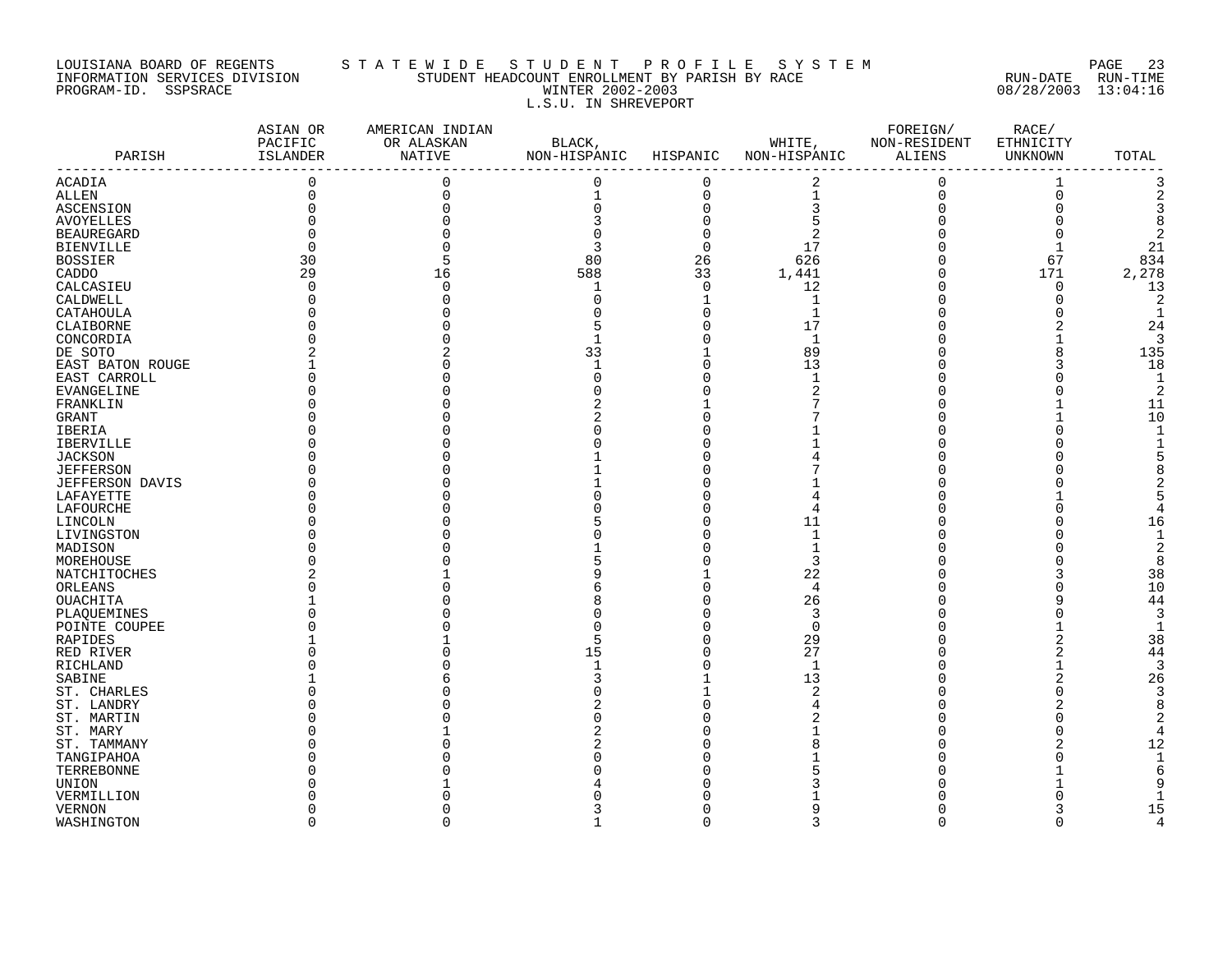#### LOUISIANA BOARD OF REGENTS S T A T E W I D E S T U D E N T P R O F I L E S Y S T E M PAGE 24 INFORMATION SERVICES DIVISION STUDENT HEADCOUNT ENROLLMENT BY PARISH BY RACE RUN-DATE RUN-TIME PROGRAM-ID. SSPSRACE WINTER 2002-2003 08/28/2003 13:04:16 L.S.U. IN SHREVEPORT

| PARISH             | ASIAN OR<br>PACIFIC<br>ISLANDER | AMERICAN INDIAN<br>OR ALASKAN<br>NATIVE | BLACK,<br>NON-HISPANIC | HISPANIC | WHITE,<br>NON-HISPANIC | FOREIGN/<br>NON-RESIDENT<br>ALIENS | RACE/<br>ETHNICITY<br>UNKNOWN | TOTAL |
|--------------------|---------------------------------|-----------------------------------------|------------------------|----------|------------------------|------------------------------------|-------------------------------|-------|
| WEBSTER            |                                 |                                         | 24                     |          | 98                     |                                    |                               | 132   |
| WEST BATON ROUGE   |                                 |                                         |                        |          |                        |                                    |                               |       |
| WEST CARROLL       |                                 |                                         |                        |          |                        |                                    |                               |       |
| WEST FELICIANA     |                                 |                                         |                        |          |                        |                                    |                               |       |
| WINN               |                                 |                                         |                        |          |                        |                                    |                               |       |
| LOUISIANA TOTAL    | 68                              |                                         | 824                    | 66       | 2,554                  |                                    | 296                           | 3,841 |
| OUT-OF-STATE TOTAL |                                 |                                         | 25                     |          |                        |                                    |                               | 125   |
| FOREIGN TOTAL      |                                 |                                         |                        |          |                        | ΙZ.                                |                               | 12    |
| TOTAL STUDENTS     | 70                              | 35                                      | 849                    |          | 2,631                  | 12                                 | 304                           | 3,978 |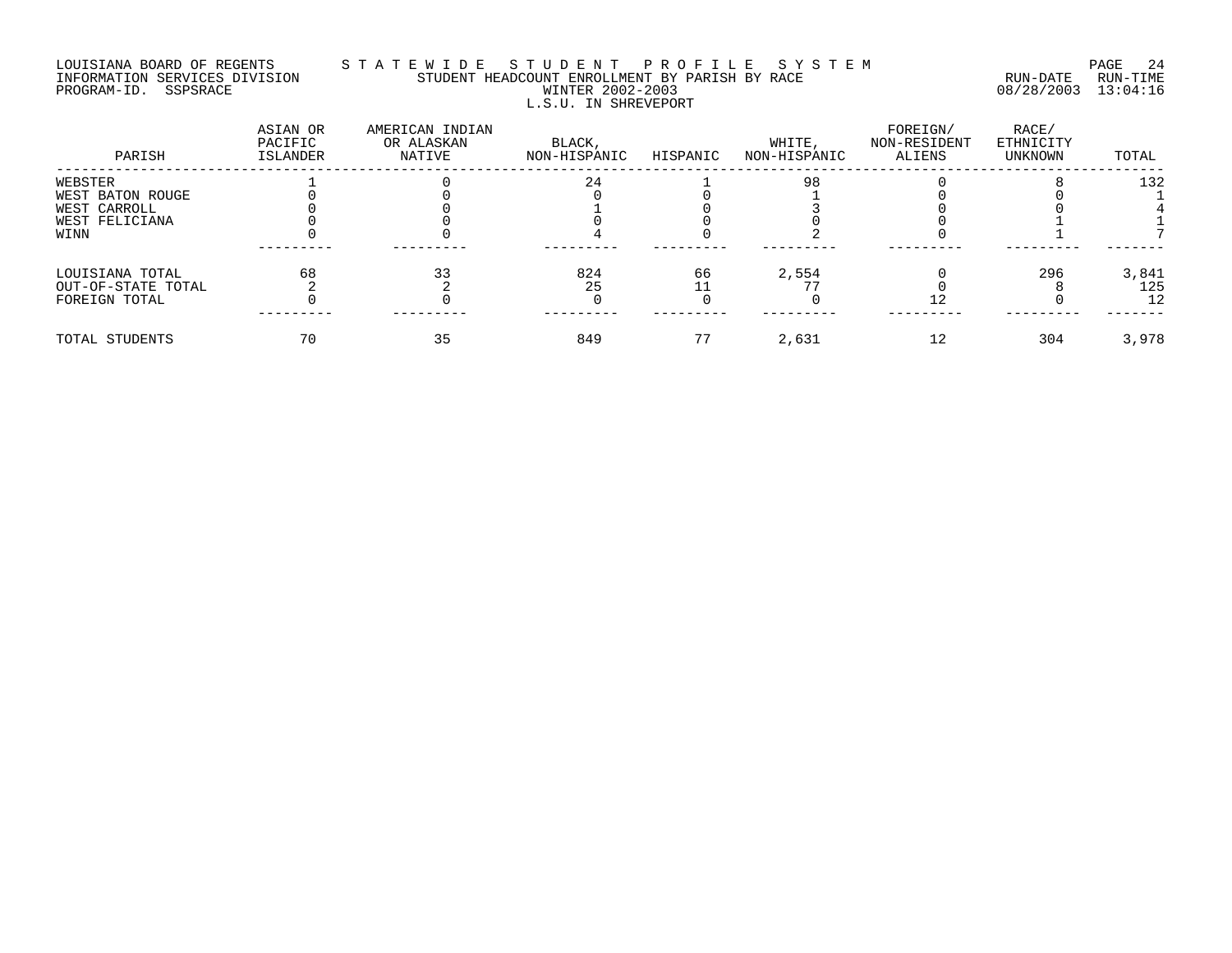#### LOUISIANA BOARD OF REGENTS S T A T E W I D E S T U D E N T P R O F I L E S Y S T E M PAGE 25 INFORMATION SERVICES DIVISION STUDENT HEADCOUNT ENROLLMENT BY PARISH BY RACE RUN-DATE RUN-TIME PROGRAM-ID. SSPSRACE WINTER 2002-2003 08/28/2003 13:04:16 UNIVERSITY OF NEW ORLEANS

| 0<br>5<br>8<br>$\mathbf{1}$<br>0<br>15<br>$\Omega$<br>1<br>$\mathbf 0$<br>$\mathbf{1}$<br>$\Omega$<br>$\Omega$<br>$\Omega$<br>$\overline{2}$<br>11<br>18<br>33<br>3<br>$\Omega$<br>5<br>10<br>4<br>12<br>BOSSIER<br>3<br>6<br>60<br>32<br>22<br>11<br>13<br>25<br>CALCASIEU<br>CATAHOULA<br>2<br>$\mathbf{1}$<br>3<br>2<br>CLAIBORNE<br>$\mathbf{1}$<br>ς<br>$\mathbf{1}$<br>CONCORDIA<br>6<br>227<br>119<br>88<br>EAST BATON ROUGE<br>EAST CARROLL<br>$\mathbf{1}$<br>$\Omega$<br>EAST FELICIANA<br>EVANGELINE<br>FRANKLIN<br>U<br>GRANT<br>15<br>10<br>25<br>IBERIA<br>12<br>3<br>15<br>IBERVILLE<br><b>JACKSON</b><br>0<br>$\Omega$<br>1<br>$\Omega$<br>2<br>O<br>C<br>509<br>5,621<br>379<br>323<br>643<br>27<br>69<br>3,671<br><b>JEFFERSON</b><br>2<br>10<br>JEFFERSON DAVIS<br>$\Omega$<br>$\sqrt{ }$<br>$\Omega$<br>O<br>-1<br>86<br>23<br>49<br>LAFAYETTE<br>∩<br>3<br>99<br>19<br>61<br>LAFOURCHE<br>16<br>$\overline{1}$<br>LA SALLE<br>$\Omega$<br>∩<br>5<br>LINCOLN<br>15<br>LIVINGSTON<br>17<br>$\mathbf{1}$<br>MADISON<br>MOREHOUSE<br>NATCHITOCHES<br>18<br>$\Omega$<br>39<br>8<br>C<br>231<br>5,395<br>299<br>343<br>2,270<br>2,156<br>27<br>69<br>ORLEANS<br><b>OUACHITA</b><br>23<br>5<br>2<br>14<br>$\sqrt{ }$<br>$\Omega$<br>O<br>22<br>196<br>150<br>PLAQUEMINES<br>POINTE COUPEE<br>3<br>$\mathbf{1}$<br>52<br>12<br>35<br>RAPIDES<br>2<br>RICHLAND<br>0<br>SABINE<br>$\Omega$<br>$\Omega$<br>-1<br>O<br>37<br>ST. BERNARD<br>31<br>13<br>571<br>678<br>20<br>23<br>448<br>23<br>67<br>313<br>ST. CHARLES<br>16<br>$\Omega$<br>$\Omega$<br>ST. HELENA<br>∩<br>$\cap$<br>4<br>4<br>39<br>25<br>2<br>8<br>ST. JAMES<br>71<br>10<br>237<br>143<br>ST. JOHN<br>11<br>19<br>28<br>ST. LANDRY<br>$\mathbf 1$<br>8<br>$\Omega$<br>13<br>ST. MARTIN<br>8<br>4<br>$\Omega$<br>27<br>13<br>48<br>ST. MARY<br>$\Omega$<br>$\Omega$<br>1,070<br>40<br>826<br>ST. TAMMANY<br>19<br>104<br>14<br>65<br>58<br>10<br>TANGIPAHOA<br>44<br>-1<br>TENSAS<br>$\mathbf 0$<br>1<br>2<br>$\Omega$<br>∩<br>42<br>57<br>$\alpha$<br>3<br>$\cap$<br>116<br>$\mathbf{1}$ | PARISH           | ASIAN OR<br>PACIFIC<br>ISLANDER | AMERICAN INDIAN<br>OR ALASKAN<br>NATIVE | BLACK,<br>NON-HISPANIC | HISPANIC | WHITE,<br>NON-HISPANIC | FOREIGN/<br>NON-RESIDENT<br>ALIENS | RACE/<br>ETHNICITY<br>UNKNOWN | TOTAL |
|----------------------------------------------------------------------------------------------------------------------------------------------------------------------------------------------------------------------------------------------------------------------------------------------------------------------------------------------------------------------------------------------------------------------------------------------------------------------------------------------------------------------------------------------------------------------------------------------------------------------------------------------------------------------------------------------------------------------------------------------------------------------------------------------------------------------------------------------------------------------------------------------------------------------------------------------------------------------------------------------------------------------------------------------------------------------------------------------------------------------------------------------------------------------------------------------------------------------------------------------------------------------------------------------------------------------------------------------------------------------------------------------------------------------------------------------------------------------------------------------------------------------------------------------------------------------------------------------------------------------------------------------------------------------------------------------------------------------------------------------------------------------------------------------------------------------------------------------------------------------------------------------------------------------------------------------------------------------------------------------------------------------------------------------------------------------|------------------|---------------------------------|-----------------------------------------|------------------------|----------|------------------------|------------------------------------|-------------------------------|-------|
|                                                                                                                                                                                                                                                                                                                                                                                                                                                                                                                                                                                                                                                                                                                                                                                                                                                                                                                                                                                                                                                                                                                                                                                                                                                                                                                                                                                                                                                                                                                                                                                                                                                                                                                                                                                                                                                                                                                                                                                                                                                                      | <b>ACADIA</b>    |                                 |                                         |                        |          |                        |                                    |                               |       |
|                                                                                                                                                                                                                                                                                                                                                                                                                                                                                                                                                                                                                                                                                                                                                                                                                                                                                                                                                                                                                                                                                                                                                                                                                                                                                                                                                                                                                                                                                                                                                                                                                                                                                                                                                                                                                                                                                                                                                                                                                                                                      | ALLEN            |                                 |                                         |                        |          |                        |                                    |                               |       |
|                                                                                                                                                                                                                                                                                                                                                                                                                                                                                                                                                                                                                                                                                                                                                                                                                                                                                                                                                                                                                                                                                                                                                                                                                                                                                                                                                                                                                                                                                                                                                                                                                                                                                                                                                                                                                                                                                                                                                                                                                                                                      | <b>ASCENSION</b> |                                 |                                         |                        |          |                        |                                    |                               |       |
|                                                                                                                                                                                                                                                                                                                                                                                                                                                                                                                                                                                                                                                                                                                                                                                                                                                                                                                                                                                                                                                                                                                                                                                                                                                                                                                                                                                                                                                                                                                                                                                                                                                                                                                                                                                                                                                                                                                                                                                                                                                                      | ASSUMPTION       |                                 |                                         |                        |          |                        |                                    |                               |       |
|                                                                                                                                                                                                                                                                                                                                                                                                                                                                                                                                                                                                                                                                                                                                                                                                                                                                                                                                                                                                                                                                                                                                                                                                                                                                                                                                                                                                                                                                                                                                                                                                                                                                                                                                                                                                                                                                                                                                                                                                                                                                      | <b>AVOYELLES</b> |                                 |                                         |                        |          |                        |                                    |                               |       |
|                                                                                                                                                                                                                                                                                                                                                                                                                                                                                                                                                                                                                                                                                                                                                                                                                                                                                                                                                                                                                                                                                                                                                                                                                                                                                                                                                                                                                                                                                                                                                                                                                                                                                                                                                                                                                                                                                                                                                                                                                                                                      | BEAUREGARD       |                                 |                                         |                        |          |                        |                                    |                               |       |
|                                                                                                                                                                                                                                                                                                                                                                                                                                                                                                                                                                                                                                                                                                                                                                                                                                                                                                                                                                                                                                                                                                                                                                                                                                                                                                                                                                                                                                                                                                                                                                                                                                                                                                                                                                                                                                                                                                                                                                                                                                                                      |                  |                                 |                                         |                        |          |                        |                                    |                               |       |
|                                                                                                                                                                                                                                                                                                                                                                                                                                                                                                                                                                                                                                                                                                                                                                                                                                                                                                                                                                                                                                                                                                                                                                                                                                                                                                                                                                                                                                                                                                                                                                                                                                                                                                                                                                                                                                                                                                                                                                                                                                                                      | CADDO            |                                 |                                         |                        |          |                        |                                    |                               |       |
|                                                                                                                                                                                                                                                                                                                                                                                                                                                                                                                                                                                                                                                                                                                                                                                                                                                                                                                                                                                                                                                                                                                                                                                                                                                                                                                                                                                                                                                                                                                                                                                                                                                                                                                                                                                                                                                                                                                                                                                                                                                                      |                  |                                 |                                         |                        |          |                        |                                    |                               |       |
|                                                                                                                                                                                                                                                                                                                                                                                                                                                                                                                                                                                                                                                                                                                                                                                                                                                                                                                                                                                                                                                                                                                                                                                                                                                                                                                                                                                                                                                                                                                                                                                                                                                                                                                                                                                                                                                                                                                                                                                                                                                                      |                  |                                 |                                         |                        |          |                        |                                    |                               |       |
|                                                                                                                                                                                                                                                                                                                                                                                                                                                                                                                                                                                                                                                                                                                                                                                                                                                                                                                                                                                                                                                                                                                                                                                                                                                                                                                                                                                                                                                                                                                                                                                                                                                                                                                                                                                                                                                                                                                                                                                                                                                                      |                  |                                 |                                         |                        |          |                        |                                    |                               |       |
|                                                                                                                                                                                                                                                                                                                                                                                                                                                                                                                                                                                                                                                                                                                                                                                                                                                                                                                                                                                                                                                                                                                                                                                                                                                                                                                                                                                                                                                                                                                                                                                                                                                                                                                                                                                                                                                                                                                                                                                                                                                                      |                  |                                 |                                         |                        |          |                        |                                    |                               |       |
|                                                                                                                                                                                                                                                                                                                                                                                                                                                                                                                                                                                                                                                                                                                                                                                                                                                                                                                                                                                                                                                                                                                                                                                                                                                                                                                                                                                                                                                                                                                                                                                                                                                                                                                                                                                                                                                                                                                                                                                                                                                                      |                  |                                 |                                         |                        |          |                        |                                    |                               |       |
|                                                                                                                                                                                                                                                                                                                                                                                                                                                                                                                                                                                                                                                                                                                                                                                                                                                                                                                                                                                                                                                                                                                                                                                                                                                                                                                                                                                                                                                                                                                                                                                                                                                                                                                                                                                                                                                                                                                                                                                                                                                                      |                  |                                 |                                         |                        |          |                        |                                    |                               |       |
|                                                                                                                                                                                                                                                                                                                                                                                                                                                                                                                                                                                                                                                                                                                                                                                                                                                                                                                                                                                                                                                                                                                                                                                                                                                                                                                                                                                                                                                                                                                                                                                                                                                                                                                                                                                                                                                                                                                                                                                                                                                                      |                  |                                 |                                         |                        |          |                        |                                    |                               |       |
|                                                                                                                                                                                                                                                                                                                                                                                                                                                                                                                                                                                                                                                                                                                                                                                                                                                                                                                                                                                                                                                                                                                                                                                                                                                                                                                                                                                                                                                                                                                                                                                                                                                                                                                                                                                                                                                                                                                                                                                                                                                                      |                  |                                 |                                         |                        |          |                        |                                    |                               |       |
|                                                                                                                                                                                                                                                                                                                                                                                                                                                                                                                                                                                                                                                                                                                                                                                                                                                                                                                                                                                                                                                                                                                                                                                                                                                                                                                                                                                                                                                                                                                                                                                                                                                                                                                                                                                                                                                                                                                                                                                                                                                                      |                  |                                 |                                         |                        |          |                        |                                    |                               |       |
|                                                                                                                                                                                                                                                                                                                                                                                                                                                                                                                                                                                                                                                                                                                                                                                                                                                                                                                                                                                                                                                                                                                                                                                                                                                                                                                                                                                                                                                                                                                                                                                                                                                                                                                                                                                                                                                                                                                                                                                                                                                                      |                  |                                 |                                         |                        |          |                        |                                    |                               |       |
|                                                                                                                                                                                                                                                                                                                                                                                                                                                                                                                                                                                                                                                                                                                                                                                                                                                                                                                                                                                                                                                                                                                                                                                                                                                                                                                                                                                                                                                                                                                                                                                                                                                                                                                                                                                                                                                                                                                                                                                                                                                                      |                  |                                 |                                         |                        |          |                        |                                    |                               |       |
|                                                                                                                                                                                                                                                                                                                                                                                                                                                                                                                                                                                                                                                                                                                                                                                                                                                                                                                                                                                                                                                                                                                                                                                                                                                                                                                                                                                                                                                                                                                                                                                                                                                                                                                                                                                                                                                                                                                                                                                                                                                                      |                  |                                 |                                         |                        |          |                        |                                    |                               |       |
|                                                                                                                                                                                                                                                                                                                                                                                                                                                                                                                                                                                                                                                                                                                                                                                                                                                                                                                                                                                                                                                                                                                                                                                                                                                                                                                                                                                                                                                                                                                                                                                                                                                                                                                                                                                                                                                                                                                                                                                                                                                                      |                  |                                 |                                         |                        |          |                        |                                    |                               |       |
|                                                                                                                                                                                                                                                                                                                                                                                                                                                                                                                                                                                                                                                                                                                                                                                                                                                                                                                                                                                                                                                                                                                                                                                                                                                                                                                                                                                                                                                                                                                                                                                                                                                                                                                                                                                                                                                                                                                                                                                                                                                                      |                  |                                 |                                         |                        |          |                        |                                    |                               |       |
|                                                                                                                                                                                                                                                                                                                                                                                                                                                                                                                                                                                                                                                                                                                                                                                                                                                                                                                                                                                                                                                                                                                                                                                                                                                                                                                                                                                                                                                                                                                                                                                                                                                                                                                                                                                                                                                                                                                                                                                                                                                                      |                  |                                 |                                         |                        |          |                        |                                    |                               |       |
|                                                                                                                                                                                                                                                                                                                                                                                                                                                                                                                                                                                                                                                                                                                                                                                                                                                                                                                                                                                                                                                                                                                                                                                                                                                                                                                                                                                                                                                                                                                                                                                                                                                                                                                                                                                                                                                                                                                                                                                                                                                                      |                  |                                 |                                         |                        |          |                        |                                    |                               |       |
|                                                                                                                                                                                                                                                                                                                                                                                                                                                                                                                                                                                                                                                                                                                                                                                                                                                                                                                                                                                                                                                                                                                                                                                                                                                                                                                                                                                                                                                                                                                                                                                                                                                                                                                                                                                                                                                                                                                                                                                                                                                                      |                  |                                 |                                         |                        |          |                        |                                    |                               |       |
|                                                                                                                                                                                                                                                                                                                                                                                                                                                                                                                                                                                                                                                                                                                                                                                                                                                                                                                                                                                                                                                                                                                                                                                                                                                                                                                                                                                                                                                                                                                                                                                                                                                                                                                                                                                                                                                                                                                                                                                                                                                                      |                  |                                 |                                         |                        |          |                        |                                    |                               |       |
|                                                                                                                                                                                                                                                                                                                                                                                                                                                                                                                                                                                                                                                                                                                                                                                                                                                                                                                                                                                                                                                                                                                                                                                                                                                                                                                                                                                                                                                                                                                                                                                                                                                                                                                                                                                                                                                                                                                                                                                                                                                                      |                  |                                 |                                         |                        |          |                        |                                    |                               |       |
|                                                                                                                                                                                                                                                                                                                                                                                                                                                                                                                                                                                                                                                                                                                                                                                                                                                                                                                                                                                                                                                                                                                                                                                                                                                                                                                                                                                                                                                                                                                                                                                                                                                                                                                                                                                                                                                                                                                                                                                                                                                                      |                  |                                 |                                         |                        |          |                        |                                    |                               |       |
|                                                                                                                                                                                                                                                                                                                                                                                                                                                                                                                                                                                                                                                                                                                                                                                                                                                                                                                                                                                                                                                                                                                                                                                                                                                                                                                                                                                                                                                                                                                                                                                                                                                                                                                                                                                                                                                                                                                                                                                                                                                                      |                  |                                 |                                         |                        |          |                        |                                    |                               |       |
|                                                                                                                                                                                                                                                                                                                                                                                                                                                                                                                                                                                                                                                                                                                                                                                                                                                                                                                                                                                                                                                                                                                                                                                                                                                                                                                                                                                                                                                                                                                                                                                                                                                                                                                                                                                                                                                                                                                                                                                                                                                                      |                  |                                 |                                         |                        |          |                        |                                    |                               |       |
|                                                                                                                                                                                                                                                                                                                                                                                                                                                                                                                                                                                                                                                                                                                                                                                                                                                                                                                                                                                                                                                                                                                                                                                                                                                                                                                                                                                                                                                                                                                                                                                                                                                                                                                                                                                                                                                                                                                                                                                                                                                                      |                  |                                 |                                         |                        |          |                        |                                    |                               |       |
|                                                                                                                                                                                                                                                                                                                                                                                                                                                                                                                                                                                                                                                                                                                                                                                                                                                                                                                                                                                                                                                                                                                                                                                                                                                                                                                                                                                                                                                                                                                                                                                                                                                                                                                                                                                                                                                                                                                                                                                                                                                                      |                  |                                 |                                         |                        |          |                        |                                    |                               |       |
|                                                                                                                                                                                                                                                                                                                                                                                                                                                                                                                                                                                                                                                                                                                                                                                                                                                                                                                                                                                                                                                                                                                                                                                                                                                                                                                                                                                                                                                                                                                                                                                                                                                                                                                                                                                                                                                                                                                                                                                                                                                                      |                  |                                 |                                         |                        |          |                        |                                    |                               |       |
|                                                                                                                                                                                                                                                                                                                                                                                                                                                                                                                                                                                                                                                                                                                                                                                                                                                                                                                                                                                                                                                                                                                                                                                                                                                                                                                                                                                                                                                                                                                                                                                                                                                                                                                                                                                                                                                                                                                                                                                                                                                                      |                  |                                 |                                         |                        |          |                        |                                    |                               |       |
|                                                                                                                                                                                                                                                                                                                                                                                                                                                                                                                                                                                                                                                                                                                                                                                                                                                                                                                                                                                                                                                                                                                                                                                                                                                                                                                                                                                                                                                                                                                                                                                                                                                                                                                                                                                                                                                                                                                                                                                                                                                                      |                  |                                 |                                         |                        |          |                        |                                    |                               |       |
|                                                                                                                                                                                                                                                                                                                                                                                                                                                                                                                                                                                                                                                                                                                                                                                                                                                                                                                                                                                                                                                                                                                                                                                                                                                                                                                                                                                                                                                                                                                                                                                                                                                                                                                                                                                                                                                                                                                                                                                                                                                                      |                  |                                 |                                         |                        |          |                        |                                    |                               |       |
|                                                                                                                                                                                                                                                                                                                                                                                                                                                                                                                                                                                                                                                                                                                                                                                                                                                                                                                                                                                                                                                                                                                                                                                                                                                                                                                                                                                                                                                                                                                                                                                                                                                                                                                                                                                                                                                                                                                                                                                                                                                                      |                  |                                 |                                         |                        |          |                        |                                    |                               |       |
|                                                                                                                                                                                                                                                                                                                                                                                                                                                                                                                                                                                                                                                                                                                                                                                                                                                                                                                                                                                                                                                                                                                                                                                                                                                                                                                                                                                                                                                                                                                                                                                                                                                                                                                                                                                                                                                                                                                                                                                                                                                                      |                  |                                 |                                         |                        |          |                        |                                    |                               |       |
|                                                                                                                                                                                                                                                                                                                                                                                                                                                                                                                                                                                                                                                                                                                                                                                                                                                                                                                                                                                                                                                                                                                                                                                                                                                                                                                                                                                                                                                                                                                                                                                                                                                                                                                                                                                                                                                                                                                                                                                                                                                                      |                  |                                 |                                         |                        |          |                        |                                    |                               |       |
|                                                                                                                                                                                                                                                                                                                                                                                                                                                                                                                                                                                                                                                                                                                                                                                                                                                                                                                                                                                                                                                                                                                                                                                                                                                                                                                                                                                                                                                                                                                                                                                                                                                                                                                                                                                                                                                                                                                                                                                                                                                                      |                  |                                 |                                         |                        |          |                        |                                    |                               |       |
|                                                                                                                                                                                                                                                                                                                                                                                                                                                                                                                                                                                                                                                                                                                                                                                                                                                                                                                                                                                                                                                                                                                                                                                                                                                                                                                                                                                                                                                                                                                                                                                                                                                                                                                                                                                                                                                                                                                                                                                                                                                                      |                  |                                 |                                         |                        |          |                        |                                    |                               |       |
|                                                                                                                                                                                                                                                                                                                                                                                                                                                                                                                                                                                                                                                                                                                                                                                                                                                                                                                                                                                                                                                                                                                                                                                                                                                                                                                                                                                                                                                                                                                                                                                                                                                                                                                                                                                                                                                                                                                                                                                                                                                                      |                  |                                 |                                         |                        |          |                        |                                    |                               |       |
|                                                                                                                                                                                                                                                                                                                                                                                                                                                                                                                                                                                                                                                                                                                                                                                                                                                                                                                                                                                                                                                                                                                                                                                                                                                                                                                                                                                                                                                                                                                                                                                                                                                                                                                                                                                                                                                                                                                                                                                                                                                                      |                  |                                 |                                         |                        |          |                        |                                    |                               |       |
|                                                                                                                                                                                                                                                                                                                                                                                                                                                                                                                                                                                                                                                                                                                                                                                                                                                                                                                                                                                                                                                                                                                                                                                                                                                                                                                                                                                                                                                                                                                                                                                                                                                                                                                                                                                                                                                                                                                                                                                                                                                                      |                  |                                 |                                         |                        |          |                        |                                    |                               |       |
|                                                                                                                                                                                                                                                                                                                                                                                                                                                                                                                                                                                                                                                                                                                                                                                                                                                                                                                                                                                                                                                                                                                                                                                                                                                                                                                                                                                                                                                                                                                                                                                                                                                                                                                                                                                                                                                                                                                                                                                                                                                                      |                  |                                 |                                         |                        |          |                        |                                    |                               |       |
|                                                                                                                                                                                                                                                                                                                                                                                                                                                                                                                                                                                                                                                                                                                                                                                                                                                                                                                                                                                                                                                                                                                                                                                                                                                                                                                                                                                                                                                                                                                                                                                                                                                                                                                                                                                                                                                                                                                                                                                                                                                                      |                  |                                 |                                         |                        |          |                        |                                    |                               |       |
|                                                                                                                                                                                                                                                                                                                                                                                                                                                                                                                                                                                                                                                                                                                                                                                                                                                                                                                                                                                                                                                                                                                                                                                                                                                                                                                                                                                                                                                                                                                                                                                                                                                                                                                                                                                                                                                                                                                                                                                                                                                                      |                  |                                 |                                         |                        |          |                        |                                    |                               |       |
|                                                                                                                                                                                                                                                                                                                                                                                                                                                                                                                                                                                                                                                                                                                                                                                                                                                                                                                                                                                                                                                                                                                                                                                                                                                                                                                                                                                                                                                                                                                                                                                                                                                                                                                                                                                                                                                                                                                                                                                                                                                                      |                  |                                 |                                         |                        |          |                        |                                    |                               |       |
|                                                                                                                                                                                                                                                                                                                                                                                                                                                                                                                                                                                                                                                                                                                                                                                                                                                                                                                                                                                                                                                                                                                                                                                                                                                                                                                                                                                                                                                                                                                                                                                                                                                                                                                                                                                                                                                                                                                                                                                                                                                                      |                  |                                 |                                         |                        |          |                        |                                    |                               |       |
|                                                                                                                                                                                                                                                                                                                                                                                                                                                                                                                                                                                                                                                                                                                                                                                                                                                                                                                                                                                                                                                                                                                                                                                                                                                                                                                                                                                                                                                                                                                                                                                                                                                                                                                                                                                                                                                                                                                                                                                                                                                                      | TERREBONNE       |                                 |                                         |                        |          |                        |                                    |                               |       |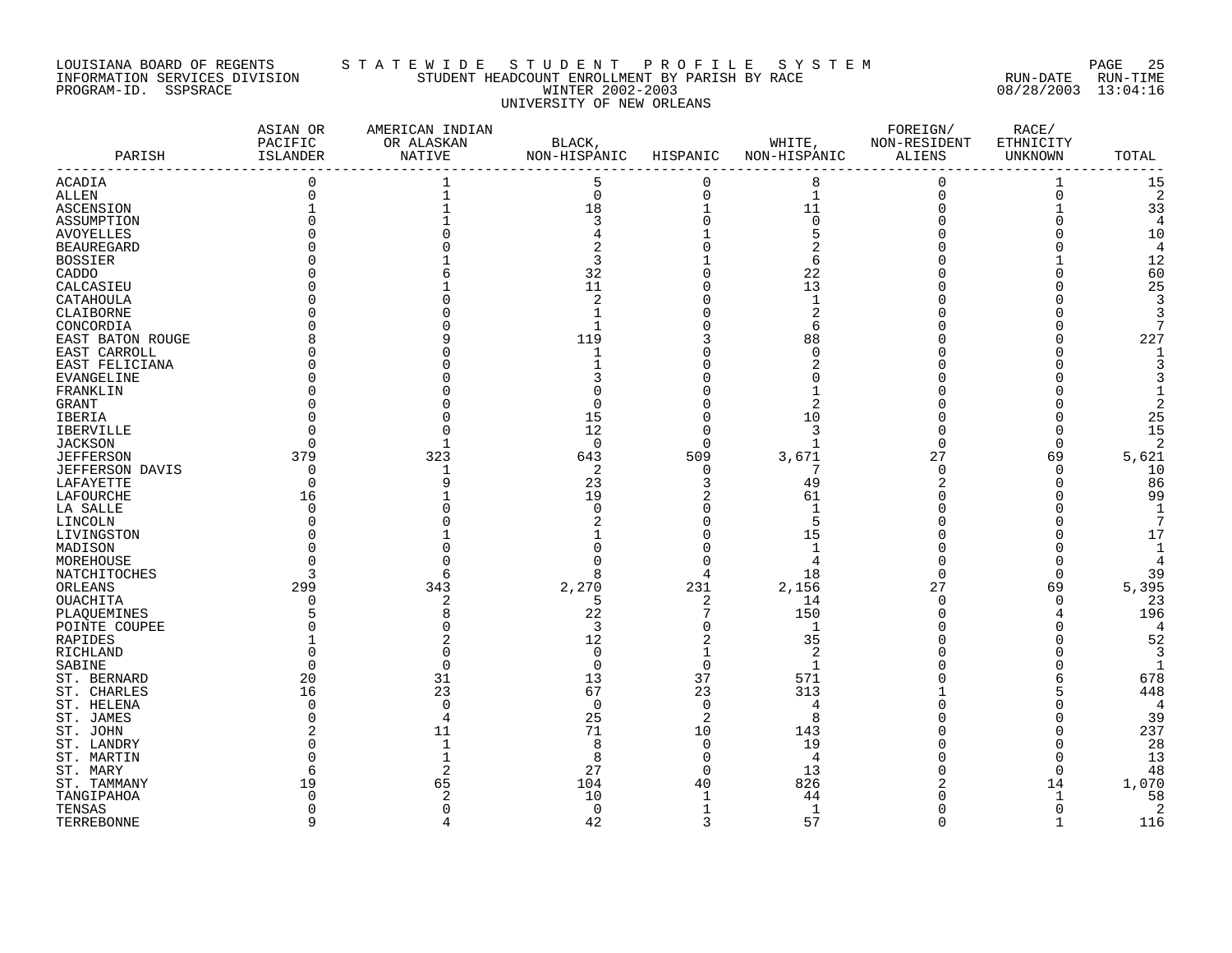#### LOUISIANA BOARD OF REGENTS S T A T E W I D E S T U D E N T P R O F I L E S Y S T E M PAGE 26 INFORMATION SERVICES DIVISION STUDENT HEADCOUNT ENROLLMENT BY PARISH BY RACE RUN-DATE RUN-TIME PROGRAM-ID. SSPSRACE WINTER 2002-2003 08/28/2003 13:04:16 UNIVERSITY OF NEW ORLEANS

| PARISH             | ASIAN OR<br>PACIFIC<br>ISLANDER | AMERICAN INDIAN<br>OR ALASKAN<br>NATIVE | BLACK,<br>NON-HISPANIC | HISPANIC | WHITE,<br>NON-HISPANIC | FOREIGN/<br>NON-RESIDENT<br>ALIENS | RACE/<br>ETHNICITY<br>UNKNOWN | TOTAL  |
|--------------------|---------------------------------|-----------------------------------------|------------------------|----------|------------------------|------------------------------------|-------------------------------|--------|
| UNION              |                                 |                                         |                        |          |                        |                                    |                               |        |
| VERMILLION         |                                 |                                         |                        |          |                        |                                    |                               |        |
| VERNON             |                                 |                                         |                        |          |                        |                                    |                               |        |
| WASHINGTON         |                                 |                                         |                        |          |                        |                                    |                               | 33     |
| WEBSTER            |                                 |                                         |                        |          |                        |                                    |                               |        |
| WEST BATON ROUGE   |                                 |                                         |                        |          |                        |                                    |                               |        |
| WEST CARROLL       |                                 |                                         |                        |          |                        |                                    |                               |        |
| WINN               |                                 |                                         |                        |          |                        |                                    |                               |        |
| LOUISIANA TOTAL    | 785                             | 866                                     | 3,636                  | 885      | 8,415                  | 59                                 | 175                           | 14,821 |
| OUT-OF-STATE TOTAL |                                 |                                         | 97                     |          | 357                    |                                    |                               | 556    |
| FOREIGN TOTAL      |                                 |                                         | 15                     |          |                        | 733                                |                               | 761    |
| TOTAL STUDENTS     | 800                             | 912                                     | 3,748                  | 923      | 8,775                  | 792                                | 188                           | 16,138 |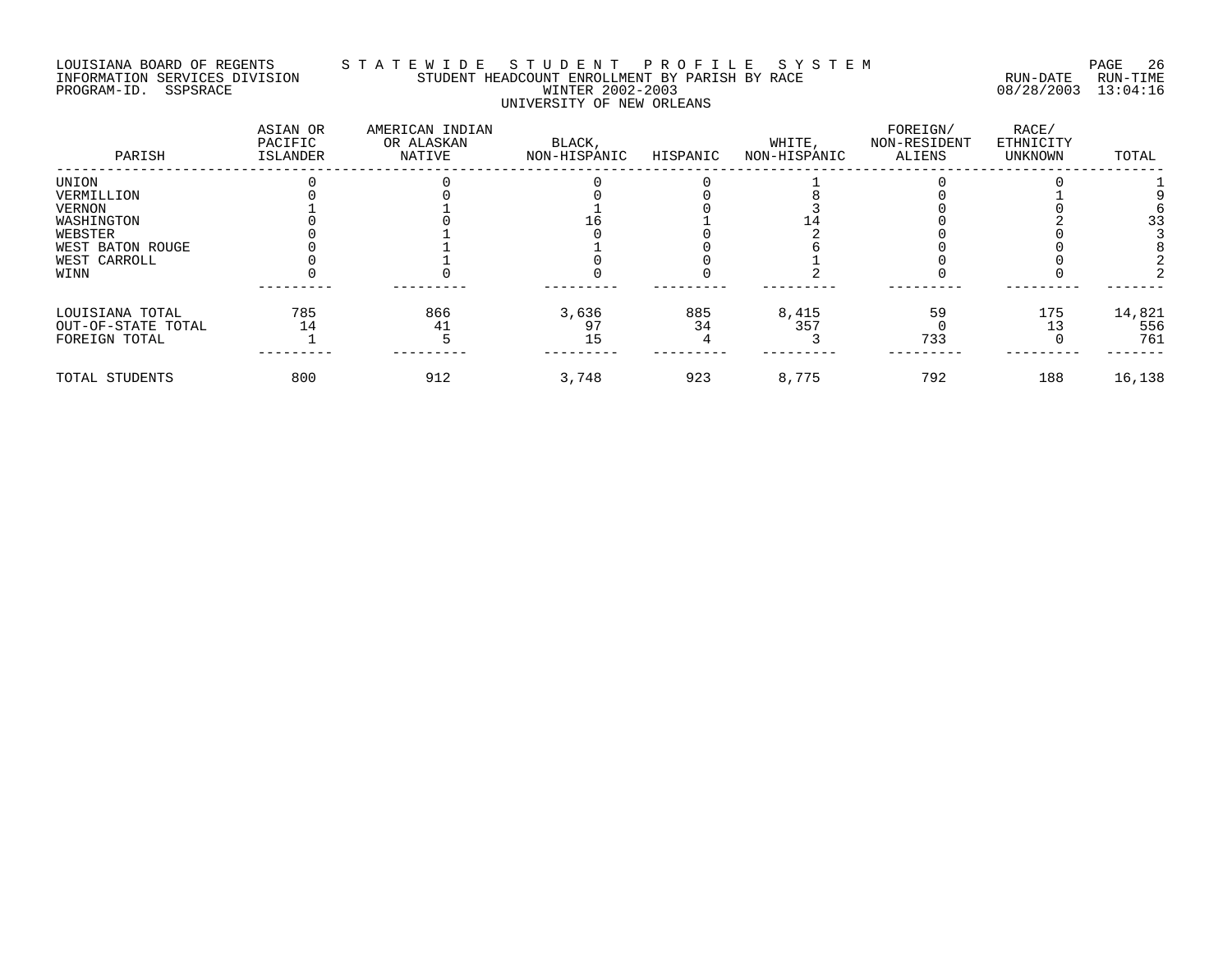#### LOUISIANA BOARD OF REGENTS S T A T E W I D E S T U D E N T P R O F I L E S Y S T E M PAGE 27 INFORMATION SERVICES DIVISION STUDENT HEADCOUNT ENROLLMENT BY PARISH BY RACE RUN-DATE RUN-TIME PROGRAM-ID. SSPSRACE WINTER 2002-2003 08/28/2003 13:04:16 L.S.U. LAW CENTER

| PARISH                 | ASIAN OR<br>PACIFIC<br>ISLANDER | AMERICAN INDIAN<br>OR ALASKAN<br>NATIVE | BLACK,<br>NON-HISPANIC | HISPANIC    | WHITE,<br>NON-HISPANIC | FOREIGN/<br>NON-RESIDENT<br>ALIENS | RACE/<br>ETHNICITY<br>UNKNOWN | TOTAL          |
|------------------------|---------------------------------|-----------------------------------------|------------------------|-------------|------------------------|------------------------------------|-------------------------------|----------------|
| ACADIA                 | $\mathbf 0$                     | 0                                       | 1                      | $\mathbf 0$ | 1                      | $\mathbf{0}$                       | $\mathbf 0$                   |                |
| ALLEN                  | 0                               | $\Omega$                                | 0                      | $\mathbf 0$ | $\mathbf{1}$           | $\mathbf 0$                        | $\overline{0}$                |                |
| ASCENSION              |                                 |                                         | U                      | $\mathbf 1$ | 5                      |                                    | 0                             |                |
| ASSUMPTION             |                                 |                                         |                        | $\Omega$    |                        |                                    |                               |                |
| <b>AVOYELLES</b>       |                                 |                                         |                        |             |                        |                                    |                               |                |
| <b>BEAUREGARD</b>      |                                 |                                         |                        |             |                        |                                    |                               |                |
| <b>BIENVILLE</b>       |                                 |                                         |                        |             |                        |                                    |                               |                |
| BOSSIER                |                                 |                                         |                        |             | 4                      |                                    |                               |                |
| CADDO                  |                                 |                                         |                        |             | 29                     |                                    | O                             | 29             |
| CALCASIEU              |                                 |                                         |                        |             | 15                     |                                    |                               | 17             |
| CALDWELL               |                                 |                                         |                        |             | 1                      |                                    | U                             | $\mathbf{1}$   |
| CAMERON                |                                 |                                         |                        | U           |                        |                                    | O                             |                |
|                        |                                 |                                         |                        |             |                        |                                    |                               |                |
| CATAHOULA              |                                 |                                         |                        |             |                        |                                    |                               |                |
| CLAIBORNE              |                                 |                                         |                        |             |                        |                                    |                               |                |
| DE SOTO                |                                 |                                         | Ω                      |             | -1                     |                                    |                               |                |
| EAST BATON ROUGE       |                                 |                                         | 21                     | 3           | 135                    |                                    | 3                             | 164            |
| <b>EVANGELINE</b>      |                                 |                                         | $\Omega$               | O           | 8                      |                                    | $\Omega$                      |                |
| FRANKLIN               |                                 |                                         |                        | O           |                        |                                    |                               |                |
| GRANT                  |                                 |                                         |                        |             |                        |                                    |                               |                |
| IBERIA                 |                                 |                                         |                        |             | 6                      |                                    |                               |                |
| <b>IBERVILLE</b>       |                                 |                                         |                        |             | 1                      |                                    | O                             |                |
| <b>JEFFERSON</b>       |                                 |                                         |                        |             | 26                     |                                    | $\Omega$                      | 30             |
| <b>JEFFERSON DAVIS</b> |                                 |                                         |                        |             | 3                      |                                    | $\Omega$                      | $\Delta$       |
| LAFAYETTE              |                                 |                                         |                        | 2           | 38                     |                                    | 1                             | 44             |
| LAFOURCHE              |                                 |                                         |                        | U           | 4                      |                                    | O                             |                |
| LINCOLN                |                                 |                                         |                        | O           | 8                      |                                    | O                             | 9              |
| LIVINGSTON             |                                 |                                         |                        | U           | 13                     |                                    | O                             | 13             |
| MADISON                |                                 |                                         |                        | U           | 4                      |                                    | O                             | 4              |
| MOREHOUSE              |                                 |                                         |                        | O           | $\overline{2}$         |                                    | $\Omega$                      | 2              |
| NATCHITOCHES           |                                 |                                         |                        | $\Omega$    | 10                     |                                    | O                             | 11             |
| ORLEANS                |                                 |                                         |                        | O           | 38                     |                                    |                               | 45             |
| OUACHITA               |                                 |                                         |                        | O           | 16                     |                                    | 0                             | 17             |
| PLAQUEMINES            |                                 |                                         |                        | U           | $\overline{2}$         |                                    | $\Omega$                      | $\overline{2}$ |
| POINTE COUPEE          |                                 |                                         |                        |             | 4                      |                                    | $\Omega$                      |                |
|                        |                                 |                                         |                        | O           | 10                     |                                    | 0                             | 10             |
| RAPIDES                |                                 |                                         |                        |             | 1                      |                                    | U                             |                |
| RED RIVER              |                                 |                                         |                        |             |                        |                                    |                               |                |
| RICHLAND               |                                 |                                         |                        |             |                        |                                    |                               |                |
| ST. BERNARD            |                                 |                                         |                        |             |                        |                                    |                               |                |
| ST. CHARLES            |                                 |                                         |                        | U           |                        |                                    |                               |                |
| ST. HELENA             |                                 |                                         |                        |             |                        |                                    |                               |                |
| ST. JAMES              |                                 |                                         |                        |             | 2                      |                                    |                               |                |
| ST. JOHN               |                                 |                                         |                        | ∩           | 6                      |                                    | O                             |                |
| ST. LANDRY             |                                 |                                         |                        | U           | 10                     |                                    | $\Omega$                      | 11             |
| ST. MARTIN             |                                 |                                         |                        |             | 5                      |                                    | $\Omega$                      | 5              |
| ST. MARY               |                                 |                                         |                        |             | 3                      |                                    | $\Omega$                      |                |
| ST. TAMMANY            |                                 |                                         |                        | O           | 26                     |                                    |                               | 28             |
| TANGIPAHOA             |                                 |                                         |                        |             | 12                     |                                    | O                             | 13             |
| TERREBONNE             |                                 |                                         |                        |             | 5                      |                                    |                               |                |
| UNION                  |                                 |                                         |                        | ∩           | 1                      |                                    | O                             |                |
| VERMILLION             | $\Omega$                        | $\Omega$                                | $\Omega$               | $\Omega$    | $\overline{4}$         | $\Omega$                           | $\Omega$                      | $\Delta$       |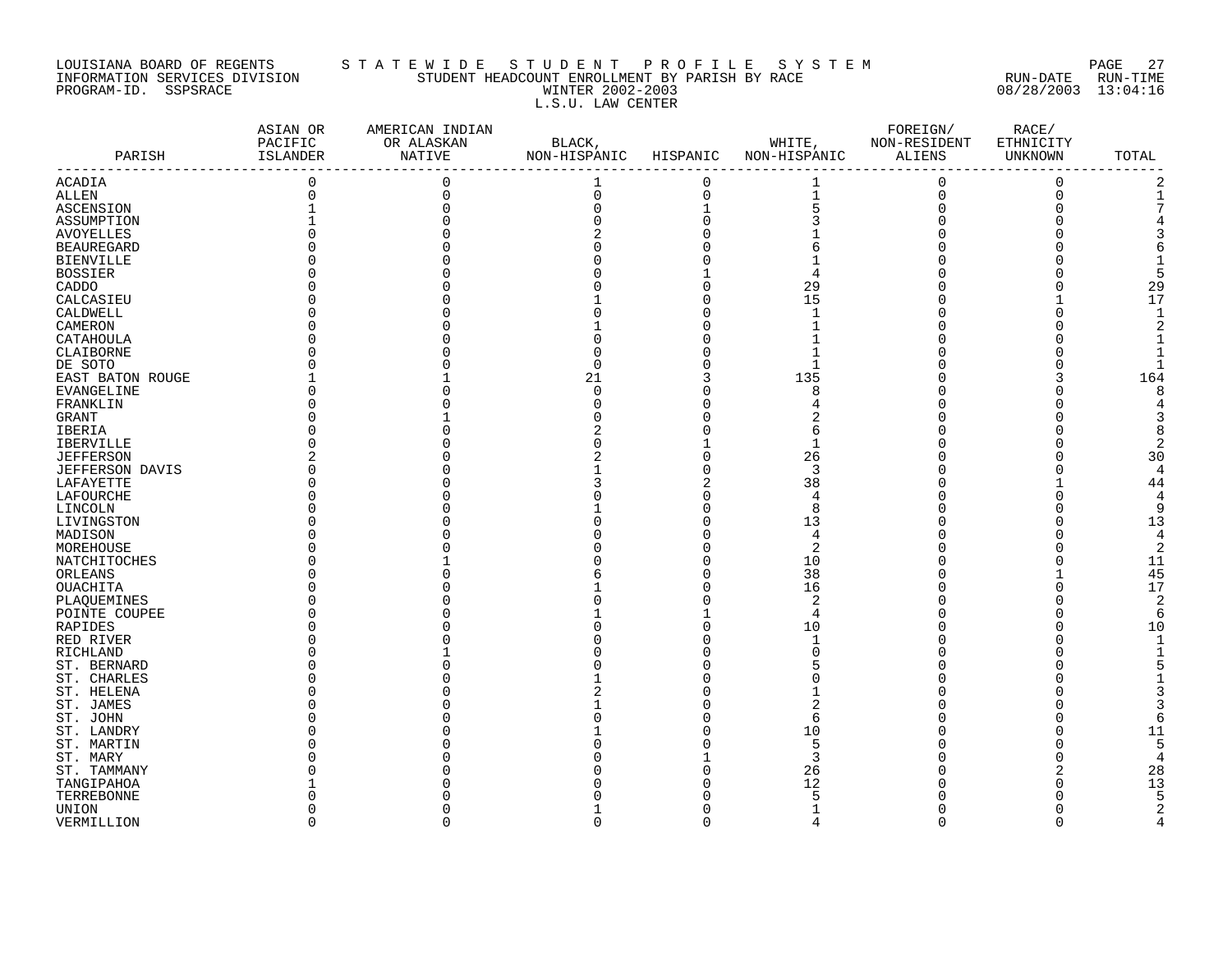#### LOUISIANA BOARD OF REGENTS S T A T E W I D E S T U D E N T P R O F I L E S Y S T E M PAGE 28 INFORMATION SERVICES DIVISION STUDENT HEADCOUNT ENROLLMENT BY PARISH BY RACE RUN-DATE RUN-TIME PROGRAM-ID. SSPSRACE WINTER 2002-2003 08/28/2003 13:04:16 L.S.U. LAW CENTER

| PARISH             | ASIAN OR<br>PACIFIC<br>ISLANDER | AMERICAN INDIAN<br>OR ALASKAN<br>NATIVE | BLACK,<br>NON-HISPANIC | HISPANIC | WHITE,<br>NON-HISPANIC | FOREIGN/<br>NON-RESIDENT<br>ALIENS | RACE/<br>ETHNICITY<br>UNKNOWN | TOTAL |
|--------------------|---------------------------------|-----------------------------------------|------------------------|----------|------------------------|------------------------------------|-------------------------------|-------|
| <b>VERNON</b>      |                                 |                                         |                        |          |                        |                                    |                               |       |
| WASHINGTON         |                                 |                                         |                        |          |                        |                                    |                               |       |
| WEBSTER            |                                 |                                         |                        |          |                        |                                    |                               |       |
| WEST CARROLL       |                                 |                                         |                        |          |                        |                                    |                               |       |
| WEST FELICIANA     |                                 |                                         |                        |          |                        |                                    |                               |       |
| WINN               |                                 |                                         |                        |          |                        |                                    |                               |       |
| LOUISIANA TOTAL    |                                 |                                         | 49                     | 10       | 499                    |                                    |                               | 576   |
| OUT-OF-STATE TOTAL |                                 |                                         | 21                     |          | 36                     |                                    |                               | 60    |
| FOREIGN TOTAL      |                                 |                                         |                        |          |                        |                                    |                               | 13    |
| TOTAL STUDENTS     |                                 |                                         | 70                     | 10       | 535                    | 13                                 | 10                            | 649   |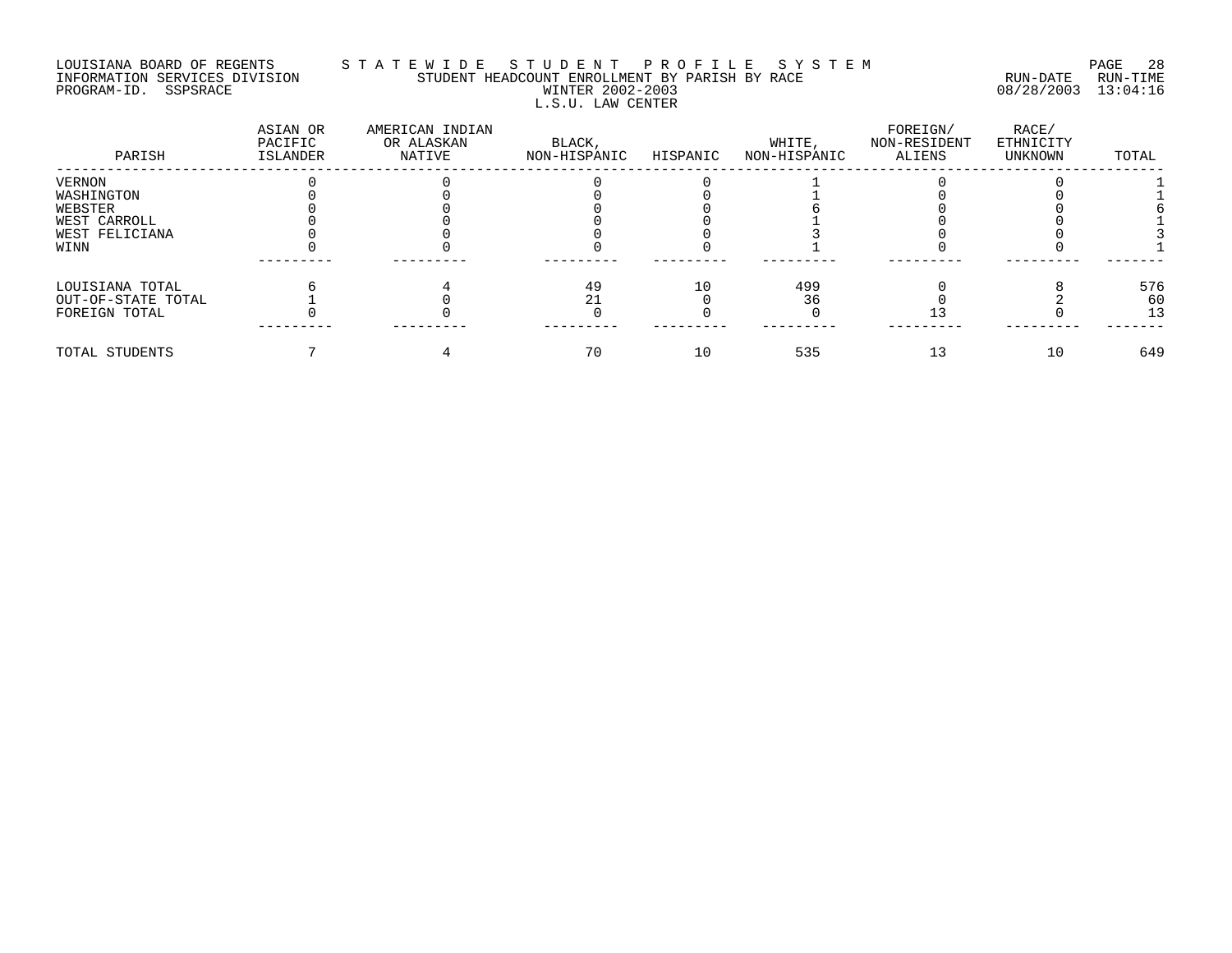#### LOUISIANA BOARD OF REGENTS S T A T E W I D E S T U D E N T P R O F I L E S Y S T E M PAGE 29 INFORMATION SERVICES DIVISION STUDENT HEADCOUNT ENROLLMENT BY PARISH BY RACE RUN-DATE RUN-TIME PROGRAM-ID. SSPSRACE WINTER 2002-2003 08/28/2003 13:04:16 SOUTHERN U. IN BATON ROUGE

| PARISH                    | ASIAN OR<br>PACIFIC<br>ISLANDER | AMERICAN INDIAN<br>OR ALASKAN<br><b>NATIVE</b> | BLACK,<br>NON-HISPANIC | HISPANIC    | WHITE,<br>NON-HISPANIC | FOREIGN/<br>NON-RESIDENT<br>ALIENS | RACE/<br>ETHNICITY<br>UNKNOWN | TOTAL |
|---------------------------|---------------------------------|------------------------------------------------|------------------------|-------------|------------------------|------------------------------------|-------------------------------|-------|
|                           | $\mathbf 0$                     | $\Omega$                                       | 38                     | $\mathbf 0$ |                        |                                    | $\mathbf 0$                   | 40    |
| ACADIA                    | $\mathbf 0$                     | $\Omega$                                       | 14                     | $\mathbf 0$ | 2<br>$\mathbf 1$       | $\mathbf 0$<br>$\mathbf 0$         | $\mathbf 0$                   | 15    |
| ALLEN                     |                                 |                                                |                        |             | 13                     |                                    |                               |       |
| ASCENSION                 | $\Omega$                        |                                                | 175                    | $\mathbf 0$ |                        |                                    | $\mathbf 0$                   | 189   |
| ASSUMPTION                |                                 |                                                | 18                     | $\Omega$    | 3                      | $\Omega$                           | 0                             | 21    |
| <b>AVOYELLES</b>          |                                 |                                                | 48                     | $\Omega$    |                        |                                    | $\Omega$                      | 53    |
| <b>BEAUREGARD</b>         |                                 |                                                | 14                     |             |                        |                                    | $\Omega$                      | 15    |
| <b>BIENVILLE</b>          |                                 |                                                | 10                     |             |                        |                                    | $\Omega$                      | 11    |
| <b>BOSSIER</b>            |                                 |                                                | 21                     |             |                        |                                    | $\Omega$                      | 26    |
| CADDO                     |                                 |                                                | 246                    |             |                        |                                    | O                             | 250   |
| CALCASIEU                 |                                 |                                                | 139                    |             |                        |                                    | O                             | 147   |
| CALDWELL                  |                                 |                                                | 3                      |             |                        |                                    | U                             | 4     |
| CAMERON                   |                                 |                                                | 1                      |             |                        |                                    | O                             | -1    |
| CATAHOULA                 |                                 |                                                | 33                     |             |                        |                                    |                               | 33    |
| CLAIBORNE                 |                                 |                                                | 10                     |             |                        |                                    |                               | 11    |
| CONCORDIA                 |                                 |                                                | 44                     |             | C                      |                                    |                               | 44    |
| DE SOTO                   |                                 |                                                | 29                     |             |                        | $\Omega$                           | 0                             | 30    |
| EAST BATON ROUGE          | 20                              |                                                | 2,782                  |             | 87                     | 11                                 | $\Omega$                      | 2,905 |
| EAST CARROLL              | $\Omega$                        |                                                | 19                     |             | $\Omega$               | $\Omega$                           | $\Omega$                      | 19    |
| EAST FELICIANA            |                                 |                                                | 115                    |             |                        |                                    | $\Omega$                      | 119   |
| <b>EVANGELINE</b>         |                                 |                                                | 32                     |             |                        |                                    | $\cap$                        | 37    |
| FRANKLIN                  |                                 |                                                | 33                     |             |                        |                                    | O                             | 35    |
| GRANT                     |                                 |                                                | 5                      |             |                        |                                    | O                             | -5    |
| IBERIA                    |                                 |                                                | 86                     |             |                        |                                    | $\Omega$                      | 86    |
| <b>IBERVILLE</b>          |                                 |                                                | 282                    |             | 5                      |                                    | $\Omega$                      | 287   |
| <b>JACKSON</b>            |                                 |                                                | 5                      |             | $\Omega$               |                                    | $\Omega$                      | 5     |
| <b>JEFFERSON</b>          |                                 |                                                | 167                    |             | 16                     |                                    | $\Omega$                      | 184   |
| JEFFERSON DAVIS           |                                 |                                                | 10                     | O           | $\overline{2}$         |                                    | O                             | 12    |
| LAFAYETTE                 |                                 |                                                | 120                    | $\Omega$    | 13                     |                                    | O                             | 134   |
| LAFOURCHE                 |                                 |                                                | 18                     | $\Omega$    | 6                      |                                    | O                             | 24    |
| LA SALLE                  |                                 |                                                | 5                      |             | $\Omega$               |                                    | $\Omega$                      | 5     |
| LINCOLN                   |                                 |                                                | 11                     |             | $\overline{2}$         |                                    | $\Omega$                      | 13    |
| LIVINGSTON                |                                 |                                                | 14                     | $\Omega$    | 15                     |                                    | $\Omega$                      | 30    |
| MADISON                   |                                 |                                                | 31                     | U           | $\Omega$               |                                    | U                             | 31    |
| MOREHOUSE                 |                                 |                                                | 46                     |             | $\Omega$               |                                    | O                             | 46    |
| NATCHITOCHES              |                                 |                                                | 36                     |             | 5                      |                                    | 0                             | 43    |
| ORLEANS                   |                                 |                                                | 588                    |             | 10                     |                                    | $\Omega$                      | 601   |
| OUACHITA                  |                                 |                                                | 111                    |             | 6                      |                                    | $\Omega$                      | 117   |
| PLAOUEMINES               |                                 |                                                | 34                     |             | $\Omega$               |                                    | $\Omega$                      | 35    |
| POINTE COUPEE             |                                 |                                                | 137                    |             | 10                     |                                    | O                             | 148   |
| RAPIDES                   |                                 |                                                | 210                    |             | 9                      |                                    | $\Omega$                      | 220   |
| RED RIVER                 |                                 |                                                | 11                     |             | C                      |                                    | O                             | 11    |
| RICHLAND                  |                                 |                                                | 19                     |             |                        |                                    | U                             | 19    |
| SABINE                    |                                 |                                                | 7                      |             |                        |                                    |                               | 8     |
| ST. BERNARD               |                                 |                                                | 3                      |             |                        |                                    |                               | 4     |
|                           |                                 |                                                | 38                     |             |                        |                                    | O                             | 39    |
| ST. CHARLES<br>ST. HELENA |                                 |                                                | 75                     |             |                        |                                    | O                             | 76    |
|                           |                                 |                                                | 117                    |             |                        |                                    |                               | 117   |
| ST. JAMES                 |                                 |                                                | 112                    |             |                        |                                    | O                             | 115   |
| ST. JOHN                  |                                 |                                                | 224                    |             |                        | $\Omega$                           | $\Omega$                      | 232   |
| ST. LANDRY                |                                 | $\Omega$                                       |                        |             | 8<br>4                 |                                    |                               |       |
| ST. MARTIN                | $\Omega$                        |                                                | 59                     | $\Omega$    |                        | $\Omega$                           | $\Omega$                      | 63    |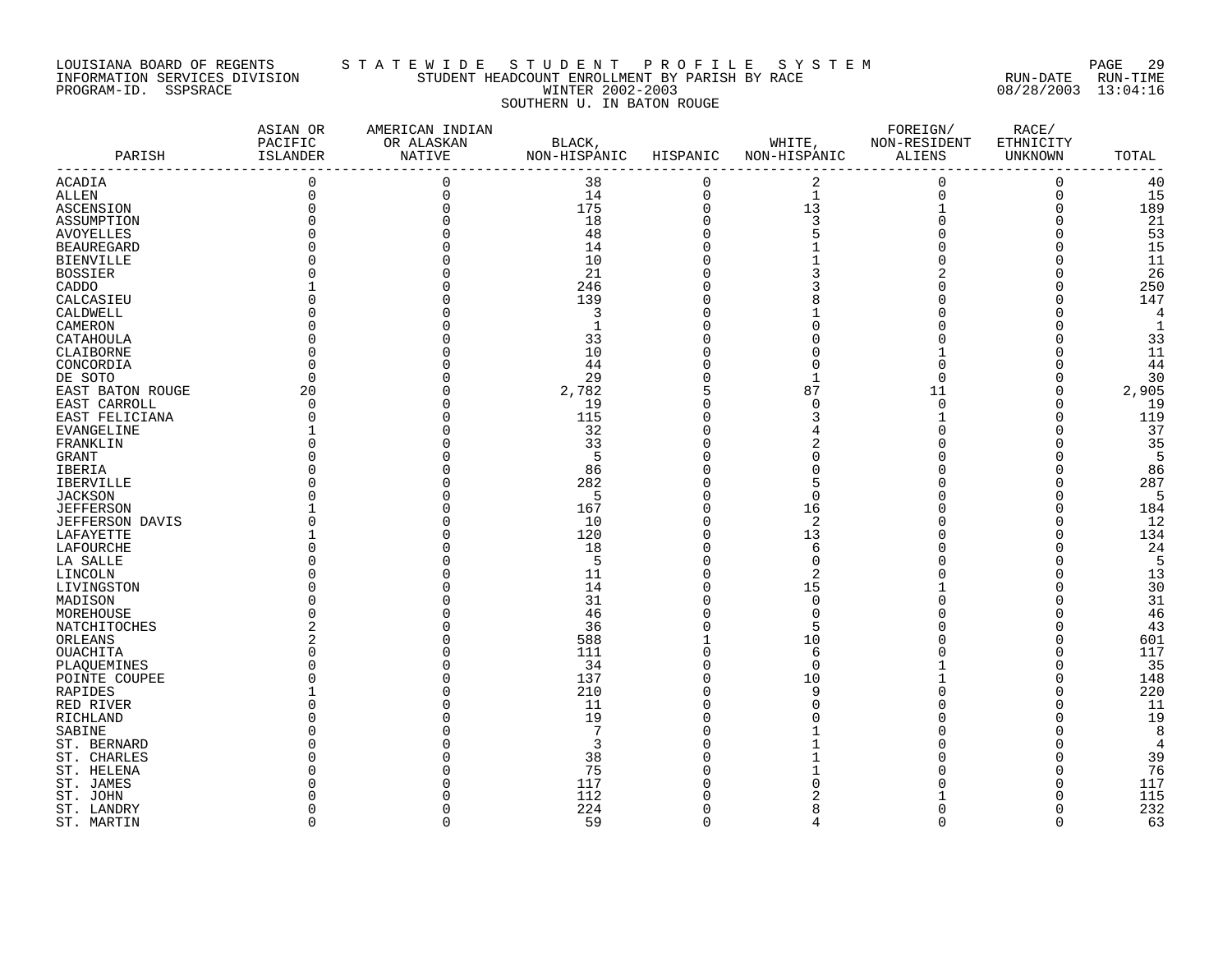#### LOUISIANA BOARD OF REGENTS S T A T E W I D E S T U D E N T P R O F I L E S Y S T E M PAGE 30 INFORMATION SERVICES DIVISION STUDENT HEADCOUNT ENROLLMENT BY PARISH BY RACE RUN-DATE RUN-TIME PROGRAM-ID. SSPSRACE WINTER 2002-2003 08/28/2003 13:04:16 SOUTHERN U. IN BATON ROUGE

| PARISH             | ASIAN OR<br>PACIFIC<br>ISLANDER | AMERICAN INDIAN<br>OR ALASKAN<br>NATIVE | BLACK,<br>NON-HISPANIC | HISPANIC | WHITE,<br>NON-HISPANIC | FOREIGN/<br>NON-RESIDENT<br>ALIENS | RACE/<br>ETHNICITY<br>UNKNOWN | TOTAL |
|--------------------|---------------------------------|-----------------------------------------|------------------------|----------|------------------------|------------------------------------|-------------------------------|-------|
| ST. MARY           |                                 |                                         | 78                     |          |                        |                                    |                               | 81    |
| ST. TAMMANY        |                                 |                                         | 53                     |          |                        |                                    |                               | 64    |
| TANGIPAHOA         |                                 |                                         | 136                    |          |                        |                                    |                               | 142   |
| TENSAS             |                                 |                                         | 32                     |          |                        |                                    |                               | 33    |
| TERREBONNE         |                                 |                                         | 63                     |          |                        |                                    |                               | 67    |
| UNION              |                                 |                                         | 10                     |          |                        |                                    |                               | 10    |
| VERMILLION         |                                 |                                         | 14                     |          |                        |                                    |                               | 15    |
| VERNON             |                                 |                                         | 16                     |          |                        |                                    |                               | 16    |
| WASHINGTON         |                                 |                                         | 64                     |          |                        |                                    |                               | 65    |
| WEBSTER            |                                 |                                         | 28                     |          |                        |                                    |                               | 31    |
| WEST BATON ROUGE   |                                 |                                         | 142                    |          |                        |                                    |                               | 145   |
| WEST CARROLL       |                                 |                                         |                        |          |                        |                                    |                               |       |
| WEST FELICIANA     |                                 |                                         | 38                     |          |                        |                                    |                               | 41    |
| WINN               |                                 |                                         |                        |          |                        |                                    |                               |       |
| LOUISIANA TOTAL    | 29                              |                                         | 7,089                  |          | 291                    | 21                                 |                               | 7,438 |
| OUT-OF-STATE TOTAL |                                 |                                         | 1,133                  |          | 28                     |                                    |                               | 1,172 |
| FOREIGN TOTAL      | 92                              |                                         | 32                     |          |                        | 50                                 |                               | 176   |
| TOTAL STUDENTS     | 124                             |                                         | 8,254                  |          | 321                    | 78                                 | 0                             | 8,786 |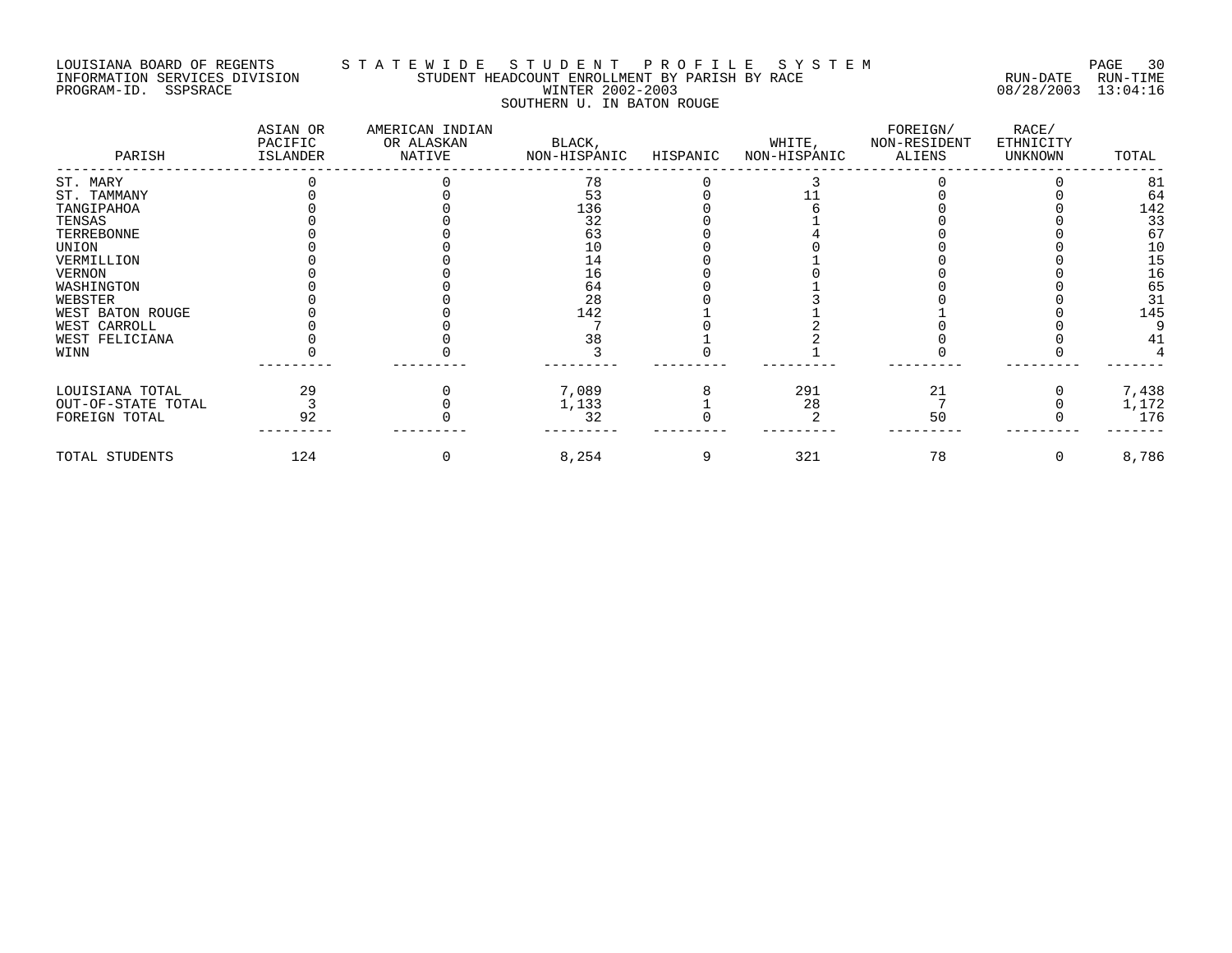### LOUISIANA BOARD OF REGENTS S T A T E W I D E S T U D E N T P R O F I L E S Y S T E M PAGE 31 INFORMATION SERVICES DIVISION STUDENT HEADCOUNT ENROLLMENT BY PARISH BY RACE RUN-DATE RUN-TIME PROGRAM-ID. SSPSRACE WINTER 2002-2003 08/28/2003 13:04:16 SOUTHERN U. IN NEW ORLEANS

| PARISH             | ASIAN OR<br>PACIFIC<br>ISLANDER | AMERICAN INDIAN<br>OR ALASKAN<br>NATIVE | BLACK,<br>NON-HISPANIC | HISPANIC     | WHITE,<br>NON-HISPANIC | FOREIGN/<br>NON-RESIDENT<br><b>ALIENS</b> | RACE/<br>ETHNICITY<br>UNKNOWN | TOTAL |
|--------------------|---------------------------------|-----------------------------------------|------------------------|--------------|------------------------|-------------------------------------------|-------------------------------|-------|
| ASCENSION          |                                 |                                         |                        | 0            | 0                      | 0                                         | 0                             |       |
| AVOYELLES          |                                 |                                         |                        | 0            |                        | $\mathbf 0$                               | $\Omega$                      |       |
| CADDO              |                                 |                                         |                        |              |                        |                                           |                               |       |
| CALCASIEU          |                                 |                                         |                        |              |                        |                                           |                               |       |
| CALDWELL           |                                 |                                         |                        |              |                        |                                           |                               |       |
| CATAHOULA          |                                 |                                         |                        |              |                        |                                           |                               |       |
| CONCORDIA          |                                 |                                         |                        |              |                        |                                           |                               |       |
| DE SOTO            |                                 |                                         |                        |              |                        |                                           |                               |       |
| EAST BATON ROUGE   |                                 |                                         | 35                     |              |                        |                                           |                               | 39    |
| EAST CARROLL       |                                 |                                         |                        |              |                        |                                           |                               |       |
| EVANGELINE         |                                 |                                         |                        |              |                        |                                           |                               |       |
| IBERIA             |                                 |                                         |                        |              |                        |                                           |                               |       |
| IBERVILLE          |                                 |                                         |                        |              |                        |                                           | n                             |       |
| JEFFERSON          | 10                              |                                         | 358                    |              | 18                     |                                           | 24                            | 412   |
| JEFFERSON DAVIS    |                                 |                                         |                        |              |                        |                                           | $\Omega$                      |       |
| LAFAYETTE          |                                 |                                         |                        |              |                        |                                           |                               |       |
| LAFOURCHE          |                                 |                                         |                        |              |                        |                                           |                               |       |
| LINCOLN            |                                 |                                         |                        |              |                        |                                           |                               |       |
| LIVINGSTON         |                                 |                                         |                        |              |                        |                                           |                               |       |
| MADISON            |                                 |                                         |                        |              |                        |                                           |                               |       |
| NATCHITOCHES       |                                 |                                         |                        |              |                        |                                           | ∩                             |       |
| ORLEANS            | 20                              |                                         | 2,476                  |              | 30                     |                                           | 119                           | 2,650 |
| OUACHITA           |                                 |                                         | 3                      |              | $\cap$                 |                                           | $\cap$                        |       |
| PLAQUEMINES        |                                 |                                         | 18                     |              |                        |                                           |                               | 20    |
| POINTE COUPEE      |                                 |                                         |                        |              |                        |                                           |                               |       |
| RAPIDES            |                                 |                                         |                        |              |                        |                                           |                               | 6     |
| ST. BERNARD        |                                 |                                         | 11                     |              | 10                     |                                           |                               | 22    |
| ST. CHARLES        |                                 |                                         | 40                     |              |                        |                                           |                               | 42    |
| ST. HELENA         |                                 |                                         | $\overline{2}$         |              |                        |                                           |                               | 2     |
| ST. JAMES          |                                 |                                         | 12                     |              |                        |                                           |                               | 12    |
| ST. JOHN           |                                 |                                         | 35                     |              |                        |                                           |                               | 36    |
| ST. LANDRY         |                                 |                                         |                        |              |                        |                                           |                               |       |
| ST. MARTIN         |                                 |                                         |                        |              |                        |                                           |                               |       |
| ST. MARY           |                                 |                                         |                        |              |                        |                                           |                               |       |
| ST. TAMMANY        |                                 |                                         | 29                     |              |                        |                                           |                               | 39    |
| TANGIPAHOA         |                                 |                                         | 9                      |              |                        |                                           |                               | 13    |
| TENSAS             |                                 |                                         |                        |              |                        |                                           |                               |       |
| TERREBONNE         |                                 |                                         | 25                     |              |                        |                                           |                               | 25    |
| VERMILLION         |                                 |                                         |                        |              |                        |                                           |                               |       |
| VERNON             |                                 |                                         |                        |              |                        |                                           |                               | 2     |
| WASHINGTON         |                                 |                                         | 12                     |              |                        |                                           |                               | 12    |
| WEST BATON ROUGE   |                                 |                                         | 2                      |              |                        |                                           |                               |       |
| WEST CARROLL       |                                 |                                         | 1                      |              | $\Omega$               |                                           | <sup>0</sup>                  |       |
| WEST FELICIANA     |                                 |                                         | 2                      |              |                        |                                           | $\Omega$                      |       |
|                    |                                 |                                         |                        |              |                        |                                           |                               |       |
| LOUISIANA TOTAL    | 31                              | 3                                       | 3,137                  | 7            | 80                     | $\mathbf 0$                               | 154                           | 3,412 |
| OUT-OF-STATE TOTAL | $\mathbf 0$                     | $\Omega$                                | 100                    | $\mathbf{1}$ | 8                      | $\mathbf 0$                               | 9                             | 118   |
| FOREIGN TOTAL      | 2                               | $\Omega$                                | 12                     | $\Omega$     | $\mathbf 0$            | $\Omega$                                  | 51                            | 65    |
|                    |                                 |                                         |                        |              |                        |                                           |                               |       |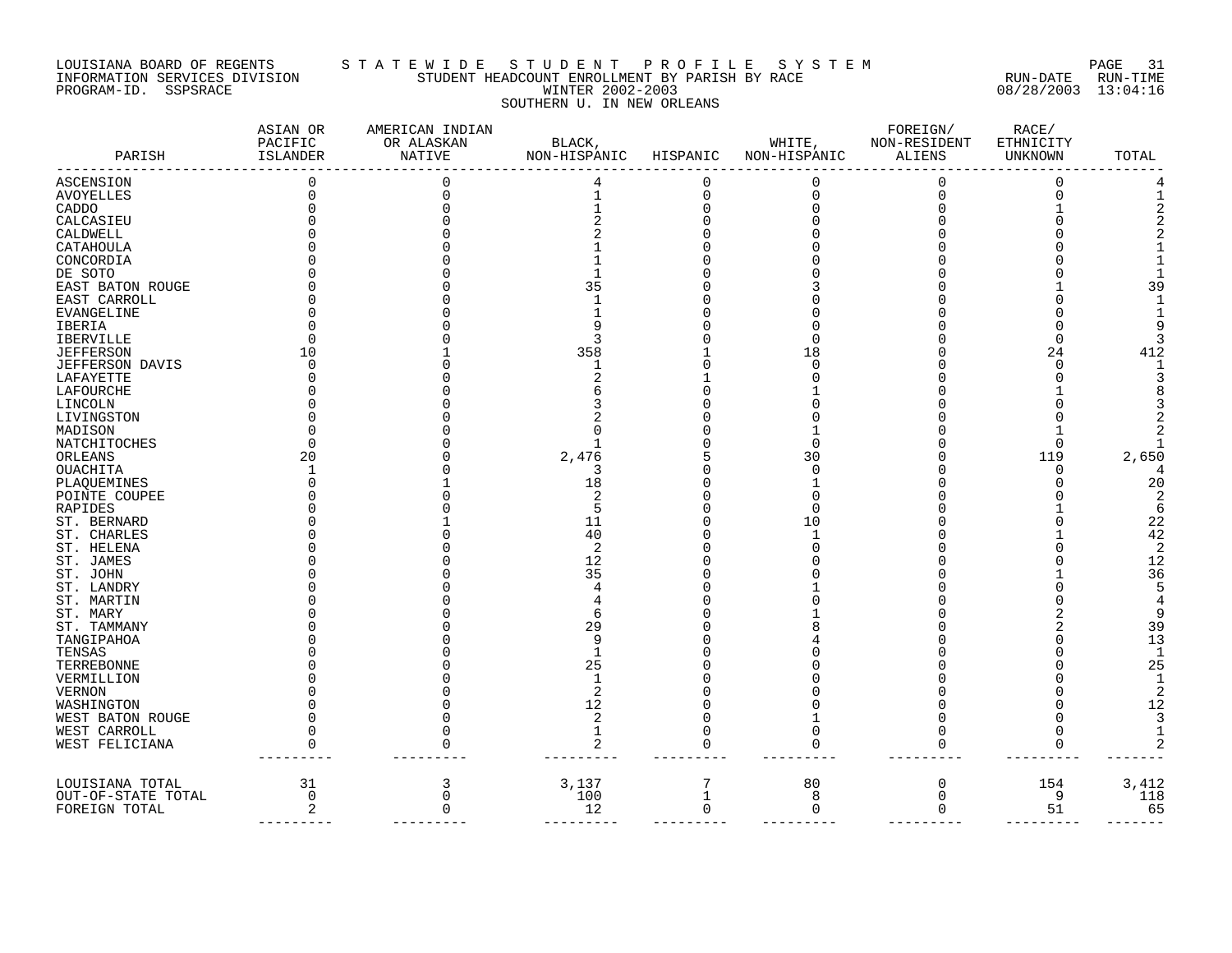| LOUISIANA BOARD OF REGENTS    |  |  |
|-------------------------------|--|--|
| INFORMATION SERVICES DIVISION |  |  |
| PROGRAM-ID. SSPSRACE          |  |  |

# LOUISIANA BOARD OF REGENTS S T A T E W I D E S T U D E N T P R O F I L E S Y S T E M PAGE 32 INFORMATION SERVICES DIVISION STUDENT HEADCOUNT ENROLLMENT BY PARISH BY RACE RUN-DATE RUN-TIME PROGRAM-ID. SSPSRACE WINTER 2002-2003 08/28/2003 13:04:16 SOUTHERN U. IN NEW ORLEANS

| סגר                     | ANDFL    | ℩ͱ | $\Lambda$ $\cap$ $V$<br>$\mathbf{L}$<br>$T\cap N$ | <b>ANTC</b> | <b>THE</b><br>мU | $\sim$<br><b>LIENS</b> | R ∆∩F<br><b>TIMIZMOMM</b>       | 'T.U       |
|-------------------------|----------|----|---------------------------------------------------|-------------|------------------|------------------------|---------------------------------|------------|
| $T$ $\cap$ $T$ $\Delta$ | <u>-</u> |    | 140                                               |             | 8 ರ              |                        | $\sim$ $\sim$<br>24<br><u>.</u> | <b>EQF</b> |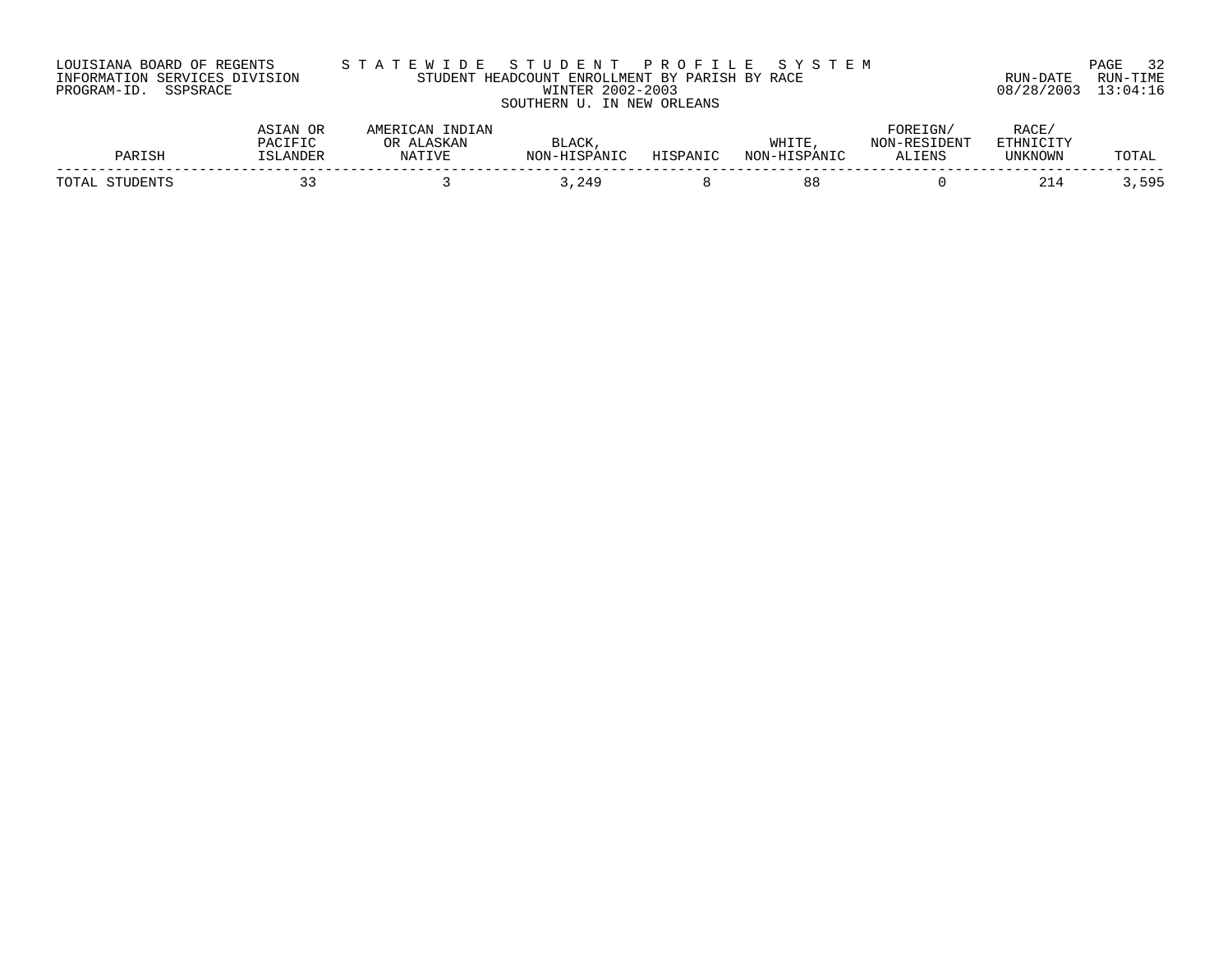#### LOUISIANA BOARD OF REGENTS S T A T E W I D E S T U D E N T P R O F I L E S Y S T E M PAGE 33 INFORMATION SERVICES DIVISION STUDENT HEADCOUNT ENROLLMENT BY PARISH BY RACE RUN-DATE RUN-TIME PROGRAM-ID. SSPSRACE WINTER 2002-2003 08/28/2003 13:04:16 SOUTHERN U. IN SHREVEPORT

| PARISH             | ASIAN OR<br>PACIFIC<br><b>ISLANDER</b> | AMERICAN INDIAN<br>OR ALASKAN<br><b>NATIVE</b> | BLACK,<br>NON-HISPANIC | HISPANIC | WHITE,<br>NON-HISPANIC | FOREIGN/<br>NON-RESIDENT<br><b>ALIENS</b> | RACE/<br>ETHNICITY<br>UNKNOWN | TOTAL |
|--------------------|----------------------------------------|------------------------------------------------|------------------------|----------|------------------------|-------------------------------------------|-------------------------------|-------|
| ALLEN              |                                        |                                                |                        |          |                        |                                           |                               |       |
| <b>AVOYELLES</b>   |                                        |                                                |                        |          |                        |                                           |                               |       |
| <b>BEAUREGARD</b>  |                                        |                                                |                        |          |                        |                                           |                               |       |
| <b>BIENVILLE</b>   |                                        |                                                |                        |          |                        |                                           |                               |       |
| <b>BOSSIER</b>     |                                        |                                                | 116                    |          | 52                     |                                           |                               | 172   |
| CADDO              |                                        | 12                                             | 1,636                  |          | 136                    |                                           |                               | 1,811 |
| CALCASIEU          |                                        |                                                |                        |          | U                      |                                           |                               |       |
| CALDWELL           |                                        |                                                |                        |          |                        |                                           |                               |       |
| CLAIBORNE          |                                        |                                                |                        |          |                        |                                           |                               |       |
| DE SOTO            |                                        |                                                | 53                     |          | 11                     |                                           |                               | 66    |
| EAST BATON ROUGE   |                                        |                                                |                        |          |                        |                                           |                               |       |
| EAST CARROLL       |                                        |                                                |                        |          |                        |                                           |                               |       |
| EAST FELICIANA     |                                        |                                                |                        |          |                        |                                           |                               |       |
| EVANGELINE         |                                        |                                                |                        |          |                        |                                           |                               |       |
| FRANKLIN           |                                        |                                                |                        |          |                        |                                           |                               |       |
| <b>JACKSON</b>     |                                        |                                                |                        |          |                        |                                           |                               |       |
| LAFAYETTE          |                                        |                                                |                        |          |                        |                                           |                               |       |
| LA SALLE           |                                        |                                                |                        |          |                        |                                           |                               |       |
| LINCOLN            |                                        |                                                |                        |          |                        |                                           |                               |       |
| MADISON            |                                        |                                                |                        |          |                        |                                           |                               |       |
| MOREHOUSE          |                                        |                                                |                        |          |                        |                                           |                               |       |
| NATCHITOCHES       |                                        |                                                |                        |          |                        |                                           |                               |       |
| ORLEANS            |                                        |                                                |                        |          |                        |                                           |                               |       |
| <b>OUACHITA</b>    |                                        |                                                | 12                     |          |                        |                                           |                               | 14    |
| POINTE COUPEE      |                                        |                                                |                        |          |                        |                                           |                               |       |
| RAPIDES            |                                        |                                                |                        |          |                        |                                           |                               | 12    |
| RED RIVER          |                                        |                                                |                        |          |                        |                                           |                               |       |
| RICHLAND           |                                        |                                                |                        |          |                        |                                           |                               |       |
| SABINE             |                                        |                                                |                        |          |                        |                                           |                               |       |
| TERREBONNE         |                                        |                                                |                        |          |                        |                                           |                               |       |
| VERNON             |                                        |                                                |                        |          |                        |                                           |                               |       |
| WASHINGTON         |                                        |                                                | 10                     |          |                        |                                           |                               | 11    |
| WEBSTER            |                                        |                                                | 21                     |          |                        |                                           |                               | 30    |
| WINN               |                                        |                                                | $\mathcal{L}$          |          |                        |                                           |                               |       |
| LOUISIANA TOTAL    | 5                                      | 16                                             | 1,917                  | 10       | 225                    | 8                                         | 11                            | 2,192 |
| OUT-OF-STATE TOTAL | U                                      | $\Omega$                                       | 0                      | $\Omega$ | 0                      | $\mathbf 0$                               | $\mathbf 0$                   |       |
| FOREIGN TOTAL      |                                        |                                                |                        |          |                        |                                           |                               |       |
|                    |                                        |                                                |                        |          |                        |                                           |                               |       |
| TOTAL STUDENTS     | 5                                      | 16                                             | 1,917                  | 10       | 225                    | 8                                         | 11                            | 2,192 |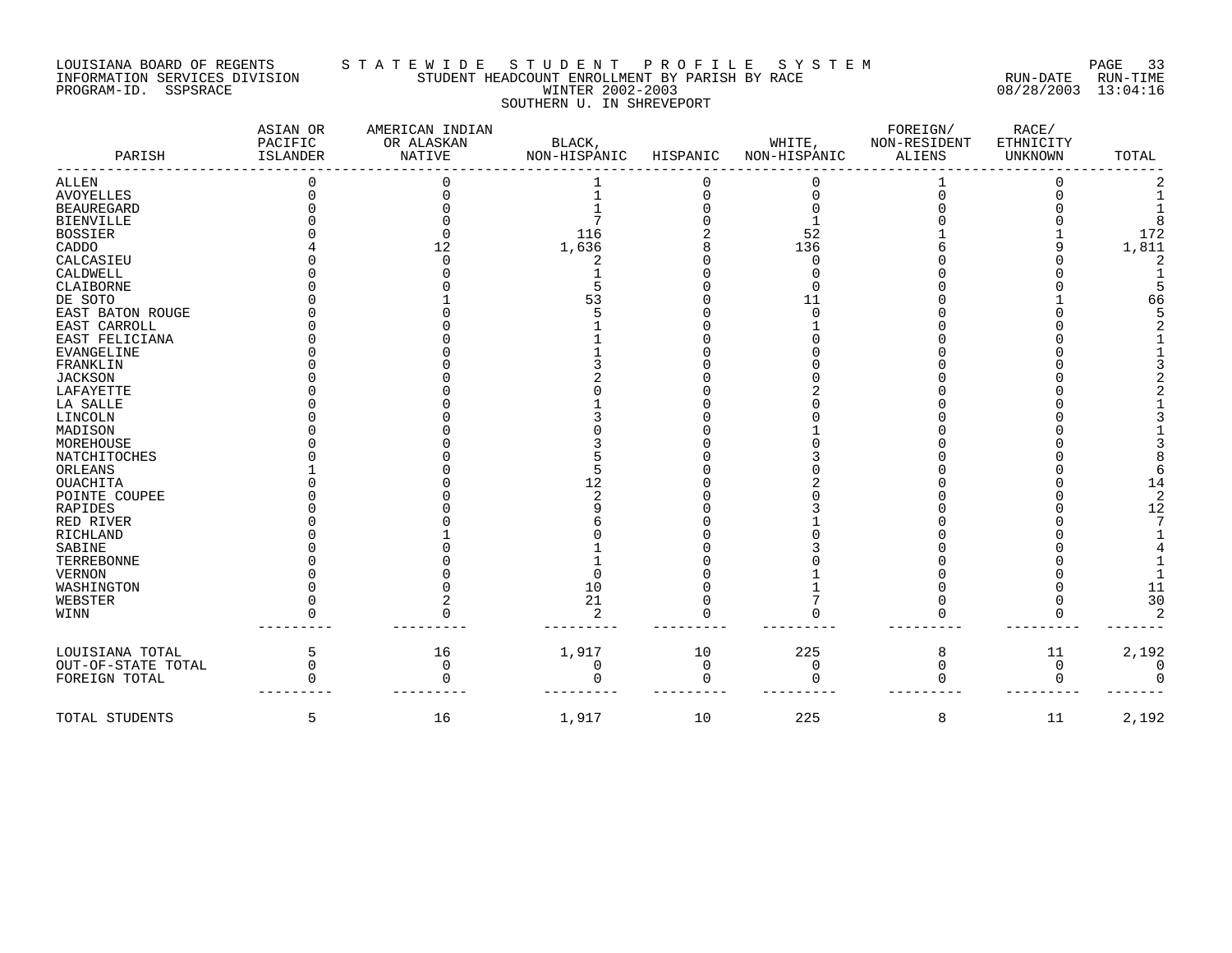#### LOUISIANA BOARD OF REGENTS S T A T E W I D E S T U D E N T P R O F I L E S Y S T E M PAGE 34 INFORMATION SERVICES DIVISION STUDENT HEADCOUNT ENROLLMENT BY PARISH BY RACE RUN-DATE RUN-TIME PROGRAM-ID. SSPSRACE WINTER 2002-2003 08/28/2003 13:04:16 BATON ROUGE COMMUNITY COLLEGE

| PARISH                 | ASIAN OR<br>PACIFIC<br>ISLANDER | AMERICAN INDIAN<br>OR ALASKAN<br>NATIVE | BLACK,<br>NON-HISPANIC | HISPANIC | WHITE,<br>NON-HISPANIC  | FOREIGN/<br>NON-RESIDENT<br>ALIENS | RACE/<br>ETHNICITY<br>UNKNOWN | TOTAL          |
|------------------------|---------------------------------|-----------------------------------------|------------------------|----------|-------------------------|------------------------------------|-------------------------------|----------------|
| <b>ACADIA</b>          | 0                               | 0                                       | $\overline{0}$         | 0        | $\overline{\mathbf{c}}$ | $\overline{0}$                     | $\mathbf 0$                   | $\overline{2}$ |
| ALLEN                  |                                 |                                         | 2                      | $\Omega$ | 1                       | 0                                  | $\Omega$                      | 3              |
| ASCENSION              |                                 |                                         | 27                     |          | 145                     |                                    |                               | 184            |
| ASSUMPTION             |                                 |                                         |                        |          | 8                       |                                    |                               | 8              |
| <b>AVOYELLES</b>       |                                 |                                         |                        |          | 6                       |                                    |                               | 6              |
| BOSSIER                |                                 |                                         |                        |          |                         |                                    |                               | 5              |
| CADDO                  |                                 |                                         |                        |          |                         |                                    |                               | 14             |
| CALCASIEU              |                                 |                                         |                        |          | 13                      |                                    |                               | 15             |
| CONCORDIA              |                                 |                                         |                        |          | 4                       |                                    |                               | $\overline{4}$ |
| DE SOTO                |                                 |                                         |                        | $\Omega$ | -1                      |                                    | n                             |                |
| EAST BATON ROUGE       | 76                              | 28                                      | 1,120                  | 52       | 1,752                   |                                    | 36                            | 3,064          |
| EAST CARROLL           | $\sqrt{ }$                      | n                                       | $\Omega$               | $\Omega$ | 1                       |                                    | $\Omega$                      | -1             |
| EAST FELICIANA         |                                 |                                         | 32                     | $\Omega$ | 55                      |                                    |                               | 88             |
| EVANGELINE             |                                 |                                         |                        |          | 4                       |                                    |                               | 5              |
| FRANKLIN               |                                 |                                         |                        |          |                         |                                    |                               | 1              |
| GRANT                  |                                 |                                         |                        |          |                         |                                    |                               |                |
| IBERIA                 |                                 |                                         |                        |          | $\Delta$                |                                    |                               | 5              |
| IBERVILLE              |                                 |                                         | 71                     |          | 125                     |                                    |                               | 201            |
| <b>JACKSON</b>         |                                 |                                         |                        |          | $\mathbf 1$             |                                    |                               | $\mathbf 1$    |
| <b>JEFFERSON</b>       |                                 |                                         |                        |          | 61                      |                                    |                               | 71             |
| <b>JEFFERSON DAVIS</b> |                                 |                                         |                        |          | 2                       |                                    |                               | $\overline{2}$ |
| LAFAYETTE              |                                 |                                         |                        |          | 10                      |                                    |                               | 12             |
| LAFOURCHE              |                                 |                                         |                        |          | 17                      |                                    |                               | 19             |
| LA SALLE               |                                 |                                         |                        |          | 1                       |                                    |                               | 1              |
| LINCOLN                |                                 |                                         |                        |          | $\mathbf{1}$            |                                    |                               | $\mathbf{1}$   |
| LIVINGSTON             |                                 |                                         |                        |          | 202                     |                                    |                               | 214            |
| ORLEANS                |                                 |                                         |                        |          | 24                      |                                    |                               | 35             |
| OUACHITA               |                                 |                                         |                        |          | 6                       |                                    |                               | 7              |
| PLAQUEMINES            |                                 |                                         |                        |          | 3                       |                                    |                               | 4              |
| POINTE COUPEE          |                                 |                                         | 15                     |          | 78                      |                                    |                               | 94             |
| RAPIDES                |                                 |                                         |                        |          | 4                       |                                    |                               | 6              |
| ST. BERNARD            |                                 |                                         |                        |          | 7                       |                                    |                               | 7              |
| ST. CHARLES            |                                 |                                         |                        |          | 21                      |                                    |                               | 23             |
| ST. HELENA             |                                 |                                         |                        |          | 1                       |                                    |                               | $\mathbf{1}$   |
| ST. JAMES              |                                 |                                         |                        |          | 3                       |                                    |                               | 6              |
| ST. JOHN               |                                 |                                         |                        |          | 9                       |                                    |                               | 12             |
| ST. LANDRY             |                                 |                                         |                        |          |                         |                                    |                               | $\overline{4}$ |
| ST. MARTIN             |                                 |                                         |                        |          | $\Omega$                |                                    |                               | $\overline{2}$ |
| ST. MARY               |                                 |                                         |                        |          | 2                       |                                    |                               | 5              |
| ST. TAMMANY            |                                 |                                         |                        |          | 43                      |                                    |                               | 45             |
| TANGIPAHOA             |                                 |                                         |                        |          | 9                       |                                    |                               | 14             |
| TERREBONNE             |                                 |                                         |                        |          | 11                      |                                    |                               | 11             |
| VERMILLION             |                                 |                                         |                        |          | $\mathbf{1}$            |                                    |                               | $\mathbf{1}$   |
| <b>VERNON</b>          |                                 |                                         |                        |          | 1                       |                                    |                               | 1              |
| WASHINGTON             |                                 |                                         |                        |          | $\mathbf{1}$            |                                    |                               | 3              |
| WEST BATON ROUGE       |                                 |                                         | 53                     | 3        | 96                      | 0                                  |                               | 154            |
| WEST FELICIANA         | $\Omega$                        |                                         | 16                     | 0        | 50                      | $\Omega$                           |                               | 67             |
|                        |                                 |                                         |                        |          |                         |                                    |                               |                |
| LOUISIANA TOTAL        | 96                              | 43                                      | 1,380                  | 67       | 2,802                   | 0                                  | 43                            | 4,431          |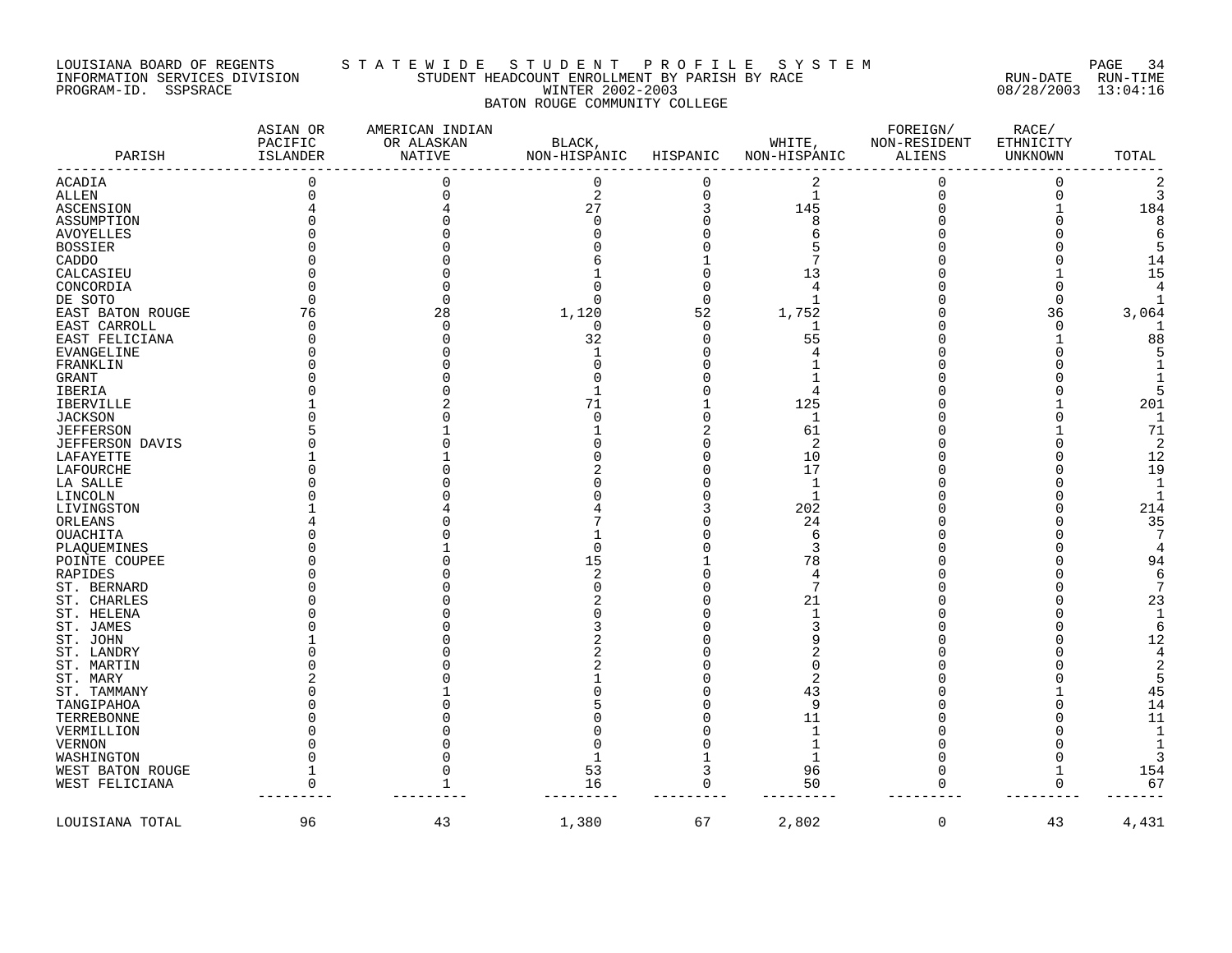#### LOUISIANA BOARD OF REGENTS S T A T E W I D E S T U D E N T P R O F I L E S Y S T E M PAGE 35 INFORMATION SERVICES DIVISION STUDENT HEADCOUNT ENROLLMENT BY PARISH BY RACE RUN-DATE RUN-TIME PROGRAM-ID. SSPSRACE WINTER 2002-2003 08/28/2003 13:04:16 BATON ROUGE COMMUNITY COLLEGE

| PARISH                              | ASIAN OR<br>PACIFIC<br>ISLANDER | AMERICAN INDIAN<br>OR ALASKAN<br>NATIVE | BLACK,<br>NON-HISPANIC | HISPANIC | WHITE<br>NON-HISPANIC | FOREIGN/<br>NON-RESIDENT<br>ALIENS | RACE/<br>ETHNICITY<br>UNKNOWN | TOTAL    |
|-------------------------------------|---------------------------------|-----------------------------------------|------------------------|----------|-----------------------|------------------------------------|-------------------------------|----------|
| OUT-OF-STATE TOTAL<br>FOREIGN TOTAL |                                 |                                         |                        |          |                       |                                    |                               | 34<br>35 |
| TOTAL STUDENTS                      | 96                              | 43                                      | 1,388                  | 68       | 2,825                 |                                    | 43                            | 4,500    |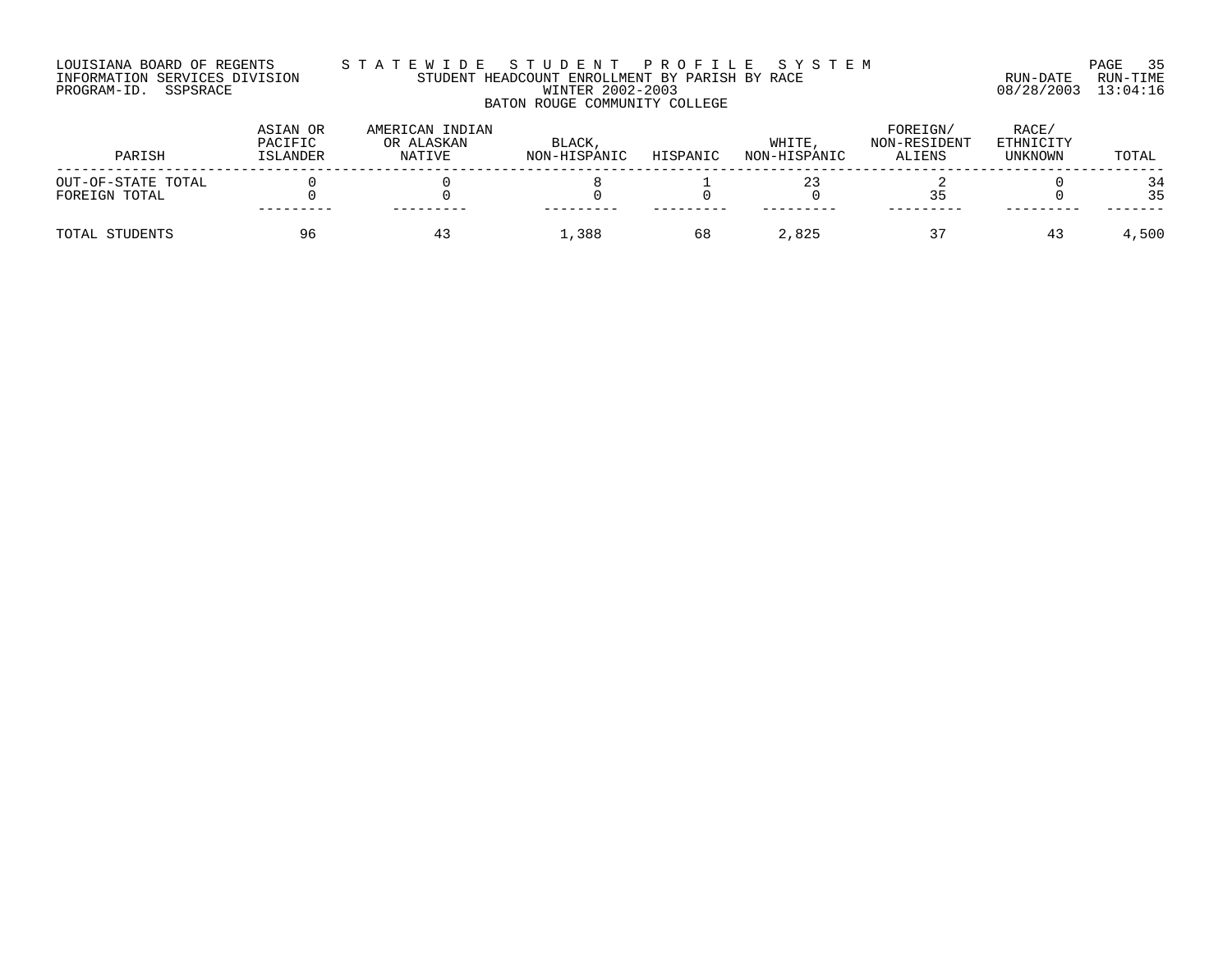#### LOUISIANA BOARD OF REGENTS S T A T E W I D E S T U D E N T P R O F I L E S Y S T E M PAGE 36 INFORMATION SERVICES DIVISION STUDENT HEADCOUNT ENROLLMENT BY PARISH BY RACE RUN-DATE RUN-TIME PROGRAM-ID. SSPSRACE WINTER 2002-2003 08/28/2003 13:04:16 BOSSIER PARISH COMMUNITY COLLEGE

| PARISH             | ASIAN OR<br>PACIFIC<br>ISLANDER | AMERICAN INDIAN<br>OR ALASKAN<br><b>NATIVE</b> | BLACK,<br>NON-HISPANIC | HISPANIC | WHITE,<br>NON-HISPANIC | FOREIGN/<br>NON-RESIDENT<br><b>ALIENS</b> | RACE/<br>ETHNICITY<br><b>UNKNOWN</b> | TOTAL |
|--------------------|---------------------------------|------------------------------------------------|------------------------|----------|------------------------|-------------------------------------------|--------------------------------------|-------|
| ASCENSION          |                                 |                                                | 0                      |          |                        |                                           |                                      |       |
| <b>BIENVILLE</b>   |                                 |                                                | 16                     |          | 22                     |                                           |                                      | 39    |
| <b>BOSSIER</b>     |                                 |                                                | 281                    | 36       | 1,095                  |                                           | 87                                   | 1,517 |
| CADDO              | 22                              |                                                | 572                    | 18       | 1,277                  |                                           | 81                                   | 1,974 |
| CALCASIEU          |                                 |                                                |                        |          |                        |                                           |                                      |       |
| CLAIBORNE          |                                 |                                                | 23                     |          | 30                     |                                           |                                      | 54    |
| DE SOTO            |                                 |                                                | 19                     |          | 89                     |                                           |                                      | 114   |
| EAST BATON ROUGE   |                                 |                                                |                        |          |                        |                                           |                                      |       |
| FRANKLIN           |                                 |                                                |                        |          |                        |                                           |                                      |       |
| LAFAYETTE          |                                 |                                                |                        |          |                        |                                           |                                      |       |
| LINCOLN            |                                 |                                                |                        |          |                        |                                           |                                      | 10    |
| LIVINGSTON         |                                 |                                                |                        |          |                        |                                           |                                      |       |
| MADISON            |                                 |                                                |                        |          |                        |                                           |                                      |       |
| NATCHITOCHES       |                                 |                                                |                        |          |                        |                                           |                                      |       |
| <b>OUACHITA</b>    |                                 |                                                |                        |          |                        |                                           |                                      |       |
| POINTE COUPEE      |                                 |                                                |                        |          |                        |                                           |                                      |       |
| RAPIDES            |                                 |                                                |                        |          |                        |                                           |                                      |       |
| RED RIVER          |                                 |                                                |                        |          |                        |                                           |                                      |       |
| RICHLAND           |                                 |                                                |                        |          |                        |                                           |                                      |       |
| SABINE             |                                 |                                                |                        |          |                        |                                           |                                      |       |
| ST. JOHN           |                                 |                                                |                        |          |                        |                                           |                                      |       |
| ST. MARTIN         |                                 |                                                |                        |          |                        |                                           |                                      |       |
| TERREBONNE         |                                 |                                                |                        |          |                        |                                           |                                      |       |
| UNION              |                                 |                                                |                        |          |                        |                                           |                                      |       |
| VERMILLION         |                                 |                                                |                        |          |                        |                                           |                                      |       |
| VERNON             |                                 |                                                |                        |          |                        |                                           |                                      |       |
| WEBSTER            |                                 |                                                | 105                    |          | 262                    |                                           | 14                                   | 384   |
| WEST CARROLL       |                                 |                                                |                        |          |                        |                                           |                                      |       |
| LOUISIANA TOTAL    | 42                              |                                                | 1,037                  | 58       | 2,831                  |                                           | 191                                  | 4,164 |
| OUT-OF-STATE TOTAL | $\Omega$                        |                                                |                        |          | 33                     |                                           |                                      | 43    |
| FOREIGN TOTAL      |                                 |                                                |                        |          | $\cap$                 |                                           |                                      |       |
| TOTAL STUDENTS     | 42                              | 0                                              | 1,043                  | 61       | 2,864                  | 5                                         | 192                                  | 4,207 |
|                    |                                 |                                                |                        |          |                        |                                           |                                      |       |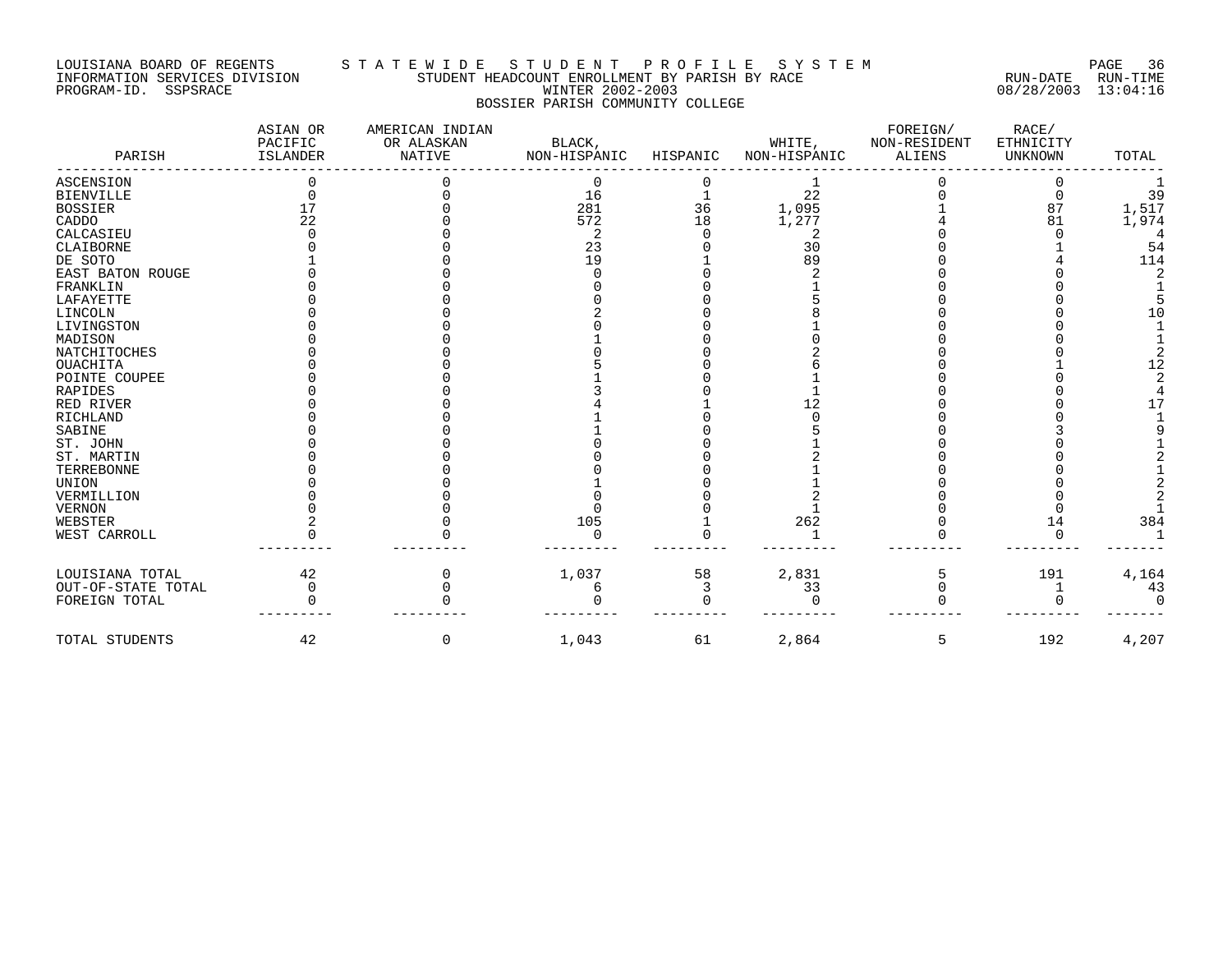#### LOUISIANA BOARD OF REGENTS S T A T E W I D E S T U D E N T P R O F I L E S Y S T E M PAGE 37 INFORMATION SERVICES DIVISION STUDENT HEADCOUNT ENROLLMENT BY PARISH BY RACE RUN-DATE RUN-TIME PROGRAM-ID. SSPSRACE WINTER 2002-2003 08/28/2003 13:04:16 DELGADO COMMUNITY COLLEGE

| 5<br>$\mathbf 0$<br>0<br>$\overline{0}$<br>$\Omega$<br>$\Omega$<br>$\mathbf 0$<br>5<br>$\mathbf 1$<br>$\mathbf 0$<br>0<br>$\Omega$<br>0<br>15<br>$\overline{2}$<br>21<br>$\Omega$<br>6<br>ASSUMPTION<br>Q<br><b>AVOYELLES</b><br><b>BOSSIER</b><br>CADDO<br>10<br>CALCASIEU<br>CALDWELL<br>CAMERON<br>CATAHOULA<br>CONCORDIA<br>DE SOTO<br>2<br>EAST BATON ROUGE<br>16<br>26<br>48<br>EAST CARROLL<br>$\mathbf{1}$<br>14<br>EAST FELICIANA<br>EVANGELINE<br><b>GRANT</b><br>IBERIA<br>$\mathbf 0$<br>O<br>∩<br><sup>0</sup><br>427<br>665<br>5,467<br>178<br>35<br>1,456<br>2,706<br>JEFFERSON DAVIS<br>$\Omega$<br>0<br>$\Omega$<br>0<br>2<br>8<br>3<br>16<br>$\Omega$<br>4<br>165<br>20<br>122<br>20<br>LAFOURCHE<br>$\Omega$<br>LA SALLE<br>O<br>1<br>1<br>LINCOLN<br>LIVINGSTON<br>MADISON<br>MOREHOUSE<br>2<br>$\Omega$<br>2<br>NATCHITOCHES<br>O<br>$\Omega$<br>4,211<br>565<br>6,030<br>25<br>142<br>944<br>ORLEANS<br>143<br><b>OUACHITA</b><br>2<br>$\Omega$<br>$\Omega$<br>$\mathbf{1}$<br>O<br>207<br>44<br>115<br>36<br>PLAQUEMINES<br>5<br>$\overline{2}$<br>$\Omega$<br>7<br>POINTE COUPEE<br>RAPIDES<br>2<br>5<br>3<br>10<br>2<br>$\mathbf 0$<br>2<br>SABINE<br>$\Omega$<br>O<br>32<br>10<br>196<br>46<br>292<br>ST. BERNARD<br>126<br>11<br>43<br>428<br>243<br>ST. CHARLES<br>3<br>$\mathbf{1}$<br>ST. HELENA<br>$\Omega$<br>$\Omega$<br>4<br>34<br>26<br>67<br>ST. JAMES<br>$\Omega$<br>4<br>111<br>308<br>ST. JOHN<br>146<br>9<br>34<br>$\mathbf{1}$<br>ST. LANDRY<br>$\Omega$<br>1<br>$\overline{c}$<br>$\Omega$<br>ST. MARTIN<br>2<br>$\Omega$<br>5<br>$\mathbf{1}$<br>8<br>1,500<br>181<br>37<br>1,003<br>259<br>10<br>10<br>58<br>21<br>$\Omega$<br>29<br>8<br>TANGIPAHOA<br>91<br>159<br>37<br>23<br>TERREBONNE<br>9<br>$\Omega$<br>12<br>VERMILLION<br>$\Omega$<br>$\mathbf{1}$<br>$\Omega$<br>$\Omega$<br>$\Omega$<br>$\Omega$<br>$\mathbf{1}$<br>∩ | PARISH           | ASIAN OR<br>PACIFIC<br>ISLANDER | AMERICAN INDIAN<br>OR ALASKAN<br>NATIVE | BLACK,<br>NON-HISPANIC | HISPANIC | WHITE,<br>NON-HISPANIC | FOREIGN/<br>NON-RESIDENT<br>ALIENS | RACE/<br>ETHNICITY<br>UNKNOWN | TOTAL |
|-------------------------------------------------------------------------------------------------------------------------------------------------------------------------------------------------------------------------------------------------------------------------------------------------------------------------------------------------------------------------------------------------------------------------------------------------------------------------------------------------------------------------------------------------------------------------------------------------------------------------------------------------------------------------------------------------------------------------------------------------------------------------------------------------------------------------------------------------------------------------------------------------------------------------------------------------------------------------------------------------------------------------------------------------------------------------------------------------------------------------------------------------------------------------------------------------------------------------------------------------------------------------------------------------------------------------------------------------------------------------------------------------------------------------------------------------------------------------------------------------------------------------------------------------------------------------------------------------------------------------------------------------------------------------------------------------------------------------------------------------------------------------------------------------------------------------------------------------------------------------------|------------------|---------------------------------|-----------------------------------------|------------------------|----------|------------------------|------------------------------------|-------------------------------|-------|
|                                                                                                                                                                                                                                                                                                                                                                                                                                                                                                                                                                                                                                                                                                                                                                                                                                                                                                                                                                                                                                                                                                                                                                                                                                                                                                                                                                                                                                                                                                                                                                                                                                                                                                                                                                                                                                                                               | ACADIA           |                                 |                                         |                        |          |                        |                                    |                               |       |
|                                                                                                                                                                                                                                                                                                                                                                                                                                                                                                                                                                                                                                                                                                                                                                                                                                                                                                                                                                                                                                                                                                                                                                                                                                                                                                                                                                                                                                                                                                                                                                                                                                                                                                                                                                                                                                                                               | ALLEN            |                                 |                                         |                        |          |                        |                                    |                               |       |
|                                                                                                                                                                                                                                                                                                                                                                                                                                                                                                                                                                                                                                                                                                                                                                                                                                                                                                                                                                                                                                                                                                                                                                                                                                                                                                                                                                                                                                                                                                                                                                                                                                                                                                                                                                                                                                                                               | ASCENSION        |                                 |                                         |                        |          |                        |                                    |                               |       |
|                                                                                                                                                                                                                                                                                                                                                                                                                                                                                                                                                                                                                                                                                                                                                                                                                                                                                                                                                                                                                                                                                                                                                                                                                                                                                                                                                                                                                                                                                                                                                                                                                                                                                                                                                                                                                                                                               |                  |                                 |                                         |                        |          |                        |                                    |                               |       |
|                                                                                                                                                                                                                                                                                                                                                                                                                                                                                                                                                                                                                                                                                                                                                                                                                                                                                                                                                                                                                                                                                                                                                                                                                                                                                                                                                                                                                                                                                                                                                                                                                                                                                                                                                                                                                                                                               |                  |                                 |                                         |                        |          |                        |                                    |                               |       |
|                                                                                                                                                                                                                                                                                                                                                                                                                                                                                                                                                                                                                                                                                                                                                                                                                                                                                                                                                                                                                                                                                                                                                                                                                                                                                                                                                                                                                                                                                                                                                                                                                                                                                                                                                                                                                                                                               |                  |                                 |                                         |                        |          |                        |                                    |                               |       |
|                                                                                                                                                                                                                                                                                                                                                                                                                                                                                                                                                                                                                                                                                                                                                                                                                                                                                                                                                                                                                                                                                                                                                                                                                                                                                                                                                                                                                                                                                                                                                                                                                                                                                                                                                                                                                                                                               |                  |                                 |                                         |                        |          |                        |                                    |                               |       |
|                                                                                                                                                                                                                                                                                                                                                                                                                                                                                                                                                                                                                                                                                                                                                                                                                                                                                                                                                                                                                                                                                                                                                                                                                                                                                                                                                                                                                                                                                                                                                                                                                                                                                                                                                                                                                                                                               |                  |                                 |                                         |                        |          |                        |                                    |                               |       |
|                                                                                                                                                                                                                                                                                                                                                                                                                                                                                                                                                                                                                                                                                                                                                                                                                                                                                                                                                                                                                                                                                                                                                                                                                                                                                                                                                                                                                                                                                                                                                                                                                                                                                                                                                                                                                                                                               |                  |                                 |                                         |                        |          |                        |                                    |                               |       |
|                                                                                                                                                                                                                                                                                                                                                                                                                                                                                                                                                                                                                                                                                                                                                                                                                                                                                                                                                                                                                                                                                                                                                                                                                                                                                                                                                                                                                                                                                                                                                                                                                                                                                                                                                                                                                                                                               |                  |                                 |                                         |                        |          |                        |                                    |                               |       |
|                                                                                                                                                                                                                                                                                                                                                                                                                                                                                                                                                                                                                                                                                                                                                                                                                                                                                                                                                                                                                                                                                                                                                                                                                                                                                                                                                                                                                                                                                                                                                                                                                                                                                                                                                                                                                                                                               |                  |                                 |                                         |                        |          |                        |                                    |                               |       |
|                                                                                                                                                                                                                                                                                                                                                                                                                                                                                                                                                                                                                                                                                                                                                                                                                                                                                                                                                                                                                                                                                                                                                                                                                                                                                                                                                                                                                                                                                                                                                                                                                                                                                                                                                                                                                                                                               |                  |                                 |                                         |                        |          |                        |                                    |                               |       |
|                                                                                                                                                                                                                                                                                                                                                                                                                                                                                                                                                                                                                                                                                                                                                                                                                                                                                                                                                                                                                                                                                                                                                                                                                                                                                                                                                                                                                                                                                                                                                                                                                                                                                                                                                                                                                                                                               |                  |                                 |                                         |                        |          |                        |                                    |                               |       |
|                                                                                                                                                                                                                                                                                                                                                                                                                                                                                                                                                                                                                                                                                                                                                                                                                                                                                                                                                                                                                                                                                                                                                                                                                                                                                                                                                                                                                                                                                                                                                                                                                                                                                                                                                                                                                                                                               |                  |                                 |                                         |                        |          |                        |                                    |                               |       |
|                                                                                                                                                                                                                                                                                                                                                                                                                                                                                                                                                                                                                                                                                                                                                                                                                                                                                                                                                                                                                                                                                                                                                                                                                                                                                                                                                                                                                                                                                                                                                                                                                                                                                                                                                                                                                                                                               |                  |                                 |                                         |                        |          |                        |                                    |                               |       |
|                                                                                                                                                                                                                                                                                                                                                                                                                                                                                                                                                                                                                                                                                                                                                                                                                                                                                                                                                                                                                                                                                                                                                                                                                                                                                                                                                                                                                                                                                                                                                                                                                                                                                                                                                                                                                                                                               |                  |                                 |                                         |                        |          |                        |                                    |                               |       |
|                                                                                                                                                                                                                                                                                                                                                                                                                                                                                                                                                                                                                                                                                                                                                                                                                                                                                                                                                                                                                                                                                                                                                                                                                                                                                                                                                                                                                                                                                                                                                                                                                                                                                                                                                                                                                                                                               |                  |                                 |                                         |                        |          |                        |                                    |                               |       |
|                                                                                                                                                                                                                                                                                                                                                                                                                                                                                                                                                                                                                                                                                                                                                                                                                                                                                                                                                                                                                                                                                                                                                                                                                                                                                                                                                                                                                                                                                                                                                                                                                                                                                                                                                                                                                                                                               |                  |                                 |                                         |                        |          |                        |                                    |                               |       |
|                                                                                                                                                                                                                                                                                                                                                                                                                                                                                                                                                                                                                                                                                                                                                                                                                                                                                                                                                                                                                                                                                                                                                                                                                                                                                                                                                                                                                                                                                                                                                                                                                                                                                                                                                                                                                                                                               |                  |                                 |                                         |                        |          |                        |                                    |                               |       |
|                                                                                                                                                                                                                                                                                                                                                                                                                                                                                                                                                                                                                                                                                                                                                                                                                                                                                                                                                                                                                                                                                                                                                                                                                                                                                                                                                                                                                                                                                                                                                                                                                                                                                                                                                                                                                                                                               |                  |                                 |                                         |                        |          |                        |                                    |                               |       |
|                                                                                                                                                                                                                                                                                                                                                                                                                                                                                                                                                                                                                                                                                                                                                                                                                                                                                                                                                                                                                                                                                                                                                                                                                                                                                                                                                                                                                                                                                                                                                                                                                                                                                                                                                                                                                                                                               | <b>IBERVILLE</b> |                                 |                                         |                        |          |                        |                                    |                               |       |
|                                                                                                                                                                                                                                                                                                                                                                                                                                                                                                                                                                                                                                                                                                                                                                                                                                                                                                                                                                                                                                                                                                                                                                                                                                                                                                                                                                                                                                                                                                                                                                                                                                                                                                                                                                                                                                                                               | <b>JACKSON</b>   |                                 |                                         |                        |          |                        |                                    |                               |       |
|                                                                                                                                                                                                                                                                                                                                                                                                                                                                                                                                                                                                                                                                                                                                                                                                                                                                                                                                                                                                                                                                                                                                                                                                                                                                                                                                                                                                                                                                                                                                                                                                                                                                                                                                                                                                                                                                               | <b>JEFFERSON</b> |                                 |                                         |                        |          |                        |                                    |                               |       |
|                                                                                                                                                                                                                                                                                                                                                                                                                                                                                                                                                                                                                                                                                                                                                                                                                                                                                                                                                                                                                                                                                                                                                                                                                                                                                                                                                                                                                                                                                                                                                                                                                                                                                                                                                                                                                                                                               |                  |                                 |                                         |                        |          |                        |                                    |                               |       |
|                                                                                                                                                                                                                                                                                                                                                                                                                                                                                                                                                                                                                                                                                                                                                                                                                                                                                                                                                                                                                                                                                                                                                                                                                                                                                                                                                                                                                                                                                                                                                                                                                                                                                                                                                                                                                                                                               | LAFAYETTE        |                                 |                                         |                        |          |                        |                                    |                               |       |
|                                                                                                                                                                                                                                                                                                                                                                                                                                                                                                                                                                                                                                                                                                                                                                                                                                                                                                                                                                                                                                                                                                                                                                                                                                                                                                                                                                                                                                                                                                                                                                                                                                                                                                                                                                                                                                                                               |                  |                                 |                                         |                        |          |                        |                                    |                               |       |
|                                                                                                                                                                                                                                                                                                                                                                                                                                                                                                                                                                                                                                                                                                                                                                                                                                                                                                                                                                                                                                                                                                                                                                                                                                                                                                                                                                                                                                                                                                                                                                                                                                                                                                                                                                                                                                                                               |                  |                                 |                                         |                        |          |                        |                                    |                               |       |
|                                                                                                                                                                                                                                                                                                                                                                                                                                                                                                                                                                                                                                                                                                                                                                                                                                                                                                                                                                                                                                                                                                                                                                                                                                                                                                                                                                                                                                                                                                                                                                                                                                                                                                                                                                                                                                                                               |                  |                                 |                                         |                        |          |                        |                                    |                               |       |
|                                                                                                                                                                                                                                                                                                                                                                                                                                                                                                                                                                                                                                                                                                                                                                                                                                                                                                                                                                                                                                                                                                                                                                                                                                                                                                                                                                                                                                                                                                                                                                                                                                                                                                                                                                                                                                                                               |                  |                                 |                                         |                        |          |                        |                                    |                               |       |
|                                                                                                                                                                                                                                                                                                                                                                                                                                                                                                                                                                                                                                                                                                                                                                                                                                                                                                                                                                                                                                                                                                                                                                                                                                                                                                                                                                                                                                                                                                                                                                                                                                                                                                                                                                                                                                                                               |                  |                                 |                                         |                        |          |                        |                                    |                               |       |
|                                                                                                                                                                                                                                                                                                                                                                                                                                                                                                                                                                                                                                                                                                                                                                                                                                                                                                                                                                                                                                                                                                                                                                                                                                                                                                                                                                                                                                                                                                                                                                                                                                                                                                                                                                                                                                                                               |                  |                                 |                                         |                        |          |                        |                                    |                               |       |
|                                                                                                                                                                                                                                                                                                                                                                                                                                                                                                                                                                                                                                                                                                                                                                                                                                                                                                                                                                                                                                                                                                                                                                                                                                                                                                                                                                                                                                                                                                                                                                                                                                                                                                                                                                                                                                                                               |                  |                                 |                                         |                        |          |                        |                                    |                               |       |
|                                                                                                                                                                                                                                                                                                                                                                                                                                                                                                                                                                                                                                                                                                                                                                                                                                                                                                                                                                                                                                                                                                                                                                                                                                                                                                                                                                                                                                                                                                                                                                                                                                                                                                                                                                                                                                                                               |                  |                                 |                                         |                        |          |                        |                                    |                               |       |
|                                                                                                                                                                                                                                                                                                                                                                                                                                                                                                                                                                                                                                                                                                                                                                                                                                                                                                                                                                                                                                                                                                                                                                                                                                                                                                                                                                                                                                                                                                                                                                                                                                                                                                                                                                                                                                                                               |                  |                                 |                                         |                        |          |                        |                                    |                               |       |
|                                                                                                                                                                                                                                                                                                                                                                                                                                                                                                                                                                                                                                                                                                                                                                                                                                                                                                                                                                                                                                                                                                                                                                                                                                                                                                                                                                                                                                                                                                                                                                                                                                                                                                                                                                                                                                                                               |                  |                                 |                                         |                        |          |                        |                                    |                               |       |
|                                                                                                                                                                                                                                                                                                                                                                                                                                                                                                                                                                                                                                                                                                                                                                                                                                                                                                                                                                                                                                                                                                                                                                                                                                                                                                                                                                                                                                                                                                                                                                                                                                                                                                                                                                                                                                                                               |                  |                                 |                                         |                        |          |                        |                                    |                               |       |
|                                                                                                                                                                                                                                                                                                                                                                                                                                                                                                                                                                                                                                                                                                                                                                                                                                                                                                                                                                                                                                                                                                                                                                                                                                                                                                                                                                                                                                                                                                                                                                                                                                                                                                                                                                                                                                                                               |                  |                                 |                                         |                        |          |                        |                                    |                               |       |
|                                                                                                                                                                                                                                                                                                                                                                                                                                                                                                                                                                                                                                                                                                                                                                                                                                                                                                                                                                                                                                                                                                                                                                                                                                                                                                                                                                                                                                                                                                                                                                                                                                                                                                                                                                                                                                                                               |                  |                                 |                                         |                        |          |                        |                                    |                               |       |
|                                                                                                                                                                                                                                                                                                                                                                                                                                                                                                                                                                                                                                                                                                                                                                                                                                                                                                                                                                                                                                                                                                                                                                                                                                                                                                                                                                                                                                                                                                                                                                                                                                                                                                                                                                                                                                                                               |                  |                                 |                                         |                        |          |                        |                                    |                               |       |
|                                                                                                                                                                                                                                                                                                                                                                                                                                                                                                                                                                                                                                                                                                                                                                                                                                                                                                                                                                                                                                                                                                                                                                                                                                                                                                                                                                                                                                                                                                                                                                                                                                                                                                                                                                                                                                                                               |                  |                                 |                                         |                        |          |                        |                                    |                               |       |
|                                                                                                                                                                                                                                                                                                                                                                                                                                                                                                                                                                                                                                                                                                                                                                                                                                                                                                                                                                                                                                                                                                                                                                                                                                                                                                                                                                                                                                                                                                                                                                                                                                                                                                                                                                                                                                                                               |                  |                                 |                                         |                        |          |                        |                                    |                               |       |
|                                                                                                                                                                                                                                                                                                                                                                                                                                                                                                                                                                                                                                                                                                                                                                                                                                                                                                                                                                                                                                                                                                                                                                                                                                                                                                                                                                                                                                                                                                                                                                                                                                                                                                                                                                                                                                                                               |                  |                                 |                                         |                        |          |                        |                                    |                               |       |
|                                                                                                                                                                                                                                                                                                                                                                                                                                                                                                                                                                                                                                                                                                                                                                                                                                                                                                                                                                                                                                                                                                                                                                                                                                                                                                                                                                                                                                                                                                                                                                                                                                                                                                                                                                                                                                                                               |                  |                                 |                                         |                        |          |                        |                                    |                               |       |
|                                                                                                                                                                                                                                                                                                                                                                                                                                                                                                                                                                                                                                                                                                                                                                                                                                                                                                                                                                                                                                                                                                                                                                                                                                                                                                                                                                                                                                                                                                                                                                                                                                                                                                                                                                                                                                                                               |                  |                                 |                                         |                        |          |                        |                                    |                               |       |
|                                                                                                                                                                                                                                                                                                                                                                                                                                                                                                                                                                                                                                                                                                                                                                                                                                                                                                                                                                                                                                                                                                                                                                                                                                                                                                                                                                                                                                                                                                                                                                                                                                                                                                                                                                                                                                                                               |                  |                                 |                                         |                        |          |                        |                                    |                               |       |
|                                                                                                                                                                                                                                                                                                                                                                                                                                                                                                                                                                                                                                                                                                                                                                                                                                                                                                                                                                                                                                                                                                                                                                                                                                                                                                                                                                                                                                                                                                                                                                                                                                                                                                                                                                                                                                                                               |                  |                                 |                                         |                        |          |                        |                                    |                               |       |
|                                                                                                                                                                                                                                                                                                                                                                                                                                                                                                                                                                                                                                                                                                                                                                                                                                                                                                                                                                                                                                                                                                                                                                                                                                                                                                                                                                                                                                                                                                                                                                                                                                                                                                                                                                                                                                                                               | ST. MARY         |                                 |                                         |                        |          |                        |                                    |                               |       |
|                                                                                                                                                                                                                                                                                                                                                                                                                                                                                                                                                                                                                                                                                                                                                                                                                                                                                                                                                                                                                                                                                                                                                                                                                                                                                                                                                                                                                                                                                                                                                                                                                                                                                                                                                                                                                                                                               | ST. TAMMANY      |                                 |                                         |                        |          |                        |                                    |                               |       |
|                                                                                                                                                                                                                                                                                                                                                                                                                                                                                                                                                                                                                                                                                                                                                                                                                                                                                                                                                                                                                                                                                                                                                                                                                                                                                                                                                                                                                                                                                                                                                                                                                                                                                                                                                                                                                                                                               |                  |                                 |                                         |                        |          |                        |                                    |                               |       |
|                                                                                                                                                                                                                                                                                                                                                                                                                                                                                                                                                                                                                                                                                                                                                                                                                                                                                                                                                                                                                                                                                                                                                                                                                                                                                                                                                                                                                                                                                                                                                                                                                                                                                                                                                                                                                                                                               |                  |                                 |                                         |                        |          |                        |                                    |                               |       |
|                                                                                                                                                                                                                                                                                                                                                                                                                                                                                                                                                                                                                                                                                                                                                                                                                                                                                                                                                                                                                                                                                                                                                                                                                                                                                                                                                                                                                                                                                                                                                                                                                                                                                                                                                                                                                                                                               |                  |                                 |                                         |                        |          |                        |                                    |                               |       |
|                                                                                                                                                                                                                                                                                                                                                                                                                                                                                                                                                                                                                                                                                                                                                                                                                                                                                                                                                                                                                                                                                                                                                                                                                                                                                                                                                                                                                                                                                                                                                                                                                                                                                                                                                                                                                                                                               | <b>VERNON</b>    |                                 |                                         |                        |          |                        |                                    |                               |       |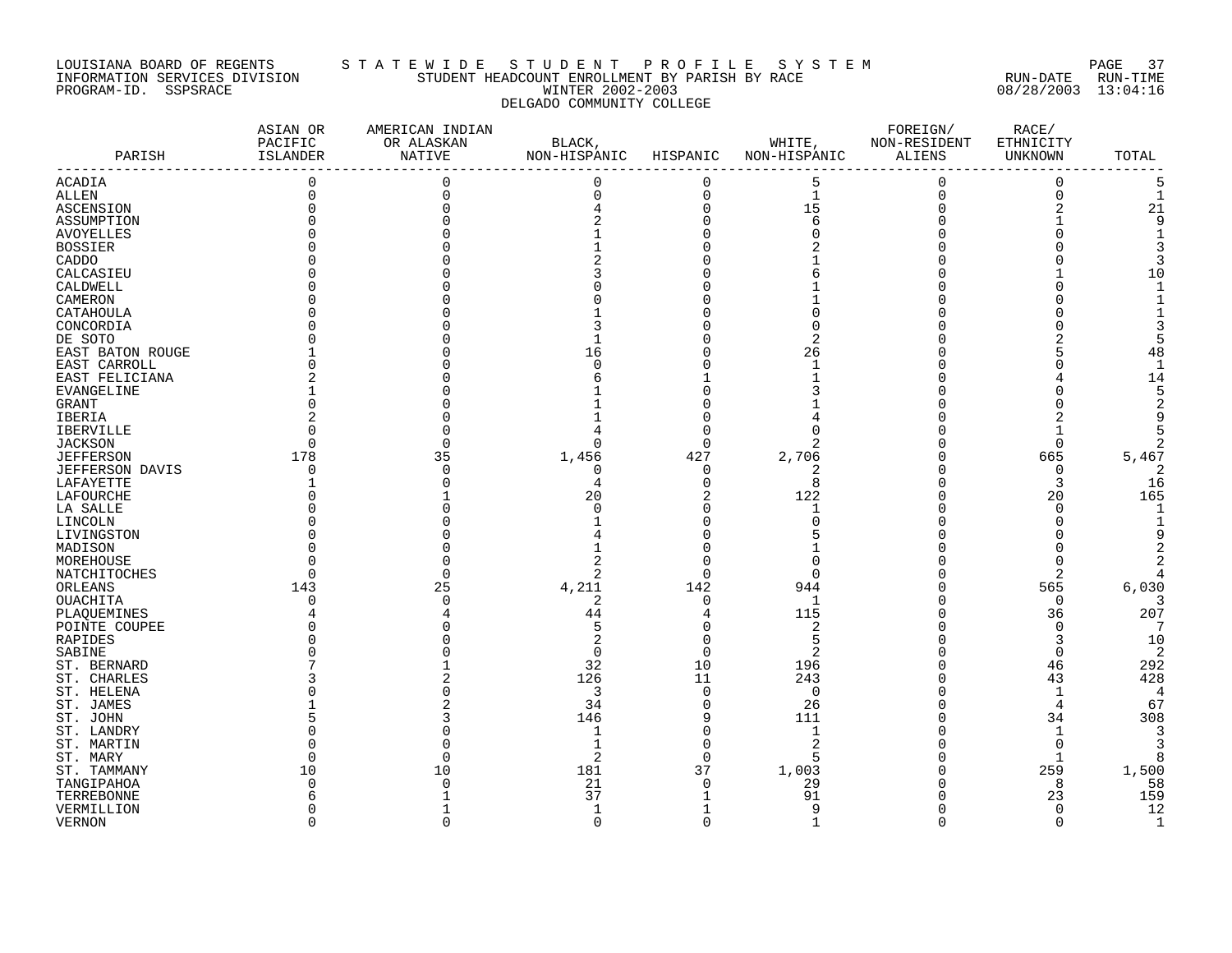#### LOUISIANA BOARD OF REGENTS S T A T E W I D E S T U D E N T P R O F I L E S Y S T E M PAGE 38 INFORMATION SERVICES DIVISION STUDENT HEADCOUNT ENROLLMENT BY PARISH BY RACE RUN-DATE RUN-TIME PROGRAM-ID. SSPSRACE WINTER 2002-2003 08/28/2003 13:04:16 DELGADO COMMUNITY COLLEGE

| PARISH             | ASIAN OR<br>PACIFIC<br>ISLANDER | AMERICAN INDIAN<br>OR ALASKAN<br>NATIVE | BLACK,<br>NON-HISPANIC | HISPANIC | WHITE,<br>NON-HISPANIC | FOREIGN/<br>NON-RESIDENT<br>ALIENS | RACE/<br>ETHNICITY<br>UNKNOWN | TOTAL  |
|--------------------|---------------------------------|-----------------------------------------|------------------------|----------|------------------------|------------------------------------|-------------------------------|--------|
| WASHINGTON         |                                 |                                         |                        |          | 24                     |                                    |                               | 44     |
| WEST BATON ROUGE   |                                 |                                         |                        |          |                        |                                    |                               |        |
| WEST FELICIANA     |                                 |                                         |                        |          |                        |                                    |                               |        |
| WINN               |                                 |                                         |                        |          |                        |                                    |                               |        |
| LOUISIANA TOTAL    | 364                             | 85                                      | 6,397                  | 646      | 5,735                  |                                    | 1,741                         | 14,968 |
| OUT-OF-STATE TOTAL |                                 |                                         |                        |          |                        |                                    |                               | 198    |
| FOREIGN TOTAL      | 51                              |                                         |                        | 48       | 27                     |                                    | 74                            | 206    |
| TOTAL STUDENTS     | 423                             |                                         | 6,448                  | 702      | 5,859                  |                                    | 1,853                         | 15,372 |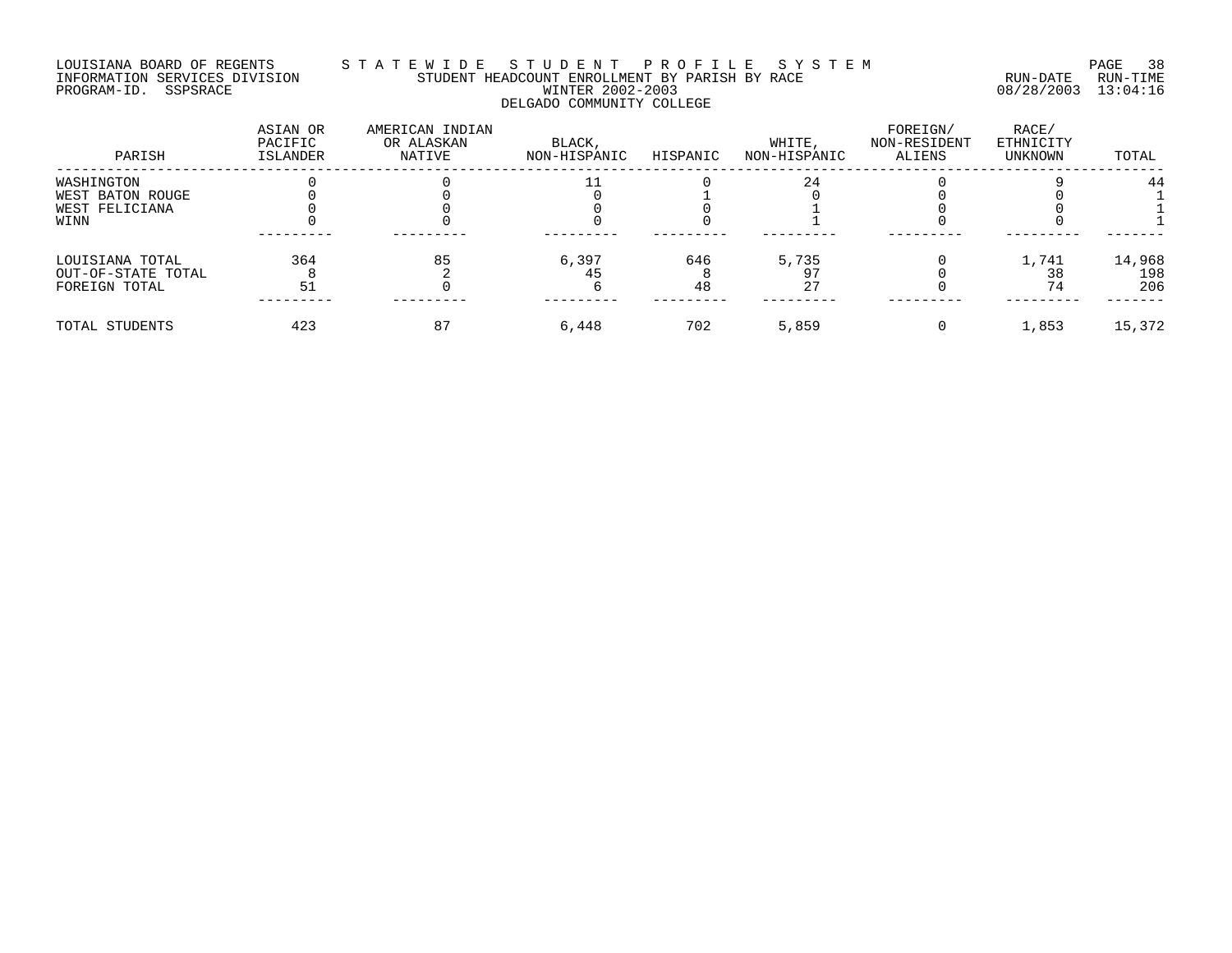#### LOUISIANA BOARD OF REGENTS S T A T E W I D E S T U D E N T P R O F I L E S Y S T E M PAGE 39 INFORMATION SERVICES DIVISION STUDENT HEADCOUNT ENROLLMENT BY PARISH BY RACE RUN-DATE RUN-TIME PROGRAM-ID. SSPSRACE WINTER 2002-2003 08/28/2003 13:04:16 ELAINE P. NUNEZ COMMUN. COLLEGE

| PARISH             | ASIAN OR<br>PACIFIC<br>ISLANDER | AMERICAN INDIAN<br>OR ALASKAN<br>NATIVE | BLACK,<br>NON-HISPANIC | HISPANIC | WHITE,<br>NON-HISPANIC | FOREIGN/<br>NON-RESIDENT<br>ALIENS | RACE/<br>ETHNICITY<br>UNKNOWN | TOTAL |
|--------------------|---------------------------------|-----------------------------------------|------------------------|----------|------------------------|------------------------------------|-------------------------------|-------|
| ASCENSION          |                                 |                                         |                        |          |                        |                                    |                               |       |
| ASSUMPTION         |                                 |                                         |                        |          |                        |                                    |                               |       |
| EAST BATON ROUGE   |                                 |                                         |                        |          |                        |                                    |                               |       |
| <b>JEFFERSON</b>   |                                 |                                         |                        |          |                        |                                    |                               | 69    |
| LAFAYETTE          |                                 |                                         |                        |          |                        |                                    |                               |       |
| LIVINGSTON         |                                 |                                         |                        |          |                        |                                    |                               |       |
| ORLEANS            |                                 |                                         | 407                    |          | 192                    |                                    |                               | 654   |
| PLAQUEMINES        |                                 |                                         | 114                    |          | 69                     |                                    |                               | 194   |
| ST. BERNARD        |                                 |                                         | 37                     | 55       | 1,066                  |                                    |                               | 1,204 |
| ST. CHARLES        |                                 |                                         |                        |          |                        |                                    |                               |       |
| ST. MARY           |                                 |                                         |                        |          |                        |                                    |                               |       |
| ST. TAMMANY        |                                 |                                         |                        |          |                        |                                    |                               | 69    |
| TANGIPAHOA         |                                 |                                         |                        |          |                        |                                    |                               |       |
| TERREBONNE         |                                 |                                         |                        |          |                        |                                    |                               |       |
| LOUISIANA TOTAL    | 42                              | 30                                      | 590                    | 73       | 1,424                  |                                    | 43                            | 2,202 |
| OUT-OF-STATE TOTAL |                                 |                                         |                        |          |                        |                                    |                               |       |
| FOREIGN TOTAL      |                                 |                                         |                        |          |                        |                                    |                               |       |
| TOTAL STUDENTS     | 42                              | 30                                      | 590                    | 73       | 1,425                  |                                    | 43                            | 2,203 |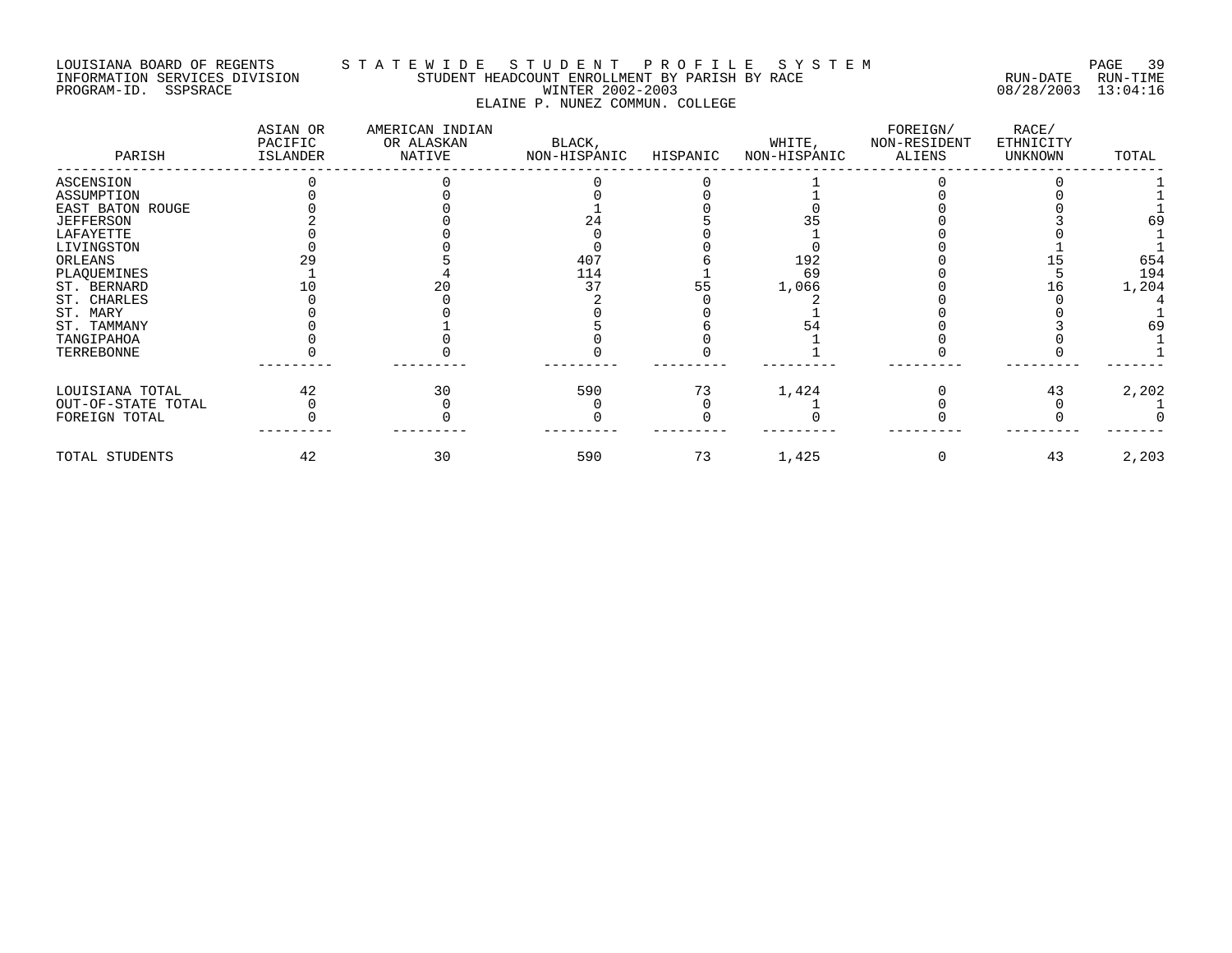#### LOUISIANA BOARD OF REGENTS S T A T E W I D E S T U D E N T P R O F I L E S Y S T E M PAGE 40 INFORMATION SERVICES DIVISION STUDENT HEADCOUNT ENROLLMENT BY PARISH BY RACE RUN-DATE RUN-TIME PROGRAM-ID. SSPSRACE WINTER 2002-2003 08/28/2003 13:04:16 RIVER PARISHES COMMUNITY COLLEGE

| PARISH             | ASIAN OR<br>PACIFIC<br>ISLANDER | AMERICAN INDIAN<br>OR ALASKAN<br>NATIVE | BLACK,<br>NON-HISPANIC | HISPANIC | WHITE,<br>NON-HISPANIC | FOREIGN/<br>NON-RESIDENT<br>ALIENS | RACE/<br>ETHNICITY<br>UNKNOWN | TOTAL |
|--------------------|---------------------------------|-----------------------------------------|------------------------|----------|------------------------|------------------------------------|-------------------------------|-------|
| ASCENSION          |                                 |                                         | 27                     |          | 325                    |                                    |                               | 364   |
| ASSUMPTION         |                                 |                                         | 20                     |          | 21                     |                                    |                               | 41    |
| CALCASIEU          |                                 |                                         |                        |          |                        |                                    |                               |       |
| EAST BATON ROUGE   |                                 |                                         |                        |          |                        |                                    |                               | 20    |
| <b>IBERVILLE</b>   |                                 |                                         |                        |          |                        |                                    |                               |       |
| <b>JEFFERSON</b>   |                                 |                                         |                        |          |                        |                                    |                               |       |
| LAFOURCHE          |                                 |                                         |                        |          |                        |                                    |                               |       |
| LIVINGSTON         |                                 |                                         |                        |          |                        |                                    |                               |       |
| ORLEANS            |                                 |                                         |                        |          |                        |                                    |                               |       |
| ST. CHARLES        |                                 |                                         |                        |          |                        |                                    |                               |       |
| ST. JAMES          |                                 |                                         | 39                     |          |                        |                                    |                               | 95    |
| ST. JOHN           |                                 |                                         | 18                     |          |                        |                                    |                               | 45    |
| ST. LANDRY         |                                 |                                         |                        |          |                        |                                    |                               |       |
| ST. MARY           |                                 |                                         |                        |          |                        |                                    |                               |       |
| TERREBONNE         |                                 |                                         |                        |          |                        |                                    |                               |       |
| LOUISIANA TOTAL    |                                 |                                         | 109                    |          | 462                    |                                    |                               | 590   |
| OUT-OF-STATE TOTAL |                                 |                                         |                        |          |                        |                                    |                               |       |
| FOREIGN TOTAL      |                                 |                                         |                        |          |                        |                                    |                               |       |
| TOTAL STUDENTS     |                                 |                                         | 109                    | 8        | 462                    |                                    |                               | 590   |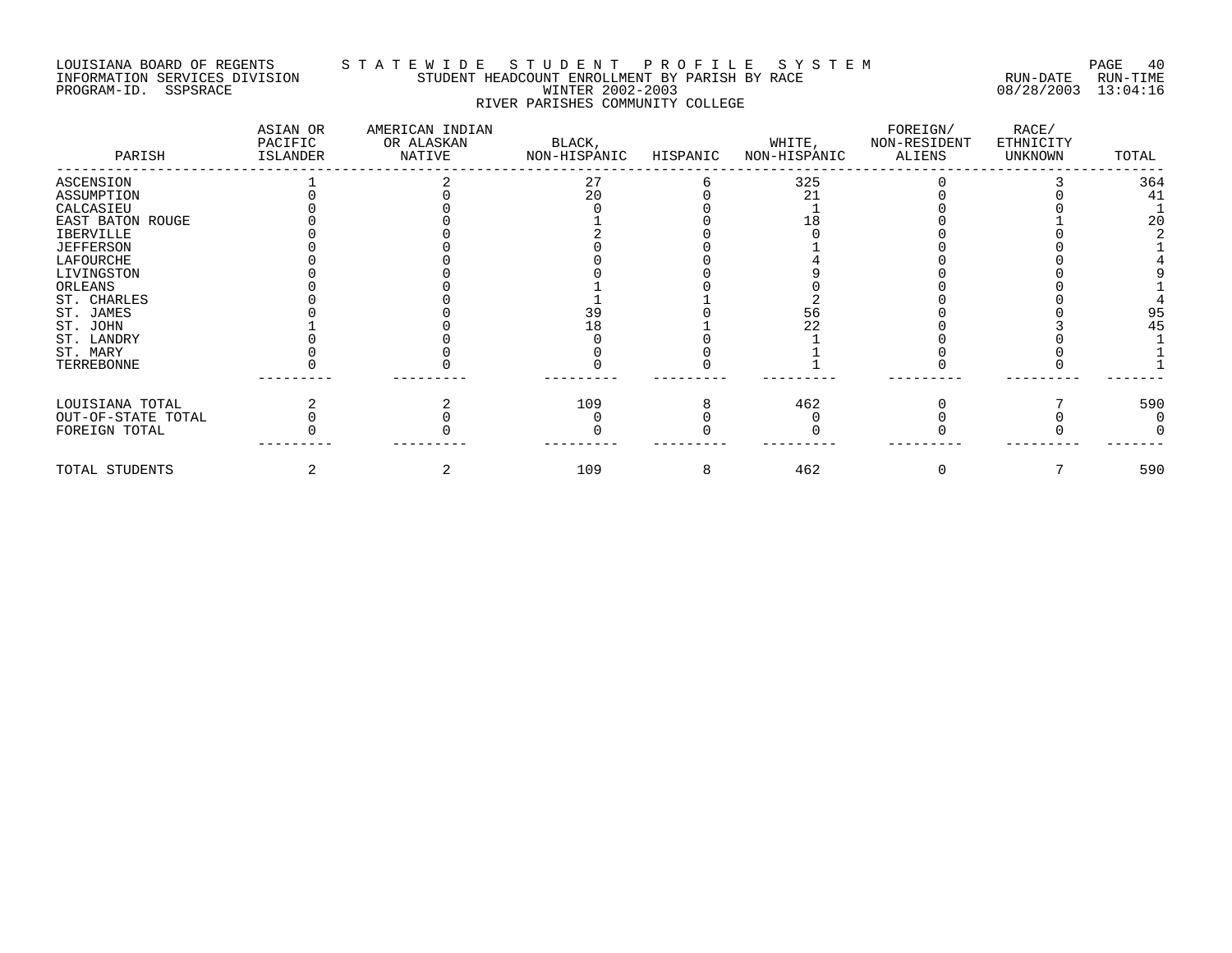#### LOUISIANA BOARD OF REGENTS S T A T E W I D E S T U D E N T P R O F I L E S Y S T E M PAGE 41 INFORMATION SERVICES DIVISION STUDENT HEADCOUNT ENROLLMENT BY PARISH BY RACE RUN-DATE RUN-TIME PROGRAM-ID. SSPSRACE WINTER 2002-2003 08/28/2003 13:04:16 SOUTH LA. COMMUNITY COLLEGE

| PARISH             | ASIAN OR<br>PACIFIC<br><b>ISLANDER</b> | AMERICAN INDIAN<br>OR ALASKAN<br>NATIVE | BLACK,<br>NON-HISPANIC | HISPANIC | WHITE,<br>NON-HISPANIC | FOREIGN/<br>NON-RESIDENT<br><b>ALIENS</b> | RACE/<br>ETHNICITY<br>UNKNOWN | TOTAL |
|--------------------|----------------------------------------|-----------------------------------------|------------------------|----------|------------------------|-------------------------------------------|-------------------------------|-------|
| <b>ACADIA</b>      |                                        |                                         |                        |          |                        |                                           |                               | 13    |
| <b>AVOYELLES</b>   |                                        |                                         |                        |          |                        |                                           |                               |       |
| CALCASIEU          |                                        |                                         |                        |          |                        |                                           |                               |       |
| CAMERON            |                                        |                                         |                        |          |                        |                                           |                               |       |
| EAST BATON ROUGE   |                                        |                                         |                        |          |                        |                                           |                               |       |
| EVANGELINE         |                                        |                                         |                        |          |                        |                                           |                               |       |
| FRANKLIN           |                                        |                                         | 12                     |          | 10                     |                                           |                               | 23    |
| <b>IBERIA</b>      |                                        |                                         | 113                    |          | 180                    |                                           |                               | 300   |
| <b>IBERVILLE</b>   |                                        |                                         |                        |          |                        |                                           |                               |       |
| <b>JEFFERSON</b>   |                                        |                                         |                        |          |                        |                                           |                               |       |
| JEFFERSON DAVIS    |                                        |                                         |                        |          |                        |                                           |                               |       |
| LAFAYETTE          |                                        |                                         | 188                    | 1 ೧      | 352                    |                                           |                               | 561   |
| LAFOURCHE          |                                        |                                         |                        |          |                        |                                           |                               |       |
| POINTE COUPEE      |                                        |                                         |                        |          |                        |                                           |                               |       |
| <b>RAPIDES</b>     |                                        |                                         |                        |          |                        |                                           |                               |       |
| RED RIVER          |                                        |                                         |                        |          |                        |                                           |                               |       |
| ST. LANDRY         |                                        |                                         |                        |          |                        |                                           |                               | 28    |
| ST. MARTIN         |                                        |                                         | 54                     |          | 69                     |                                           |                               | 124   |
| ST. MARY           |                                        |                                         | 41                     |          | 33                     |                                           |                               | 82    |
| TERREBONNE         |                                        |                                         |                        |          |                        |                                           |                               |       |
| VERMILLION         |                                        |                                         |                        |          | 54                     |                                           |                               | 64    |
| LOUISIANA TOTAL    | 10                                     |                                         | 431                    | 16       | 741                    |                                           |                               | 1,215 |
| OUT-OF-STATE TOTAL |                                        |                                         |                        |          |                        |                                           |                               |       |
| FOREIGN TOTAL      |                                        |                                         |                        |          |                        |                                           |                               |       |
| TOTAL STUDENTS     | 10                                     | 8                                       | 431                    | 16       | 741                    |                                           | 8                             | 1,221 |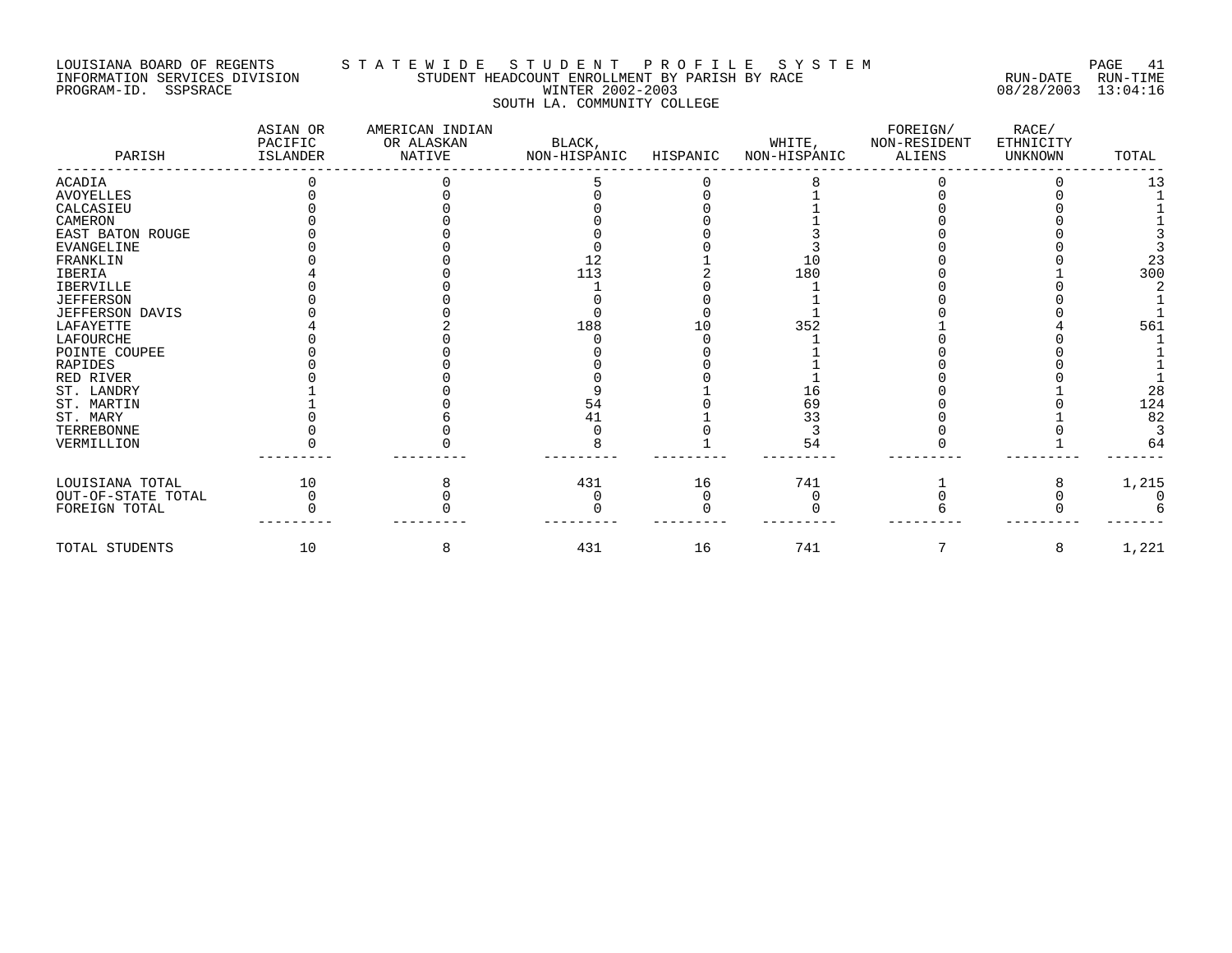#### LOUISIANA BOARD OF REGENTS S T A T E W I D E S T U D E N T P R O F I L E S Y S T E M PAGE 42 INFORMATION SERVICES DIVISION STUDENT HEADCOUNT ENROLLMENT BY PARISH BY RACE RUN-DATE RUN-TIME PROGRAM-ID. SSPSRACE WINTER 2002-2003 08/28/2003 13:04:16 LA. DELTA COMMUNITY COLLEGE

| PARISH             | ASIAN OR<br>PACIFIC<br>ISLANDER | AMERICAN INDIAN<br>OR ALASKAN<br><b>NATIVE</b> | BLACK,<br>NON-HISPANIC | HISPANIC | WHITE,<br>NON-HISPANIC | FOREIGN/<br>NON-RESIDENT<br><b>ALIENS</b> | RACE/<br>ETHNICITY<br><b>UNKNOWN</b> | TOTAL |
|--------------------|---------------------------------|------------------------------------------------|------------------------|----------|------------------------|-------------------------------------------|--------------------------------------|-------|
| ALLEN              |                                 |                                                |                        |          |                        |                                           |                                      |       |
| <b>BIENVILLE</b>   |                                 |                                                |                        | $\Omega$ |                        |                                           |                                      |       |
| <b>BOSSIER</b>     |                                 |                                                |                        |          |                        |                                           |                                      |       |
| CADDO              |                                 |                                                |                        |          |                        |                                           |                                      | 13    |
| CALCASIEU          |                                 |                                                |                        |          |                        |                                           |                                      |       |
| CALDWELL           |                                 |                                                |                        |          | 12                     |                                           |                                      | 21    |
| CATAHOULA          |                                 |                                                |                        |          |                        |                                           |                                      |       |
| CLAIBORNE          |                                 |                                                |                        |          |                        |                                           |                                      |       |
| CONCORDIA          |                                 |                                                |                        |          |                        |                                           |                                      |       |
| EAST BATON ROUGE   |                                 |                                                |                        |          |                        |                                           |                                      |       |
| EAST CARROLL       |                                 |                                                | 22                     |          |                        |                                           |                                      | 22    |
| FRANKLIN           |                                 |                                                |                        |          | 12                     |                                           |                                      | 17    |
| IBERIA             |                                 |                                                |                        |          | 1                      |                                           |                                      |       |
| <b>JACKSON</b>     |                                 |                                                |                        |          | 11                     |                                           |                                      | 14    |
| <b>JEFFERSON</b>   |                                 |                                                |                        |          |                        |                                           |                                      |       |
| JEFFERSON DAVIS    |                                 |                                                |                        |          |                        |                                           |                                      |       |
| LAFAYETTE          |                                 |                                                |                        |          |                        |                                           |                                      |       |
| LAFOURCHE          |                                 |                                                |                        |          |                        |                                           |                                      |       |
| LA SALLE           |                                 |                                                |                        |          |                        |                                           |                                      |       |
| LINCOLN            |                                 |                                                |                        |          | 24                     |                                           |                                      | 28    |
| MADISON            |                                 |                                                | 24                     |          | 8                      |                                           |                                      | 34    |
| MOREHOUSE          |                                 |                                                | 15                     |          | 19                     |                                           |                                      | 34    |
| ORLEANS            |                                 |                                                | $\Omega$               |          |                        |                                           |                                      |       |
| OUACHITA           |                                 |                                                | 74                     |          | 123                    |                                           |                                      | 207   |
| PLAQUEMINES        |                                 |                                                |                        |          |                        |                                           |                                      |       |
| RAPIDES            |                                 |                                                |                        |          |                        |                                           |                                      |       |
| RICHLAND           |                                 |                                                |                        |          |                        |                                           |                                      | 13    |
| ST. LANDRY         |                                 |                                                |                        |          |                        |                                           |                                      |       |
| ST. TAMMANY        |                                 |                                                |                        |          |                        |                                           |                                      |       |
| TENSAS             |                                 |                                                | 18                     |          |                        |                                           |                                      | 22    |
| UNION              |                                 |                                                |                        |          | 13                     |                                           |                                      | 17    |
| VERNON             |                                 |                                                |                        |          |                        |                                           |                                      |       |
| WEBSTER            |                                 |                                                |                        |          |                        |                                           |                                      |       |
| WEST CARROLL       |                                 |                                                |                        |          |                        |                                           |                                      |       |
| WINN               |                                 |                                                |                        |          |                        |                                           |                                      |       |
| LOUISIANA TOTAL    | 2                               | 6                                              | 195                    | 6        | 290                    | 0                                         | 9                                    | 508   |
| OUT-OF-STATE TOTAL | 0                               |                                                | 9                      |          | 6                      | 0                                         |                                      | 17    |
| FOREIGN TOTAL      |                                 |                                                |                        |          |                        |                                           |                                      |       |
| TOTAL STUDENTS     | 2                               | 6                                              | 204                    | 7        | 296                    | 0                                         | 10                                   | 525   |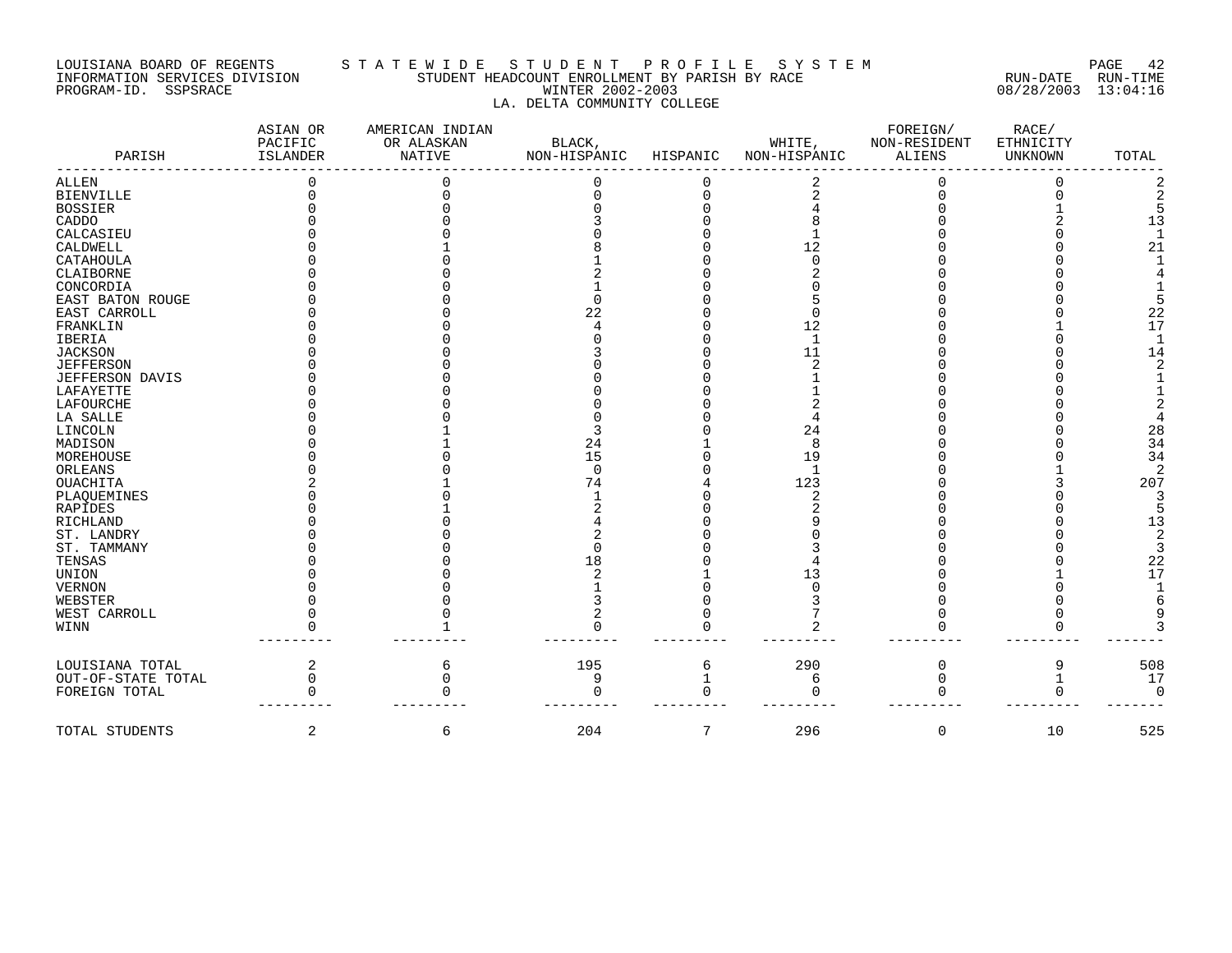#### LOUISIANA BOARD OF REGENTS S T A T E W I D E S T U D E N T P R O F I L E S Y S T E M PAGE 43 INFORMATION SERVICES DIVISION STUDENT HEADCOUNT ENROLLMENT BY PARISH BY RACE RUN-DATE RUN-TIME PROGRAM-ID. SSPSRACE WINTER 2002-2003 08/28/2003 13:04:16 PUBLIC INSTITUTION SUMMARY

| PARISH                 | ASIAN OR<br>PACIFIC<br>ISLANDER | AMERICAN INDIAN<br>OR ALASKAN<br>NATIVE |               |                                        | BLACK, WHITE, NON-RESIDENT<br>NON-HISPANIC HISPANIC NON-HISPANIC | FOREIGN/<br>ALIENS       | RACE/<br>ETHNICITY<br>UNKNOWN          | TOTAL  |
|------------------------|---------------------------------|-----------------------------------------|---------------|----------------------------------------|------------------------------------------------------------------|--------------------------|----------------------------------------|--------|
| ACADIA                 |                                 |                                         | 321           | 11                                     | 1,456                                                            | $\mathsf 0$              | 12                                     | 1,812  |
| ALLEN                  | $\mathbf{1}$                    | 11                                      | 122           | $5^{\circ}$                            | 417                                                              | $\mathbf{1}$             | $-5$                                   | 562    |
| <b>ASCENSION</b>       | 18                              | 17                                      | 442           | 29                                     | 1,981                                                            |                          |                                        | 2,526  |
| ASSUMPTION             | $\mathbf{1}$                    | $\overline{1}$                          | 130           | $\overline{\phantom{0}}^2$             | 351                                                              | $\overline{\frac{1}{0}}$ | $\begin{array}{c} 38 \\ 6 \end{array}$ | 491    |
| AVOYELLES              |                                 | 15                                      | 211           | 10                                     | 820                                                              | $\overline{5}$           | 12                                     | 1,074  |
| <b>BEAUREGARD</b>      |                                 | 11                                      | 119           | 18                                     | 820<br>728<br>216                                                | $\mathsf 0$              | 15                                     | 900    |
| <b>BIENVILLE</b>       | $\Omega$                        | $\overline{0}$                          | 222           | $\overline{\phantom{0}}^2$             |                                                                  | $\mathsf 0$              | 18                                     | 458    |
| <b>BOSSIER</b>         | 80                              | 22                                      | 786           | $\frac{103}{102}$                      | 3,056<br>4,870                                                   | 5                        | 257                                    | 4,309  |
| CADDO                  | 81                              | 56                                      | 4,421         |                                        |                                                                  | 14                       | 383                                    | 9,927  |
| CALCASIEU              | 56                              | 25                                      | 1,246         | 61                                     | 4,422                                                            | $\mathbf 0$              | 43                                     | 5,853  |
| CALDWELL               | $\Omega$                        |                                         | 42            |                                        | 186                                                              | $\mathbf 0$              | 1                                      | 234    |
| CAMERON                |                                 |                                         | 11            | $\frac{3}{3}$                          | 242                                                              | $\overline{0}$           | $\overline{0}$                         | 258    |
| CATAHOULA              |                                 |                                         | 117           | $\mathbf 0$                            | 237                                                              | $\mathbf 0$              | 4                                      | 358    |
| CLAIBORNE              | $\mathbf 0$                     |                                         | 202           | $\overline{0}$                         | 236                                                              |                          | 10                                     | 450    |
| CONCORDIA              |                                 |                                         | 231           | $\mathbf{1}$                           | 309                                                              | $\overline{0}$           | 8                                      | 551    |
| DE SOTO                | 3                               |                                         | 321           | $\overline{3}$                         | 397                                                              | $\Omega$                 | 29                                     | 760    |
| EAST BATON ROUGE       | 497                             | 73                                      | 5,818         | 299                                    | 10,945                                                           | 11                       | 379                                    | 18,022 |
| EAST CARROLL           | 2                               | 2                                       | 189           | $\overline{0}$                         | 65                                                               | $\mathbf 0$              | $\overline{0}$                         | 258    |
| EAST FELICIANA         | 5                               |                                         | 236           | $\overline{\phantom{a}}$               | 302                                                              | $\mathbf{1}$             | 8                                      | 555    |
| EVANGELINE             | $\overline{\mathbf{3}}$         |                                         | 219           | $6\overline{6}$                        | 899                                                              | $\mathbf{1}$             | 8                                      | 1,138  |
| FRANKLIN               |                                 |                                         | 185           | 5                                      | 393                                                              | $\overline{0}$           | 6                                      | 593    |
| GRANT                  | $\overline{\mathbf{3}}$         | 12                                      | 55            | 5                                      | 389                                                              | $\mathbf 0$              | 12                                     | 476    |
| IBERIA                 | 52                              |                                         | 695           | 13                                     | 1,549                                                            | $\mathbf 0$              | 29                                     | 2,346  |
| IBERVILLE              | - 5                             |                                         | 470           |                                        |                                                                  | $\overline{0}$           | 12                                     | 959    |
| <b>JACKSON</b>         | $\overline{0}$                  |                                         | 177           | $\begin{array}{c} 6 \\ 2 \end{array}$  | $\frac{463}{278}$                                                | $\Omega$                 | - 9                                    | 470    |
| <b>JEFFERSON</b>       |                                 | 377                                     | 3,198         | 1,105                                  |                                                                  | 27                       | 831                                    | 15,220 |
| <b>JEFFERSON DAVIS</b> | $74\overline{4}$                |                                         | 150           | $\overline{8}$                         | 8,938<br>714                                                     | 1                        | $\overline{7}$                         | 888    |
| LAFAYETTE              | 104                             | $\frac{8}{37}$<br>37                    | 1,316         | 126                                    | 6,147                                                            | $\overline{4}$           | 140                                    | 7,874  |
| LAFOURCHE              | 48                              | 33                                      | 284           |                                        | 2,588                                                            | $\mathbf 0$              | 76                                     | 3,064  |
| LA SALLE               | $\overline{\phantom{0}}^2$      |                                         | 34            | $\begin{array}{c} 35 \\ 3 \end{array}$ | 365                                                              | $\mathbf 0$              | 11                                     | 420    |
| LINCOLN                | $\overline{7}$                  |                                         | 897           | 17                                     | 1,270                                                            | 24                       | 105                                    | 2,324  |
| LIVINGSTON             | 12                              | 19                                      | 118           | 19                                     | 2,752                                                            | <sup>1</sup>             | 33                                     | 2,954  |
| MADISON                | 2                               |                                         | 210           | $\overline{1}$                         | 134                                                              | 0                        | $\overline{1}$                         | 349    |
| MOREHOUSE              | - 5                             |                                         | 376           | $\overline{2}$                         | 441                                                              | $\overline{0}$           | - 6                                    | 834    |
| NATCHITOCHES           | 49                              | 31                                      | 600           | 29                                     |                                                                  | 6                        | 68                                     | 1,916  |
| ORLEANS                | 612                             | 390                                     | 600<br>11,113 | 480                                    | 1,133<br>5,511                                                   | 27                       | 868                                    | 19,001 |
| OUACHITA               | 51                              | 15                                      | 1,633         | 38                                     | 3,644                                                            | 9                        | 55                                     | 5,445  |
| PLAOUEMINES            | 18                              | 25                                      | 293           | 16                                     | 547                                                              |                          | 51                                     | 951    |
| POINTE COUPEE          | $-5$                            | $\Omega$                                | 221           | $-5$                                   | 491                                                              | $\mathbf{1}$             | 6                                      | 729    |
| RAPIDES                | 37                              | 54                                      | 1,316         | 44                                     |                                                                  | 16                       | 88                                     | 4,529  |
| RED RIVER              |                                 |                                         | 167           | $\overline{\phantom{a}}$               | 2,974                                                            | $\mathbf 0$              | 11                                     | 345    |
|                        |                                 |                                         | 170           | $-5$                                   | 163<br>367                                                       | $\mathbf 0$              | -6                                     | 557    |
| RICHLAND<br>SABINE     |                                 | 68                                      | 100           | $-5$                                   | 399                                                              | $\Omega$                 | 22                                     | 598    |
|                        | 40                              | 54                                      | 123           | 120                                    | 2,224                                                            | $\mathbf 0$              | 85                                     | 2,646  |
| ST. BERNARD            | 25                              | 28                                      |               | 57                                     |                                                                  | $\mathbf{1}$             | 67                                     |        |
| ST. CHARLES            | $\Omega$                        | $\Omega$                                | 420           |                                        | 1,360                                                            | $\overline{0}$           |                                        | 1,958  |
| ST. HELENA             | -1                              |                                         | 145           | $\frac{1}{3}$                          | 79                                                               |                          | 1                                      | 226    |
| ST. JAMES              |                                 |                                         | 356           |                                        | 358                                                              |                          | - 8                                    | 733    |
| ST. JOHN               | 14                              | 16                                      | 565           | 48                                     | 917                                                              |                          | 58                                     | 1,620  |
| ST. LANDRY             | 15                              |                                         | 1,028         | 12                                     | 1,834                                                            | $\mathbf 0$              | 38                                     | 2,932  |
| ST. MARTIN             | 15                              | 6                                       | 449           | - 5                                    | 900                                                              | $\Omega$                 | 22                                     | 1,397  |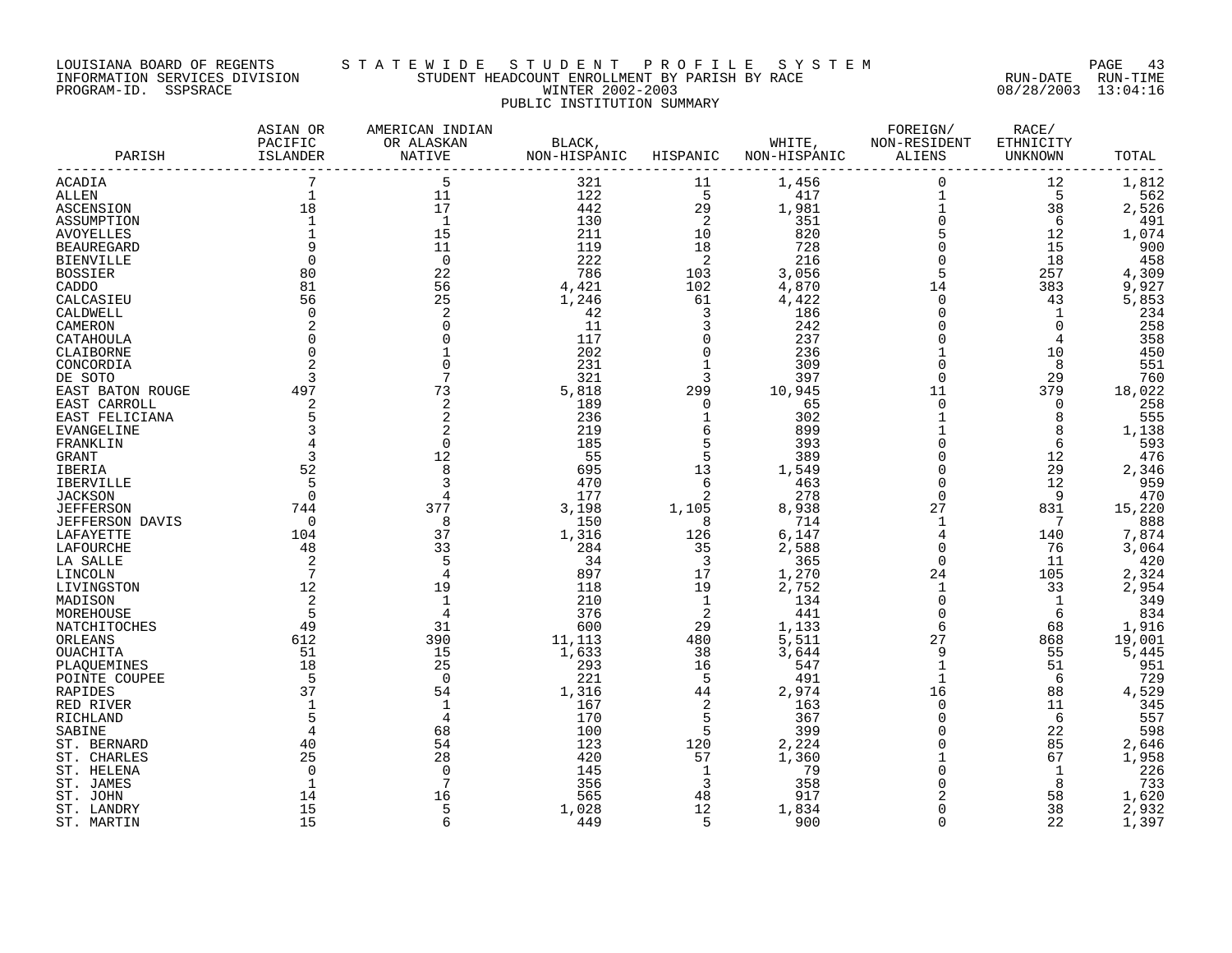#### LOUISIANA BOARD OF REGENTS S T A T E W I D E S T U D E N T P R O F I L E S Y S T E M PAGE 44 INFORMATION SERVICES DIVISION STUDENT HEADCOUNT ENROLLMENT BY PARISH BY RACE RUN-DATE RUN-TIME PROGRAM-ID. SSPSRACE WINTER 2002-2003 08/28/2003 13:04:16 PUBLIC INSTITUTION SUMMARY

| PARISH             | ASIAN OR<br>PACIFIC<br>ISLANDER | AMERICAN INDIAN<br>OR ALASKAN<br>NATIVE | BLACK,<br>NON-HISPANIC | HISPANIC | WHITE,<br>NON-HISPANIC | FOREIGN/<br>NON-RESIDENT<br>ALIENS | RACE/<br>ETHNICITY<br>UNKNOWN | TOTAL   |
|--------------------|---------------------------------|-----------------------------------------|------------------------|----------|------------------------|------------------------------------|-------------------------------|---------|
| ST. MARY           | 64                              | 45                                      | 475                    | 33       | 1,067                  |                                    | 31                            | 1,715   |
| ST. TAMMANY        | 76                              | 104                                     | 667                    | 204      | 6,966                  |                                    | 375                           | 8,394   |
| TANGIPAHOA         | 33                              | 14                                      | 1,136                  | 47       | 3,156                  |                                    | 56                            | 4,442   |
| TENSAS             |                                 |                                         | 93                     |          | 87                     |                                    |                               | 181     |
| TERREBONNE         | 48                              | 95                                      | 474                    | 34       | 2,459                  |                                    | 71                            | 3,181   |
| UNION              |                                 |                                         | 134                    |          | 400                    |                                    | 17                            | 558     |
| VERMILLION         | 55                              |                                         | 138                    | 13       | 1,312                  |                                    | 13                            | 1,538   |
| <b>VERNON</b>      | 43                              | 38                                      | 273                    | 68       | 1,041                  |                                    | 66                            | 1,532   |
| WASHINGTON         |                                 |                                         | 320                    |          | 666                    |                                    | 17                            | 1,013   |
| WEBSTER            |                                 |                                         | 371                    |          | 793                    |                                    | 39                            | 1,217   |
| WEST BATON ROUGE   |                                 |                                         | 253                    |          | 413                    |                                    |                               | 684     |
| WEST CARROLL       |                                 |                                         | 57                     |          | 285                    |                                    |                               | 345     |
| WEST FELICIANA     |                                 |                                         | 93                     |          | 214                    |                                    |                               | 316     |
| WINN               |                                 |                                         | 125                    |          | 354                    |                                    | 17                            | 505     |
| LOUISIANA TOTAL    | 2,977                           | 1,800                                   | 46,879                 | 3,298    | 100,670                | 167                                | 4,680                         | 160,471 |
| OUT-OF-STATE TOTAL | 139                             | 79                                      | 3,676                  | 333      | 5,640                  | 12                                 | 356                           | 10,235  |
| FOREIGN TOTAL      | 150                             |                                         | 79                     | 61       | 38                     | 4,505                              | 142                           | 4,980   |
| TOTAL STUDENTS     | 3,266                           | 1,884                                   | 50,634                 | 3,692    | 106,348                | 4,684                              | 5,178                         | 175,686 |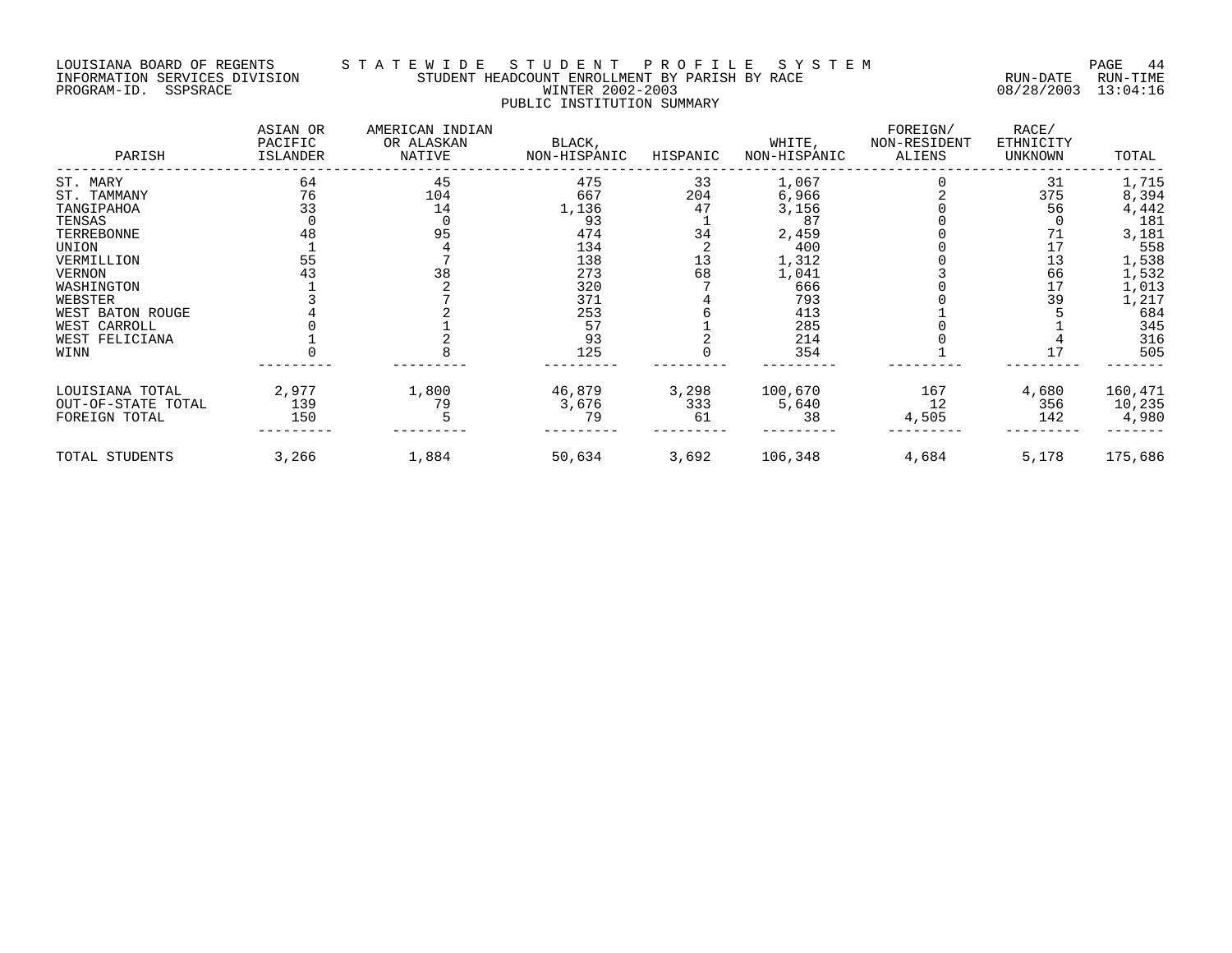#### LOUISIANA BOARD OF REGENTS S T A T E W I D E S T U D E N T P R O F I L E S Y S T E M PAGE 45 INFORMATION SERVICES DIVISION STUDENT HEADCOUNT ENROLLMENT BY PARISH BY RACE RUN-DATE RUN-TIME PROGRAM-ID. SSPSRACE WINTER 2002-2003 08/28/2003 13:04:16 PRIVATE INSTITUTION SUMMARY

| PARISH             | ASIAN OR<br>PACIFIC<br><b>ISLANDER</b> | AMERICAN INDIAN<br>OR ALASKAN<br>NATIVE | BLACK,<br>NON-HISPANIC | HISPANIC | WHITE,<br>NON-HISPANIC | FOREIGN/<br>NON-RESIDENT<br>ALIENS | RACE/<br>ETHNICITY<br>UNKNOWN | TOTAL |
|--------------------|----------------------------------------|-----------------------------------------|------------------------|----------|------------------------|------------------------------------|-------------------------------|-------|
|                    |                                        |                                         |                        |          |                        |                                    |                               |       |
| LOUISIANA TOTAL    |                                        |                                         |                        |          |                        |                                    |                               |       |
| OUT-OF-STATE TOTAL |                                        |                                         |                        |          |                        |                                    |                               |       |
| FOREIGN TOTAL      |                                        |                                         |                        |          |                        |                                    |                               |       |
|                    |                                        |                                         |                        |          |                        |                                    |                               |       |
| TOTAL STUDENTS     |                                        |                                         |                        |          |                        |                                    |                               |       |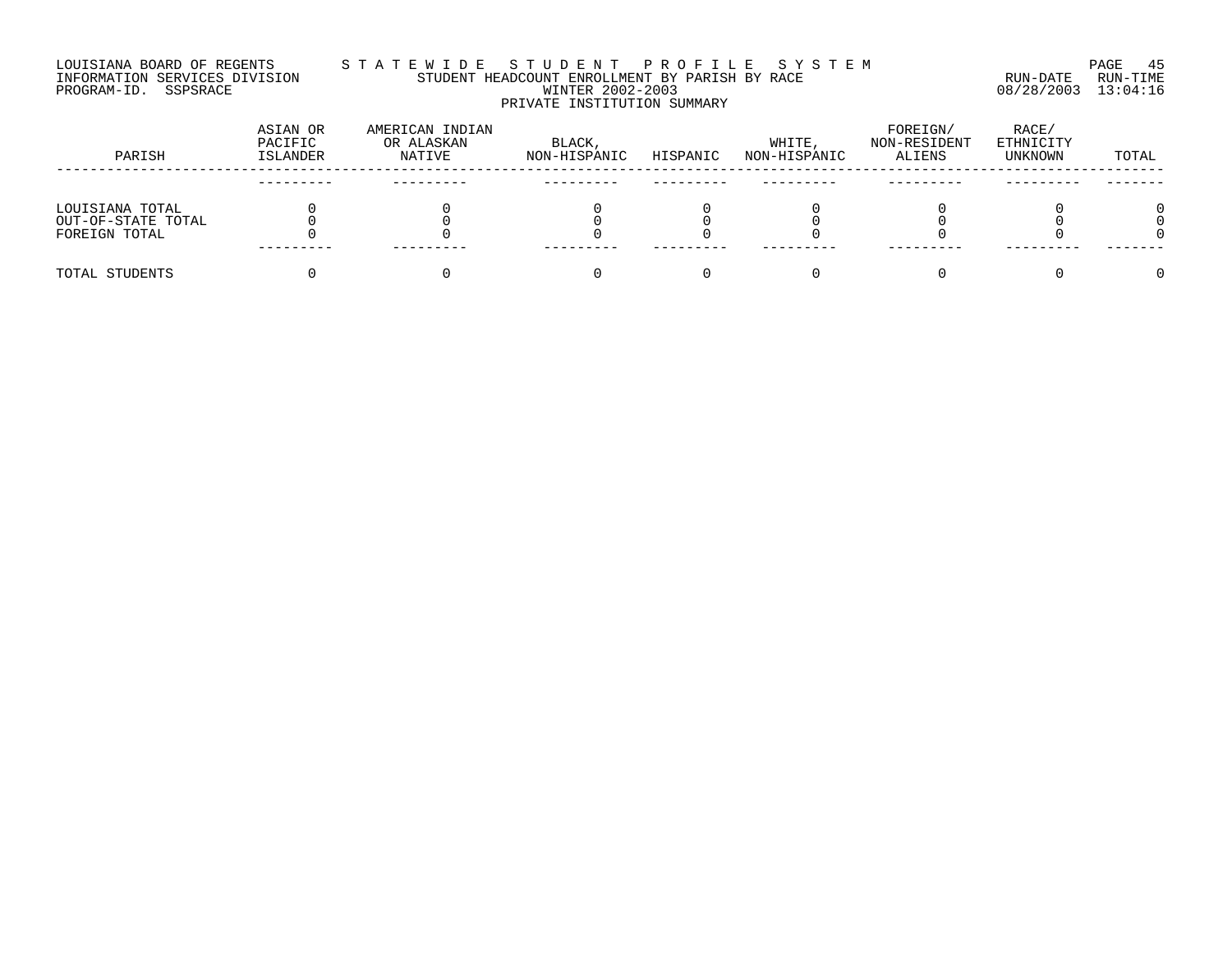#### LOUISIANA BOARD OF REGENTS S T A T E W I D E S T U D E N T P R O F I L E S Y S T E M PAGE 46 INFORMATION SERVICES DIVISION STUDENT HEADCOUNT ENROLLMENT BY PARISH BY RACE RUN-DATE RUN-TIME PROGRAM-ID. SSPSRACE WINTER 2002-2003 08/28/2003 13:04:16 STATE SUMMARY

| 7<br>5<br>1,456<br>$\mathbf 0$<br>321<br>12<br>ACADIA<br>11<br>$\mathbf{1}$<br>5<br>$\mathbf{1}$<br>11<br>122<br>417<br>5<br><b>ALLEN</b><br>$1\,$<br>17<br>18<br>442<br>ASCENSION<br>29<br>1,981<br>38<br>$\mathbf 0$<br>$\mathbf{1}$<br>$\mathbf{1}$<br>130<br>$\overline{c}$<br>351<br>ASSUMPTION<br>6<br>$\begin{array}{c} 5 \\ 0 \end{array}$<br>211<br>15<br>10<br>820<br>12<br><b>AVOYELLES</b><br>11<br>119<br><b>BEAUREGARD</b><br>9<br>18<br>728<br>15<br>$\overline{0}$<br>$\Omega$<br>$\Omega$<br>222<br>2<br>216<br>18<br><b>BIENVILLE</b><br>5<br>80<br>22<br>786<br>103<br>3,056<br>257<br><b>BOSSIER</b><br>81<br>56<br>4,421<br>102<br>4,870<br>14<br>383<br>CADDO<br>25<br>61<br>$\mathbf 0$<br>CALCASIEU<br>56<br>1,246<br>4,422<br>43<br>42<br>3<br>$\Omega$<br>$\mathbf 1$<br>CALDWELL<br>$\Omega$<br>2<br>186<br>$\overline{0}$<br>2<br>11<br>3<br>$\overline{0}$<br>CAMERON<br>242<br>117<br>$\mathbf 0$<br>$\Omega$<br>237<br>4<br>CATAHOULA<br>$\mathbf 0$<br>202<br>$\Omega$<br>236<br>$\mathbf{1}$<br>10<br>CLAIBORNE<br>231<br>309<br>$\mathbf 0$<br>8<br>CONCORDIA<br>321<br>3<br>397<br>$\mathbf 0$<br>29<br>DE SOTO<br>3<br>73<br>497<br>5,818<br>299<br>10,945<br>11<br>379<br>EAST BATON ROUGE<br>$\overline{0}$<br>2<br>$\overline{2}$<br>189<br>$\Omega$<br>65<br>$\overline{0}$<br>EAST CARROLL | 1,812<br>562<br>2,526<br>491 |
|-------------------------------------------------------------------------------------------------------------------------------------------------------------------------------------------------------------------------------------------------------------------------------------------------------------------------------------------------------------------------------------------------------------------------------------------------------------------------------------------------------------------------------------------------------------------------------------------------------------------------------------------------------------------------------------------------------------------------------------------------------------------------------------------------------------------------------------------------------------------------------------------------------------------------------------------------------------------------------------------------------------------------------------------------------------------------------------------------------------------------------------------------------------------------------------------------------------------------------------------------------------------------------------------------------------------------------------|------------------------------|
|                                                                                                                                                                                                                                                                                                                                                                                                                                                                                                                                                                                                                                                                                                                                                                                                                                                                                                                                                                                                                                                                                                                                                                                                                                                                                                                                     |                              |
|                                                                                                                                                                                                                                                                                                                                                                                                                                                                                                                                                                                                                                                                                                                                                                                                                                                                                                                                                                                                                                                                                                                                                                                                                                                                                                                                     |                              |
|                                                                                                                                                                                                                                                                                                                                                                                                                                                                                                                                                                                                                                                                                                                                                                                                                                                                                                                                                                                                                                                                                                                                                                                                                                                                                                                                     |                              |
|                                                                                                                                                                                                                                                                                                                                                                                                                                                                                                                                                                                                                                                                                                                                                                                                                                                                                                                                                                                                                                                                                                                                                                                                                                                                                                                                     |                              |
|                                                                                                                                                                                                                                                                                                                                                                                                                                                                                                                                                                                                                                                                                                                                                                                                                                                                                                                                                                                                                                                                                                                                                                                                                                                                                                                                     | 1,074                        |
|                                                                                                                                                                                                                                                                                                                                                                                                                                                                                                                                                                                                                                                                                                                                                                                                                                                                                                                                                                                                                                                                                                                                                                                                                                                                                                                                     | 900                          |
|                                                                                                                                                                                                                                                                                                                                                                                                                                                                                                                                                                                                                                                                                                                                                                                                                                                                                                                                                                                                                                                                                                                                                                                                                                                                                                                                     | 458                          |
|                                                                                                                                                                                                                                                                                                                                                                                                                                                                                                                                                                                                                                                                                                                                                                                                                                                                                                                                                                                                                                                                                                                                                                                                                                                                                                                                     | 4,309                        |
|                                                                                                                                                                                                                                                                                                                                                                                                                                                                                                                                                                                                                                                                                                                                                                                                                                                                                                                                                                                                                                                                                                                                                                                                                                                                                                                                     | 9,927                        |
|                                                                                                                                                                                                                                                                                                                                                                                                                                                                                                                                                                                                                                                                                                                                                                                                                                                                                                                                                                                                                                                                                                                                                                                                                                                                                                                                     | 5,853                        |
|                                                                                                                                                                                                                                                                                                                                                                                                                                                                                                                                                                                                                                                                                                                                                                                                                                                                                                                                                                                                                                                                                                                                                                                                                                                                                                                                     | 234                          |
|                                                                                                                                                                                                                                                                                                                                                                                                                                                                                                                                                                                                                                                                                                                                                                                                                                                                                                                                                                                                                                                                                                                                                                                                                                                                                                                                     | 258                          |
|                                                                                                                                                                                                                                                                                                                                                                                                                                                                                                                                                                                                                                                                                                                                                                                                                                                                                                                                                                                                                                                                                                                                                                                                                                                                                                                                     | 358                          |
|                                                                                                                                                                                                                                                                                                                                                                                                                                                                                                                                                                                                                                                                                                                                                                                                                                                                                                                                                                                                                                                                                                                                                                                                                                                                                                                                     | 450                          |
|                                                                                                                                                                                                                                                                                                                                                                                                                                                                                                                                                                                                                                                                                                                                                                                                                                                                                                                                                                                                                                                                                                                                                                                                                                                                                                                                     | 551                          |
|                                                                                                                                                                                                                                                                                                                                                                                                                                                                                                                                                                                                                                                                                                                                                                                                                                                                                                                                                                                                                                                                                                                                                                                                                                                                                                                                     | 760                          |
|                                                                                                                                                                                                                                                                                                                                                                                                                                                                                                                                                                                                                                                                                                                                                                                                                                                                                                                                                                                                                                                                                                                                                                                                                                                                                                                                     | 18,022                       |
|                                                                                                                                                                                                                                                                                                                                                                                                                                                                                                                                                                                                                                                                                                                                                                                                                                                                                                                                                                                                                                                                                                                                                                                                                                                                                                                                     | 258                          |
| 5<br>2<br>236<br>$\mathbf{1}$<br>8<br>EAST FELICIANA<br>302                                                                                                                                                                                                                                                                                                                                                                                                                                                                                                                                                                                                                                                                                                                                                                                                                                                                                                                                                                                                                                                                                                                                                                                                                                                                         | 555                          |
| 3<br>219<br>6<br>899<br>8<br><b>EVANGELINE</b>                                                                                                                                                                                                                                                                                                                                                                                                                                                                                                                                                                                                                                                                                                                                                                                                                                                                                                                                                                                                                                                                                                                                                                                                                                                                                      | 1,138                        |
| 5<br>185<br>$\Omega$<br>6<br>FRANKLIN<br>$\Omega$<br>393                                                                                                                                                                                                                                                                                                                                                                                                                                                                                                                                                                                                                                                                                                                                                                                                                                                                                                                                                                                                                                                                                                                                                                                                                                                                            | 593                          |
| 55<br>5<br>3<br>12<br>389<br>$\mathbf 0$<br>12<br>GRANT                                                                                                                                                                                                                                                                                                                                                                                                                                                                                                                                                                                                                                                                                                                                                                                                                                                                                                                                                                                                                                                                                                                                                                                                                                                                             | 476                          |
| 8<br>52<br>695<br>13<br>1,549<br>$\mathbf 0$<br>29<br>IBERIA                                                                                                                                                                                                                                                                                                                                                                                                                                                                                                                                                                                                                                                                                                                                                                                                                                                                                                                                                                                                                                                                                                                                                                                                                                                                        | 2,346                        |
| 470<br>6<br>$\overline{0}$<br>12<br>5<br>3<br>463<br><b>IBERVILLE</b>                                                                                                                                                                                                                                                                                                                                                                                                                                                                                                                                                                                                                                                                                                                                                                                                                                                                                                                                                                                                                                                                                                                                                                                                                                                               | 959                          |
| $\Omega$<br>2<br>$\Omega$<br><b>JACKSON</b><br>177<br>278<br>9<br>4                                                                                                                                                                                                                                                                                                                                                                                                                                                                                                                                                                                                                                                                                                                                                                                                                                                                                                                                                                                                                                                                                                                                                                                                                                                                 | 470                          |
| 377<br>27<br><b>JEFFERSON</b><br>744<br>3,198<br>1,105<br>8,938<br>831                                                                                                                                                                                                                                                                                                                                                                                                                                                                                                                                                                                                                                                                                                                                                                                                                                                                                                                                                                                                                                                                                                                                                                                                                                                              | 15,220                       |
| 150<br>8<br>714<br>$\mathbf{1}$<br>7<br>0<br>8<br>JEFFERSON DAVIS                                                                                                                                                                                                                                                                                                                                                                                                                                                                                                                                                                                                                                                                                                                                                                                                                                                                                                                                                                                                                                                                                                                                                                                                                                                                   | 888                          |
| 1,316<br>LAFAYETTE<br>104<br>37<br>126<br>6,147<br>4<br>140                                                                                                                                                                                                                                                                                                                                                                                                                                                                                                                                                                                                                                                                                                                                                                                                                                                                                                                                                                                                                                                                                                                                                                                                                                                                         | 7,874                        |
| $\overline{0}$<br>LAFOURCHE<br>48<br>33<br>284<br>35<br>2,588<br>76                                                                                                                                                                                                                                                                                                                                                                                                                                                                                                                                                                                                                                                                                                                                                                                                                                                                                                                                                                                                                                                                                                                                                                                                                                                                 | 3,064                        |
| 2<br>$\overline{\mathbf{3}}$<br>$\Omega$<br>34<br>365<br>11<br>LA SALLE                                                                                                                                                                                                                                                                                                                                                                                                                                                                                                                                                                                                                                                                                                                                                                                                                                                                                                                                                                                                                                                                                                                                                                                                                                                             | 420                          |
| $7\overline{ }$<br>897<br>17<br>1,270<br>24<br>105<br>LINCOLN                                                                                                                                                                                                                                                                                                                                                                                                                                                                                                                                                                                                                                                                                                                                                                                                                                                                                                                                                                                                                                                                                                                                                                                                                                                                       | 2,324                        |
| 19<br>12<br>19<br>118<br>2,752<br>$\mathbf{1}$<br>33<br>LIVINGSTON                                                                                                                                                                                                                                                                                                                                                                                                                                                                                                                                                                                                                                                                                                                                                                                                                                                                                                                                                                                                                                                                                                                                                                                                                                                                  | 2,954                        |
| 2<br>210<br>1<br>$\mathbf 0$<br>$\mathbf{1}$<br>MADISON<br>134                                                                                                                                                                                                                                                                                                                                                                                                                                                                                                                                                                                                                                                                                                                                                                                                                                                                                                                                                                                                                                                                                                                                                                                                                                                                      | 349                          |
| 5<br>376<br>2<br>441<br>$\mathbf 0$<br>MOREHOUSE<br>4<br>6                                                                                                                                                                                                                                                                                                                                                                                                                                                                                                                                                                                                                                                                                                                                                                                                                                                                                                                                                                                                                                                                                                                                                                                                                                                                          | 834                          |
| 6<br>31<br>600<br>29<br>NATCHITOCHES<br>49<br>1,133<br>68                                                                                                                                                                                                                                                                                                                                                                                                                                                                                                                                                                                                                                                                                                                                                                                                                                                                                                                                                                                                                                                                                                                                                                                                                                                                           | 1,916                        |
| 390<br>612<br>11,113<br>480<br>5,511<br>27<br>868<br>ORLEANS                                                                                                                                                                                                                                                                                                                                                                                                                                                                                                                                                                                                                                                                                                                                                                                                                                                                                                                                                                                                                                                                                                                                                                                                                                                                        | 19,001                       |
| 15<br>9<br>51<br>1,633<br>38<br>3,644<br>55<br>OUACHITA                                                                                                                                                                                                                                                                                                                                                                                                                                                                                                                                                                                                                                                                                                                                                                                                                                                                                                                                                                                                                                                                                                                                                                                                                                                                             | 5,445                        |
| 18<br>25<br>293<br>$\mathbf{1}$<br>51<br>16<br>547<br>PLAOUEMINES                                                                                                                                                                                                                                                                                                                                                                                                                                                                                                                                                                                                                                                                                                                                                                                                                                                                                                                                                                                                                                                                                                                                                                                                                                                                   | 951                          |
| 5<br>$\mathbf{1}$<br>6<br>$\Omega$<br>221<br>-5<br>491<br>POINTE COUPEE                                                                                                                                                                                                                                                                                                                                                                                                                                                                                                                                                                                                                                                                                                                                                                                                                                                                                                                                                                                                                                                                                                                                                                                                                                                             | 729                          |
| 37<br>54<br>16<br>1,316<br>44<br>2,974<br>88<br>RAPIDES                                                                                                                                                                                                                                                                                                                                                                                                                                                                                                                                                                                                                                                                                                                                                                                                                                                                                                                                                                                                                                                                                                                                                                                                                                                                             | 4,529                        |
| 167<br>2<br>163<br>$\mathbf 0$<br>11<br>RED RIVER<br>170<br>5<br>5<br>$\mathbf 0$<br>6<br>$\overline{4}$                                                                                                                                                                                                                                                                                                                                                                                                                                                                                                                                                                                                                                                                                                                                                                                                                                                                                                                                                                                                                                                                                                                                                                                                                            | 345<br>557                   |
| 367<br>RICHLAND<br>5<br>22<br>SABINE<br>68<br>100<br>399<br>$\Omega$                                                                                                                                                                                                                                                                                                                                                                                                                                                                                                                                                                                                                                                                                                                                                                                                                                                                                                                                                                                                                                                                                                                                                                                                                                                                | 598                          |
| 54<br>123<br>$\overline{0}$<br>40<br>120<br>2,224<br>85                                                                                                                                                                                                                                                                                                                                                                                                                                                                                                                                                                                                                                                                                                                                                                                                                                                                                                                                                                                                                                                                                                                                                                                                                                                                             | 2,646                        |
| ST. BERNARD<br>$\mathbf{1}$                                                                                                                                                                                                                                                                                                                                                                                                                                                                                                                                                                                                                                                                                                                                                                                                                                                                                                                                                                                                                                                                                                                                                                                                                                                                                                         | 1,958                        |
| 25<br>28<br>420<br>57<br>1,360<br>67<br>ST. CHARLES<br>1<br>79<br>$\Omega$<br>$\Omega$<br>$\cap$<br>145                                                                                                                                                                                                                                                                                                                                                                                                                                                                                                                                                                                                                                                                                                                                                                                                                                                                                                                                                                                                                                                                                                                                                                                                                             | 226                          |
| ST. HELENA<br>1<br>356<br>3<br>358<br>$\Omega$<br>8<br>ST. JAMES<br>1                                                                                                                                                                                                                                                                                                                                                                                                                                                                                                                                                                                                                                                                                                                                                                                                                                                                                                                                                                                                                                                                                                                                                                                                                                                               | 733                          |
| $\overline{c}$<br>565<br>48<br>917<br>58<br>ST. JOHN<br>14<br>16                                                                                                                                                                                                                                                                                                                                                                                                                                                                                                                                                                                                                                                                                                                                                                                                                                                                                                                                                                                                                                                                                                                                                                                                                                                                    | 1,620                        |
| 15<br>12<br>$\overline{0}$<br>38<br>5<br>1,028<br>ST. LANDRY<br>1,834                                                                                                                                                                                                                                                                                                                                                                                                                                                                                                                                                                                                                                                                                                                                                                                                                                                                                                                                                                                                                                                                                                                                                                                                                                                               | 2,932                        |
| 15<br>6<br>449<br>5<br>$\Omega$<br>ST. MARTIN<br>900<br>22                                                                                                                                                                                                                                                                                                                                                                                                                                                                                                                                                                                                                                                                                                                                                                                                                                                                                                                                                                                                                                                                                                                                                                                                                                                                          | 1,397                        |